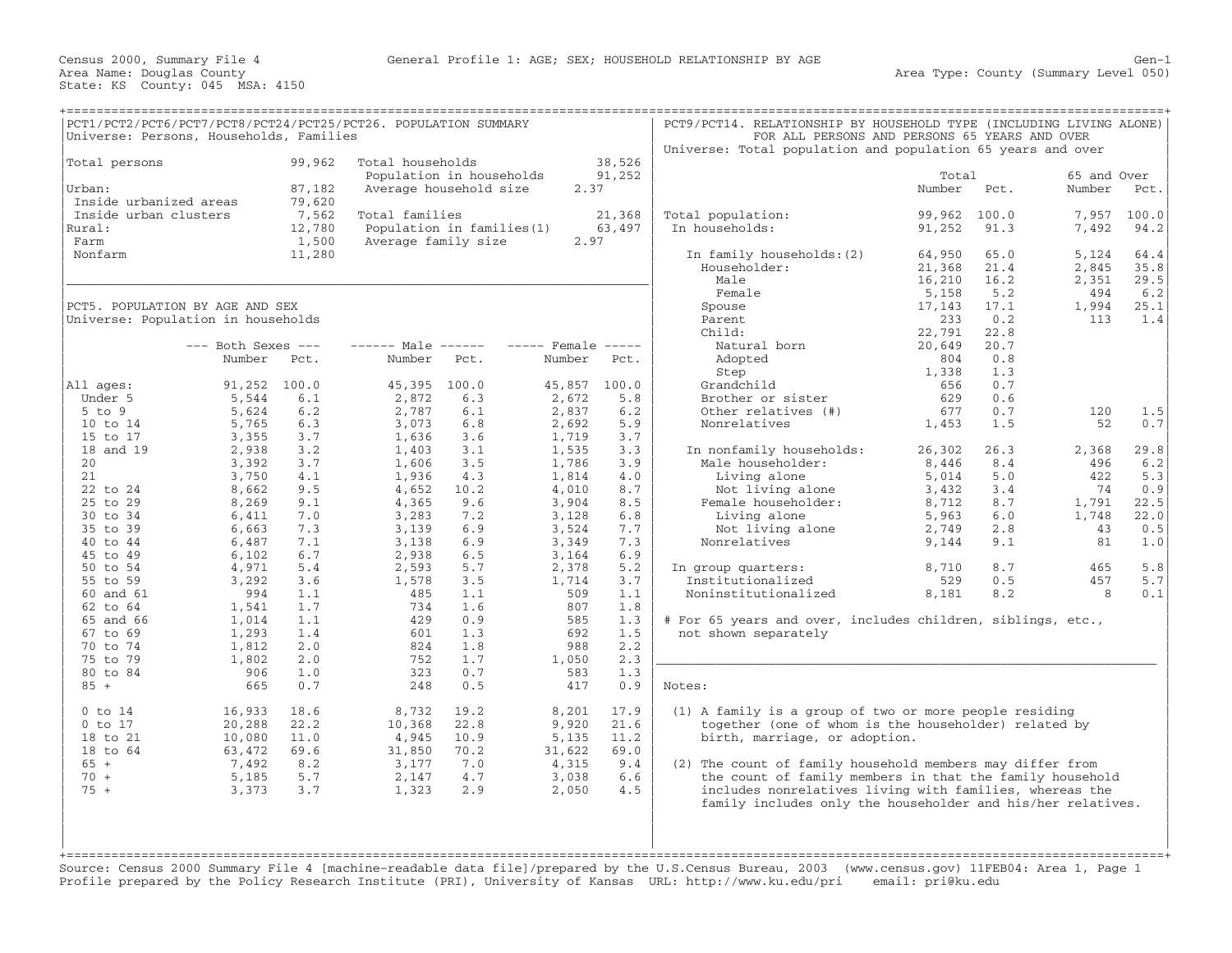| PCT3/PCT4<br>Universe: Total Population |            | DETAILED AGE BY SEX (INCLUDING MEDIANS) |  |            |  |       |       |  |
|-----------------------------------------|------------|-----------------------------------------|--|------------|--|-------|-------|--|
| 'ota                                    | $D \cap$ + |                                         |  | $D \cap$ t |  | Total | $P^+$ |  |

| $0$ to $4$    | 5,551<br>5.6   | 2,879  | 2,672 | 40 to 44 | 6,515 | 6.5 | 3,143 | 3,372 | 80 to 84    | 1,090        | 1.1  | 395          | 695             |
|---------------|----------------|--------|-------|----------|-------|-----|-------|-------|-------------|--------------|------|--------------|-----------------|
| $\mathbf{0}$  |                | 519    | 521   | 40       |       |     |       |       | 80          |              | 0.3  | 87           |                 |
|               | 1,040<br>1.0   |        |       |          | 1,322 | 1.3 | 682   | 640   |             | 253          |      |              | 166             |
| $\mathbf{1}$  | 1,156<br>1.2   | 595    | 561   | 41       | 1,299 | 1.3 | 671   | 628   | 81          | 213          | 0.2  | 75           | 138             |
| 2             | 1,112<br>1.1   | 574    | 538   | 42       | 1,202 | 1.2 | 587   | 615   | 82          | 255          | 0.3  | 83           | 172             |
| 3             | 1,008<br>1.0   | 510    | 498   | 43       | 1,327 | 1.3 | 529   | 798   | 83          | 186          | 0.2  | 70           | 116             |
| 4             | 1,235<br>1.2   | 681    | 554   | 44       | 1,365 | 1.4 | 674   | 691   | 84          | 183          | 0.2  | 80           | 103             |
| $5$ to $9$    | 5,624<br>5.6   | 2,787  | 2,837 | 45 to 49 | 6,164 | 6.2 | 2,961 | 3,203 | 85 to 89    | 529          | 0.5  | 178          | 351             |
| 5             | 1,006<br>1.0   | 491    | 515   | 45       | 1,416 | 1.4 | 708   | 708   | 85          | 182          | 0.2  | 70           | 112             |
| 6             | 1,014<br>1.0   | 480    | 534   | 46       | 1,148 | 1.1 | 571   | 577   | 86          | 104          | 0.1  | 31           | 73              |
| 7             | 1.1<br>1,121   | 544    | 577   | 47       | 1,270 | 1.3 | 558   | 712   | 87          | 77           | 0.1  | 38           | 39              |
| 8             | 1,229<br>1.2   | 625    | 604   | 48       | 1,237 | 1.2 | 600   | 637   | 88          | 79           | 0.1  | 19           | 60              |
| 9             | 1,254<br>1.3   | 647    | 607   | 49       | 1,093 | 1.1 | 524   | 569   | 89          | 87           | 0.1  | 20           | 67              |
| 10 to 14      | 5,782<br>5.8   | 3,077  | 2,705 | 50 to 54 | 4,986 | 5.0 | 2,602 | 2,384 | 90 to 94    | 275          | 0.3  | 110          | 165             |
| 10            | 1,172<br>1.2   | 619    | 553   | 50       | 958   | 1.0 | 530   | 428   | 90          | 106          | 0.1  | 62           | 44              |
| 11            | 1,082<br>1.1   | 665    | 417   | 51       | 1,031 | 1.0 | 557   | 474   | 91          | 45           | 0.0  | 5            | 40              |
| 12            | 1,115<br>1.1   | 529    | 586   | 52       | 1,109 | 1.1 | 565   | 544   | 92          | 89           | 0.1  | 35           | 54              |
| 13            | 1,119<br>1.1   | 580    | 539   | 53       | 1,083 | 1.1 | 579   | 504   | 93          | 9            | 0.0  | $\mathbf{0}$ | 9               |
| 14            | 1,294<br>1.3   | 684    | 610   | 54       | 805   | 0.8 | 371   | 434   | 94          | 26           | 0.0  | 8            | 18              |
|               |                |        |       |          |       |     |       |       |             |              |      |              |                 |
| 15 to 19      | 10,473<br>10.5 | 4,968  | 5,505 | 55 to 59 | 3,318 | 3.3 | 1,604 | 1,714 | 95 to 99    | 52           | 0.1  | 31           | 21              |
| 15            | 1,129<br>1.1   | 537    | 592   | 55       | 770   | 0.8 | 357   | 413   | 95          | 31           | 0.0  | 31           | $\Omega$        |
| 16            | 1,125<br>1.1   | 551    | 574   | 56       | 690   | 0.7 | 349   | 341   | 96          | 7            | 0.0  | $\mathbf{0}$ | $7\phantom{.0}$ |
| 17            | 1,151<br>1.2   | 589    | 562   | 57       | 696   | 0.7 | 295   | 401   | 97          | $\Omega$     | 0.0  | $\Omega$     | $\mathbf{0}$    |
| 18            | 2,532<br>2.5   | 1,165  | 1,367 | 58       | 697   | 0.7 | 363   | 334   | 98          | 14           | 0.0  | $\Omega$     | 14              |
| 19            | 4,536<br>4.5   | 2,126  | 2,410 | 59       | 465   | 0.5 | 240   | 225   | 99          | $\mathbf{0}$ | 0.0  | $\cap$       | $\mathbf{0}$    |
| 20 to 24      | 19,275<br>19.3 | 10,020 | 9,255 | 60 to 64 | 2,549 | 2.5 | 1,219 | 1,330 | $100 - 104$ | 5            | 0.0  | $\cap$       | 5               |
| 20            | 5,008<br>5.0   | 2,335  | 2,673 | 60       | 559   | 0.6 | 256   | 303   | $105 - 109$ | $\Omega$     | 0.0  | $\Omega$     | $\mathbf{0}$    |
| 21            | 4,865<br>4.9   | 2,563  | 2,302 | 61       | 442   | 0.4 | 229   | 213   | $110 +$     | $\Omega$     | 0.0  | $\Omega$     |                 |
| 22            | 4,036<br>4.0   | 2,076  | 1,960 | 62       | 591   | 0.6 | 235   | 356   |             |              |      |              |                 |
| 23            | 3,017<br>3.0   | 1,731  | 1,286 | 63       | 469   | 0.5 | 246   | 223   |             |              |      |              |                 |
| 24            | 2,349<br>2.3   | 1,315  | 1,034 | 64       | 488   | 0.5 | 253   | 235   | $0$ to $17$ | 20,362       | 20.4 | 10,420       | 9,942           |
| 29<br>$25$ to | 8,498<br>8.5   | 4,505  | 3,993 | 65 to 69 | 2,318 | 2.3 | 1,030 | 1,288 | 5 to 17     | 14,811       | 14.8 | 7,541        | 7,270           |
| 25            | 2,013<br>2.0   | 997    | 1,016 | 65       | 555   | 0.6 | 190   | 365   | 18 to 21    | 16,941       | 16.9 | 8,189        | 8,752           |
| 26            | 1,720<br>1.7   | 964    | 756   | 66       | 459   | 0.5 | 239   | 220   | 18 to 24    | 26,343       | 26.4 | 13,311       | 13,032          |
| 27            | 1,498<br>1.5   | 799    | 699   | 67       | 473   | 0.5 | 237   | 236   | 18 to 64    | 71,643       | 71.7 | 35,913       | 35,730          |
| 28            | 1,653<br>1.7   | 803    | 850   | 68       | 454   | 0.5 | 192   | 262   | 25 to 64    | 45,300       | 45.3 | 22,602       | 22,698          |
| 29            | 1,614<br>1.6   | 942    | 672   | 69       | 377   | 0.4 | 172   | 205   | $60 +$      | 10,506       | 10.5 | 4,552        | 5,954           |
| 30 to 34      | 6,495<br>6.5   | 3,338  | 3,157 | 70 to 74 | 1,839 | 1.8 | 831   | 1,008 | $65 +$      | 7,957        | 8.0  | 3,333        | 4,624           |
| 30            | 1,491<br>1.5   | 778    | 713   | 70       | 452   | 0.5 | 167   | 285   | $70 +$      | 5,639        | 5.6  | 2,303        | 3,336           |
| 31            | 1,309<br>1.3   | 617    | 692   | 71       | 343   | 0.3 | 137   | 206   | $75 +$      | 3,800        | 3.8  | 1,472        | 2,328           |
| 32            | 1,193<br>1.2   | 665    | 528   | 72       | 432   | 0.4 | 241   | 191   | $80 +$      | 1,951        | 2.0  | 714          | 1,237           |
| 33            | 1,308<br>1.3   | 656    | 652   | 73       | 294   | 0.3 | 139   | 155   | $85 +$      | 861          | 0.9  | 319          | 542             |
| 34            | 1,194<br>1.2   | 622    | 572   | 74       | 318   | 0.3 | 147   | 171   | $90 +$      | 332          | 0.3  | 141          | 191             |
| 35 to 39      | 6,775<br>6.8   | 3,230  | 3,545 | 75 to 79 | 1,849 | 1.8 | 758   | 1,091 |             |              |      |              |                 |
| 35            | 1,148<br>1.1   | 547    | 601   | 75       | 371   | 0.4 | 167   | 204   |             |              |      |              |                 |
| 36            | 1,350<br>1.4   | 719    | 631   | 76       | 343   | 0.3 | 135   | 208   |             | 99,962 100.0 |      |              | 50,296          |
| 37            | 1,311<br>1.3   | 572    | 739   | 77       | 328   | 0.3 |       | 178   | All ages    |              |      | 49,666       |                 |
|               |                |        |       |          |       |     | 150   |       |             |              |      |              |                 |
| 38            | 1,445<br>1.4   | 721    | 724   | 78       | 449   | 0.4 | 168   | 281   | Median age  | Both sexes   |      | Male         | Female          |
| 39            | 1.5<br>1,521   | 671    | 850   | 79       | 358   | 0.4 | 138   | 220   | By Sex      | 26.7         |      | 26.1         | 27.6            |
|               |                |        |       |          |       |     |       |       |             |              |      |              |                 |
|               |                |        |       |          |       |     |       |       |             |              |      |              |                 |
|               |                |        |       |          |       |     |       |       |             |              |      |              |                 |
|               |                |        |       |          |       |     |       |       |             |              |      |              |                 |

Source: Census 2000 Summary File 4 [machine−readable data file]/prepared by the U.S.Census Bureau, 2003 (www.census.gov) 11FEB04: Area 1, Page 2 Profile prepared by the Policy Research Institute (PRI), University of Kansas URL: http://www.ku.edu/pri email: pri@ku.edu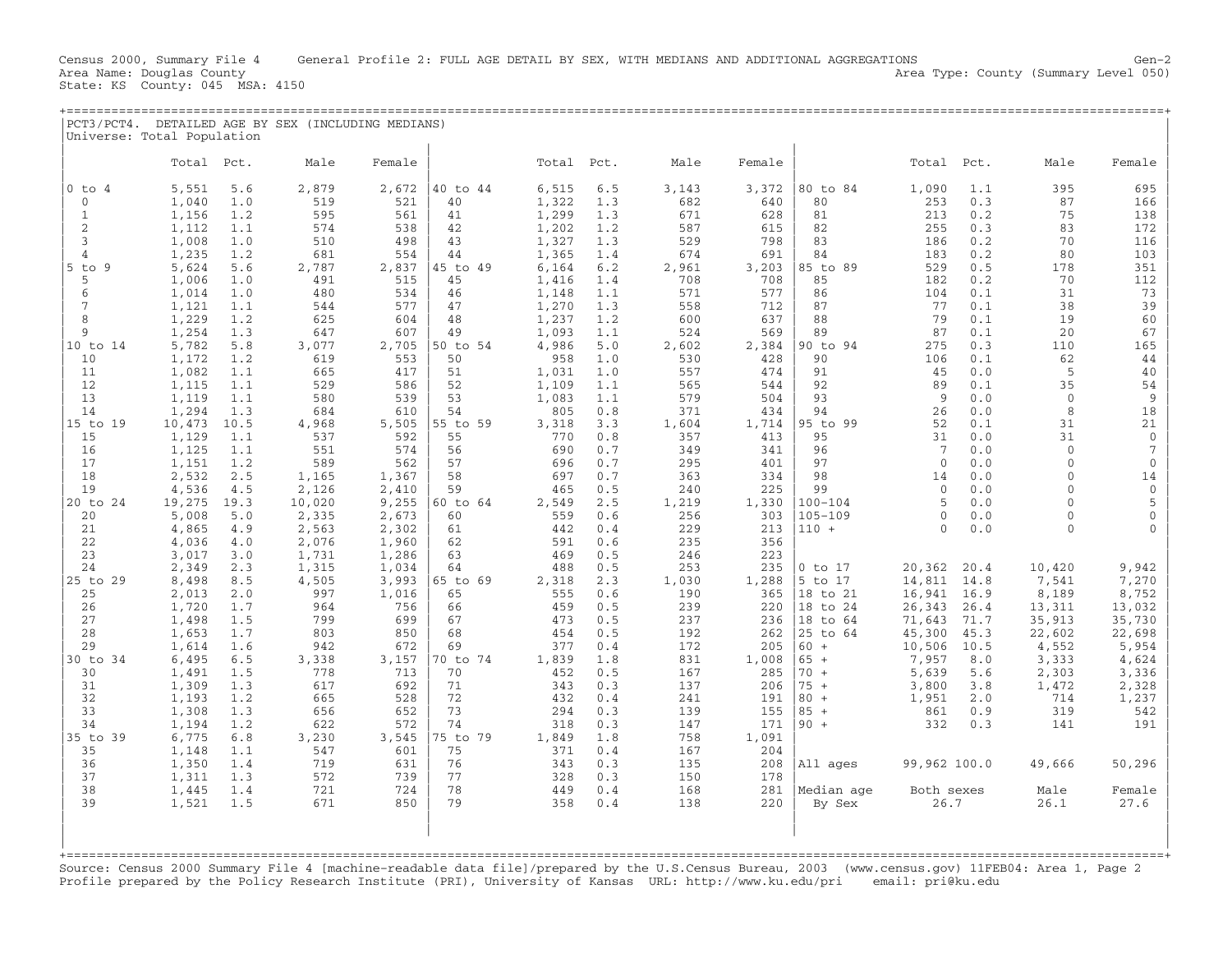Census 2000, Summary File 4 General Profile 3: RELATIONSHIP BY AGE BY HOUSEHOLD TYPE (UNDER 18); UNMARRIED PARTNERS Gen−3 Area Type: County (Summary Level 050) Area Name: Douglas County<br>State: KS County: 045 MSA: 4150

| PCT13. RELATIONSHIP BY AGE FOR THE POPULATION UNDER 18 YEARS<br>Universe: Population under 18 years                                                                                                                                                 |       |                                                                                                                                                                |                         |                                                     |                               |                                                                                                                                                                                                                                                                                                              |       |                                                                                |                                          |
|-----------------------------------------------------------------------------------------------------------------------------------------------------------------------------------------------------------------------------------------------------|-------|----------------------------------------------------------------------------------------------------------------------------------------------------------------|-------------------------|-----------------------------------------------------|-------------------------------|--------------------------------------------------------------------------------------------------------------------------------------------------------------------------------------------------------------------------------------------------------------------------------------------------------------|-------|--------------------------------------------------------------------------------|------------------------------------------|
|                                                                                                                                                                                                                                                     |       |                                                                                                                                                                |                         |                                                     |                               |                                                                                                                                                                                                                                                                                                              |       |                                                                                |                                          |
|                                                                                                                                                                                                                                                     |       |                                                                                                                                                                |                         | ----- Related Child ----<br>---- Related Child ---- |                               |                                                                                                                                                                                                                                                                                                              |       |                                                                                |                                          |
|                                                                                                                                                                                                                                                     |       |                                                                                                                                                                |                         |                                                     |                               |                                                                                                                                                                                                                                                                                                              |       |                                                                                | Institution- Noninstitution-             |
|                                                                                                                                                                                                                                                     | Total |                                                                                                                                                                |                         |                                                     |                               |                                                                                                                                                                                                                                                                                                              |       |                                                                                | alized Pop.                              |
| Under 18 years: 20,362                                                                                                                                                                                                                              |       |                                                                                                                                                                |                         |                                                     |                               |                                                                                                                                                                                                                                                                                                              |       |                                                                                | 74                                       |
|                                                                                                                                                                                                                                                     |       |                                                                                                                                                                |                         |                                                     |                               |                                                                                                                                                                                                                                                                                                              |       |                                                                                | $7\phantom{.0}$                          |
|                                                                                                                                                                                                                                                     |       |                                                                                                                                                                |                         |                                                     |                               |                                                                                                                                                                                                                                                                                                              |       |                                                                                | $\mathbf{0}$                             |
|                                                                                                                                                                                                                                                     |       |                                                                                                                                                                |                         |                                                     |                               |                                                                                                                                                                                                                                                                                                              |       |                                                                                | $\mathbb O$                              |
|                                                                                                                                                                                                                                                     |       |                                                                                                                                                                |                         |                                                     |                               |                                                                                                                                                                                                                                                                                                              |       |                                                                                | $\mathsf{O}\xspace$                      |
|                                                                                                                                                                                                                                                     |       |                                                                                                                                                                |                         |                                                     |                               |                                                                                                                                                                                                                                                                                                              |       |                                                                                | $\sqrt{4}$                               |
|                                                                                                                                                                                                                                                     |       |                                                                                                                                                                |                         |                                                     |                               |                                                                                                                                                                                                                                                                                                              |       |                                                                                | 13                                       |
|                                                                                                                                                                                                                                                     |       |                                                                                                                                                                |                         |                                                     |                               |                                                                                                                                                                                                                                                                                                              |       |                                                                                | 50                                       |
| % Under 3 years<br>% 3 and 4 years<br>% 5 years<br>% 6 to 11 years<br>% 11.0%<br>% 5.0%<br>% 5.0%<br>% 5.0%<br>% 5.0%<br>% 5.0%<br>% 33.7%<br>% 33.9%<br>% 33.9%<br>% 33.9%<br>% 11.0%<br>% 11.0%<br>11.0%<br>11.0%<br>11.0%<br>11.0%<br>11.0%<br>5 |       |                                                                                                                                                                |                         |                                                     |                               | $\begin{array}{cccccccc} 15.8\% & & & 29.1\% & & & 12.7\% & & & 9.5\% & & & & 8 \\ 11.1\% & & 12.0\% & & & 2.3\% & & 0.0\% & & & 8 \\ 4.9\% & & 6.5\% & & 8.1\% & & 0.0\% & & & 8 \\ 34.3\% & & 23.1\% & & 35.8\% & & 0.0\% & & & 8 \\ 11.1\% & & 8.0\% & & 10.4\% & & 5.4\% & & 8 \\ 6.4\% & & 2.1\% & & 1$ |       |                                                                                | 9.5%                                     |
|                                                                                                                                                                                                                                                     |       |                                                                                                                                                                |                         |                                                     |                               |                                                                                                                                                                                                                                                                                                              |       |                                                                                | 0.0%                                     |
|                                                                                                                                                                                                                                                     |       |                                                                                                                                                                |                         |                                                     |                               |                                                                                                                                                                                                                                                                                                              |       |                                                                                | 0.0%                                     |
|                                                                                                                                                                                                                                                     |       |                                                                                                                                                                |                         |                                                     |                               |                                                                                                                                                                                                                                                                                                              |       |                                                                                | 0.0%                                     |
|                                                                                                                                                                                                                                                     |       |                                                                                                                                                                |                         |                                                     |                               |                                                                                                                                                                                                                                                                                                              |       |                                                                                | 5.4%                                     |
|                                                                                                                                                                                                                                                     |       |                                                                                                                                                                |                         |                                                     |                               |                                                                                                                                                                                                                                                                                                              |       |                                                                                | 17.6%                                    |
|                                                                                                                                                                                                                                                     |       |                                                                                                                                                                |                         |                                                     |                               |                                                                                                                                                                                                                                                                                                              |       |                                                                                | 67.6%                                    |
| PCT12. RELATIONSHIP BY HOUSEHOLD TYPE FOR THE POPULATION<br>UNDER 18 YEARS<br>Universe: Population under 18 years                                                                                                                                   |       | Number                                                                                                                                                         | Pct.                    | Universe: Households                                |                               | PCT11. HOUSEHOLDS BY TYPE AND PRESENCE OF PERSONS UNDER 18 YEARS                                                                                                                                                                                                                                             | Total | People<br>Under 18                                                             | Households With<br>No People<br>Under 18 |
| Total population under 18 years: 20,362 100.0                                                                                                                                                                                                       |       |                                                                                                                                                                |                         | Total households:<br>Family households:             |                               | % and households:<br>Yamily households:<br>Yamily households:<br>Married-couple families<br>Other families:<br>Yale householder, no wife present<br>The section of the section of the section of the section of the section of the section                                                                   |       |                                                                                | 27,500<br>10,422                         |
| In households:                                                                                                                                                                                                                                      |       | 20,288                                                                                                                                                         | 99.6                    |                                                     |                               | x (21,368)<br>Married-couple families<br>Other families:<br>(21,368)<br>Other families:                                                                                                                                                                                                                      |       |                                                                                |                                          |
| Householder or spouse                                                                                                                                                                                                                               |       |                                                                                                                                                                | 0.1                     |                                                     |                               |                                                                                                                                                                                                                                                                                                              |       |                                                                                | $9,024$<br>1 398<br>1,398                |
| Related child:                                                                                                                                                                                                                                      |       | 20, 103                                                                                                                                                        | 98.7                    |                                                     |                               |                                                                                                                                                                                                                                                                                                              |       |                                                                                | 516                                      |
| Own child:                                                                                                                                                                                                                                          |       | www.cn11d:<br>In married-couple family<br>19,353<br>In other family:<br>Male householder, no wife<br>Female householder, no husband<br>3,296<br>her relatives: | 95.0                    |                                                     |                               |                                                                                                                                                                                                                                                                                                              |       |                                                                                | 882                                      |
|                                                                                                                                                                                                                                                     |       |                                                                                                                                                                | 74.4                    |                                                     |                               |                                                                                                                                                                                                                                                                                                              |       |                                                                                |                                          |
|                                                                                                                                                                                                                                                     |       |                                                                                                                                                                | 20.7                    | Nonfamily households:                               |                               |                                                                                                                                                                                                                                                                                                              |       | $\begin{array}{ccc} 17,158 & & 80 \\ 8,446 & & 51 \\ 8,712 & & 29 \end{array}$ | 17,078                                   |
|                                                                                                                                                                                                                                                     |       |                                                                                                                                                                | 4.5                     | Male householder                                    |                               |                                                                                                                                                                                                                                                                                                              |       |                                                                                | 8,395                                    |
|                                                                                                                                                                                                                                                     |       |                                                                                                                                                                | 16.2                    | Female householder                                  |                               |                                                                                                                                                                                                                                                                                                              |       |                                                                                | 8,683                                    |
| Other relatives:                                                                                                                                                                                                                                    |       |                                                                                                                                                                | 3.7                     |                                                     |                               |                                                                                                                                                                                                                                                                                                              |       |                                                                                |                                          |
| Grandchild                                                                                                                                                                                                                                          |       | 536                                                                                                                                                            | 2.6                     |                                                     |                               |                                                                                                                                                                                                                                                                                                              |       |                                                                                |                                          |
| Other relatives                                                                                                                                                                                                                                     |       | 214                                                                                                                                                            | 1.1                     |                                                     |                               | PCT21. HOUSEHOLDS BY SEX OF UNMARRIED PARTNERS                                                                                                                                                                                                                                                               |       |                                                                                |                                          |
| Nonrelatives                                                                                                                                                                                                                                        |       | 173                                                                                                                                                            | 0.8                     | Universe: Households                                |                               |                                                                                                                                                                                                                                                                                                              |       | Number                                                                         | Pct.                                     |
| In group quarters:                                                                                                                                                                                                                                  |       | 74                                                                                                                                                             | 0.4                     |                                                     |                               |                                                                                                                                                                                                                                                                                                              |       |                                                                                |                                          |
| Institutionalized                                                                                                                                                                                                                                   |       |                                                                                                                                                                | $\overline{0}$<br>$0.0$ | Total households:                                   |                               |                                                                                                                                                                                                                                                                                                              |       | 38,526                                                                         | 100.0                                    |
| Noninstitutionalized                                                                                                                                                                                                                                |       | 74                                                                                                                                                             | 0.4                     |                                                     | Unmarried-partner households: |                                                                                                                                                                                                                                                                                                              |       | 2,052                                                                          | 5.3                                      |
|                                                                                                                                                                                                                                                     |       |                                                                                                                                                                |                         |                                                     |                               | Male householder and male partner                                                                                                                                                                                                                                                                            |       | 123                                                                            | 0.3                                      |
|                                                                                                                                                                                                                                                     |       |                                                                                                                                                                |                         |                                                     |                               | Male householder and female partner                                                                                                                                                                                                                                                                          |       | 911                                                                            | 2.4                                      |
|                                                                                                                                                                                                                                                     |       |                                                                                                                                                                |                         |                                                     |                               | Female householder and female partner                                                                                                                                                                                                                                                                        |       | 140                                                                            | 0.4                                      |
|                                                                                                                                                                                                                                                     |       |                                                                                                                                                                |                         |                                                     |                               | Female householder and male partner                                                                                                                                                                                                                                                                          |       | 878                                                                            | 2.3                                      |
|                                                                                                                                                                                                                                                     |       |                                                                                                                                                                |                         | All other households                                |                               |                                                                                                                                                                                                                                                                                                              |       | 36,474                                                                         | 94.7                                     |
|                                                                                                                                                                                                                                                     |       |                                                                                                                                                                |                         |                                                     |                               |                                                                                                                                                                                                                                                                                                              |       |                                                                                |                                          |

+===================================================================================================================================================+Source: Census 2000 Summary File 4 [machine−readable data file]/prepared by the U.S.Census Bureau, 2003 (www.census.gov) 11FEB04: Area 1, Page 3 Profile prepared by the Policy Research Institute (PRI), University of Kansas URL: http://www.ku.edu/pri email: pri@ku.edu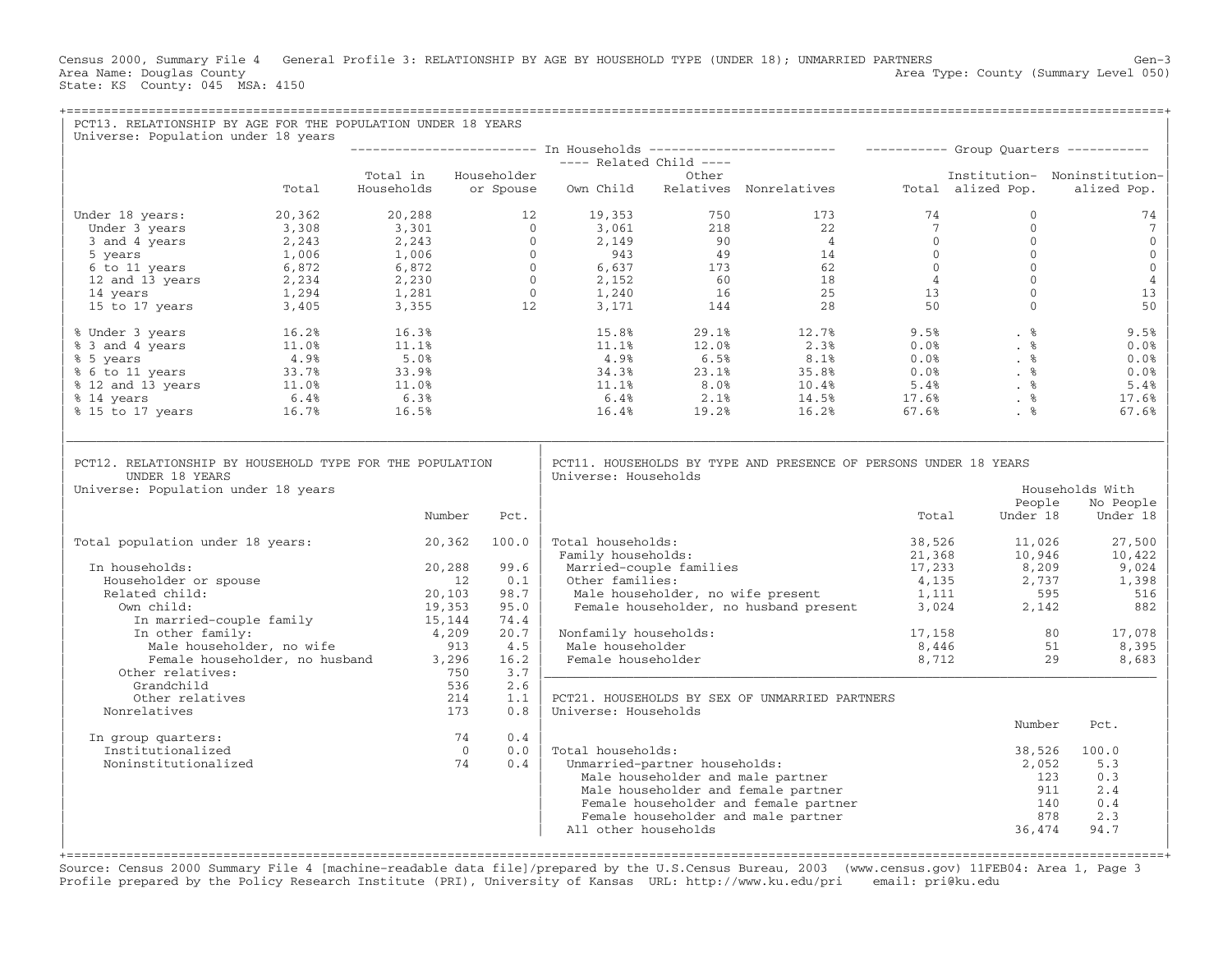Census 2000, Summary File 4 General Profile 4: HOUSEHOLD TYPE BY PRESENCE OF OWN CHILDREN; HOUSEHOLD SIZE; NONRELATIVES Gen−4 Area Type: County (Summary Level 050) Area Name: Douglas County<br>State: KS County: 045 MSA: 4150

| PCT10/PCT15. HOUSEHOLDS BY AGE OF HOUSEHOLDER BY HOUSEHOLD TYPE (INCLUDING LIVING ALONE)<br>BY PRESENCE OF OWN CHILDREN UNDER 18 YEARS<br>Universe: Households                                                                                                                                                                                                                                                                                    |                                                                           |                                                   |                                                                                                                            |                                                                                                        |                                                   |                                                                                                                         |                                                             |                                                                                                                                 | PCT10. HOUSEHOLD SIZE BY TYPE BY PRESENCE OF OWN CHILDREN<br>Universe: Households (Total households: 38,526)                             | UNDER 18 YEARS                                                                                                                                                                                                                             |                                                          |                                                                            |                                                                                                                                    |
|---------------------------------------------------------------------------------------------------------------------------------------------------------------------------------------------------------------------------------------------------------------------------------------------------------------------------------------------------------------------------------------------------------------------------------------------------|---------------------------------------------------------------------------|---------------------------------------------------|----------------------------------------------------------------------------------------------------------------------------|--------------------------------------------------------------------------------------------------------|---------------------------------------------------|-------------------------------------------------------------------------------------------------------------------------|-------------------------------------------------------------|---------------------------------------------------------------------------------------------------------------------------------|------------------------------------------------------------------------------------------------------------------------------------------|--------------------------------------------------------------------------------------------------------------------------------------------------------------------------------------------------------------------------------------------|----------------------------------------------------------|----------------------------------------------------------------------------|------------------------------------------------------------------------------------------------------------------------------------|
|                                                                                                                                                                                                                                                                                                                                                                                                                                                   |                                                                           |                                                   | Total Households Householder<br>Number                                                                                     | Pct.                                                                                                   |                                                   | 15 to 64                                                                                                                |                                                             | Householder<br>65 and Over                                                                                                      | 1-person households:<br>Male householder<br>Female householder                                                                           |                                                                                                                                                                                                                                            |                                                          |                                                                            | 10,977<br>5,014<br>5,963                                                                                                           |
| All types of households:                                                                                                                                                                                                                                                                                                                                                                                                                          |                                                                           |                                                   | 38,526 100.0                                                                                                               |                                                                                                        |                                                   | 33,394                                                                                                                  |                                                             | 5,132                                                                                                                           |                                                                                                                                          |                                                                                                                                                                                                                                            |                                                          |                                                                            |                                                                                                                                    |
| Family households:<br>Married-couple families:<br>With own children under 18 years<br>No own children under 18 years<br>Other families:<br>Male householder, no wife present:<br>With own children under 18 years<br>No own children under 18 years<br>Female householder, no husband:<br>With own children under 18 years<br>No own children under 18 years<br>Nonfamily households:<br>Householder living alone<br>Householder not living alone |                                                                           |                                                   | 21,368<br>17,233<br>8,011<br>9,222<br>4,135<br>1,111<br>573<br>538<br>3,024<br>2,011<br>1,013<br>17,158<br>10,977<br>6,181 | 55.5<br>44.7<br>20.8<br>23.9<br>10.7<br>2.9<br>1.5<br>1.4<br>7.8<br>5.2<br>2.6<br>44.5<br>28.5<br>16.0 |                                                   | 18,523<br>14,739<br>8,011<br>6,728<br>3,784<br>1,092<br>573<br>519<br>2,692<br>2,011<br>681<br>14,871<br>8,807<br>6,064 |                                                             | 2,845<br>2,494<br>$\mathbf{0}$<br>2,494<br>351<br>19<br>$\Omega$<br>19<br>332<br>$\overline{0}$<br>332<br>2,287<br>2,170<br>117 | 2-or-more-person households:<br>Family households:<br>Other families:<br>Nonfamily households:<br>Male Householder<br>Female Householder | Married-couple family:<br>With own children under 18<br>No own children under 18<br>Male householder, no wife present:<br>With own children under 18<br>No own children under 18<br>With own children under 18<br>No own children under 18 |                                                          | Female householder, no husband present:                                    | 27,549<br>21,368<br>17,233<br>8,011<br>9,222<br>4,135<br>1,111<br>573<br>538<br>3,024<br>2,011<br>1,013<br>6,181<br>3,432<br>2,749 |
| PCT17. HOUSEHOLDS BY TYPE BY HOUSEHOLD SIZE<br>Universe: Households                                                                                                                                                                                                                                                                                                                                                                               |                                                                           |                                                   |                                                                                                                            |                                                                                                        |                                                   |                                                                                                                         |                                                             |                                                                                                                                 | PCT16. HOUSEHOLD TYPE BY AGE OF HOUSEHOLDER<br>Universe: Households                                                                      |                                                                                                                                                                                                                                            |                                                          |                                                                            |                                                                                                                                    |
|                                                                                                                                                                                                                                                                                                                                                                                                                                                   | Total                                                                     | Pct.                                              |                                                                                                                            | Family<br>Households                                                                                   | Pct.                                              | Households                                                                                                              | Nonfamily                                                   | Pct.                                                                                                                            | Age of<br>Householder                                                                                                                    | Total                                                                                                                                                                                                                                      | Pct.                                                     | Family<br>Households                                                       | Nonfamily<br>Households                                                                                                            |
| All households:<br>1-person households<br>2-person households<br>3-person households<br>4-person households<br>5-person households<br>6-person households<br>7-or-more person<br>households                                                                                                                                                                                                                                                       | 38,526 100.0<br>10,977<br>13,730<br>6,265<br>4,924<br>1,779<br>569<br>282 | 28.5<br>35.6<br>16.3<br>12.8<br>4.6<br>1.5<br>0.7 |                                                                                                                            | 21,368<br>9,557<br>4,998<br>4,311<br>1,698<br>534<br>270                                               | 55.5<br>24.8<br>13.0<br>11.2<br>4.4<br>1.4<br>0.7 |                                                                                                                         | 17,158<br>10,977<br>4,173<br>1,267<br>613<br>81<br>35<br>12 | 44.5<br>28.5<br>10.8<br>3.3<br>1.6<br>0.2<br>0.1<br>0.0                                                                         | All ages:<br>15 to 24<br>25 to 34<br>35 to 44<br>45 to 54<br>55 to 64<br>65 to 74<br>75 to 84<br>85 & over                               | 38,526 100.0<br>7,755<br>8,042<br>7,385<br>6,636<br>3,576<br>2,630<br>1,966<br>536                                                                                                                                                         | 20.1<br>20.9<br>19.2<br>17.2<br>9.3<br>6.8<br>5.1<br>1.4 | 21,368<br>1,384<br>4,582<br>5,392<br>4,813<br>2,352<br>1,736<br>952<br>157 | 17,158<br>6,371<br>3,460<br>1,993<br>1,823<br>1,224<br>894<br>1,014<br>379                                                         |
| PCT23. NONRELATIVES BY HOUSEHOLD TYPE<br>Universe: Nonrelatives                                                                                                                                                                                                                                                                                                                                                                                   | Total                                                                     | Pct.                                              |                                                                                                                            | Family<br>Households                                                                                   | Pct.                                              | Households                                                                                                              | Nonfamily                                                   | Pct.                                                                                                                            | PCT22. HOUSEHOLDS BY PRESENCE OF NONRELATIVES<br>Universe: Households                                                                    |                                                                                                                                                                                                                                            |                                                          |                                                                            | Number<br>Pct.                                                                                                                     |
| Total nonrelatives:<br>Roomer or boarder<br>Housemate or roommate<br>Unmarried partner<br>Foster child<br>Other nonrelatives                                                                                                                                                                                                                                                                                                                      | 10,597 100.0<br>811<br>7,137<br>2,049<br>35<br>565                        | 7.7<br>67.3<br>19.3<br>0.3<br>5.3                 |                                                                                                                            | 1,453<br>83<br>540<br>568<br>29<br>233                                                                 | 13.7<br>0.8<br>5.1<br>5.4<br>0.3<br>2.2           |                                                                                                                         | 9,144<br>728<br>6,597<br>1,481<br>- 6<br>332                | 86.3<br>6.9<br>62.3<br>14.0<br>0.1<br>3.1                                                                                       | Total households:<br>Households with one or more<br>nonrelatives<br>Households with no nonrelatives                                      |                                                                                                                                                                                                                                            |                                                          |                                                                            | 100.0<br>38,526<br>19.5<br>7,504<br>31,022<br>80.5                                                                                 |

Source: Census 2000 Summary File 4 [machine−readable data file]/prepared by the U.S.Census Bureau, 2003 (www.census.gov) 11FEB04: Area 1, Page 4 Profile prepared by the Policy Research Institute (PRI), University of Kansas URL: http://www.ku.edu/pri email: pri@ku.edu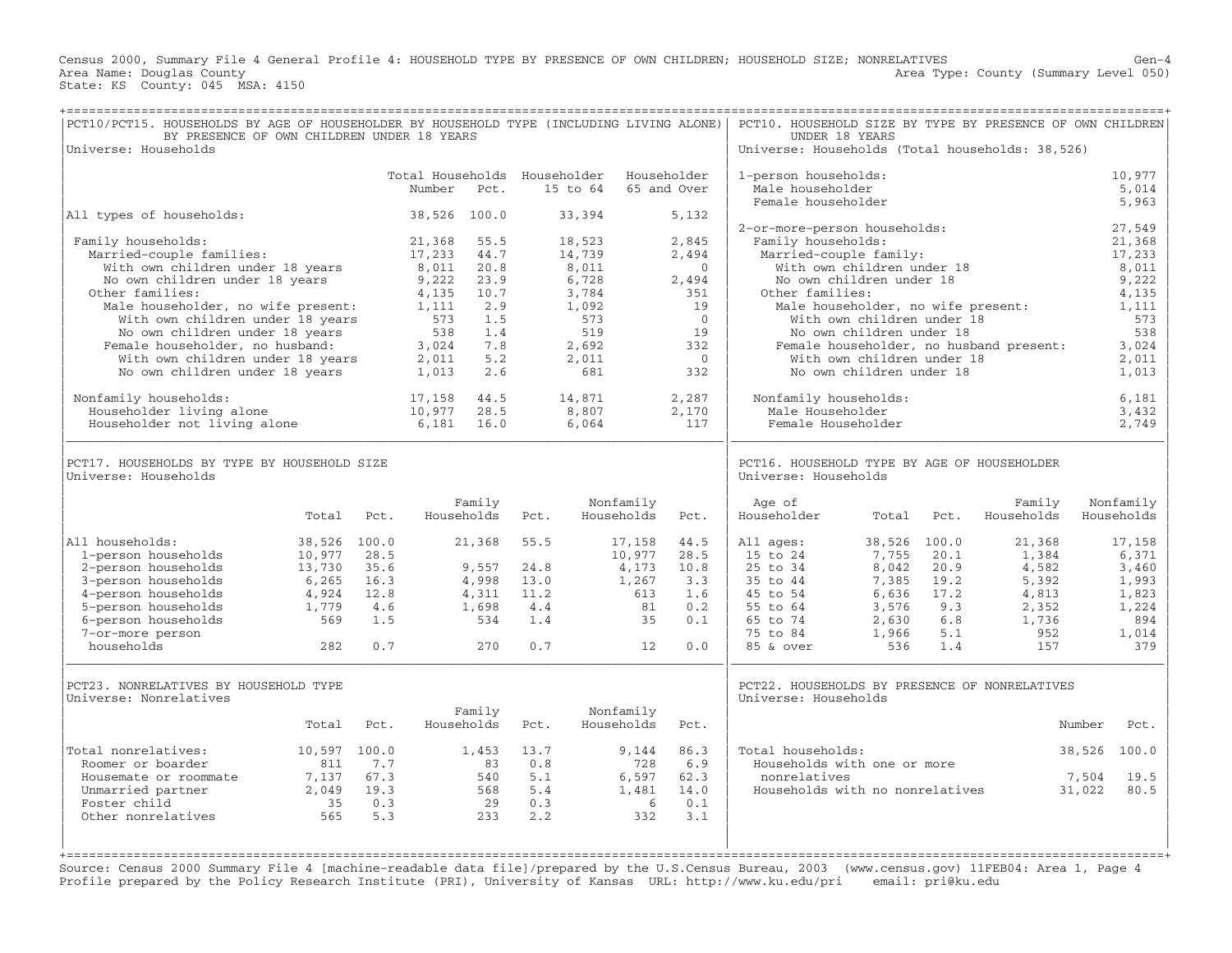| AND OVER, HOUSEHOLD SIZE AND HOUSEHOLD TYPE<br>Universe: Households (Total households:<br>38,526<br>Own Children<br>Related Children<br>By Presence of:<br>Families<br>Pct.<br>Families<br>Pct.<br>60+ Years<br>65+ Years<br>All families:<br>21,368 100.0<br>21,368 100.0<br>Households w/ one or more over 60/65:<br>7,089<br>5,473<br>Married-couple families:<br>80.6<br>80.6<br>17,233<br>17,233<br>1-person households<br>2,672<br>2,170<br>With own/related children < 18:<br>8,011<br>37.5<br>8,204<br>38.4<br>2-or-more person households:<br>4,417<br>3,303<br>9.9<br>Under 6 years only<br>2,113<br>2,186<br>10.2<br>Family households<br>4,271<br>3,162<br>8.6<br>Nonfamily households<br>Under 6 and 6 to 17 years<br>1,835<br>1,895<br>8.9<br>146<br>141<br>6 to 17 years only<br>4,063<br>19.0<br>4,123<br>19.3<br>No own/related children under 18<br>9,222<br>43.2<br>33,053<br>9,029<br>42.3<br>Households with no people over 60/65:<br>31,437<br>Other families (No spouse present):<br>4,135<br>19.4<br>4,135<br>19.4<br>1-person households<br>8,305<br>8,807<br>Male householder, no wife:<br>1,111<br>5.2<br>1,111<br>5.2<br>2-or-more person households:<br>23,132<br>24,246<br>With own/related children < 18:<br>573<br>2.7<br>2.8<br>Family households<br>595<br>17,097<br>18,206<br>0.6<br>0.6<br>Under 6 years only<br>129<br>124<br>Nonfamily households<br>6,035<br>6,040<br>68<br>0.3<br>0.4<br>Under 6 and 6 to 17 years<br>86<br>6 to 17 years only<br>376<br>1.8<br>385<br>1.8<br>2.5<br>No own/related children under 18<br>538<br>516<br>2.4<br>PCT28. OWN CHILDREN UNDER 18 YEARS BY FAMILY TYPE AND AGE<br>3,024<br>Female householder, no husband:<br>3,024<br>14.2<br>14.2<br>Universe: Own children under 18 years<br>With own/related children < 18:<br>9.4<br>2,138<br>10.0<br>2,011<br>2.5<br>2.6<br>Under 6 years only<br>534<br>562<br>In Male<br>In Female<br>1.3<br>Under 6 and 6 to 17 years<br>280<br>331<br>1.5<br>In Married Householder Householder<br>6 to 17 years only<br>1,197<br>5.6<br>1,245<br>5.8<br>Own Children<br>Couple<br>No Wife<br>No Husband<br>No own/related children under 18<br>1,013<br>4.1<br>Families<br>Families<br>4.7<br>886<br>Age $--$<br>Families<br>Total<br>Under 18:<br>19,353<br>15,144<br>913<br>3,296<br>PCT30. FAMILY TYPE BY AGE OF HOUSEHOLDER<br>Under 3<br>3,061<br>2,518<br>111<br>432<br>Universe: Families<br>$3$ and $4$<br>2,149<br>1,658<br>96<br>395<br>29<br>Male<br>5<br>943<br>757<br>157<br>Female<br>Householder<br>Married<br>Householder<br>6 to 11<br>6,637<br>5,193<br>352<br>1,092<br>Age of<br>Couple<br>No Wife<br>No Husband<br>12 and 13<br>2,152<br>1,721<br>75<br>356<br>Householder<br>Total<br>Families<br>Families<br>Families<br>14<br>1,240<br>937<br>93<br>210<br>Pct.<br>15 to 17<br>3,171<br>2,360<br>157<br>654<br>21,368 100.0<br>17,233<br>3,024<br>All ages:<br>1,111<br>15 to 24<br>6.5<br>1,384<br>712<br>261<br>411<br>25 to 34<br>3,591<br>720<br>4,582<br>21.4<br>271<br>PCT31. NONFAMILY HOUSEHOLDS BY HOUSEHOLDER'S SEX AND AGE<br>35 to 44<br>5,392<br>25.2<br>4,226<br>366<br>800<br>Universe: Nonfamily households<br>577<br>45 to 54<br>4,813<br>22.5<br>4,066<br>170<br>55 to 59<br>13<br>126<br>1,311<br>6.1<br>1,172<br>---- Householder ----<br>60 to 64<br>11<br>4.9<br>972<br>58<br>Male<br>1,041<br>Total<br>Female<br>65 to 74<br>15<br>198<br>1,736<br>8.1<br>1,523<br>5.2<br>75 and over<br>1,109<br>971<br>$\overline{4}$<br>134<br>Total nonfamily households:<br>17,158<br>8,446<br>8,712<br>5,963<br>Living alone:<br>10,977<br>5,014<br>8,807<br>4,592<br>4,215<br>PCT34. HOUSEHOLDS BY NUMBER OF SUBFAMILIES<br>Householder 15 to 64 years<br>Universe: Households<br>Householder 65 years & over<br>2,170<br>422<br>1,748<br>Number<br>Not living alone:<br>6,181<br>3,432<br>2,749<br>Pct.<br>Householder 15 to 64 years<br>6,064<br>3,358<br>2,706<br>100.0<br>Total:<br>38,526<br>Householder 65 years & over<br>117<br>74<br>43<br>99.2<br>No subfamilies<br>38,204<br>1 subfamily<br>322<br>0.8<br>2 subfamilies<br>$\Omega$<br>0.0<br>3 subfamilies<br>$\Omega$<br>0.0<br>4 or more subfamilies<br>$\Omega$<br>0.0 | PCT27/PCT29. FAMILY TYPE BY PRESENCE AND AGE OF OWN OR RELATED CHILDREN |  |  |  | PCT18/PCT19. HOUSEHOLDS BY PRESENCE OF PEOPLE (60/65) YEARS |  |  |
|----------------------------------------------------------------------------------------------------------------------------------------------------------------------------------------------------------------------------------------------------------------------------------------------------------------------------------------------------------------------------------------------------------------------------------------------------------------------------------------------------------------------------------------------------------------------------------------------------------------------------------------------------------------------------------------------------------------------------------------------------------------------------------------------------------------------------------------------------------------------------------------------------------------------------------------------------------------------------------------------------------------------------------------------------------------------------------------------------------------------------------------------------------------------------------------------------------------------------------------------------------------------------------------------------------------------------------------------------------------------------------------------------------------------------------------------------------------------------------------------------------------------------------------------------------------------------------------------------------------------------------------------------------------------------------------------------------------------------------------------------------------------------------------------------------------------------------------------------------------------------------------------------------------------------------------------------------------------------------------------------------------------------------------------------------------------------------------------------------------------------------------------------------------------------------------------------------------------------------------------------------------------------------------------------------------------------------------------------------------------------------------------------------------------------------------------------------------------------------------------------------------------------------------------------------------------------------------------------------------------------------------------------------------------------------------------------------------------------------------------------------------------------------------------------------------------------------------------------------------------------------------------------------------------------------------------------------------------------------------------------------------------------------------------------------------------------------------------------------------------------------------------------------------------------------------------------------------------------------------------------------------------------------------------------------------------------------------------------------------------------------------------------------------------------------------------------------------------------------------------------------------------------------------------------------------------------------------------------------------------------------------------------------------------------------------------------------------------------------------------------------------------------------------------------------------------------------------------------------------------------------------------------------------------------------------------------------------------------------------------------------------------------------------------------------------------------------------------------------------------------------------------------------------------------------------|-------------------------------------------------------------------------|--|--|--|-------------------------------------------------------------|--|--|
|                                                                                                                                                                                                                                                                                                                                                                                                                                                                                                                                                                                                                                                                                                                                                                                                                                                                                                                                                                                                                                                                                                                                                                                                                                                                                                                                                                                                                                                                                                                                                                                                                                                                                                                                                                                                                                                                                                                                                                                                                                                                                                                                                                                                                                                                                                                                                                                                                                                                                                                                                                                                                                                                                                                                                                                                                                                                                                                                                                                                                                                                                                                                                                                                                                                                                                                                                                                                                                                                                                                                                                                                                                                                                                                                                                                                                                                                                                                                                                                                                                                                                                                                                                                        | Universe: Families                                                      |  |  |  |                                                             |  |  |
|                                                                                                                                                                                                                                                                                                                                                                                                                                                                                                                                                                                                                                                                                                                                                                                                                                                                                                                                                                                                                                                                                                                                                                                                                                                                                                                                                                                                                                                                                                                                                                                                                                                                                                                                                                                                                                                                                                                                                                                                                                                                                                                                                                                                                                                                                                                                                                                                                                                                                                                                                                                                                                                                                                                                                                                                                                                                                                                                                                                                                                                                                                                                                                                                                                                                                                                                                                                                                                                                                                                                                                                                                                                                                                                                                                                                                                                                                                                                                                                                                                                                                                                                                                                        |                                                                         |  |  |  |                                                             |  |  |
|                                                                                                                                                                                                                                                                                                                                                                                                                                                                                                                                                                                                                                                                                                                                                                                                                                                                                                                                                                                                                                                                                                                                                                                                                                                                                                                                                                                                                                                                                                                                                                                                                                                                                                                                                                                                                                                                                                                                                                                                                                                                                                                                                                                                                                                                                                                                                                                                                                                                                                                                                                                                                                                                                                                                                                                                                                                                                                                                                                                                                                                                                                                                                                                                                                                                                                                                                                                                                                                                                                                                                                                                                                                                                                                                                                                                                                                                                                                                                                                                                                                                                                                                                                                        |                                                                         |  |  |  |                                                             |  |  |
|                                                                                                                                                                                                                                                                                                                                                                                                                                                                                                                                                                                                                                                                                                                                                                                                                                                                                                                                                                                                                                                                                                                                                                                                                                                                                                                                                                                                                                                                                                                                                                                                                                                                                                                                                                                                                                                                                                                                                                                                                                                                                                                                                                                                                                                                                                                                                                                                                                                                                                                                                                                                                                                                                                                                                                                                                                                                                                                                                                                                                                                                                                                                                                                                                                                                                                                                                                                                                                                                                                                                                                                                                                                                                                                                                                                                                                                                                                                                                                                                                                                                                                                                                                                        |                                                                         |  |  |  |                                                             |  |  |
|                                                                                                                                                                                                                                                                                                                                                                                                                                                                                                                                                                                                                                                                                                                                                                                                                                                                                                                                                                                                                                                                                                                                                                                                                                                                                                                                                                                                                                                                                                                                                                                                                                                                                                                                                                                                                                                                                                                                                                                                                                                                                                                                                                                                                                                                                                                                                                                                                                                                                                                                                                                                                                                                                                                                                                                                                                                                                                                                                                                                                                                                                                                                                                                                                                                                                                                                                                                                                                                                                                                                                                                                                                                                                                                                                                                                                                                                                                                                                                                                                                                                                                                                                                                        |                                                                         |  |  |  |                                                             |  |  |
|                                                                                                                                                                                                                                                                                                                                                                                                                                                                                                                                                                                                                                                                                                                                                                                                                                                                                                                                                                                                                                                                                                                                                                                                                                                                                                                                                                                                                                                                                                                                                                                                                                                                                                                                                                                                                                                                                                                                                                                                                                                                                                                                                                                                                                                                                                                                                                                                                                                                                                                                                                                                                                                                                                                                                                                                                                                                                                                                                                                                                                                                                                                                                                                                                                                                                                                                                                                                                                                                                                                                                                                                                                                                                                                                                                                                                                                                                                                                                                                                                                                                                                                                                                                        |                                                                         |  |  |  |                                                             |  |  |
|                                                                                                                                                                                                                                                                                                                                                                                                                                                                                                                                                                                                                                                                                                                                                                                                                                                                                                                                                                                                                                                                                                                                                                                                                                                                                                                                                                                                                                                                                                                                                                                                                                                                                                                                                                                                                                                                                                                                                                                                                                                                                                                                                                                                                                                                                                                                                                                                                                                                                                                                                                                                                                                                                                                                                                                                                                                                                                                                                                                                                                                                                                                                                                                                                                                                                                                                                                                                                                                                                                                                                                                                                                                                                                                                                                                                                                                                                                                                                                                                                                                                                                                                                                                        |                                                                         |  |  |  |                                                             |  |  |
|                                                                                                                                                                                                                                                                                                                                                                                                                                                                                                                                                                                                                                                                                                                                                                                                                                                                                                                                                                                                                                                                                                                                                                                                                                                                                                                                                                                                                                                                                                                                                                                                                                                                                                                                                                                                                                                                                                                                                                                                                                                                                                                                                                                                                                                                                                                                                                                                                                                                                                                                                                                                                                                                                                                                                                                                                                                                                                                                                                                                                                                                                                                                                                                                                                                                                                                                                                                                                                                                                                                                                                                                                                                                                                                                                                                                                                                                                                                                                                                                                                                                                                                                                                                        |                                                                         |  |  |  |                                                             |  |  |
|                                                                                                                                                                                                                                                                                                                                                                                                                                                                                                                                                                                                                                                                                                                                                                                                                                                                                                                                                                                                                                                                                                                                                                                                                                                                                                                                                                                                                                                                                                                                                                                                                                                                                                                                                                                                                                                                                                                                                                                                                                                                                                                                                                                                                                                                                                                                                                                                                                                                                                                                                                                                                                                                                                                                                                                                                                                                                                                                                                                                                                                                                                                                                                                                                                                                                                                                                                                                                                                                                                                                                                                                                                                                                                                                                                                                                                                                                                                                                                                                                                                                                                                                                                                        |                                                                         |  |  |  |                                                             |  |  |
|                                                                                                                                                                                                                                                                                                                                                                                                                                                                                                                                                                                                                                                                                                                                                                                                                                                                                                                                                                                                                                                                                                                                                                                                                                                                                                                                                                                                                                                                                                                                                                                                                                                                                                                                                                                                                                                                                                                                                                                                                                                                                                                                                                                                                                                                                                                                                                                                                                                                                                                                                                                                                                                                                                                                                                                                                                                                                                                                                                                                                                                                                                                                                                                                                                                                                                                                                                                                                                                                                                                                                                                                                                                                                                                                                                                                                                                                                                                                                                                                                                                                                                                                                                                        |                                                                         |  |  |  |                                                             |  |  |
|                                                                                                                                                                                                                                                                                                                                                                                                                                                                                                                                                                                                                                                                                                                                                                                                                                                                                                                                                                                                                                                                                                                                                                                                                                                                                                                                                                                                                                                                                                                                                                                                                                                                                                                                                                                                                                                                                                                                                                                                                                                                                                                                                                                                                                                                                                                                                                                                                                                                                                                                                                                                                                                                                                                                                                                                                                                                                                                                                                                                                                                                                                                                                                                                                                                                                                                                                                                                                                                                                                                                                                                                                                                                                                                                                                                                                                                                                                                                                                                                                                                                                                                                                                                        |                                                                         |  |  |  |                                                             |  |  |
|                                                                                                                                                                                                                                                                                                                                                                                                                                                                                                                                                                                                                                                                                                                                                                                                                                                                                                                                                                                                                                                                                                                                                                                                                                                                                                                                                                                                                                                                                                                                                                                                                                                                                                                                                                                                                                                                                                                                                                                                                                                                                                                                                                                                                                                                                                                                                                                                                                                                                                                                                                                                                                                                                                                                                                                                                                                                                                                                                                                                                                                                                                                                                                                                                                                                                                                                                                                                                                                                                                                                                                                                                                                                                                                                                                                                                                                                                                                                                                                                                                                                                                                                                                                        |                                                                         |  |  |  |                                                             |  |  |
|                                                                                                                                                                                                                                                                                                                                                                                                                                                                                                                                                                                                                                                                                                                                                                                                                                                                                                                                                                                                                                                                                                                                                                                                                                                                                                                                                                                                                                                                                                                                                                                                                                                                                                                                                                                                                                                                                                                                                                                                                                                                                                                                                                                                                                                                                                                                                                                                                                                                                                                                                                                                                                                                                                                                                                                                                                                                                                                                                                                                                                                                                                                                                                                                                                                                                                                                                                                                                                                                                                                                                                                                                                                                                                                                                                                                                                                                                                                                                                                                                                                                                                                                                                                        |                                                                         |  |  |  |                                                             |  |  |
|                                                                                                                                                                                                                                                                                                                                                                                                                                                                                                                                                                                                                                                                                                                                                                                                                                                                                                                                                                                                                                                                                                                                                                                                                                                                                                                                                                                                                                                                                                                                                                                                                                                                                                                                                                                                                                                                                                                                                                                                                                                                                                                                                                                                                                                                                                                                                                                                                                                                                                                                                                                                                                                                                                                                                                                                                                                                                                                                                                                                                                                                                                                                                                                                                                                                                                                                                                                                                                                                                                                                                                                                                                                                                                                                                                                                                                                                                                                                                                                                                                                                                                                                                                                        |                                                                         |  |  |  |                                                             |  |  |
|                                                                                                                                                                                                                                                                                                                                                                                                                                                                                                                                                                                                                                                                                                                                                                                                                                                                                                                                                                                                                                                                                                                                                                                                                                                                                                                                                                                                                                                                                                                                                                                                                                                                                                                                                                                                                                                                                                                                                                                                                                                                                                                                                                                                                                                                                                                                                                                                                                                                                                                                                                                                                                                                                                                                                                                                                                                                                                                                                                                                                                                                                                                                                                                                                                                                                                                                                                                                                                                                                                                                                                                                                                                                                                                                                                                                                                                                                                                                                                                                                                                                                                                                                                                        |                                                                         |  |  |  |                                                             |  |  |
|                                                                                                                                                                                                                                                                                                                                                                                                                                                                                                                                                                                                                                                                                                                                                                                                                                                                                                                                                                                                                                                                                                                                                                                                                                                                                                                                                                                                                                                                                                                                                                                                                                                                                                                                                                                                                                                                                                                                                                                                                                                                                                                                                                                                                                                                                                                                                                                                                                                                                                                                                                                                                                                                                                                                                                                                                                                                                                                                                                                                                                                                                                                                                                                                                                                                                                                                                                                                                                                                                                                                                                                                                                                                                                                                                                                                                                                                                                                                                                                                                                                                                                                                                                                        |                                                                         |  |  |  |                                                             |  |  |
|                                                                                                                                                                                                                                                                                                                                                                                                                                                                                                                                                                                                                                                                                                                                                                                                                                                                                                                                                                                                                                                                                                                                                                                                                                                                                                                                                                                                                                                                                                                                                                                                                                                                                                                                                                                                                                                                                                                                                                                                                                                                                                                                                                                                                                                                                                                                                                                                                                                                                                                                                                                                                                                                                                                                                                                                                                                                                                                                                                                                                                                                                                                                                                                                                                                                                                                                                                                                                                                                                                                                                                                                                                                                                                                                                                                                                                                                                                                                                                                                                                                                                                                                                                                        |                                                                         |  |  |  |                                                             |  |  |
|                                                                                                                                                                                                                                                                                                                                                                                                                                                                                                                                                                                                                                                                                                                                                                                                                                                                                                                                                                                                                                                                                                                                                                                                                                                                                                                                                                                                                                                                                                                                                                                                                                                                                                                                                                                                                                                                                                                                                                                                                                                                                                                                                                                                                                                                                                                                                                                                                                                                                                                                                                                                                                                                                                                                                                                                                                                                                                                                                                                                                                                                                                                                                                                                                                                                                                                                                                                                                                                                                                                                                                                                                                                                                                                                                                                                                                                                                                                                                                                                                                                                                                                                                                                        |                                                                         |  |  |  |                                                             |  |  |
|                                                                                                                                                                                                                                                                                                                                                                                                                                                                                                                                                                                                                                                                                                                                                                                                                                                                                                                                                                                                                                                                                                                                                                                                                                                                                                                                                                                                                                                                                                                                                                                                                                                                                                                                                                                                                                                                                                                                                                                                                                                                                                                                                                                                                                                                                                                                                                                                                                                                                                                                                                                                                                                                                                                                                                                                                                                                                                                                                                                                                                                                                                                                                                                                                                                                                                                                                                                                                                                                                                                                                                                                                                                                                                                                                                                                                                                                                                                                                                                                                                                                                                                                                                                        |                                                                         |  |  |  |                                                             |  |  |
|                                                                                                                                                                                                                                                                                                                                                                                                                                                                                                                                                                                                                                                                                                                                                                                                                                                                                                                                                                                                                                                                                                                                                                                                                                                                                                                                                                                                                                                                                                                                                                                                                                                                                                                                                                                                                                                                                                                                                                                                                                                                                                                                                                                                                                                                                                                                                                                                                                                                                                                                                                                                                                                                                                                                                                                                                                                                                                                                                                                                                                                                                                                                                                                                                                                                                                                                                                                                                                                                                                                                                                                                                                                                                                                                                                                                                                                                                                                                                                                                                                                                                                                                                                                        |                                                                         |  |  |  |                                                             |  |  |
|                                                                                                                                                                                                                                                                                                                                                                                                                                                                                                                                                                                                                                                                                                                                                                                                                                                                                                                                                                                                                                                                                                                                                                                                                                                                                                                                                                                                                                                                                                                                                                                                                                                                                                                                                                                                                                                                                                                                                                                                                                                                                                                                                                                                                                                                                                                                                                                                                                                                                                                                                                                                                                                                                                                                                                                                                                                                                                                                                                                                                                                                                                                                                                                                                                                                                                                                                                                                                                                                                                                                                                                                                                                                                                                                                                                                                                                                                                                                                                                                                                                                                                                                                                                        |                                                                         |  |  |  |                                                             |  |  |
|                                                                                                                                                                                                                                                                                                                                                                                                                                                                                                                                                                                                                                                                                                                                                                                                                                                                                                                                                                                                                                                                                                                                                                                                                                                                                                                                                                                                                                                                                                                                                                                                                                                                                                                                                                                                                                                                                                                                                                                                                                                                                                                                                                                                                                                                                                                                                                                                                                                                                                                                                                                                                                                                                                                                                                                                                                                                                                                                                                                                                                                                                                                                                                                                                                                                                                                                                                                                                                                                                                                                                                                                                                                                                                                                                                                                                                                                                                                                                                                                                                                                                                                                                                                        |                                                                         |  |  |  |                                                             |  |  |
|                                                                                                                                                                                                                                                                                                                                                                                                                                                                                                                                                                                                                                                                                                                                                                                                                                                                                                                                                                                                                                                                                                                                                                                                                                                                                                                                                                                                                                                                                                                                                                                                                                                                                                                                                                                                                                                                                                                                                                                                                                                                                                                                                                                                                                                                                                                                                                                                                                                                                                                                                                                                                                                                                                                                                                                                                                                                                                                                                                                                                                                                                                                                                                                                                                                                                                                                                                                                                                                                                                                                                                                                                                                                                                                                                                                                                                                                                                                                                                                                                                                                                                                                                                                        |                                                                         |  |  |  |                                                             |  |  |
|                                                                                                                                                                                                                                                                                                                                                                                                                                                                                                                                                                                                                                                                                                                                                                                                                                                                                                                                                                                                                                                                                                                                                                                                                                                                                                                                                                                                                                                                                                                                                                                                                                                                                                                                                                                                                                                                                                                                                                                                                                                                                                                                                                                                                                                                                                                                                                                                                                                                                                                                                                                                                                                                                                                                                                                                                                                                                                                                                                                                                                                                                                                                                                                                                                                                                                                                                                                                                                                                                                                                                                                                                                                                                                                                                                                                                                                                                                                                                                                                                                                                                                                                                                                        |                                                                         |  |  |  |                                                             |  |  |
|                                                                                                                                                                                                                                                                                                                                                                                                                                                                                                                                                                                                                                                                                                                                                                                                                                                                                                                                                                                                                                                                                                                                                                                                                                                                                                                                                                                                                                                                                                                                                                                                                                                                                                                                                                                                                                                                                                                                                                                                                                                                                                                                                                                                                                                                                                                                                                                                                                                                                                                                                                                                                                                                                                                                                                                                                                                                                                                                                                                                                                                                                                                                                                                                                                                                                                                                                                                                                                                                                                                                                                                                                                                                                                                                                                                                                                                                                                                                                                                                                                                                                                                                                                                        |                                                                         |  |  |  |                                                             |  |  |
|                                                                                                                                                                                                                                                                                                                                                                                                                                                                                                                                                                                                                                                                                                                                                                                                                                                                                                                                                                                                                                                                                                                                                                                                                                                                                                                                                                                                                                                                                                                                                                                                                                                                                                                                                                                                                                                                                                                                                                                                                                                                                                                                                                                                                                                                                                                                                                                                                                                                                                                                                                                                                                                                                                                                                                                                                                                                                                                                                                                                                                                                                                                                                                                                                                                                                                                                                                                                                                                                                                                                                                                                                                                                                                                                                                                                                                                                                                                                                                                                                                                                                                                                                                                        |                                                                         |  |  |  |                                                             |  |  |
|                                                                                                                                                                                                                                                                                                                                                                                                                                                                                                                                                                                                                                                                                                                                                                                                                                                                                                                                                                                                                                                                                                                                                                                                                                                                                                                                                                                                                                                                                                                                                                                                                                                                                                                                                                                                                                                                                                                                                                                                                                                                                                                                                                                                                                                                                                                                                                                                                                                                                                                                                                                                                                                                                                                                                                                                                                                                                                                                                                                                                                                                                                                                                                                                                                                                                                                                                                                                                                                                                                                                                                                                                                                                                                                                                                                                                                                                                                                                                                                                                                                                                                                                                                                        |                                                                         |  |  |  |                                                             |  |  |
|                                                                                                                                                                                                                                                                                                                                                                                                                                                                                                                                                                                                                                                                                                                                                                                                                                                                                                                                                                                                                                                                                                                                                                                                                                                                                                                                                                                                                                                                                                                                                                                                                                                                                                                                                                                                                                                                                                                                                                                                                                                                                                                                                                                                                                                                                                                                                                                                                                                                                                                                                                                                                                                                                                                                                                                                                                                                                                                                                                                                                                                                                                                                                                                                                                                                                                                                                                                                                                                                                                                                                                                                                                                                                                                                                                                                                                                                                                                                                                                                                                                                                                                                                                                        |                                                                         |  |  |  |                                                             |  |  |
|                                                                                                                                                                                                                                                                                                                                                                                                                                                                                                                                                                                                                                                                                                                                                                                                                                                                                                                                                                                                                                                                                                                                                                                                                                                                                                                                                                                                                                                                                                                                                                                                                                                                                                                                                                                                                                                                                                                                                                                                                                                                                                                                                                                                                                                                                                                                                                                                                                                                                                                                                                                                                                                                                                                                                                                                                                                                                                                                                                                                                                                                                                                                                                                                                                                                                                                                                                                                                                                                                                                                                                                                                                                                                                                                                                                                                                                                                                                                                                                                                                                                                                                                                                                        |                                                                         |  |  |  |                                                             |  |  |
|                                                                                                                                                                                                                                                                                                                                                                                                                                                                                                                                                                                                                                                                                                                                                                                                                                                                                                                                                                                                                                                                                                                                                                                                                                                                                                                                                                                                                                                                                                                                                                                                                                                                                                                                                                                                                                                                                                                                                                                                                                                                                                                                                                                                                                                                                                                                                                                                                                                                                                                                                                                                                                                                                                                                                                                                                                                                                                                                                                                                                                                                                                                                                                                                                                                                                                                                                                                                                                                                                                                                                                                                                                                                                                                                                                                                                                                                                                                                                                                                                                                                                                                                                                                        |                                                                         |  |  |  |                                                             |  |  |
|                                                                                                                                                                                                                                                                                                                                                                                                                                                                                                                                                                                                                                                                                                                                                                                                                                                                                                                                                                                                                                                                                                                                                                                                                                                                                                                                                                                                                                                                                                                                                                                                                                                                                                                                                                                                                                                                                                                                                                                                                                                                                                                                                                                                                                                                                                                                                                                                                                                                                                                                                                                                                                                                                                                                                                                                                                                                                                                                                                                                                                                                                                                                                                                                                                                                                                                                                                                                                                                                                                                                                                                                                                                                                                                                                                                                                                                                                                                                                                                                                                                                                                                                                                                        |                                                                         |  |  |  |                                                             |  |  |
|                                                                                                                                                                                                                                                                                                                                                                                                                                                                                                                                                                                                                                                                                                                                                                                                                                                                                                                                                                                                                                                                                                                                                                                                                                                                                                                                                                                                                                                                                                                                                                                                                                                                                                                                                                                                                                                                                                                                                                                                                                                                                                                                                                                                                                                                                                                                                                                                                                                                                                                                                                                                                                                                                                                                                                                                                                                                                                                                                                                                                                                                                                                                                                                                                                                                                                                                                                                                                                                                                                                                                                                                                                                                                                                                                                                                                                                                                                                                                                                                                                                                                                                                                                                        |                                                                         |  |  |  |                                                             |  |  |
|                                                                                                                                                                                                                                                                                                                                                                                                                                                                                                                                                                                                                                                                                                                                                                                                                                                                                                                                                                                                                                                                                                                                                                                                                                                                                                                                                                                                                                                                                                                                                                                                                                                                                                                                                                                                                                                                                                                                                                                                                                                                                                                                                                                                                                                                                                                                                                                                                                                                                                                                                                                                                                                                                                                                                                                                                                                                                                                                                                                                                                                                                                                                                                                                                                                                                                                                                                                                                                                                                                                                                                                                                                                                                                                                                                                                                                                                                                                                                                                                                                                                                                                                                                                        |                                                                         |  |  |  |                                                             |  |  |
|                                                                                                                                                                                                                                                                                                                                                                                                                                                                                                                                                                                                                                                                                                                                                                                                                                                                                                                                                                                                                                                                                                                                                                                                                                                                                                                                                                                                                                                                                                                                                                                                                                                                                                                                                                                                                                                                                                                                                                                                                                                                                                                                                                                                                                                                                                                                                                                                                                                                                                                                                                                                                                                                                                                                                                                                                                                                                                                                                                                                                                                                                                                                                                                                                                                                                                                                                                                                                                                                                                                                                                                                                                                                                                                                                                                                                                                                                                                                                                                                                                                                                                                                                                                        |                                                                         |  |  |  |                                                             |  |  |
|                                                                                                                                                                                                                                                                                                                                                                                                                                                                                                                                                                                                                                                                                                                                                                                                                                                                                                                                                                                                                                                                                                                                                                                                                                                                                                                                                                                                                                                                                                                                                                                                                                                                                                                                                                                                                                                                                                                                                                                                                                                                                                                                                                                                                                                                                                                                                                                                                                                                                                                                                                                                                                                                                                                                                                                                                                                                                                                                                                                                                                                                                                                                                                                                                                                                                                                                                                                                                                                                                                                                                                                                                                                                                                                                                                                                                                                                                                                                                                                                                                                                                                                                                                                        |                                                                         |  |  |  |                                                             |  |  |
|                                                                                                                                                                                                                                                                                                                                                                                                                                                                                                                                                                                                                                                                                                                                                                                                                                                                                                                                                                                                                                                                                                                                                                                                                                                                                                                                                                                                                                                                                                                                                                                                                                                                                                                                                                                                                                                                                                                                                                                                                                                                                                                                                                                                                                                                                                                                                                                                                                                                                                                                                                                                                                                                                                                                                                                                                                                                                                                                                                                                                                                                                                                                                                                                                                                                                                                                                                                                                                                                                                                                                                                                                                                                                                                                                                                                                                                                                                                                                                                                                                                                                                                                                                                        |                                                                         |  |  |  |                                                             |  |  |
|                                                                                                                                                                                                                                                                                                                                                                                                                                                                                                                                                                                                                                                                                                                                                                                                                                                                                                                                                                                                                                                                                                                                                                                                                                                                                                                                                                                                                                                                                                                                                                                                                                                                                                                                                                                                                                                                                                                                                                                                                                                                                                                                                                                                                                                                                                                                                                                                                                                                                                                                                                                                                                                                                                                                                                                                                                                                                                                                                                                                                                                                                                                                                                                                                                                                                                                                                                                                                                                                                                                                                                                                                                                                                                                                                                                                                                                                                                                                                                                                                                                                                                                                                                                        |                                                                         |  |  |  |                                                             |  |  |
|                                                                                                                                                                                                                                                                                                                                                                                                                                                                                                                                                                                                                                                                                                                                                                                                                                                                                                                                                                                                                                                                                                                                                                                                                                                                                                                                                                                                                                                                                                                                                                                                                                                                                                                                                                                                                                                                                                                                                                                                                                                                                                                                                                                                                                                                                                                                                                                                                                                                                                                                                                                                                                                                                                                                                                                                                                                                                                                                                                                                                                                                                                                                                                                                                                                                                                                                                                                                                                                                                                                                                                                                                                                                                                                                                                                                                                                                                                                                                                                                                                                                                                                                                                                        |                                                                         |  |  |  |                                                             |  |  |
|                                                                                                                                                                                                                                                                                                                                                                                                                                                                                                                                                                                                                                                                                                                                                                                                                                                                                                                                                                                                                                                                                                                                                                                                                                                                                                                                                                                                                                                                                                                                                                                                                                                                                                                                                                                                                                                                                                                                                                                                                                                                                                                                                                                                                                                                                                                                                                                                                                                                                                                                                                                                                                                                                                                                                                                                                                                                                                                                                                                                                                                                                                                                                                                                                                                                                                                                                                                                                                                                                                                                                                                                                                                                                                                                                                                                                                                                                                                                                                                                                                                                                                                                                                                        |                                                                         |  |  |  |                                                             |  |  |
|                                                                                                                                                                                                                                                                                                                                                                                                                                                                                                                                                                                                                                                                                                                                                                                                                                                                                                                                                                                                                                                                                                                                                                                                                                                                                                                                                                                                                                                                                                                                                                                                                                                                                                                                                                                                                                                                                                                                                                                                                                                                                                                                                                                                                                                                                                                                                                                                                                                                                                                                                                                                                                                                                                                                                                                                                                                                                                                                                                                                                                                                                                                                                                                                                                                                                                                                                                                                                                                                                                                                                                                                                                                                                                                                                                                                                                                                                                                                                                                                                                                                                                                                                                                        |                                                                         |  |  |  |                                                             |  |  |
|                                                                                                                                                                                                                                                                                                                                                                                                                                                                                                                                                                                                                                                                                                                                                                                                                                                                                                                                                                                                                                                                                                                                                                                                                                                                                                                                                                                                                                                                                                                                                                                                                                                                                                                                                                                                                                                                                                                                                                                                                                                                                                                                                                                                                                                                                                                                                                                                                                                                                                                                                                                                                                                                                                                                                                                                                                                                                                                                                                                                                                                                                                                                                                                                                                                                                                                                                                                                                                                                                                                                                                                                                                                                                                                                                                                                                                                                                                                                                                                                                                                                                                                                                                                        |                                                                         |  |  |  |                                                             |  |  |
|                                                                                                                                                                                                                                                                                                                                                                                                                                                                                                                                                                                                                                                                                                                                                                                                                                                                                                                                                                                                                                                                                                                                                                                                                                                                                                                                                                                                                                                                                                                                                                                                                                                                                                                                                                                                                                                                                                                                                                                                                                                                                                                                                                                                                                                                                                                                                                                                                                                                                                                                                                                                                                                                                                                                                                                                                                                                                                                                                                                                                                                                                                                                                                                                                                                                                                                                                                                                                                                                                                                                                                                                                                                                                                                                                                                                                                                                                                                                                                                                                                                                                                                                                                                        |                                                                         |  |  |  |                                                             |  |  |
|                                                                                                                                                                                                                                                                                                                                                                                                                                                                                                                                                                                                                                                                                                                                                                                                                                                                                                                                                                                                                                                                                                                                                                                                                                                                                                                                                                                                                                                                                                                                                                                                                                                                                                                                                                                                                                                                                                                                                                                                                                                                                                                                                                                                                                                                                                                                                                                                                                                                                                                                                                                                                                                                                                                                                                                                                                                                                                                                                                                                                                                                                                                                                                                                                                                                                                                                                                                                                                                                                                                                                                                                                                                                                                                                                                                                                                                                                                                                                                                                                                                                                                                                                                                        |                                                                         |  |  |  |                                                             |  |  |
|                                                                                                                                                                                                                                                                                                                                                                                                                                                                                                                                                                                                                                                                                                                                                                                                                                                                                                                                                                                                                                                                                                                                                                                                                                                                                                                                                                                                                                                                                                                                                                                                                                                                                                                                                                                                                                                                                                                                                                                                                                                                                                                                                                                                                                                                                                                                                                                                                                                                                                                                                                                                                                                                                                                                                                                                                                                                                                                                                                                                                                                                                                                                                                                                                                                                                                                                                                                                                                                                                                                                                                                                                                                                                                                                                                                                                                                                                                                                                                                                                                                                                                                                                                                        |                                                                         |  |  |  |                                                             |  |  |
|                                                                                                                                                                                                                                                                                                                                                                                                                                                                                                                                                                                                                                                                                                                                                                                                                                                                                                                                                                                                                                                                                                                                                                                                                                                                                                                                                                                                                                                                                                                                                                                                                                                                                                                                                                                                                                                                                                                                                                                                                                                                                                                                                                                                                                                                                                                                                                                                                                                                                                                                                                                                                                                                                                                                                                                                                                                                                                                                                                                                                                                                                                                                                                                                                                                                                                                                                                                                                                                                                                                                                                                                                                                                                                                                                                                                                                                                                                                                                                                                                                                                                                                                                                                        |                                                                         |  |  |  |                                                             |  |  |
|                                                                                                                                                                                                                                                                                                                                                                                                                                                                                                                                                                                                                                                                                                                                                                                                                                                                                                                                                                                                                                                                                                                                                                                                                                                                                                                                                                                                                                                                                                                                                                                                                                                                                                                                                                                                                                                                                                                                                                                                                                                                                                                                                                                                                                                                                                                                                                                                                                                                                                                                                                                                                                                                                                                                                                                                                                                                                                                                                                                                                                                                                                                                                                                                                                                                                                                                                                                                                                                                                                                                                                                                                                                                                                                                                                                                                                                                                                                                                                                                                                                                                                                                                                                        |                                                                         |  |  |  |                                                             |  |  |
|                                                                                                                                                                                                                                                                                                                                                                                                                                                                                                                                                                                                                                                                                                                                                                                                                                                                                                                                                                                                                                                                                                                                                                                                                                                                                                                                                                                                                                                                                                                                                                                                                                                                                                                                                                                                                                                                                                                                                                                                                                                                                                                                                                                                                                                                                                                                                                                                                                                                                                                                                                                                                                                                                                                                                                                                                                                                                                                                                                                                                                                                                                                                                                                                                                                                                                                                                                                                                                                                                                                                                                                                                                                                                                                                                                                                                                                                                                                                                                                                                                                                                                                                                                                        |                                                                         |  |  |  |                                                             |  |  |
|                                                                                                                                                                                                                                                                                                                                                                                                                                                                                                                                                                                                                                                                                                                                                                                                                                                                                                                                                                                                                                                                                                                                                                                                                                                                                                                                                                                                                                                                                                                                                                                                                                                                                                                                                                                                                                                                                                                                                                                                                                                                                                                                                                                                                                                                                                                                                                                                                                                                                                                                                                                                                                                                                                                                                                                                                                                                                                                                                                                                                                                                                                                                                                                                                                                                                                                                                                                                                                                                                                                                                                                                                                                                                                                                                                                                                                                                                                                                                                                                                                                                                                                                                                                        |                                                                         |  |  |  |                                                             |  |  |
|                                                                                                                                                                                                                                                                                                                                                                                                                                                                                                                                                                                                                                                                                                                                                                                                                                                                                                                                                                                                                                                                                                                                                                                                                                                                                                                                                                                                                                                                                                                                                                                                                                                                                                                                                                                                                                                                                                                                                                                                                                                                                                                                                                                                                                                                                                                                                                                                                                                                                                                                                                                                                                                                                                                                                                                                                                                                                                                                                                                                                                                                                                                                                                                                                                                                                                                                                                                                                                                                                                                                                                                                                                                                                                                                                                                                                                                                                                                                                                                                                                                                                                                                                                                        |                                                                         |  |  |  |                                                             |  |  |
|                                                                                                                                                                                                                                                                                                                                                                                                                                                                                                                                                                                                                                                                                                                                                                                                                                                                                                                                                                                                                                                                                                                                                                                                                                                                                                                                                                                                                                                                                                                                                                                                                                                                                                                                                                                                                                                                                                                                                                                                                                                                                                                                                                                                                                                                                                                                                                                                                                                                                                                                                                                                                                                                                                                                                                                                                                                                                                                                                                                                                                                                                                                                                                                                                                                                                                                                                                                                                                                                                                                                                                                                                                                                                                                                                                                                                                                                                                                                                                                                                                                                                                                                                                                        |                                                                         |  |  |  |                                                             |  |  |
|                                                                                                                                                                                                                                                                                                                                                                                                                                                                                                                                                                                                                                                                                                                                                                                                                                                                                                                                                                                                                                                                                                                                                                                                                                                                                                                                                                                                                                                                                                                                                                                                                                                                                                                                                                                                                                                                                                                                                                                                                                                                                                                                                                                                                                                                                                                                                                                                                                                                                                                                                                                                                                                                                                                                                                                                                                                                                                                                                                                                                                                                                                                                                                                                                                                                                                                                                                                                                                                                                                                                                                                                                                                                                                                                                                                                                                                                                                                                                                                                                                                                                                                                                                                        |                                                                         |  |  |  |                                                             |  |  |

Source: Census 2000 Summary File 4 [machine−readable data file]/prepared by the U.S.Census Bureau, 2003 (www.census.gov) 11FEB04: Area 1, Page 5 Profile prepared by the Policy Research Institute (PRI), University of Kansas URL: http://www.ku.edu/pri email: pri@ku.edu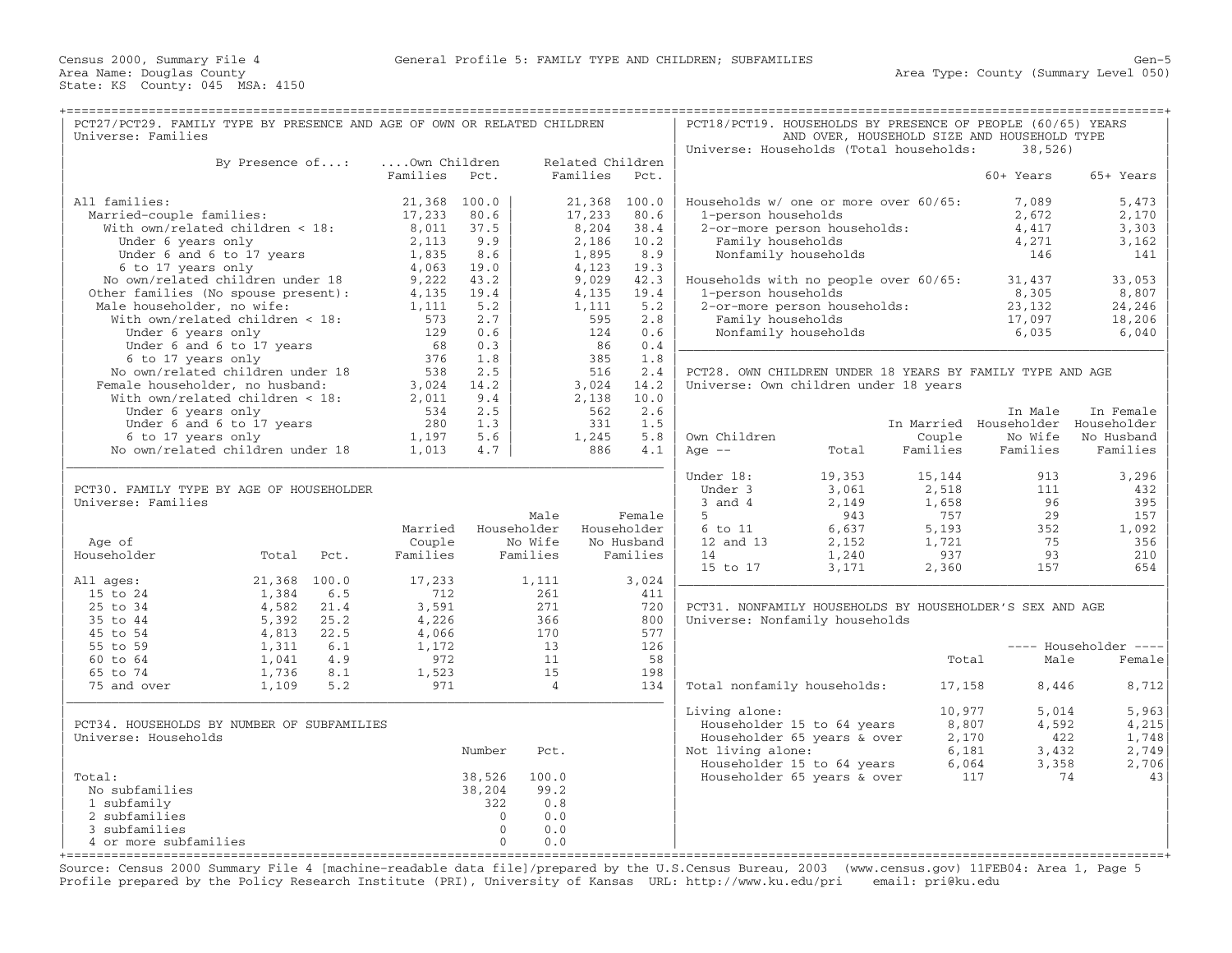| Area Name: Douglas County<br>State: KS County: 045 MSA: 4150                       |         |             |                                                                   |                |                 |                | Area Type: County (Summary Level 050)                |        |
|------------------------------------------------------------------------------------|---------|-------------|-------------------------------------------------------------------|----------------|-----------------|----------------|------------------------------------------------------|--------|
|                                                                                    |         |             |                                                                   |                |                 |                |                                                      |        |
| PCT35. MARITAL STATUS BY SEX BY AGE                                                |         |             |                                                                   |                |                 |                | PCT32. SUBFAMILY TYPE BY PRESENCE OF OWN CHILDREN    |        |
| Universe: Population 15 years and over                                             |         |             |                                                                   |                |                 |                | UNDER 18 YEARS                                       |        |
|                                                                                    |         |             |                                                                   |                |                 |                | Universe: Subfamilies                                |        |
|                                                                                    |         |             | ---------- Now Married ----------                                 |                |                 |                |                                                      |        |
|                                                                                    | Never   | Spouse      | $---$ Spouse Absent $---$                                         |                |                 |                | Total subfamilies:                                   | 342    |
|                                                                                    | Married | Present     | Separated                                                         | Other          | Widowed         | Divorced       | Married-couple subfamilies:                          | 96     |
|                                                                                    |         |             |                                                                   |                |                 |                | With own children under 18 years                     | 60     |
| Total pop. $15+:$                                                                  | 35,869  | 34,576      | 605                                                               | 2,249          | 2,846           | 6,860          | No own children under 18 years                       | 36     |
|                                                                                    |         |             |                                                                   |                |                 |                | Mother-child subfamilies                             | 176    |
| Male:                                                                              | 19,071  | 17,303      | 256                                                               | 1,065          | 497             | 2,731          | Father-child subfamilies                             | 70     |
| 15 to 17 years                                                                     | 1,673   | $\mathbf 0$ | $\overline{0}$                                                    | 4              | $\mathbf{0}$    | $\overline{0}$ |                                                      |        |
| 18 and 19 years                                                                    | 3,029   | 33          | $\mathbf{0}$                                                      | 229            | $\Omega$        | $\mathbf{0}$   |                                                      |        |
| 20 to 24 years                                                                     | 8,882   | 658         | 44                                                                | 389            | $\mathbf{0}$    | 47             | PCT33. POPULATION IN SUBFAMILIES BY SUBFAMILY TYPE   |        |
| 25 to 29 years                                                                     | 2,541   | 1,593       | 58                                                                | 88             | 9               | 216            | Universe: Population in subfamilies                  |        |
| 30 to 34 years                                                                     | 1,020   | 2,020       | 16                                                                | 70             | 6               | 206            |                                                      |        |
| 35 to 44 years                                                                     | 1,132   | 4,217       | 73                                                                | 93             | 18              | 840            | Total population in subfamilies:                     | 878    |
| 45 to 54 years                                                                     | 563     | 4,047       | 36                                                                | 73             | 36              | 808            |                                                      |        |
| 55 to 59 years                                                                     | 55      | 1,229       | 11                                                                | 18             | 22              | 269            | In Married-couple subfamilies:                       | 302    |
|                                                                                    | 40      |             | $\overline{0}$                                                    | 24             | 21              | 149            |                                                      | 74     |
| 60 to 64 years                                                                     |         | 985         |                                                                   |                |                 |                | Husband/wife in a childless subfamily                |        |
| 65 to 74 years                                                                     | 84      | 1,541       | $\overline{0}$                                                    | 16             | 99              | 121            | Husband/wife in a subfamily with children            | 126    |
| 75 to 84 years                                                                     | 46      | 826         | 18                                                                | 17             | 179             | 67             | Child                                                | 102.   |
| 85 years & over                                                                    | 6       | 154         | $\Omega$                                                          | 44             | 107             | 8              | In mother-child subfamilies:                         | 423    |
|                                                                                    |         |             |                                                                   |                |                 |                | Parent                                               | 176    |
| Female:                                                                            | 16,798  | 17,273      | 349                                                               | 1,184          | 2,349           | 4,129          | Child                                                | 247    |
| 15 to 17 years                                                                     | 1,728   | $\circ$     | $\overline{0}$                                                    | $\overline{0}$ | $\mathbf{0}$    | $\overline{0}$ | In father-child subfamilies:                         | 153    |
| 18 and 19 years                                                                    | 3,476   | 81          | 6                                                                 | 194            | 20              | $\overline{0}$ | Parent                                               | 70     |
| 20 to 24 years                                                                     | 7,650   | 1,047       | 31                                                                | 418            | 15              | 94             | Child                                                | 83     |
| 25 to 29 years                                                                     | 1,768   | 1,832       | 92                                                                | 57             | 34              | 210            |                                                      |        |
| 30 to 34 years                                                                     | 731     | 1,907       | 54                                                                | 97             | $7\phantom{.0}$ | 361            |                                                      |        |
| 35 to 44 years                                                                     | 793     | 4,742       | 104                                                               | 144            | 63              | 1,071          | PCT37. HOUSEHOLD RELATIONSHIP BY GRANDPARENTS LIVING |        |
| 45 to 54 years                                                                     | 387     | 3,745       | 51                                                                | 72             | 119             | 1,213          | WITH OWN GRANDCHILDREN UNDER 18 YEARS BY             |        |
| 55 to 59 years                                                                     | - 84    | 1,057       | $\Omega$                                                          | 22             | 126             | 425            | RESPONSIBILITY FOR OWN GRANDCHILDREN                 |        |
| 60 to 64 years                                                                     | 39      | 871         | 6                                                                 | 25             | 160             | 229            | Universe: Population 30 years and over in            |        |
|                                                                                    | 93      |             | 5                                                                 | 46             | 549             | 302            | households                                           |        |
| 65 to 74 years                                                                     |         | 1,301       |                                                                   |                |                 |                |                                                      |        |
| 75 to 84 years                                                                     | 30      | 620         | $\Omega$                                                          | 72             | 851             | 213            |                                                      |        |
| 85 years & over                                                                    | 19      | 70          | $\Omega$                                                          | 37             | 405             | 11             | Total pop. 30 years & over in households:            | 43,953 |
|                                                                                    |         |             |                                                                   |                |                 |                |                                                      |        |
|                                                                                    |         |             |                                                                   |                |                 |                | Householder or spouse:                               | 40,647 |
| PCT36. GRANDPARENTS BY LENGTH OF TIME RESPONSIBLE FOR GRANDCHILDREN UNDER 18 YEARS |         |             |                                                                   |                |                 |                | Living with own grandchild under 18:                 | 539    |
| Universe: Population 30 years and over in households                               |         |             |                                                                   |                |                 |                | Responsible for own grandchild                       | 293    |
|                                                                                    |         |             |                                                                   |                |                 |                | Not responsible for own grandchild                   | 246    |
| Total Population 30 years and over in households:                                  |         |             |                                                                   |                |                 | 43,953         | Not living with own grandchild under 18              | 40,108 |
| Living with own grandchildren under 18 years                                       |         |             |                                                                   |                |                 | 672            | Parent or parent-in-law of householder:              | 321    |
| Grandparents responsible for own grandchildren under 18 years:                     |         |             |                                                                   |                |                 | 319            | Living with own grandchild under 18:                 | 130    |
| Length of time $-$ -                                                               |         |             |                                                                   |                |                 |                | Responsible for own grandchild                       | 23     |
| Less than 6 months                                                                 |         |             |                                                                   |                |                 | 51             | Not responsible for own grandchild                   | 107    |
| 6 to 11 months                                                                     |         |             |                                                                   |                |                 | 50             | Not living with own grandchild under 18              | 191    |
| 1 to 2 years                                                                       |         |             |                                                                   |                |                 | 67             |                                                      |        |
|                                                                                    |         |             |                                                                   |                |                 | 22             | Other relatives or nonrelatives of                   |        |
| 3 to 4 years                                                                       |         |             |                                                                   |                |                 | 129            |                                                      |        |
| 5 years or more                                                                    |         |             |                                                                   |                |                 |                | householder:                                         | 2,985  |
|                                                                                    |         |             | Grandparents not responsible for own grandchildren under 18 years |                |                 | 353            | Living with own grandchild under 18:                 | 3      |

Responsible for own grandchild 3,281 <br>Not responsible for own grandchild 0 | Not living with own grandchildren under 18 years 43,281 | Not responsible for own grandchild 0 | Not living with own grandchild under 18 | | | +===================================================================================================================================================+

Source: Census 2000 Summary File 4 [machine−readable data file]/prepared by the U.S.Census Bureau, 2003 (www.census.gov) 11FEB04: Area 1, Page 6 Profile prepared by the Policy Research Institute (PRI), University of Kansas URL: http://www.ku.edu/pri email: pri@ku.edu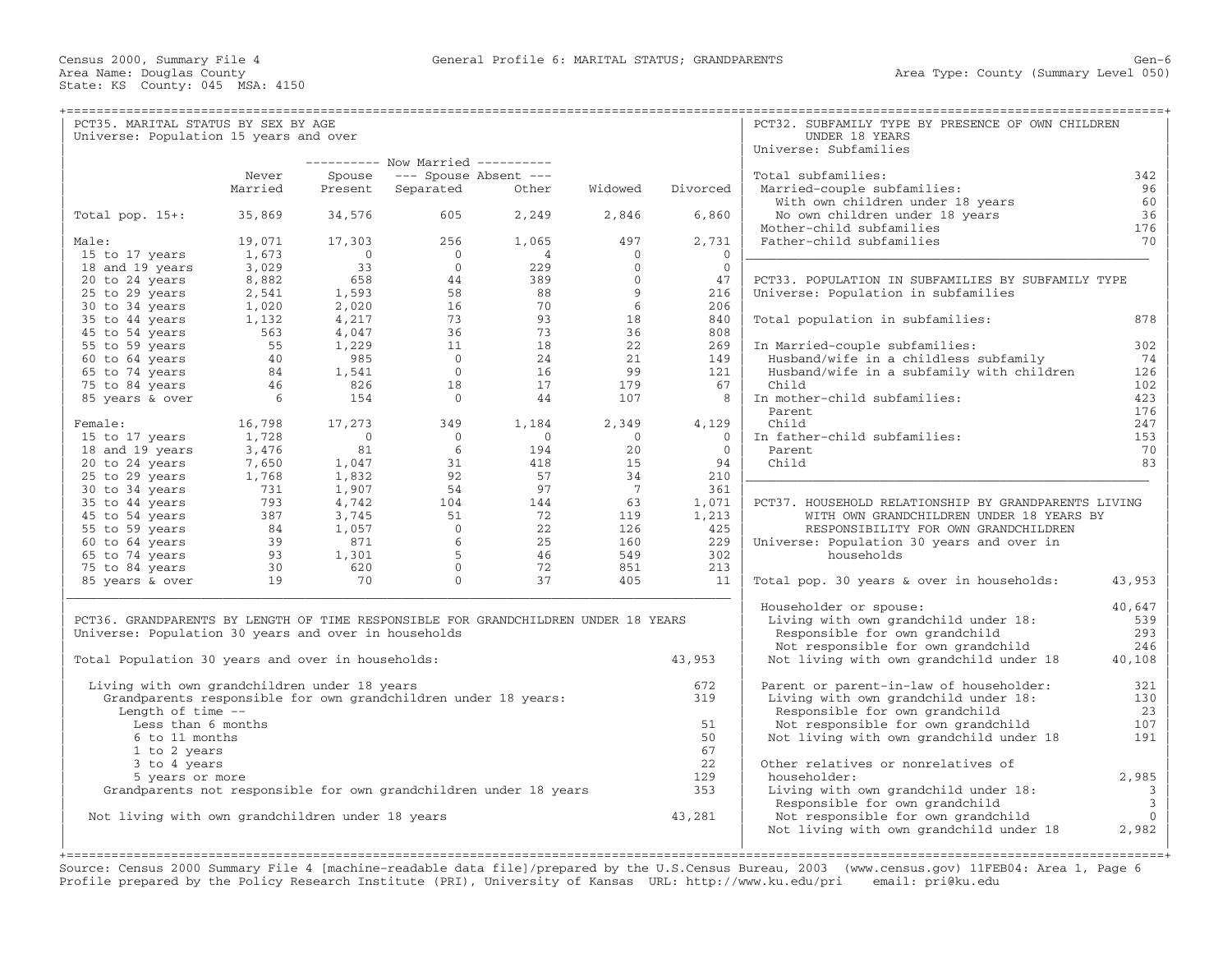+===================================================================================================================================================+

Area Type: County (Summary Level 050)

|                                                                                                                  |                |                                         |                 |                 |                | ---- All Ages ---- ---- 5 to 17 ---- ---- 18 to 64 ---- --- 65 & Over --- |                |                |            |                | -- Foreign born -- |                                  |
|------------------------------------------------------------------------------------------------------------------|----------------|-----------------------------------------|-----------------|-----------------|----------------|---------------------------------------------------------------------------|----------------|----------------|------------|----------------|--------------------|----------------------------------|
|                                                                                                                  | Number Pct.    |                                         | Number Pct.     |                 | Number Pct.    |                                                                           | Number Pct.    |                |            | Native         | Number             | Pct.                             |
| Total population 5 and over: 94,411 100.0                                                                        |                |                                         | 14,811 100.0    |                 | 71,643 100.0   |                                                                           |                | 7,957 100.0    |            | 89,291         | 5,120              | 100.0                            |
| Speak only English                                                                                               | 86,424 91.5    |                                         | 13,997 94.5     |                 | 64,769 90.4    |                                                                           |                | 7,658 96.2     |            | 85,122         | 1,302              | 25.4                             |
| Speak Spanish:                                                                                                   | 2,436          | 2.6                                     | 315             | 2.1             | 2,007          | 2.8                                                                       | 114            | 1.4            |            | 1,850          | 586                | 11.4                             |
| Speak English "very well"                                                                                        | 1,719          | 1.8                                     | 215             | 1.5             | 1,405          | 2.0                                                                       | 99             | 1.2            |            | 1,448          | 271                | 5.3                              |
| Speak English "well"                                                                                             | 410            | 0.4                                     | 42              | 0.3             | 358            | 0.5                                                                       | 10             | 0.1            |            | 221            | 189                | 3.7                              |
| Speak English "not well"<br>Speak English "not at all"                                                           | 257            | 0.3                                     | 58              | 0.4             | 194            | 0.3                                                                       | $5^{\circ}$    | 0.1            |            | 181            | 76                 | 1.5                              |
| Speak English "not at all"                                                                                       | 50             | 0.1                                     | $\overline{0}$  | 0.0             | 50             | 0.1                                                                       | $\bigcirc$     | 0.0            |            | $\overline{0}$ | 50                 | 1.0                              |
| Speak other Indo-European lang.: 2,333                                                                           |                | 2.5                                     | 245             | 1.7             | 2,008          | 2.8                                                                       | 80             | 1.0            |            | 1,380          | 953                | 18.6                             |
| Speak English "very well"                                                                                        | 1,911          | 2.0                                     | 209             | 1.4             | 1,647          | 2.3                                                                       | 55             | 0.7            |            | 1,161          | 750                | 14.6                             |
| Speak English "well"                                                                                             | 305            | 0.3                                     | 15              | 0.1             | 277            | 0.4                                                                       | 13             | 0.2            |            | 122            | 183                | 3.6                              |
| Speak English "not well"<br>Speak English "not well"<br>Speak English "not at all"                               | 105            | 0.1                                     | 21              | 0.1             | 76             | 0.1                                                                       | 8              | 0.1            |            | 97             | 8                  | 0.2                              |
|                                                                                                                  | 12             | 0.0                                     | $\overline{0}$  | 0.0             | 8 <sup>8</sup> | 0.0                                                                       | $\overline{4}$ | 0.1            |            | $\bigcap$      | 12                 | 0.2                              |
| Speak Asian/Pacific Island lang.: 2,357<br>Speak English "very well" 1,177                                       |                | 2.5                                     | 202             | 1.4             | 2,079          | 2.9                                                                       | 76             | 1.0            |            | 469            | 1,888              | 36.9                             |
|                                                                                                                  |                | 1.2                                     | 98              | 0.7             | 1,048          | 1.5                                                                       | 31             | 0.4            |            | 382            | 795                | 15.5                             |
| Speak English "well"                                                                                             | 907            | 1.0                                     | 98              | 0.7             | 779            | 1.1                                                                       | 30             | 0.4            |            | 71             | 836                | 16.3                             |
|                                                                                                                  |                | 0.3                                     | 2               | 0.0             | 238            | $0.3$<br>$0.0$                                                            | $\Omega$       | 0.0            |            | 12             | 228                | 4.5                              |
| Speak English "well"<br>Speak English "not well" 240<br>Crosk English "not at all" 33                            |                | 0.0                                     | $\overline{4}$  | 0.0             | 14             |                                                                           | 15             | 0.2            |            | $\overline{4}$ | 29                 | 0.6                              |
| Speak other language:                                                                                            | 861            | 0.9                                     | 52              | 0.4             | 780            | 1.1                                                                       | 29             | 0.4            |            | 470            | 391                | 7.6                              |
| Speak English "very well"                                                                                        | 574            | 0.6                                     | 14              | 0.1             | 543            | 0.8                                                                       | 17             | 0.2            |            | 334            | 240                | 4.7                              |
| Speak English "well"                                                                                             | 170            | 0.2                                     | 21              | 0.1             | 137            |                                                                           | 12             | 0.2            |            | 57             | 113                | 2.2                              |
|                                                                                                                  | 117            | 0.1                                     | 17              | 0.1             | 100            | $\begin{array}{c} 0.2 \\ 0.1 \\ 0.0 \end{array}$                          | $\overline{0}$ | $0.0$          |            | 79             | 38                 | 0.7                              |
| speak English "not well"<br>Speak English "not well"<br>Speak English "not at all"<br>Speak English "not at all" | $\overline{0}$ | 0.0                                     | $\overline{0}$  | 0.0             | $\overline{0}$ | 0.0                                                                       | $\Omega$       | 0.0            |            | $\bigcirc$     | $\bigcirc$         | 0.0                              |
|                                                                                                                  |                |                                         |                 |                 |                |                                                                           |                |                |            |                |                    |                                  |
| PCT43. PLACE OF BIRTH BY CITIZENSHIP STATUS AND SEX                                                              |                |                                         |                 |                 |                | P44. CITIZENSHIP STATUS BY SEX BY AGE                                     |                |                |            |                |                    |                                  |
|                                                                                                                  |                |                                         |                 |                 |                |                                                                           |                |                |            |                |                    |                                  |
| Universe: Total Population                                                                                       |                | Total                                   | Male            | Female          |                | Universe: Total Population                                                |                |                |            |                |                    |                                  |
|                                                                                                                  |                |                                         |                 |                 |                |                                                                           |                | Total          | Pct.       | Male           |                    |                                  |
| Total population:                                                                                                |                | 99,962                                  | 49,666          | 50,296          |                |                                                                           |                |                |            |                |                    |                                  |
| Native:                                                                                                          |                | 94,794                                  | 47,045          | 47,749          |                | Total Population:                                                         |                | 99,962 100.0   |            | 49,666         |                    |                                  |
| Born in state of residence                                                                                       | 52,992         |                                         | 26,568          | 26,424          | Native         |                                                                           |                | 94,794 94.8    |            | 47,045         |                    | 50,296<br>47,749                 |
| Born in other state in the U.S.:<br>Northeast                                                                    | 40,767         |                                         | 19,968          | 20,799          |                | Native 94,794<br>Foreign born: 5,168                                      |                |                | 5.2<br>1.5 | 2.621<br>783   |                    | 2,547<br>669                     |
| Midwest                                                                                                          |                | 3,059<br>20,932                         | 1,510<br>10,236 | 1,549<br>10,696 |                | Naturalized citizen<br>Not a citizen                                      |                | 1,452<br>3,716 | 3.7        | 1,838          |                    | 1,878                            |
| South                                                                                                            |                | 9,505                                   | 4,596           | 4,909           |                |                                                                           |                |                |            |                |                    | Female                           |
| West.                                                                                                            |                | 7,271                                   | 3,626           | 3,645           |                | Under 18 years:                                                           |                | 20,362         | 20.4       | 10,420         |                    | 9,942                            |
| Born outside the United States: 1,035                                                                            |                |                                         | 509             | 526             |                |                                                                           |                | 20,058         | 20.1       | 10,243         |                    | 9,815                            |
| Puerto Rico                                                                                                      |                |                                         | 43              | 41              |                | Native<br>Foreign born:                                                   |                |                | 0.3        | 177            |                    | 127                              |
| U.S. Island Areas                                                                                                |                | $\begin{array}{c} 84 \\ 21 \end{array}$ | 10              |                 |                | 11   Naturalized citizen                                                  |                | 304<br>78      | 0.1        | 66             |                    | 12                               |
| Born abroad of American parent (s)                                                                               |                | 930                                     | 456             | 474             |                | Not a citizen                                                             |                | 226            | 0.2        | 111            |                    |                                  |
| Foreign born:                                                                                                    |                | 5,168                                   | 2,621           | 2,547           |                | 18 years and over:                                                        |                | 79,600         | 79.6       | 39,246         |                    |                                  |
| Naturalized citizen                                                                                              |                | 1,452                                   | 783             | 669             | Native         |                                                                           |                | 74,736         | 74.8       | 36,802         |                    |                                  |
| Not a citizen                                                                                                    |                | 3,716                                   | 1,838           | 1,878           |                | Foreign born:                                                             |                | 4,864          | 4.9        | 2,444          |                    | 115<br>40,354<br>37,934<br>2,420 |
|                                                                                                                  |                |                                         |                 |                 |                | Naturalized citizen<br>Not a citizen                                      |                | 1,374<br>3,490 | 1.4<br>3.5 | 717<br>1,727   |                    | 657<br>1,763                     |

Source: Census 2000 Summary File 4 [machine−readable data file]/prepared by the U.S.Census Bureau, 2003 (www.census.gov) 11FEB04: Area 1, Page 7 Profile prepared by the Policy Research Institute (PRI), University of Kansas URL: http://www.ku.edu/pri email: pri@ku.edu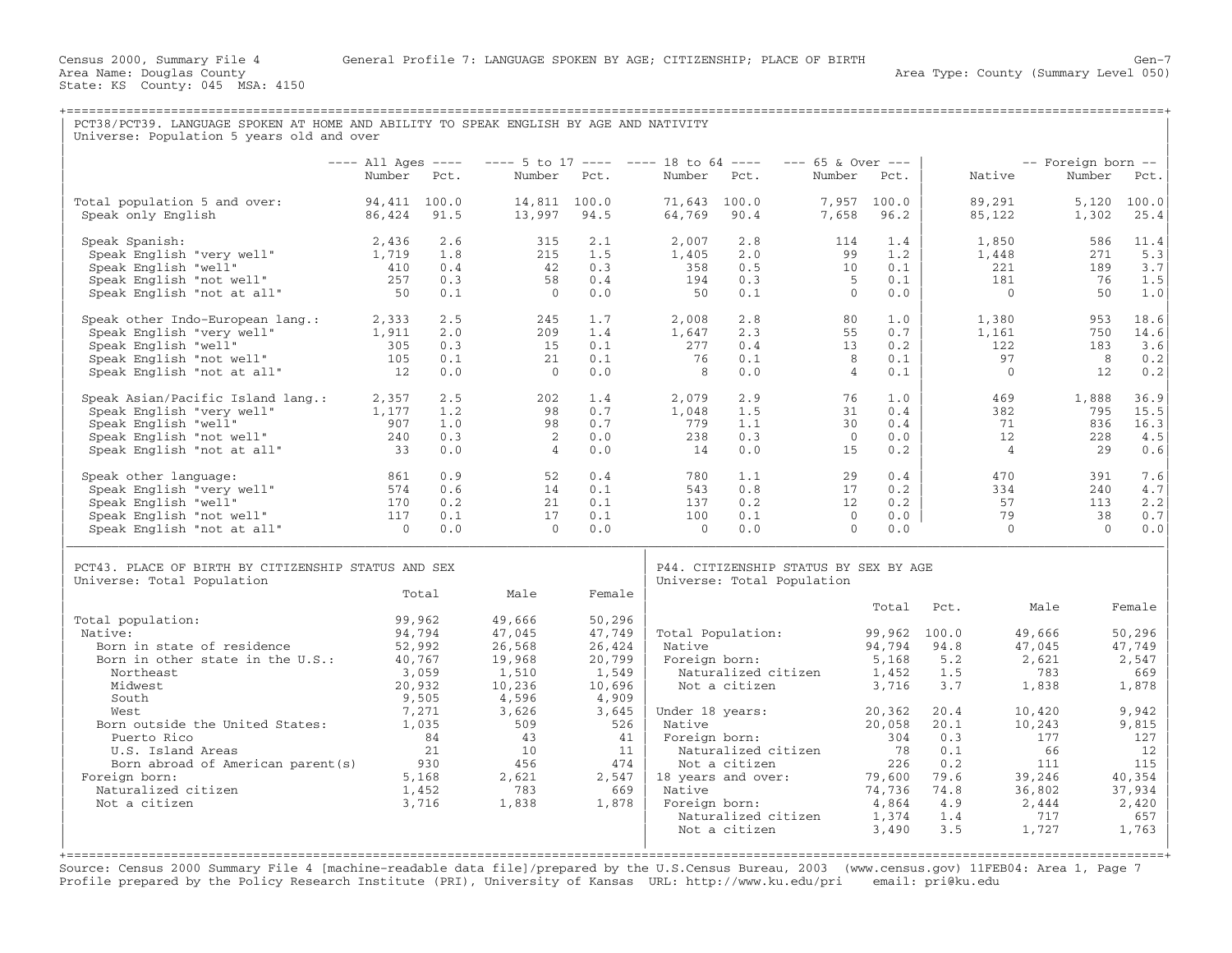| PCT45. YEAR OF ENTRY BY SEX<br>Universe: Foreign-born Population                                                                                                        |                                               |                                                                             |                                                               |                                                               | Universe: Foreign-born population                                                                                                                                                                                                                        |                                                       | PCT46. YEAR OF ENTRY BY CITIZENSHIP STATUS BY SEX |                                                                                  |                                                                                                                                               |                                                                        |
|-------------------------------------------------------------------------------------------------------------------------------------------------------------------------|-----------------------------------------------|-----------------------------------------------------------------------------|---------------------------------------------------------------|---------------------------------------------------------------|----------------------------------------------------------------------------------------------------------------------------------------------------------------------------------------------------------------------------------------------------------|-------------------------------------------------------|---------------------------------------------------|----------------------------------------------------------------------------------|-----------------------------------------------------------------------------------------------------------------------------------------------|------------------------------------------------------------------------|
|                                                                                                                                                                         |                                               | Total Pct.                                                                  | Male                                                          | Female                                                        |                                                                                                                                                                                                                                                          |                                                       |                                                   | Total                                                                            | Pct.<br>Male                                                                                                                                  | Female                                                                 |
| Total foreign-born pop.:<br>1995 to March 2000<br>1990 to 1994<br>1985 to 1989<br>1980 to 1984<br>1975 to 1979<br>1970 to 1974<br>1965 to 1969<br>Before 1965           | 2,433<br>761<br>560<br>295<br>86<br>79<br>367 | 5,168 100.0<br>47.1<br>14.7<br>587 11.4<br>10.8<br>5.7<br>1.7<br>1.5<br>7.1 | 2,621<br>1,252<br>370<br>315<br>290<br>154<br>18<br>49<br>173 | 2,547<br>1,181<br>391<br>272<br>270<br>141<br>68<br>30<br>194 | Total foreign-born population:<br>Year of entry 1990 to March 2000:<br>Naturalized citizen<br>Not a citizen<br>Year of entry 1980 to 1989:<br>Naturalized citizen<br>Not a citizen<br>Year of entry before 1980:<br>Naturalized citizen<br>Not a citizen |                                                       |                                                   | 5,168 100.0<br>3,194<br>209<br>2,985<br>1,147<br>554<br>593<br>827<br>689<br>138 | 2,621<br>61.8<br>1,622<br>4.0<br>114<br>57.8<br>1,508<br>22.2<br>605<br>10.7<br>333<br>11.5<br>272<br>16.0<br>394<br>13.3<br>336<br>2.7<br>58 | 2,547<br>1,572<br>95<br>1,477<br>542<br>221<br>321<br>433<br>353<br>80 |
| PCT48. PLACE OF BIRTH BY YEAR OF ENTRY BY CITIZENSHIP STATUS<br>Universe: Foreign-born population                                                                       |                                               |                                                                             |                                                               |                                                               |                                                                                                                                                                                                                                                          |                                                       |                                                   |                                                                                  |                                                                                                                                               |                                                                        |
|                                                                                                                                                                         |                                               |                                                                             |                                                               |                                                               |                                                                                                                                                                                                                                                          |                                                       |                                                   |                                                                                  |                                                                                                                                               |                                                                        |
|                                                                                                                                                                         |                                               | Total                                                                       | Naturalized<br>Citizen                                        | Citizen                                                       | Not a Naturalized<br>Citizen                                                                                                                                                                                                                             | Citizen                                               | Not a Naturalized<br>Citizen                      | Citizen                                                                          | $--$ 1990 to March 2000 -- $---$ 1980 to 1989 ----- Year of Entry Before 1980<br>Not a Naturalized<br>Citizen                                 | Not a<br>Citizen                                                       |
| Total foreign-born pop.:<br>Europe<br>Asia<br>Africa                                                                                                                    |                                               | 5,168<br>943<br>2,913<br>328                                                | 1,452<br>325<br>699<br>128                                    | 3,716<br>618<br>2,214<br>200                                  | 209<br>56<br>147<br>$\overline{0}$                                                                                                                                                                                                                       | 2,985<br>448<br>1,829<br>164                          | 554<br>68<br>285<br>81                            | 593<br>82<br>366<br>31                                                           | 689<br>201<br>267<br>47                                                                                                                       | 138<br>88<br>19<br>5                                                   |
| Oceania<br>Americas:<br>Latin America:<br>Caribbean                                                                                                                     |                                               | 57<br>927<br>740<br>143                                                     | 26<br>274<br>190<br>83                                        | 31<br>653<br>550<br>60                                        | $\Omega$<br>6<br>6<br>$\mathbf{0}$                                                                                                                                                                                                                       | 31<br>513<br>481<br>60                                | 10<br>110<br>92<br>50                             | $\bigcirc$<br>114<br>59                                                          | 16<br>158<br>92<br>$\overline{0}$<br>33                                                                                                       | $\mathbf{0}$<br>26<br>10<br>$\mathbf 0$                                |
| Central America:<br>Mexico<br>Other Central America                                                                                                                     |                                               | 333<br>246<br>87<br>264                                                     | 64<br>27<br>37<br>43                                          | 269<br>219<br>50<br>221                                       | 6<br>$\Omega$<br>6<br>$\Omega$                                                                                                                                                                                                                           | 217<br>167<br>50<br>204                               | 31<br>25<br>6<br>11                               | 42<br>42<br>17                                                                   | 27<br>2<br>25<br>$\overline{0}$<br>32                                                                                                         | 10<br>10<br>$\mathbb O$<br>$\mathbf{0}$                                |
| South America<br>Northern America<br>Born at sea                                                                                                                        |                                               | 187<br>$\overline{0}$                                                       | 84<br>$\Omega$                                                | 103<br>$\overline{0}$                                         | $\mathbf{0}$<br>$\mathbf{0}$                                                                                                                                                                                                                             | 32<br>$\bigcap$                                       | 18<br>$\Omega$                                    | 55                                                                               | 66<br>$\Omega$<br>$\Omega$                                                                                                                    | 16<br>$\mathbf{0}$                                                     |
| PCT51. PLACE OF WORK - STATE AND COUNTY LEVEL<br>Universe: Workers 16 years and over                                                                                    |                                               |                                                                             |                                                               |                                                               | PCT52. PLACE OF WORK - PLACE LEVEL<br>Universe: Workers 16 years and over                                                                                                                                                                                |                                                       |                                                   |                                                                                  |                                                                                                                                               |                                                                        |
|                                                                                                                                                                         |                                               |                                                                             | Number                                                        | Pct.                                                          |                                                                                                                                                                                                                                                          |                                                       |                                                   |                                                                                  | Number                                                                                                                                        | Pct.                                                                   |
| Total workers 16 and over:<br>Worked in state of residence:<br>Worked in county of residence<br>Worked outside county of residence<br>Worked outside state of residence |                                               |                                                                             | 54,496<br>52,458<br>41,414<br>11,044<br>2,038                 | 100.0<br>96.3<br>76.0<br>20.3<br>3.7                          | Total workers 16 and over:<br>Living in a Place:                                                                                                                                                                                                         | Worked in Place of Residence<br>Not Living in a Place | Worked Outside Place of Residence                 |                                                                                  | 54,496<br>48,282<br>33,539<br>14,743<br>6,214                                                                                                 | 100.0<br>88.6<br>61.5<br>27.1<br>11.4                                  |
|                                                                                                                                                                         |                                               |                                                                             |                                                               |                                                               |                                                                                                                                                                                                                                                          |                                                       |                                                   |                                                                                  |                                                                                                                                               |                                                                        |

Source: Census 2000 Summary File 4 [machine−readable data file]/prepared by the U.S.Census Bureau, 2003 (www.census.gov) 11FEB04: Area 1, Page 8 Profile prepared by the Policy Research Institute (PRI), University of Kansas URL: http://www.ku.edu/pri email: pri@ku.edu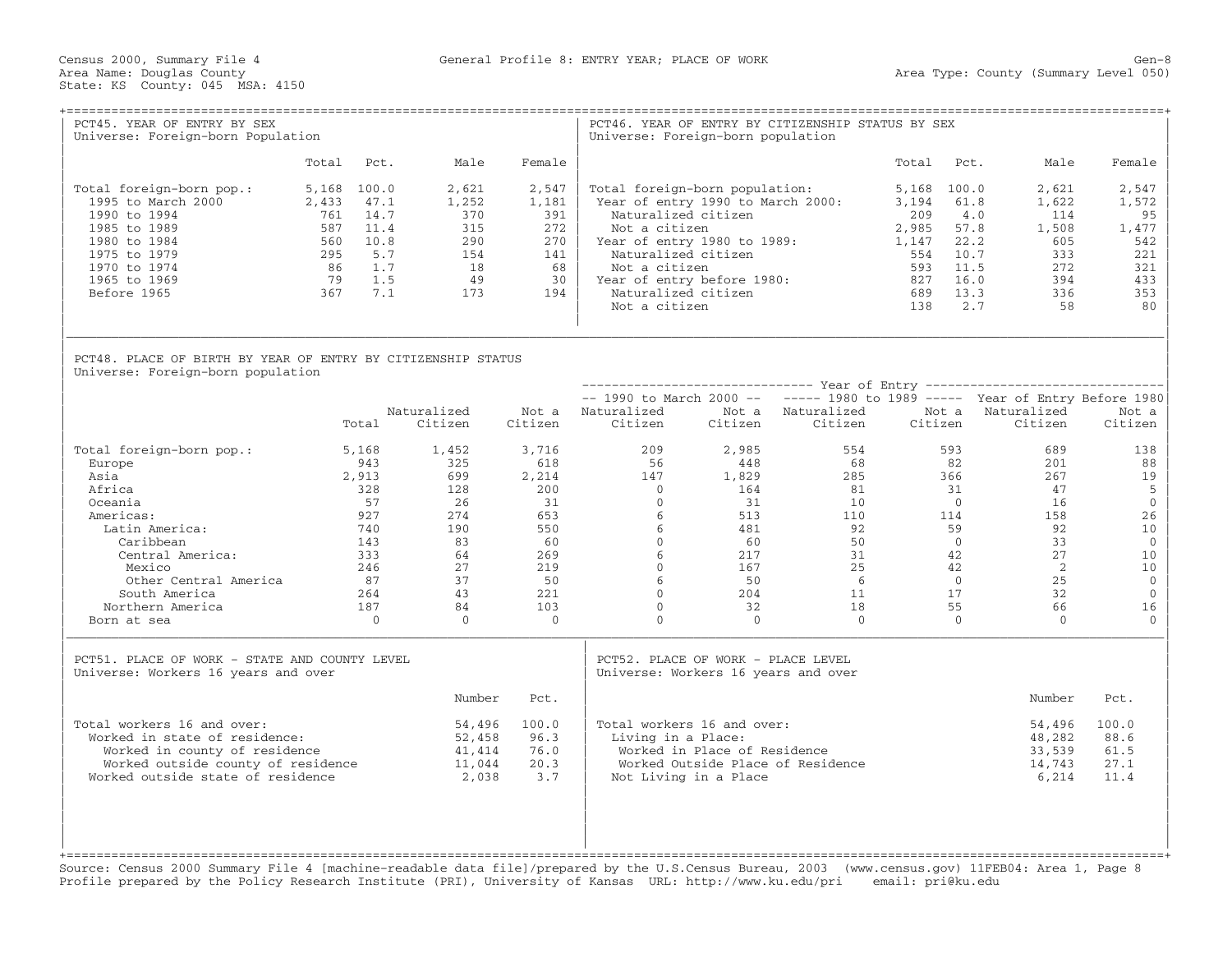Census 2000, Summary File 4 General Profile 9: RESIDENCE IN 1995; MEANS OF TRANS.; VEHICLE OCCUPANCY; COMMUTE TIME Gen−9 Area Type: County (Summary Level 050) Area Name: Douglas County<br>State: KS County: 045 MSA: 4150

+===================================================================================================================================================+

| PCT49. RESIDENCE IN 1995 - STATE AND COUNTY LEVEL<br>Universe: Population 5 years old and over |                  |              | PCT55. MEANS OF TRANSPORTATION TO WORK<br>Universe: Workers 16 years and over |                  |              | PCT60. PRIVATE VEHICLE OCCUPANCY<br>Universe: Workers 16 years old and over                                                             |                  |              |
|------------------------------------------------------------------------------------------------|------------------|--------------|-------------------------------------------------------------------------------|------------------|--------------|-----------------------------------------------------------------------------------------------------------------------------------------|------------------|--------------|
|                                                                                                | Total            | Pct.         |                                                                               | Total            | Pct.         |                                                                                                                                         | Total            | Pct.         |
| Total population 5 and over:                                                                   | 94,411 100.0     |              | Total workers 16 and over:                                                    | 54,496 100.0     |              | Total workers 16 and over:                                                                                                              | 54,496           | 100.0        |
| Same house in 1995<br>Different house in 1995:                                                 | 34,939<br>59,472 | 37.0<br>63.0 | Car, truck, or van:<br>Drove alone                                            | 47,514<br>41,924 | 87.2<br>76.9 | Car, truck, or van:<br>Drove alone                                                                                                      | 47,514<br>41,924 | 87.2<br>76.9 |
| In United States in 1995:                                                                      | 56,595           | 59.9         | Carpooled                                                                     | 5,590            | 10.3         | Carpooled:                                                                                                                              | 5,590            | 10.3         |
| Same county                                                                                    | 21,855           | 23.1         |                                                                               |                  |              | 2-person carpool                                                                                                                        | 4,449            | 8.2          |
| Different county:                                                                              | 34,740           | 36.8         | Public transportation:                                                        | 534              | 1.0          | 3-person carpool                                                                                                                        | 704              | 1.3          |
| Same state                                                                                     | 19,760           | 20.9         | Bus or trolley bus                                                            | 466              | 0.9          | 4-person carpool                                                                                                                        | 163              | 0.3          |
| Different state:                                                                               | 14,980           | 15.9         | Streetcar or trolley car                                                      | 10               | 0.0          | 5- or 6-person carpool                                                                                                                  | 149              | 0.3          |
| Northeast                                                                                      | 878              | 0.9          | Subway or elevated                                                            | $\Omega$         | 0.0          | 7- or more person carpool                                                                                                               | 125              | 0.2          |
| Midwest                                                                                        | 7,144            | 7.6          | Railroad                                                                      | 6                | 0.0          |                                                                                                                                         |                  |              |
| South<br>West                                                                                  | 3,852            | 4.1<br>3.3   | Ferryboat<br>Taxicab                                                          | $\Omega$<br>52   | 0.0<br>0.1   | Other means (including<br>those who worked at home)                                                                                     | 6,982            | 12.8         |
|                                                                                                | 3,106            |              |                                                                               |                  |              |                                                                                                                                         |                  |              |
| In Puerto Rico in 1995:                                                                        | 40               | 0.0          | Motorcycle                                                                    | 17               | 0.0          |                                                                                                                                         |                  |              |
| Same municipio                                                                                 | $\overline{0}$   | 0.0          | Bicycle                                                                       | 572              | 1.0          |                                                                                                                                         |                  |              |
| Different municipio                                                                            | $\Omega$         | 0.0          | Walked                                                                        | 3,659            | 6.7          |                                                                                                                                         |                  |              |
|                                                                                                |                  |              | Other means                                                                   | 194              | 0.4          |                                                                                                                                         |                  |              |
| Elsewhere in 1995:                                                                             | 2,837            | 3.0          |                                                                               |                  |              |                                                                                                                                         |                  |              |
| U.S. Island Areas<br>Foreign country or at sea                                                 | 15<br>2,822      | 0.0<br>3.0   | Worked at home                                                                | 2,006            | 3.7          |                                                                                                                                         |                  |              |
|                                                                                                |                  |              |                                                                               |                  |              |                                                                                                                                         |                  |              |
| PCT59. TIME LEAVING HOME TO GO TO WORK<br>Universe: Workers 16 years old and over              | Total            | Pct.         | PCT56. TRAVEL TIME TO WORK<br>Universe: Workers 16 years and over             | Total            | Pct.         | PCT57. TRAVEL TIME TO WORK BY MEANS OF<br>TRANSPORTATION TO WORK<br>Universe: Workers 16 years old and over who<br>did not work at home |                  |              |
| Total workers 16 and over:                                                                     | 54,496 100.0     |              | Total workers 16 and over:                                                    | 54,496 100.0     |              |                                                                                                                                         | Total            | Pct.         |
| Did not work at home:                                                                          | 52,490           | 96.3         | Did not work at home:                                                         | 52,490           | 96.3         | Total workers 16 and over                                                                                                               |                  |              |
| $12:00$ a.m. to $4:59$ a.m.                                                                    | 917              | 1.7          | Less than 5 minutes                                                           | 2,852            | 5.2          | who did not work at home:                                                                                                               | 52,490           | 100.0        |
| 5:00 a.m. to 5:29 a.m.                                                                         | 535              | 1.0          | 5 to 9 minutes                                                                | 9,871            | 18.1         |                                                                                                                                         |                  |              |
| 5:30 a.m. to 5:59 a.m.                                                                         | 1,230            | 2.3          | 10 to 14 minutes                                                              | 12,239           | 22.5         | Less than 30 minutes:                                                                                                                   | 39,818           | 75.9         |
| $6:00$ a.m. to $6:29$ a.m.                                                                     | 2,761            | 5.1          | 15 to 19 minutes                                                              | 8,703            | 16.0         | Public transportation                                                                                                                   | 486              | 0.9          |
| $6:30$ a.m. to $6:59$ a.m.                                                                     | 4,268            | 7.8          | 20 to 24 minutes                                                              | 4,426            | 8.1          | Other means                                                                                                                             | 39,332           | 74.9         |
| 7:00 a.m. to 7:29 a.m.                                                                         | 7,191            | 13.2<br>19.7 | 25 to 29 minutes                                                              | 1,727            | 3.2          |                                                                                                                                         |                  |              |
| 7:30 a.m. to 7:59 a.m.<br>8:00 a.m. to 8:29 a.m.                                               | 10,739           |              |                                                                               | 4,223            | 7.7          | 30 to 44 minutes:                                                                                                                       | 7,240<br>43      | 13.8         |
| 8:30 a.m. to 8:59 a.m.                                                                         | 5,785<br>2,586   | 10.6<br>4.7  | 30 to 34 minutes<br>35 to 39 minutes                                          | 1,357            | 2.5          | Public transportation<br>Other means                                                                                                    | 7,197            | 0.1<br>13.7  |
| 9:00 a.m. to 9:59 a.m.                                                                         | 3,327            | 6.1          | 40 to 44 minutes                                                              | 1,660            | 3.0          |                                                                                                                                         |                  |              |
| 10:00 a.m. to 10:59 a.m.                                                                       | 1,538            | 2.8          | 45 to 59 minutes                                                              | 3,830            | 7.0          | 45 to 59 minutes:                                                                                                                       | 3,830            | 7.3          |
| 11:00 a.m. to 11:59 a.m.                                                                       | 1,023            | 1.9          | 60 to 89 minutes                                                              | 1,038            | 1.9          | Public transportation                                                                                                                   | $\Omega$         | 0.0          |
| 12:00 p.m. to 3:59 p.m.                                                                        | 5,436            | 10.0         | 90 minutes or more                                                            | 564              | 1.0          | Other means                                                                                                                             | 3,830            | 7.3          |
| $4:00$ p.m. to $11:59$ p.m.                                                                    | 5,154            | 9.5          |                                                                               |                  |              |                                                                                                                                         |                  |              |
|                                                                                                |                  |              | Mean travel time: 19.4 minutes                                                |                  |              | 60 or more minutes:                                                                                                                     | 1,602            | 3.1          |
| Worked at home                                                                                 | 2,006            | 3.7          |                                                                               |                  |              | Public transportation                                                                                                                   | - 5              | 0.0          |
|                                                                                                |                  |              | Worked at home                                                                | 2,006            | 3.7          | Other means                                                                                                                             | 1,597            | 3.0          |
|                                                                                                |                  |              |                                                                               |                  |              |                                                                                                                                         |                  |              |
|                                                                                                |                  |              |                                                                               |                  |              |                                                                                                                                         |                  |              |

Source: Census 2000 Summary File 4 [machine−readable data file]/prepared by the U.S.Census Bureau, 2003 (www.census.gov) 11FEB04: Area 1, Page 9 Profile prepared by the Policy Research Institute (PRI), University of Kansas URL: http://www.ku.edu/pri email: pri@ku.edu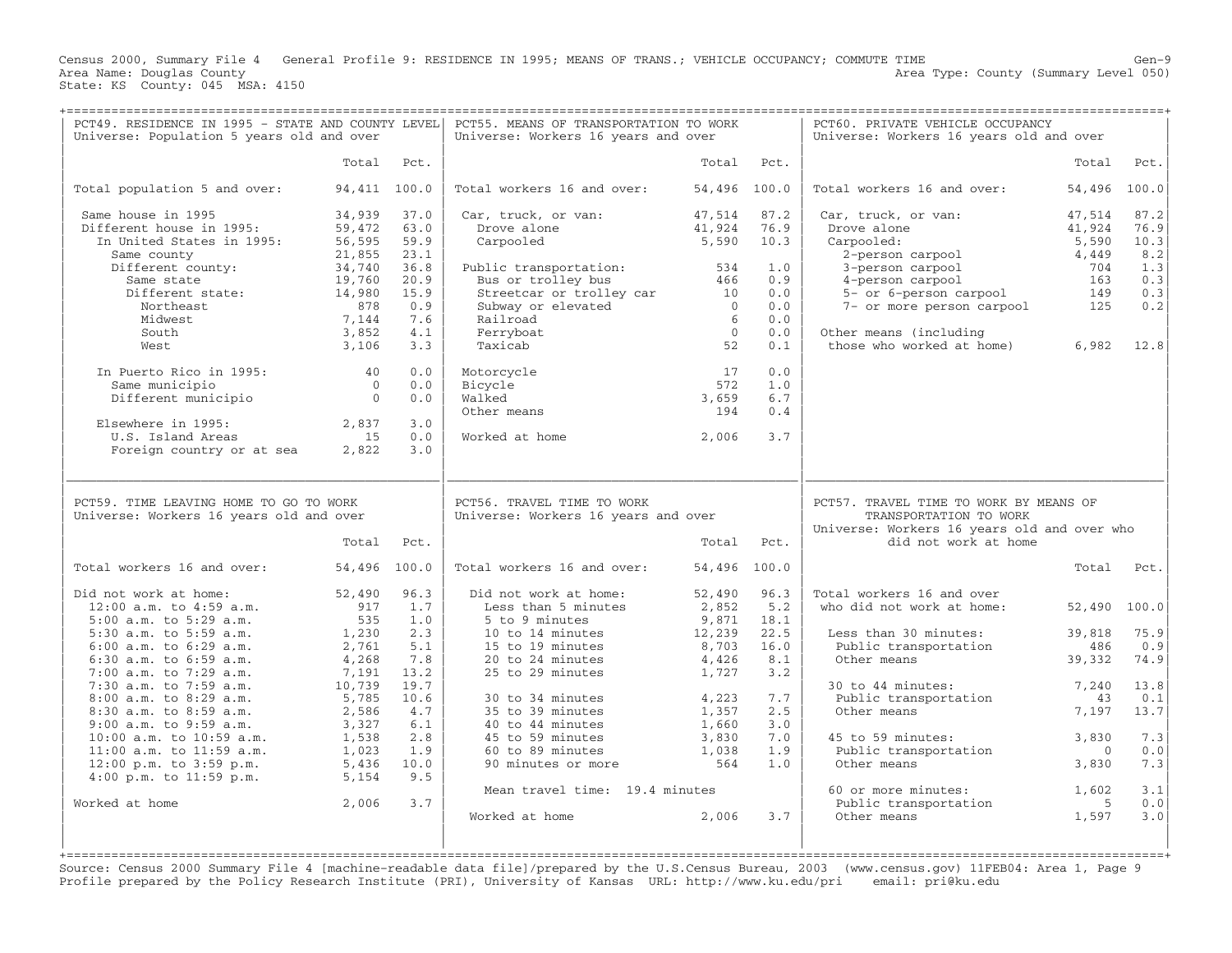Area Type: County (Summary Level 050)

|                                                                                                          |        |                     |                                                                                                                  |        |          | -------------- Male ---------------  | ------------- Female --------------  |          |                 |
|----------------------------------------------------------------------------------------------------------|--------|---------------------|------------------------------------------------------------------------------------------------------------------|--------|----------|--------------------------------------|--------------------------------------|----------|-----------------|
|                                                                                                          | Total  | Public              | Private                                                                                                          | Total  | Public   | Private                              | Total                                | Public   | Private         |
| Total pop. 3 and over                                                                                    |        |                     |                                                                                                                  |        |          |                                      |                                      |          |                 |
| enrolled in school:                                                                                      | 42,645 | 38,683              | 3,962                                                                                                            | 21,446 | 19,569   | 1,877                                | 21,199                               | 19,114   | 2,085           |
| In nursery/preschool                                                                                     | 1,942  | 919                 | 1,023                                                                                                            | 996    | 459      | 537                                  | 946                                  | 460      | 486             |
| In kindergarten                                                                                          | 1,011  | 847                 | 164                                                                                                              | 515    | 421      | 94                                   | 496                                  | 426      | 70              |
| In grade 1 to grade 4                                                                                    | 4,768  | 4,239               | 529                                                                                                              | 2,447  | 2,220    | 227                                  | 2,321                                | 2,019    | 302             |
| In grade 5 to grade 8                                                                                    | 4,656  | 4,327               | 329                                                                                                              | 2,491  | 2,358    | 133                                  | 2,165                                | 1,969    | 196             |
| In grade 9 to grade 12                                                                                   | 4,628  | 4,451               | 177                                                                                                              | 2,283  | 2,201    | 82                                   | 2,345                                | 2,250    | 95              |
| College: undergraduate                                                                                   | 21,294 | 19,777              | 1,517                                                                                                            | 10,487 | 9,764    | 723                                  | 10,807                               | 10,013   | 794             |
| Graduate/professional                                                                                    | 4,346  | 4,123               | 223                                                                                                              | 2,227  | 2,146    | 81                                   | 2,119                                | 1,977    | 142             |
| Not enrolled in school                                                                                   | 54,009 |                     |                                                                                                                  | 26,532 |          |                                      | 27,477                               |          |                 |
| PCT62. SCHOOL ENROLLMENT BY SEX BY AGE<br>Universe: Population 3 years old and over                      |        |                     |                                                                                                                  |        |          |                                      |                                      |          |                 |
|                                                                                                          |        |                     | -------------- Total --------------- --------------- Male ---------------- -------------- Female --------------- |        |          |                                      |                                      |          |                 |
|                                                                                                          |        |                     | Not                                                                                                              |        |          | Not                                  |                                      |          | Not             |
|                                                                                                          | Total  | Enrolled            | Enrolled                                                                                                         | Total  | Enrolled | Enrolled                             | Total                                | Enrolled | Enrolled        |
| Total pop. 3 and over:                                                                                   | 96,654 | 42,645              | 54,009                                                                                                           | 47,978 | 21,446   | 26,532                               | 48,676                               | 21,199   | 27,477          |
| 3 and 4 years                                                                                            | 2,243  | 1,442               | 801                                                                                                              | 1,191  | 761      | 430                                  | 1,052                                | 681      | 371             |
| 5 to 9 years                                                                                             | 5,624  | 5,465               | 159                                                                                                              | 2,787  | 2,722    | 65                                   | 2,837                                | 2,743    | 94              |
| 10 to 14 years                                                                                           | 5,782  | 5,764               | 18                                                                                                               | 3,077  | 3,059    | 18                                   | 2,705                                | 2,705    |                 |
| 15 to 17 years                                                                                           | 3,405  | 3,331               | 74                                                                                                               | 1,677  | 1,627    | 50                                   | 1,728                                | 1,704    | 24              |
| 18 and 19 years                                                                                          | 7,068  | 6,313               | 755                                                                                                              | 3,291  | 2,894    | 397                                  | 3,777                                | 3,419    | 358             |
| 20 to 24 years                                                                                           | 19,275 | 14,198              | 5,077                                                                                                            | 10,020 | 7,151    | 2,869                                | 9,255                                | 7,047    | 2,208           |
| 25 to 34 years                                                                                           | 14,993 | 4,029               | 10,964                                                                                                           | 7,843  | 2,216    | 5,627                                | 7,150                                | 1,813    | 5,337           |
| 35 years and over                                                                                        | 38,264 | 2,103               | 36,161                                                                                                           | 18,092 | 1,016    | 17,076                               | 20,172                               | 1,087    | 19,085          |
| PCT63. COLLEGE OR GRADUATE SCHOOL ENROLLMENT BY SEX BY AGE<br>Universe: Population 15 years old and over |        |                     |                                                                                                                  |        |          |                                      |                                      |          |                 |
|                                                                                                          |        |                     |                                                                                                                  |        |          | -------------- Male ---------------- | ------------- Female --------------- |          |                 |
|                                                                                                          | Total  | Enrolled            | Not<br>Enrolled                                                                                                  | Total  | Enrolled | Not<br>Enrolled                      | Total                                | Enrolled | Not<br>Enrolled |
| Total pop. 15 and over:                                                                                  | 83,005 | 25,640              | 57,365                                                                                                           | 40,923 | 12,714   | 28,209                               | 42,082                               | 12,926   | 29,156          |
| 15 to 17 years                                                                                           | 3,405  | 32                  | 3,373                                                                                                            | 1,677  | 23       | 1,654                                | 1,728                                | $\sim$ 9 | 1,719           |
| 18 to 24 years                                                                                           | 26,343 | $19,611$<br>$4,011$ |                                                                                                                  | 13,311 | 9,516    | 3,795                                | 13,032                               | 10,095   | 2,937           |
| 25 to 34 years                                                                                           | 14,993 |                     | $\begin{array}{r} .373 \\ 6,732 \\ 10,982 \\ 36 \end{array}$                                                     | 7,843  | 2,216    | 5,627                                | 7,150                                | 1,795    | 5,355           |
| 35 years and over                                                                                        | 38,264 | 1,986               |                                                                                                                  | 18,092 | 959      | 17,133                               | 20,172                               | 1,027    | 19,145          |
|                                                                                                          |        |                     |                                                                                                                  |        |          |                                      |                                      |          |                 |

Profile prepared by the Policy Research Institute (PRI), University of Kansas URL: http://www.ku.edu/pri email: pri@ku.edu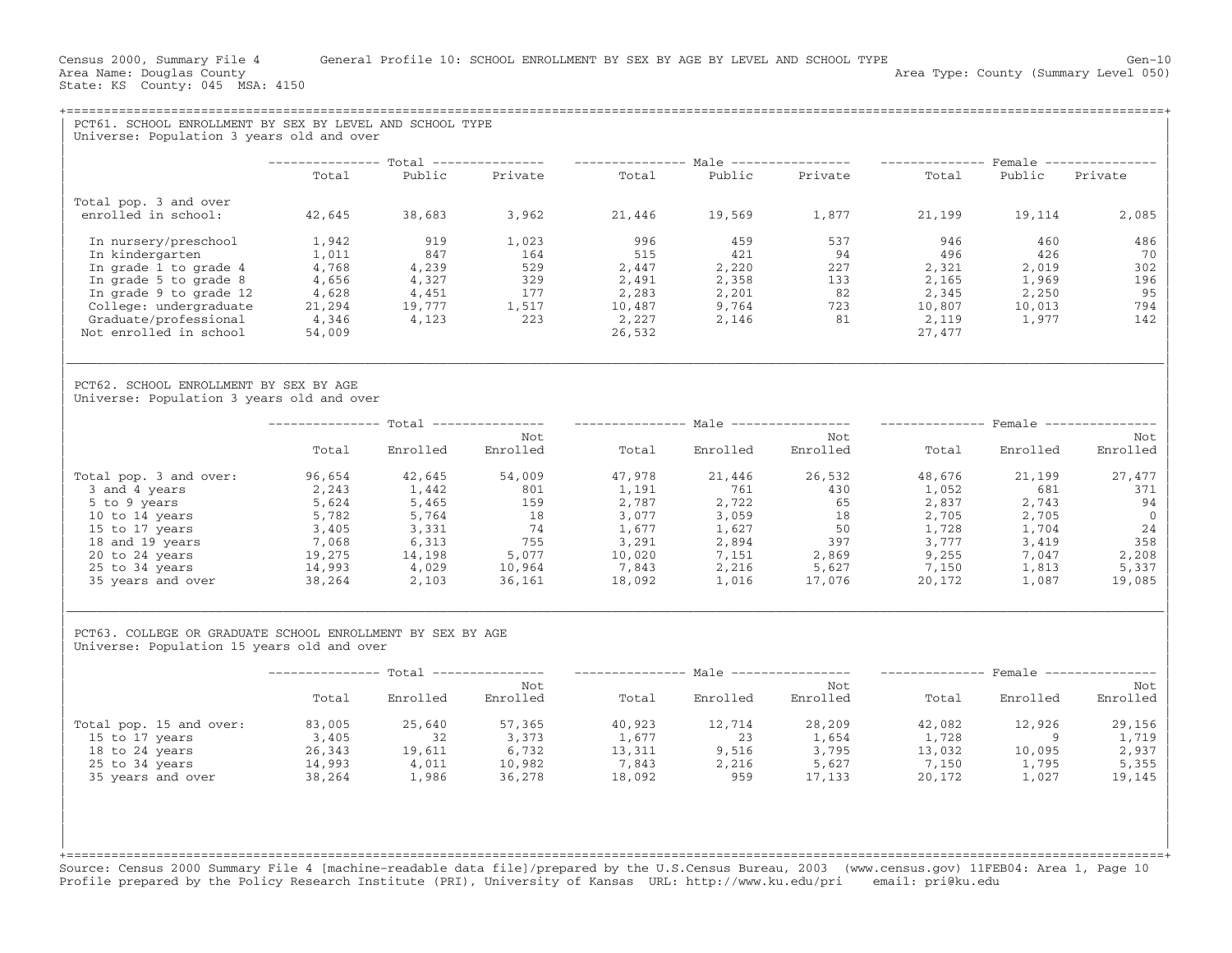| Universe: Population 18 years and over |  |                                                            |  |  |
|----------------------------------------|--|------------------------------------------------------------|--|--|
|                                        |  |                                                            |  |  |
|                                        |  | Total Pct. 18 to 24 25 to 34 35 to 44 45 to 64 65 and Over |  |  |
|                                        |  |                                                            |  |  |
|                                        |  |                                                            |  |  |
|                                        |  |                                                            |  |  |
|                                        |  |                                                            |  |  |
|                                        |  |                                                            |  |  |
|                                        |  |                                                            |  |  |
|                                        |  |                                                            |  |  |
|                                        |  |                                                            |  |  |
|                                        |  |                                                            |  |  |
|                                        |  | Total Pct. 18 to 24 25 to 34 35 to 44 45 to 64 65 and Over |  |  |
| Total males 18 and over:               |  |                                                            |  |  |
|                                        |  |                                                            |  |  |
|                                        |  |                                                            |  |  |
|                                        |  |                                                            |  |  |
|                                        |  |                                                            |  |  |
|                                        |  |                                                            |  |  |
|                                        |  |                                                            |  |  |
|                                        |  |                                                            |  |  |
|                                        |  |                                                            |  |  |
|                                        |  | Total Pct. 18 to 24 25 to 34 35 to 44 45 to 64 65 and Over |  |  |
| Total females 18 and over:             |  |                                                            |  |  |
|                                        |  |                                                            |  |  |
|                                        |  |                                                            |  |  |
|                                        |  |                                                            |  |  |
|                                        |  |                                                            |  |  |
|                                        |  |                                                            |  |  |
|                                        |  |                                                            |  |  |
|                                        |  |                                                            |  |  |

+===================================================================================================================================================+Source: Census 2000 Summary File 4 [machine−readable data file]/prepared by the U.S.Census Bureau, 2003 (www.census.gov) 11FEB04: Area 1, Page 11 Profile prepared by the Policy Research Institute (PRI), University of Kansas URL: http://www.ku.edu/pri email: pri@ku.edu

| | | | | | | | | | | |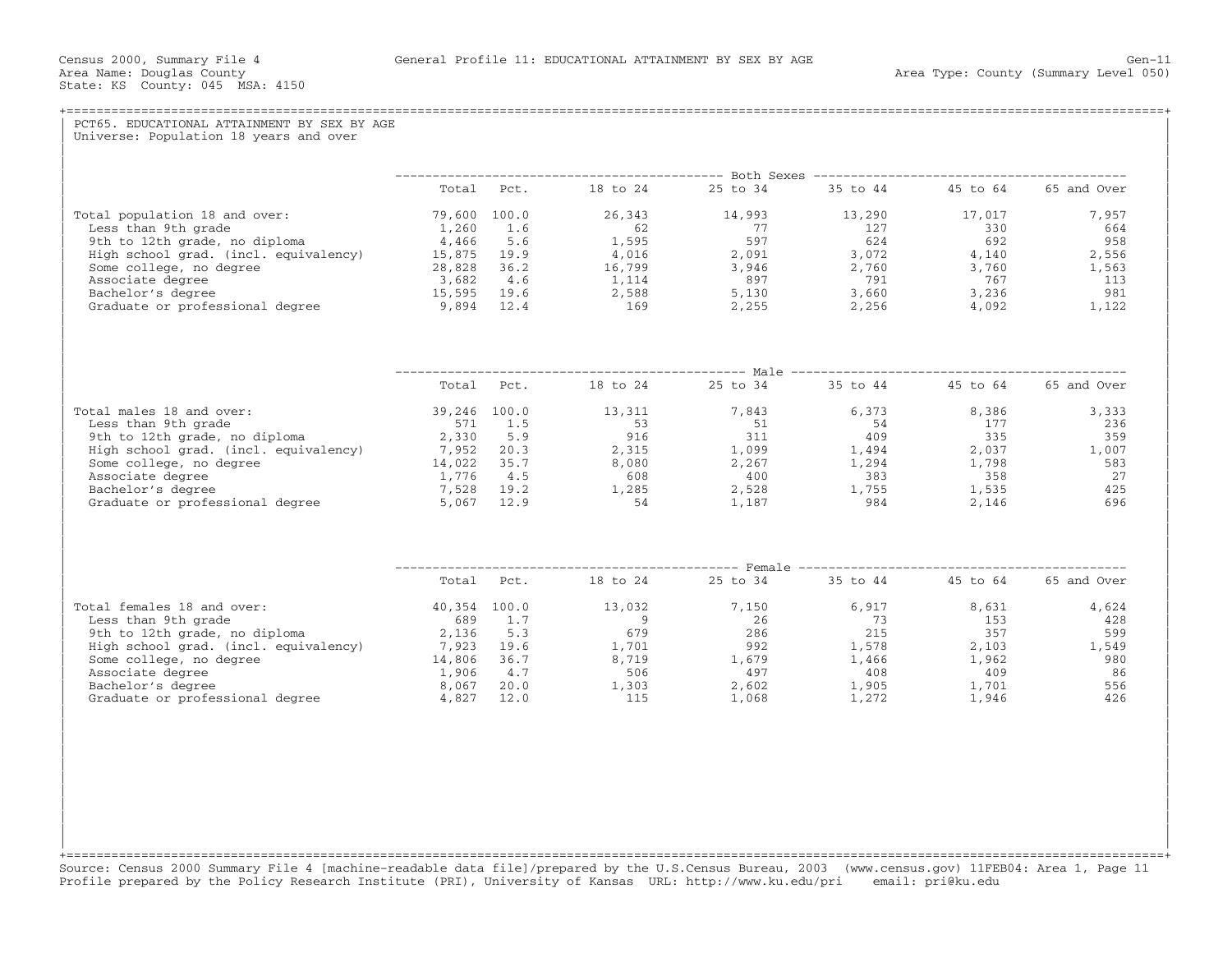| Universe: Population 25 years and over<br>Universe: Civilian veterans 18 years and over<br>Pct.<br>Male Pct.<br>Female Pct.<br>Total civilian veterans 18 & over:<br>6,917<br>Total<br>Total population 25 and over:<br>53,257 100.0<br>25,935 100.0<br>27,322 100.0<br>August 1990 or later<br>(including Persian Gulf War):<br>1,125<br>77<br>0.3<br>77<br>0.3<br>Served in Vietnam era<br>No schooling completed<br>154<br>0.3<br>92<br>Nursery to 4th grade<br>19<br>0.1<br>22<br>1,033<br>41<br>0.1<br>0.1<br>No Vietnam era service:<br>0.3<br>0.2<br>5th and 6th grade<br>154<br>48<br>106<br>0.4<br>Served September 1980 or later:<br>947<br>7th and 8th grade<br>1.6<br>1.4<br>475<br>Served under 2 years<br>262<br>849<br>374<br>1.7<br>9th grade<br>450<br>0.8<br>220<br>0.8<br>230<br>0.8<br>Served 2 or more years<br>685<br>10th grade<br>653<br>1.2<br>307<br>1.2<br>346<br>1.3<br>Served prior to September 1980<br>86<br>1th grade<br>793<br>1.5<br>1.1<br>287<br>506<br>1.9<br>12th grade, no diploma<br>975<br>1.8<br>2.3<br>375<br>May 1975-July 1990 only:<br>1,041<br>600<br>1.4<br>High school graduate<br>September 1980-July 1990 only:<br>596<br>11,859<br>(includes equivalency)<br>22.3<br>5,637<br>21.7<br>6,222<br>22.8<br>Served under 2 years<br>146<br>Some college, less than 1 year<br>3,230<br>6.1<br>5.6<br>6.5<br>Served 2 or more years<br>450<br>1,462<br>1,768<br>445<br>Some college, 1 or more years<br>Other May 1975-July 1990 service<br>16.5<br>no degree<br>8,799<br>4,480 17.3<br>4,319<br>15.8<br>Associate degree<br>2,568<br>4.8<br>4.5<br>1,168<br>1,400<br>5.1<br>Vietnam era, no Korean War,<br>Bachelor's degree<br>24.4<br>24.1<br>13,007<br>6,243<br>6,764<br>24.8<br>no World War II,<br>1,955<br>Master's degree<br>6,166<br>11.6<br>2,594 10.0<br>3,572<br>13.1<br>no August 1990 or later<br>Professional school degree<br>1,538<br>2.9<br>$1,030$ $4.0$<br>508<br>1.9<br>Vietnam era and Korean War,<br>3.8<br>$1,389$ 5.4<br>632<br>2.3<br>Doctorate degree<br>2,021<br>no World War II,<br>52<br>no August 1990 or later<br>Vietnam era, Korean War,<br>and World War II,<br>PCT67. ARMED FORCES STATUS BY VETERAN STATUS BY SEX BY AGE<br>no August 1990 or later<br>51<br>Universe: Population 18 years and over<br>February 1955-July 1964 only<br>671<br>--------------- Total 18 Years and Over -----------------<br>----- Total ----- ------ Male------ ----- Female -----<br>Korean War, no Vietnam era,<br>Number Pct.<br>Number Pct.<br>Number Pct.<br>697<br>no World War II<br>Korean War and World War II,<br>85<br>Total pop. $18+:$<br>79,600 100.0<br>39,246 49.3<br>40,354<br>50.7<br>no Vietnam era<br>In armed forces<br>154<br>0.2<br>138 0.2<br>0.0<br>16<br>39,108 49.1<br>79,446 99.8<br>40,338<br>50.7<br>Civilian:<br>World War II, no Korean War,<br>6,917 8.7<br>464 0.6<br>no Vietnam era<br>1,201<br>Veteran<br>6,453 8.1<br>39,874<br>$32,655$ 41.0<br>Nonveteran<br>72,529 91.1<br>50.1<br>39<br>Other service only<br>--------- 18 to 64 Years ---------- --------- 65 Years and over ---------<br>Male<br>Total<br>Female<br>Total<br>Male<br>Female<br>Total pop. $18+:$<br>71,643<br>35,913<br>35,730<br>7,957<br>3,333<br>4,624<br>In armed force<br>154<br>138<br>$\overline{0}$<br>$\overline{0}$<br>$\overline{0}$<br>16<br>$35,775$<br>$4,248$<br>$35,714$<br>$371$<br>7,957<br>3,333<br>Civilian:<br>71,489<br>4,624<br>4,619<br>4,248<br>2,298<br>2,205<br>93<br>Veteran<br>4,531<br>66,870<br>35,343<br>1,128<br>Nonveteran<br>31,527<br>5,659 | PCT64. EDUCATIONAL ATTAINMENT BY SEX |  |  |  | PCT68. PERIOD OF MILITARY SERVICE |  |
|-------------------------------------------------------------------------------------------------------------------------------------------------------------------------------------------------------------------------------------------------------------------------------------------------------------------------------------------------------------------------------------------------------------------------------------------------------------------------------------------------------------------------------------------------------------------------------------------------------------------------------------------------------------------------------------------------------------------------------------------------------------------------------------------------------------------------------------------------------------------------------------------------------------------------------------------------------------------------------------------------------------------------------------------------------------------------------------------------------------------------------------------------------------------------------------------------------------------------------------------------------------------------------------------------------------------------------------------------------------------------------------------------------------------------------------------------------------------------------------------------------------------------------------------------------------------------------------------------------------------------------------------------------------------------------------------------------------------------------------------------------------------------------------------------------------------------------------------------------------------------------------------------------------------------------------------------------------------------------------------------------------------------------------------------------------------------------------------------------------------------------------------------------------------------------------------------------------------------------------------------------------------------------------------------------------------------------------------------------------------------------------------------------------------------------------------------------------------------------------------------------------------------------------------------------------------------------------------------------------------------------------------------------------------------------------------------------------------------------------------------------------------------------------------------------------------------------------------------------------------------------------------------------------------------------------------------------------------------------------------------------------------------------------------------------------------------------------------------------------------------------------------------------------------------------------------------------------------------------------------------------------------------------------------------------------------------------------------------------------------------------------------------------------------------------------------------------------------------------------------------------------------------------------------------------------|--------------------------------------|--|--|--|-----------------------------------|--|
|                                                                                                                                                                                                                                                                                                                                                                                                                                                                                                                                                                                                                                                                                                                                                                                                                                                                                                                                                                                                                                                                                                                                                                                                                                                                                                                                                                                                                                                                                                                                                                                                                                                                                                                                                                                                                                                                                                                                                                                                                                                                                                                                                                                                                                                                                                                                                                                                                                                                                                                                                                                                                                                                                                                                                                                                                                                                                                                                                                                                                                                                                                                                                                                                                                                                                                                                                                                                                                                                                                                                                             |                                      |  |  |  |                                   |  |
|                                                                                                                                                                                                                                                                                                                                                                                                                                                                                                                                                                                                                                                                                                                                                                                                                                                                                                                                                                                                                                                                                                                                                                                                                                                                                                                                                                                                                                                                                                                                                                                                                                                                                                                                                                                                                                                                                                                                                                                                                                                                                                                                                                                                                                                                                                                                                                                                                                                                                                                                                                                                                                                                                                                                                                                                                                                                                                                                                                                                                                                                                                                                                                                                                                                                                                                                                                                                                                                                                                                                                             |                                      |  |  |  |                                   |  |
|                                                                                                                                                                                                                                                                                                                                                                                                                                                                                                                                                                                                                                                                                                                                                                                                                                                                                                                                                                                                                                                                                                                                                                                                                                                                                                                                                                                                                                                                                                                                                                                                                                                                                                                                                                                                                                                                                                                                                                                                                                                                                                                                                                                                                                                                                                                                                                                                                                                                                                                                                                                                                                                                                                                                                                                                                                                                                                                                                                                                                                                                                                                                                                                                                                                                                                                                                                                                                                                                                                                                                             |                                      |  |  |  |                                   |  |
|                                                                                                                                                                                                                                                                                                                                                                                                                                                                                                                                                                                                                                                                                                                                                                                                                                                                                                                                                                                                                                                                                                                                                                                                                                                                                                                                                                                                                                                                                                                                                                                                                                                                                                                                                                                                                                                                                                                                                                                                                                                                                                                                                                                                                                                                                                                                                                                                                                                                                                                                                                                                                                                                                                                                                                                                                                                                                                                                                                                                                                                                                                                                                                                                                                                                                                                                                                                                                                                                                                                                                             |                                      |  |  |  |                                   |  |
|                                                                                                                                                                                                                                                                                                                                                                                                                                                                                                                                                                                                                                                                                                                                                                                                                                                                                                                                                                                                                                                                                                                                                                                                                                                                                                                                                                                                                                                                                                                                                                                                                                                                                                                                                                                                                                                                                                                                                                                                                                                                                                                                                                                                                                                                                                                                                                                                                                                                                                                                                                                                                                                                                                                                                                                                                                                                                                                                                                                                                                                                                                                                                                                                                                                                                                                                                                                                                                                                                                                                                             |                                      |  |  |  |                                   |  |
|                                                                                                                                                                                                                                                                                                                                                                                                                                                                                                                                                                                                                                                                                                                                                                                                                                                                                                                                                                                                                                                                                                                                                                                                                                                                                                                                                                                                                                                                                                                                                                                                                                                                                                                                                                                                                                                                                                                                                                                                                                                                                                                                                                                                                                                                                                                                                                                                                                                                                                                                                                                                                                                                                                                                                                                                                                                                                                                                                                                                                                                                                                                                                                                                                                                                                                                                                                                                                                                                                                                                                             |                                      |  |  |  |                                   |  |
|                                                                                                                                                                                                                                                                                                                                                                                                                                                                                                                                                                                                                                                                                                                                                                                                                                                                                                                                                                                                                                                                                                                                                                                                                                                                                                                                                                                                                                                                                                                                                                                                                                                                                                                                                                                                                                                                                                                                                                                                                                                                                                                                                                                                                                                                                                                                                                                                                                                                                                                                                                                                                                                                                                                                                                                                                                                                                                                                                                                                                                                                                                                                                                                                                                                                                                                                                                                                                                                                                                                                                             |                                      |  |  |  |                                   |  |
|                                                                                                                                                                                                                                                                                                                                                                                                                                                                                                                                                                                                                                                                                                                                                                                                                                                                                                                                                                                                                                                                                                                                                                                                                                                                                                                                                                                                                                                                                                                                                                                                                                                                                                                                                                                                                                                                                                                                                                                                                                                                                                                                                                                                                                                                                                                                                                                                                                                                                                                                                                                                                                                                                                                                                                                                                                                                                                                                                                                                                                                                                                                                                                                                                                                                                                                                                                                                                                                                                                                                                             |                                      |  |  |  |                                   |  |
|                                                                                                                                                                                                                                                                                                                                                                                                                                                                                                                                                                                                                                                                                                                                                                                                                                                                                                                                                                                                                                                                                                                                                                                                                                                                                                                                                                                                                                                                                                                                                                                                                                                                                                                                                                                                                                                                                                                                                                                                                                                                                                                                                                                                                                                                                                                                                                                                                                                                                                                                                                                                                                                                                                                                                                                                                                                                                                                                                                                                                                                                                                                                                                                                                                                                                                                                                                                                                                                                                                                                                             |                                      |  |  |  |                                   |  |
|                                                                                                                                                                                                                                                                                                                                                                                                                                                                                                                                                                                                                                                                                                                                                                                                                                                                                                                                                                                                                                                                                                                                                                                                                                                                                                                                                                                                                                                                                                                                                                                                                                                                                                                                                                                                                                                                                                                                                                                                                                                                                                                                                                                                                                                                                                                                                                                                                                                                                                                                                                                                                                                                                                                                                                                                                                                                                                                                                                                                                                                                                                                                                                                                                                                                                                                                                                                                                                                                                                                                                             |                                      |  |  |  |                                   |  |
|                                                                                                                                                                                                                                                                                                                                                                                                                                                                                                                                                                                                                                                                                                                                                                                                                                                                                                                                                                                                                                                                                                                                                                                                                                                                                                                                                                                                                                                                                                                                                                                                                                                                                                                                                                                                                                                                                                                                                                                                                                                                                                                                                                                                                                                                                                                                                                                                                                                                                                                                                                                                                                                                                                                                                                                                                                                                                                                                                                                                                                                                                                                                                                                                                                                                                                                                                                                                                                                                                                                                                             |                                      |  |  |  |                                   |  |
|                                                                                                                                                                                                                                                                                                                                                                                                                                                                                                                                                                                                                                                                                                                                                                                                                                                                                                                                                                                                                                                                                                                                                                                                                                                                                                                                                                                                                                                                                                                                                                                                                                                                                                                                                                                                                                                                                                                                                                                                                                                                                                                                                                                                                                                                                                                                                                                                                                                                                                                                                                                                                                                                                                                                                                                                                                                                                                                                                                                                                                                                                                                                                                                                                                                                                                                                                                                                                                                                                                                                                             |                                      |  |  |  |                                   |  |
|                                                                                                                                                                                                                                                                                                                                                                                                                                                                                                                                                                                                                                                                                                                                                                                                                                                                                                                                                                                                                                                                                                                                                                                                                                                                                                                                                                                                                                                                                                                                                                                                                                                                                                                                                                                                                                                                                                                                                                                                                                                                                                                                                                                                                                                                                                                                                                                                                                                                                                                                                                                                                                                                                                                                                                                                                                                                                                                                                                                                                                                                                                                                                                                                                                                                                                                                                                                                                                                                                                                                                             |                                      |  |  |  |                                   |  |
|                                                                                                                                                                                                                                                                                                                                                                                                                                                                                                                                                                                                                                                                                                                                                                                                                                                                                                                                                                                                                                                                                                                                                                                                                                                                                                                                                                                                                                                                                                                                                                                                                                                                                                                                                                                                                                                                                                                                                                                                                                                                                                                                                                                                                                                                                                                                                                                                                                                                                                                                                                                                                                                                                                                                                                                                                                                                                                                                                                                                                                                                                                                                                                                                                                                                                                                                                                                                                                                                                                                                                             |                                      |  |  |  |                                   |  |
|                                                                                                                                                                                                                                                                                                                                                                                                                                                                                                                                                                                                                                                                                                                                                                                                                                                                                                                                                                                                                                                                                                                                                                                                                                                                                                                                                                                                                                                                                                                                                                                                                                                                                                                                                                                                                                                                                                                                                                                                                                                                                                                                                                                                                                                                                                                                                                                                                                                                                                                                                                                                                                                                                                                                                                                                                                                                                                                                                                                                                                                                                                                                                                                                                                                                                                                                                                                                                                                                                                                                                             |                                      |  |  |  |                                   |  |
|                                                                                                                                                                                                                                                                                                                                                                                                                                                                                                                                                                                                                                                                                                                                                                                                                                                                                                                                                                                                                                                                                                                                                                                                                                                                                                                                                                                                                                                                                                                                                                                                                                                                                                                                                                                                                                                                                                                                                                                                                                                                                                                                                                                                                                                                                                                                                                                                                                                                                                                                                                                                                                                                                                                                                                                                                                                                                                                                                                                                                                                                                                                                                                                                                                                                                                                                                                                                                                                                                                                                                             |                                      |  |  |  |                                   |  |
|                                                                                                                                                                                                                                                                                                                                                                                                                                                                                                                                                                                                                                                                                                                                                                                                                                                                                                                                                                                                                                                                                                                                                                                                                                                                                                                                                                                                                                                                                                                                                                                                                                                                                                                                                                                                                                                                                                                                                                                                                                                                                                                                                                                                                                                                                                                                                                                                                                                                                                                                                                                                                                                                                                                                                                                                                                                                                                                                                                                                                                                                                                                                                                                                                                                                                                                                                                                                                                                                                                                                                             |                                      |  |  |  |                                   |  |
|                                                                                                                                                                                                                                                                                                                                                                                                                                                                                                                                                                                                                                                                                                                                                                                                                                                                                                                                                                                                                                                                                                                                                                                                                                                                                                                                                                                                                                                                                                                                                                                                                                                                                                                                                                                                                                                                                                                                                                                                                                                                                                                                                                                                                                                                                                                                                                                                                                                                                                                                                                                                                                                                                                                                                                                                                                                                                                                                                                                                                                                                                                                                                                                                                                                                                                                                                                                                                                                                                                                                                             |                                      |  |  |  |                                   |  |
|                                                                                                                                                                                                                                                                                                                                                                                                                                                                                                                                                                                                                                                                                                                                                                                                                                                                                                                                                                                                                                                                                                                                                                                                                                                                                                                                                                                                                                                                                                                                                                                                                                                                                                                                                                                                                                                                                                                                                                                                                                                                                                                                                                                                                                                                                                                                                                                                                                                                                                                                                                                                                                                                                                                                                                                                                                                                                                                                                                                                                                                                                                                                                                                                                                                                                                                                                                                                                                                                                                                                                             |                                      |  |  |  |                                   |  |
|                                                                                                                                                                                                                                                                                                                                                                                                                                                                                                                                                                                                                                                                                                                                                                                                                                                                                                                                                                                                                                                                                                                                                                                                                                                                                                                                                                                                                                                                                                                                                                                                                                                                                                                                                                                                                                                                                                                                                                                                                                                                                                                                                                                                                                                                                                                                                                                                                                                                                                                                                                                                                                                                                                                                                                                                                                                                                                                                                                                                                                                                                                                                                                                                                                                                                                                                                                                                                                                                                                                                                             |                                      |  |  |  |                                   |  |
|                                                                                                                                                                                                                                                                                                                                                                                                                                                                                                                                                                                                                                                                                                                                                                                                                                                                                                                                                                                                                                                                                                                                                                                                                                                                                                                                                                                                                                                                                                                                                                                                                                                                                                                                                                                                                                                                                                                                                                                                                                                                                                                                                                                                                                                                                                                                                                                                                                                                                                                                                                                                                                                                                                                                                                                                                                                                                                                                                                                                                                                                                                                                                                                                                                                                                                                                                                                                                                                                                                                                                             |                                      |  |  |  |                                   |  |
|                                                                                                                                                                                                                                                                                                                                                                                                                                                                                                                                                                                                                                                                                                                                                                                                                                                                                                                                                                                                                                                                                                                                                                                                                                                                                                                                                                                                                                                                                                                                                                                                                                                                                                                                                                                                                                                                                                                                                                                                                                                                                                                                                                                                                                                                                                                                                                                                                                                                                                                                                                                                                                                                                                                                                                                                                                                                                                                                                                                                                                                                                                                                                                                                                                                                                                                                                                                                                                                                                                                                                             |                                      |  |  |  |                                   |  |
|                                                                                                                                                                                                                                                                                                                                                                                                                                                                                                                                                                                                                                                                                                                                                                                                                                                                                                                                                                                                                                                                                                                                                                                                                                                                                                                                                                                                                                                                                                                                                                                                                                                                                                                                                                                                                                                                                                                                                                                                                                                                                                                                                                                                                                                                                                                                                                                                                                                                                                                                                                                                                                                                                                                                                                                                                                                                                                                                                                                                                                                                                                                                                                                                                                                                                                                                                                                                                                                                                                                                                             |                                      |  |  |  |                                   |  |
|                                                                                                                                                                                                                                                                                                                                                                                                                                                                                                                                                                                                                                                                                                                                                                                                                                                                                                                                                                                                                                                                                                                                                                                                                                                                                                                                                                                                                                                                                                                                                                                                                                                                                                                                                                                                                                                                                                                                                                                                                                                                                                                                                                                                                                                                                                                                                                                                                                                                                                                                                                                                                                                                                                                                                                                                                                                                                                                                                                                                                                                                                                                                                                                                                                                                                                                                                                                                                                                                                                                                                             |                                      |  |  |  |                                   |  |
|                                                                                                                                                                                                                                                                                                                                                                                                                                                                                                                                                                                                                                                                                                                                                                                                                                                                                                                                                                                                                                                                                                                                                                                                                                                                                                                                                                                                                                                                                                                                                                                                                                                                                                                                                                                                                                                                                                                                                                                                                                                                                                                                                                                                                                                                                                                                                                                                                                                                                                                                                                                                                                                                                                                                                                                                                                                                                                                                                                                                                                                                                                                                                                                                                                                                                                                                                                                                                                                                                                                                                             |                                      |  |  |  |                                   |  |
|                                                                                                                                                                                                                                                                                                                                                                                                                                                                                                                                                                                                                                                                                                                                                                                                                                                                                                                                                                                                                                                                                                                                                                                                                                                                                                                                                                                                                                                                                                                                                                                                                                                                                                                                                                                                                                                                                                                                                                                                                                                                                                                                                                                                                                                                                                                                                                                                                                                                                                                                                                                                                                                                                                                                                                                                                                                                                                                                                                                                                                                                                                                                                                                                                                                                                                                                                                                                                                                                                                                                                             |                                      |  |  |  |                                   |  |
|                                                                                                                                                                                                                                                                                                                                                                                                                                                                                                                                                                                                                                                                                                                                                                                                                                                                                                                                                                                                                                                                                                                                                                                                                                                                                                                                                                                                                                                                                                                                                                                                                                                                                                                                                                                                                                                                                                                                                                                                                                                                                                                                                                                                                                                                                                                                                                                                                                                                                                                                                                                                                                                                                                                                                                                                                                                                                                                                                                                                                                                                                                                                                                                                                                                                                                                                                                                                                                                                                                                                                             |                                      |  |  |  |                                   |  |
|                                                                                                                                                                                                                                                                                                                                                                                                                                                                                                                                                                                                                                                                                                                                                                                                                                                                                                                                                                                                                                                                                                                                                                                                                                                                                                                                                                                                                                                                                                                                                                                                                                                                                                                                                                                                                                                                                                                                                                                                                                                                                                                                                                                                                                                                                                                                                                                                                                                                                                                                                                                                                                                                                                                                                                                                                                                                                                                                                                                                                                                                                                                                                                                                                                                                                                                                                                                                                                                                                                                                                             |                                      |  |  |  |                                   |  |
|                                                                                                                                                                                                                                                                                                                                                                                                                                                                                                                                                                                                                                                                                                                                                                                                                                                                                                                                                                                                                                                                                                                                                                                                                                                                                                                                                                                                                                                                                                                                                                                                                                                                                                                                                                                                                                                                                                                                                                                                                                                                                                                                                                                                                                                                                                                                                                                                                                                                                                                                                                                                                                                                                                                                                                                                                                                                                                                                                                                                                                                                                                                                                                                                                                                                                                                                                                                                                                                                                                                                                             |                                      |  |  |  |                                   |  |
|                                                                                                                                                                                                                                                                                                                                                                                                                                                                                                                                                                                                                                                                                                                                                                                                                                                                                                                                                                                                                                                                                                                                                                                                                                                                                                                                                                                                                                                                                                                                                                                                                                                                                                                                                                                                                                                                                                                                                                                                                                                                                                                                                                                                                                                                                                                                                                                                                                                                                                                                                                                                                                                                                                                                                                                                                                                                                                                                                                                                                                                                                                                                                                                                                                                                                                                                                                                                                                                                                                                                                             |                                      |  |  |  |                                   |  |
|                                                                                                                                                                                                                                                                                                                                                                                                                                                                                                                                                                                                                                                                                                                                                                                                                                                                                                                                                                                                                                                                                                                                                                                                                                                                                                                                                                                                                                                                                                                                                                                                                                                                                                                                                                                                                                                                                                                                                                                                                                                                                                                                                                                                                                                                                                                                                                                                                                                                                                                                                                                                                                                                                                                                                                                                                                                                                                                                                                                                                                                                                                                                                                                                                                                                                                                                                                                                                                                                                                                                                             |                                      |  |  |  |                                   |  |
|                                                                                                                                                                                                                                                                                                                                                                                                                                                                                                                                                                                                                                                                                                                                                                                                                                                                                                                                                                                                                                                                                                                                                                                                                                                                                                                                                                                                                                                                                                                                                                                                                                                                                                                                                                                                                                                                                                                                                                                                                                                                                                                                                                                                                                                                                                                                                                                                                                                                                                                                                                                                                                                                                                                                                                                                                                                                                                                                                                                                                                                                                                                                                                                                                                                                                                                                                                                                                                                                                                                                                             |                                      |  |  |  |                                   |  |
|                                                                                                                                                                                                                                                                                                                                                                                                                                                                                                                                                                                                                                                                                                                                                                                                                                                                                                                                                                                                                                                                                                                                                                                                                                                                                                                                                                                                                                                                                                                                                                                                                                                                                                                                                                                                                                                                                                                                                                                                                                                                                                                                                                                                                                                                                                                                                                                                                                                                                                                                                                                                                                                                                                                                                                                                                                                                                                                                                                                                                                                                                                                                                                                                                                                                                                                                                                                                                                                                                                                                                             |                                      |  |  |  |                                   |  |
|                                                                                                                                                                                                                                                                                                                                                                                                                                                                                                                                                                                                                                                                                                                                                                                                                                                                                                                                                                                                                                                                                                                                                                                                                                                                                                                                                                                                                                                                                                                                                                                                                                                                                                                                                                                                                                                                                                                                                                                                                                                                                                                                                                                                                                                                                                                                                                                                                                                                                                                                                                                                                                                                                                                                                                                                                                                                                                                                                                                                                                                                                                                                                                                                                                                                                                                                                                                                                                                                                                                                                             |                                      |  |  |  |                                   |  |
|                                                                                                                                                                                                                                                                                                                                                                                                                                                                                                                                                                                                                                                                                                                                                                                                                                                                                                                                                                                                                                                                                                                                                                                                                                                                                                                                                                                                                                                                                                                                                                                                                                                                                                                                                                                                                                                                                                                                                                                                                                                                                                                                                                                                                                                                                                                                                                                                                                                                                                                                                                                                                                                                                                                                                                                                                                                                                                                                                                                                                                                                                                                                                                                                                                                                                                                                                                                                                                                                                                                                                             |                                      |  |  |  |                                   |  |
|                                                                                                                                                                                                                                                                                                                                                                                                                                                                                                                                                                                                                                                                                                                                                                                                                                                                                                                                                                                                                                                                                                                                                                                                                                                                                                                                                                                                                                                                                                                                                                                                                                                                                                                                                                                                                                                                                                                                                                                                                                                                                                                                                                                                                                                                                                                                                                                                                                                                                                                                                                                                                                                                                                                                                                                                                                                                                                                                                                                                                                                                                                                                                                                                                                                                                                                                                                                                                                                                                                                                                             |                                      |  |  |  |                                   |  |
|                                                                                                                                                                                                                                                                                                                                                                                                                                                                                                                                                                                                                                                                                                                                                                                                                                                                                                                                                                                                                                                                                                                                                                                                                                                                                                                                                                                                                                                                                                                                                                                                                                                                                                                                                                                                                                                                                                                                                                                                                                                                                                                                                                                                                                                                                                                                                                                                                                                                                                                                                                                                                                                                                                                                                                                                                                                                                                                                                                                                                                                                                                                                                                                                                                                                                                                                                                                                                                                                                                                                                             |                                      |  |  |  |                                   |  |
|                                                                                                                                                                                                                                                                                                                                                                                                                                                                                                                                                                                                                                                                                                                                                                                                                                                                                                                                                                                                                                                                                                                                                                                                                                                                                                                                                                                                                                                                                                                                                                                                                                                                                                                                                                                                                                                                                                                                                                                                                                                                                                                                                                                                                                                                                                                                                                                                                                                                                                                                                                                                                                                                                                                                                                                                                                                                                                                                                                                                                                                                                                                                                                                                                                                                                                                                                                                                                                                                                                                                                             |                                      |  |  |  |                                   |  |
|                                                                                                                                                                                                                                                                                                                                                                                                                                                                                                                                                                                                                                                                                                                                                                                                                                                                                                                                                                                                                                                                                                                                                                                                                                                                                                                                                                                                                                                                                                                                                                                                                                                                                                                                                                                                                                                                                                                                                                                                                                                                                                                                                                                                                                                                                                                                                                                                                                                                                                                                                                                                                                                                                                                                                                                                                                                                                                                                                                                                                                                                                                                                                                                                                                                                                                                                                                                                                                                                                                                                                             |                                      |  |  |  |                                   |  |
|                                                                                                                                                                                                                                                                                                                                                                                                                                                                                                                                                                                                                                                                                                                                                                                                                                                                                                                                                                                                                                                                                                                                                                                                                                                                                                                                                                                                                                                                                                                                                                                                                                                                                                                                                                                                                                                                                                                                                                                                                                                                                                                                                                                                                                                                                                                                                                                                                                                                                                                                                                                                                                                                                                                                                                                                                                                                                                                                                                                                                                                                                                                                                                                                                                                                                                                                                                                                                                                                                                                                                             |                                      |  |  |  |                                   |  |
|                                                                                                                                                                                                                                                                                                                                                                                                                                                                                                                                                                                                                                                                                                                                                                                                                                                                                                                                                                                                                                                                                                                                                                                                                                                                                                                                                                                                                                                                                                                                                                                                                                                                                                                                                                                                                                                                                                                                                                                                                                                                                                                                                                                                                                                                                                                                                                                                                                                                                                                                                                                                                                                                                                                                                                                                                                                                                                                                                                                                                                                                                                                                                                                                                                                                                                                                                                                                                                                                                                                                                             |                                      |  |  |  |                                   |  |
|                                                                                                                                                                                                                                                                                                                                                                                                                                                                                                                                                                                                                                                                                                                                                                                                                                                                                                                                                                                                                                                                                                                                                                                                                                                                                                                                                                                                                                                                                                                                                                                                                                                                                                                                                                                                                                                                                                                                                                                                                                                                                                                                                                                                                                                                                                                                                                                                                                                                                                                                                                                                                                                                                                                                                                                                                                                                                                                                                                                                                                                                                                                                                                                                                                                                                                                                                                                                                                                                                                                                                             |                                      |  |  |  |                                   |  |
|                                                                                                                                                                                                                                                                                                                                                                                                                                                                                                                                                                                                                                                                                                                                                                                                                                                                                                                                                                                                                                                                                                                                                                                                                                                                                                                                                                                                                                                                                                                                                                                                                                                                                                                                                                                                                                                                                                                                                                                                                                                                                                                                                                                                                                                                                                                                                                                                                                                                                                                                                                                                                                                                                                                                                                                                                                                                                                                                                                                                                                                                                                                                                                                                                                                                                                                                                                                                                                                                                                                                                             |                                      |  |  |  |                                   |  |
|                                                                                                                                                                                                                                                                                                                                                                                                                                                                                                                                                                                                                                                                                                                                                                                                                                                                                                                                                                                                                                                                                                                                                                                                                                                                                                                                                                                                                                                                                                                                                                                                                                                                                                                                                                                                                                                                                                                                                                                                                                                                                                                                                                                                                                                                                                                                                                                                                                                                                                                                                                                                                                                                                                                                                                                                                                                                                                                                                                                                                                                                                                                                                                                                                                                                                                                                                                                                                                                                                                                                                             |                                      |  |  |  |                                   |  |
|                                                                                                                                                                                                                                                                                                                                                                                                                                                                                                                                                                                                                                                                                                                                                                                                                                                                                                                                                                                                                                                                                                                                                                                                                                                                                                                                                                                                                                                                                                                                                                                                                                                                                                                                                                                                                                                                                                                                                                                                                                                                                                                                                                                                                                                                                                                                                                                                                                                                                                                                                                                                                                                                                                                                                                                                                                                                                                                                                                                                                                                                                                                                                                                                                                                                                                                                                                                                                                                                                                                                                             |                                      |  |  |  |                                   |  |
|                                                                                                                                                                                                                                                                                                                                                                                                                                                                                                                                                                                                                                                                                                                                                                                                                                                                                                                                                                                                                                                                                                                                                                                                                                                                                                                                                                                                                                                                                                                                                                                                                                                                                                                                                                                                                                                                                                                                                                                                                                                                                                                                                                                                                                                                                                                                                                                                                                                                                                                                                                                                                                                                                                                                                                                                                                                                                                                                                                                                                                                                                                                                                                                                                                                                                                                                                                                                                                                                                                                                                             |                                      |  |  |  |                                   |  |
|                                                                                                                                                                                                                                                                                                                                                                                                                                                                                                                                                                                                                                                                                                                                                                                                                                                                                                                                                                                                                                                                                                                                                                                                                                                                                                                                                                                                                                                                                                                                                                                                                                                                                                                                                                                                                                                                                                                                                                                                                                                                                                                                                                                                                                                                                                                                                                                                                                                                                                                                                                                                                                                                                                                                                                                                                                                                                                                                                                                                                                                                                                                                                                                                                                                                                                                                                                                                                                                                                                                                                             |                                      |  |  |  |                                   |  |
|                                                                                                                                                                                                                                                                                                                                                                                                                                                                                                                                                                                                                                                                                                                                                                                                                                                                                                                                                                                                                                                                                                                                                                                                                                                                                                                                                                                                                                                                                                                                                                                                                                                                                                                                                                                                                                                                                                                                                                                                                                                                                                                                                                                                                                                                                                                                                                                                                                                                                                                                                                                                                                                                                                                                                                                                                                                                                                                                                                                                                                                                                                                                                                                                                                                                                                                                                                                                                                                                                                                                                             |                                      |  |  |  |                                   |  |
|                                                                                                                                                                                                                                                                                                                                                                                                                                                                                                                                                                                                                                                                                                                                                                                                                                                                                                                                                                                                                                                                                                                                                                                                                                                                                                                                                                                                                                                                                                                                                                                                                                                                                                                                                                                                                                                                                                                                                                                                                                                                                                                                                                                                                                                                                                                                                                                                                                                                                                                                                                                                                                                                                                                                                                                                                                                                                                                                                                                                                                                                                                                                                                                                                                                                                                                                                                                                                                                                                                                                                             |                                      |  |  |  |                                   |  |

+===================================================================================================================================================+ Source: Census 2000 Summary File 4 [machine−readable data file]/prepared by the U.S.Census Bureau, 2003 (www.census.gov) 11FEB04: Area 1, Page 12 Profile prepared by the Policy Research Institute (PRI), University of Kansas URL: http://www.ku.edu/pri email: pri@ku.edu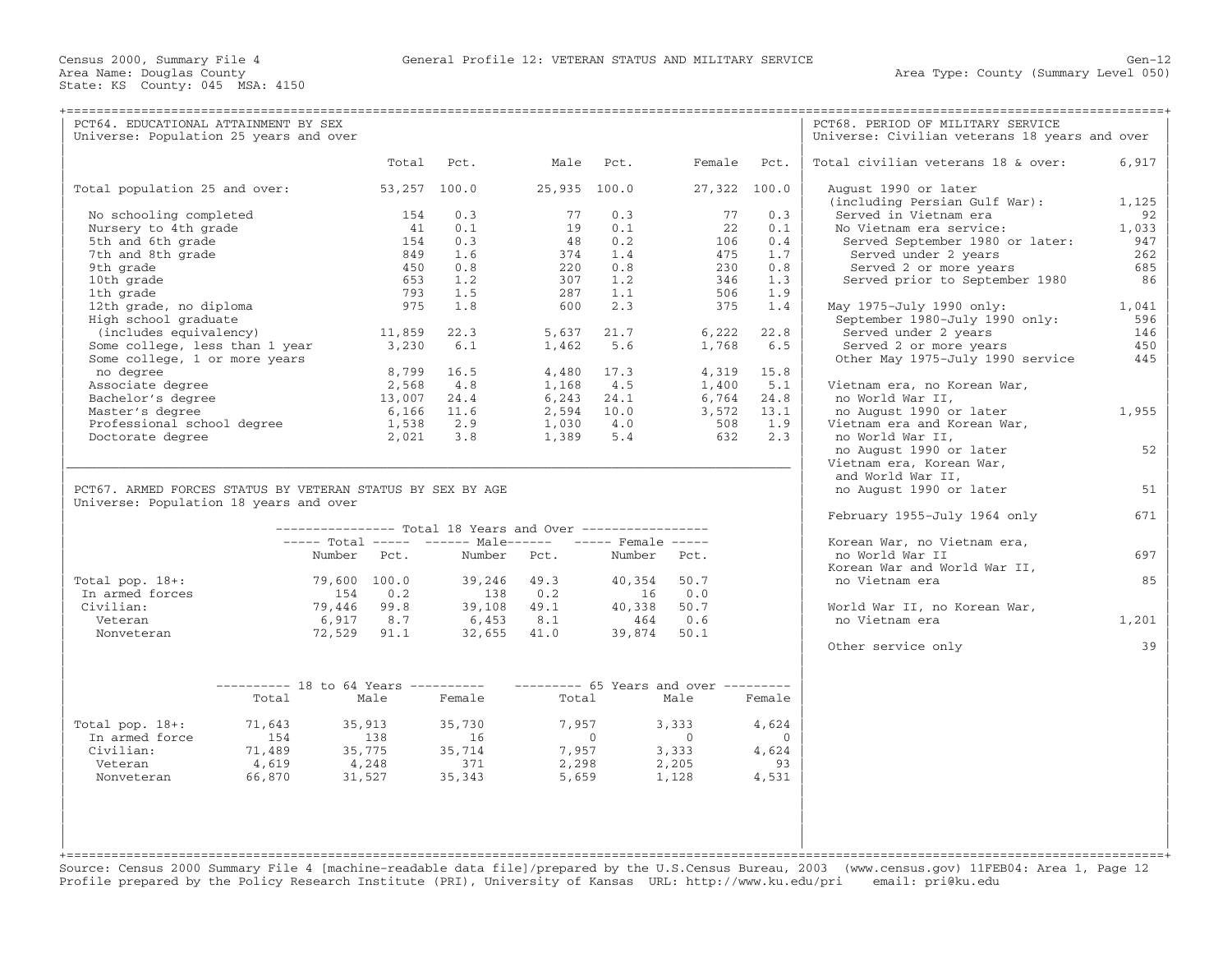| PCT70. DISABILITY STATUS BY EMPLOYMENT STATUS (*) BY AGE BY SEX   |                                           |                               |                                                                                       | PCT69. TYPES OF DISABILITY BY SEX BY AGE                                                                                                |                                             |                |                |  |  |
|-------------------------------------------------------------------|-------------------------------------------|-------------------------------|---------------------------------------------------------------------------------------|-----------------------------------------------------------------------------------------------------------------------------------------|---------------------------------------------|----------------|----------------|--|--|
| Universe: Civilian noninstitutionalized population 5 years & over |                                           |                               |                                                                                       | Universe: Civilian noninstitutionalized population 5 years and over                                                                     |                                             |                |                |  |  |
|                                                                   | Total                                     | Male                          | Female                                                                                |                                                                                                                                         | Total                                       | Male           | Female         |  |  |
|                                                                   |                                           |                               |                                                                                       |                                                                                                                                         |                                             |                |                |  |  |
| Age 5 years and over:                                             | 93,728                                    | 46,431                        | 47,297                                                                                | Age 5 to 15 years:                                                                                                                      | 12,535                                      | 6,401          | 6,134          |  |  |
| With a disability                                                 | 12,242                                    | 6,067                         | 6,175                                                                                 | With one type of disability:                                                                                                            | 574                                         | 402            | 172            |  |  |
| No disability                                                     | 81,486                                    | 40,364                        | 41,122                                                                                | Sensory disability                                                                                                                      | 44                                          | 14             | 30             |  |  |
|                                                                   |                                           |                               |                                                                                       | Physical disability                                                                                                                     | 105                                         | 91             | 14             |  |  |
| Age 16 to 64 years:                                               | 73,693                                    | 36,853                        | 36,840                                                                                | Mental disability                                                                                                                       | 412                                         | 289            | 123            |  |  |
| With a disability:                                                | 73,693<br>8,555                           | 4,494                         | 4,061                                                                                 | Self-care disability                                                                                                                    | $\begin{array}{c} 13 \\ 94 \end{array}$     | 8              | - 5            |  |  |
| Employed                                                          | 5,398                                     | 2,991                         | 2,407                                                                                 | With two or more types of disability:                                                                                                   |                                             | 63             | 31             |  |  |
| Not employed                                                      | 3,157                                     | 1,503                         | 1,654                                                                                 | Includes self-care disability                                                                                                           | 65                                          | 43             | 22             |  |  |
| No disability:                                                    | 65,138                                    | 32,359                        | 32,779                                                                                | Does not include self-care dis.                                                                                                         | $\begin{array}{c} 29 \\ 11,867 \end{array}$ | 20             | 9              |  |  |
| Employed                                                          | 48,411                                    | 25,127                        | 23,284                                                                                | No disability                                                                                                                           |                                             | 5,936          | 5,931          |  |  |
| Not employed                                                      | 16,727                                    | 7,232                         | 9,495                                                                                 |                                                                                                                                         |                                             |                |                |  |  |
|                                                                   |                                           |                               |                                                                                       | Age 16 to 20 years:                                                                                                                     | 14,333                                      | 6,750          | 7,583          |  |  |
| Age 65 years and over: 7,500                                      |                                           |                               |                                                                                       | With one type of disability:                                                                                                            | 865                                         | 445            | 420            |  |  |
| With a disability                                                 | 3,019                                     | $3,177$<br>$1,108$<br>$1,911$ |                                                                                       | Sensory disability                                                                                                                      | 124                                         | 96             | 28             |  |  |
| No disability                                                     | 4,481                                     | 2,069                         | $\left  \begin{array}{cc} 9 & 2,412 \\ - - - - - - - - - - - - - \end{array} \right $ | Physical disability                                                                                                                     | 65                                          | 29             | 36             |  |  |
|                                                                   |                                           |                               |                                                                                       | Mental disability                                                                                                                       | 337                                         | 161            | 176            |  |  |
|                                                                   |                                           |                               |                                                                                       | Self-care disability                                                                                                                    | $\overline{0}$                              | $\overline{0}$ | $\mathbf{0}$   |  |  |
| Age 5 to 15 years:                                                | 12,535                                    | 6,401                         | 6,134                                                                                 | Go-outside-home disability**                                                                                                            | 38                                          | 11             | 27             |  |  |
| With a disability                                                 | $668$<br>11 867                           | 465                           | 203                                                                                   | Employment disability*                                                                                                                  | 301                                         | 148            | 153            |  |  |
| No disability                                                     |                                           | 5,936                         | 5,931                                                                                 | With two or more types of disability: 359                                                                                               |                                             | 224            | 135            |  |  |
|                                                                   |                                           |                               |                                                                                       | Includes self-care disability                                                                                                           | 29                                          | 29             | $\mathbf{0}$   |  |  |
| Age 16 to 20 years:                                               |                                           | 6,750                         | 7,583                                                                                 | Does not include self-care dis.                                                                                                         | 330                                         | 195            | 135            |  |  |
| With a disability:                                                | 14,333<br>1,224                           | 669                           | 555                                                                                   | No disability                                                                                                                           | 13,109                                      | 6,081          | 7,028          |  |  |
| Employed                                                          |                                           | 414                           | 318                                                                                   |                                                                                                                                         |                                             |                |                |  |  |
| Not employed                                                      | $\begin{array}{c} 732 \\ 492 \end{array}$ | 255                           | 237                                                                                   | Age 21 to 64 years:                                                                                                                     | 59,360                                      | 30,103         | 29,257         |  |  |
| No disability:                                                    | 13,109                                    | 6,081                         | 7,028                                                                                 | With one type of disability:                                                                                                            | 3,898                                       | 2,052          | 1,846          |  |  |
| Employed                                                          | 6,260                                     | 2,764                         | 3,496                                                                                 | Sensory disability                                                                                                                      | 502                                         | 299            | 203            |  |  |
| Not employed                                                      | 6,849                                     | 3,317                         | 3,532                                                                                 | Physical disability                                                                                                                     | 888                                         | 407            | 481            |  |  |
|                                                                   |                                           |                               |                                                                                       | Mental disability                                                                                                                       | 551                                         | 264            | 287            |  |  |
| Age 21 to 64 years:                                               | 59,360                                    | 30,103                        | 29,257                                                                                | Self-care disability<br>Go-outside-home disability**<br>Employment disability*<br>Employment disability*                                | $\overline{0}$                              | $\bigcirc$     | $\overline{0}$ |  |  |
| With a disability:                                                | 7,331                                     | 3,825                         | 3,506                                                                                 |                                                                                                                                         | 137                                         | 69             | 68             |  |  |
| Employed                                                          | 4,666                                     | 2,577                         | 2,089                                                                                 |                                                                                                                                         | 1,820                                       | 1,013          | 807            |  |  |
| Not employed                                                      | 2,665                                     | 1,248                         | 1,417                                                                                 | With two or more types of disability:                                                                                                   | $\frac{1}{3}$ , 433                         | 1,773          | 1,660          |  |  |
|                                                                   | 52,029                                    | 26,278                        | 25,751                                                                                | Includes self-care disability                                                                                                           | 776                                         | 399            | 377            |  |  |
| No disability:                                                    |                                           |                               |                                                                                       |                                                                                                                                         | 2,657                                       | 1,374          |                |  |  |
| Employed                                                          | 42,151                                    | 22,363                        | 19,788                                                                                | Does not include self-care dis.:                                                                                                        |                                             |                | 1,283          |  |  |
| Not employed                                                      | 9,878                                     | 3,915                         | 5,963                                                                                 | Go-outside home & employment only                                                                                                       | 672                                         | 370            | 302            |  |  |
|                                                                   |                                           | 1,854                         |                                                                                       | Other combination                                                                                                                       | 1,985<br>52,029                             | 1,004          | 981            |  |  |
| Age 65 to 74 years:                                               | 4,127                                     | 568                           | 2,273<br>710                                                                          | No disability                                                                                                                           |                                             | 26,278         | 25,751         |  |  |
| With a disability                                                 | $\frac{4}{1}$ , 127<br>1, 278<br>2, 849   |                               |                                                                                       |                                                                                                                                         |                                             |                |                |  |  |
| No disability                                                     | 2,849                                     | 1,286                         | 1,563                                                                                 | Age 65 years and over:                                                                                                                  | 7,500                                       | 3,177          | 4,323          |  |  |
|                                                                   |                                           |                               |                                                                                       | With one type of disability:                                                                                                            | 1,653                                       | 640            | 1,013          |  |  |
| Age 75 years and over:                                            | $3,373$<br>$1,741$                        | $1,323$<br>540                | 2,050                                                                                 | Sensory disability                                                                                                                      | 409                                         | 218            | 191            |  |  |
| With a disability                                                 |                                           | 783                           | 1,201                                                                                 | Physical disability                                                                                                                     | 916                                         | 324            | 592            |  |  |
| No disability                                                     | 1,632                                     |                               | 849                                                                                   | Mental disability                                                                                                                       | 82                                          | 26             | 56             |  |  |
|                                                                   |                                           |                               |                                                                                       | Self-care disability                                                                                                                    | 6                                           | $\overline{0}$ | 6              |  |  |
|                                                                   |                                           |                               |                                                                                       | % Seri-care disability<br>Go-outside-home disability** 240<br>With two or more types of disability: 1,366                               |                                             | 72             | 168            |  |  |
| * Employment status by disability status was determined only      |                                           |                               |                                                                                       |                                                                                                                                         |                                             | 468            | 898            |  |  |
| for the 16 to 64 year old population.                             |                                           |                               |                                                                                       |                                                                                                                                         |                                             | 116            | 376            |  |  |
| ** Go-outside-home disability status was determined for the       |                                           |                               |                                                                                       | The two or more types of areas.<br>Includes self-care disability and the self-care distance of the self-care distance of $874$<br>4,481 |                                             | 352            | 522            |  |  |
| 16 year old and over population.                                  |                                           |                               |                                                                                       | No disability                                                                                                                           |                                             | 2,069          | 2,412          |  |  |
|                                                                   |                                           |                               |                                                                                       |                                                                                                                                         |                                             |                |                |  |  |
|                                                                   |                                           |                               |                                                                                       |                                                                                                                                         |                                             |                |                |  |  |

Source: Census 2000 Summary File 4 [machine−readable data file]/prepared by the U.S.Census Bureau, 2003 (www.census.gov) 11FEB04: Area 1, Page 13 Profile prepared by the Policy Research Institute (PRI), University of Kansas URL: http://www.ku.edu/pri email: pri@ku.edu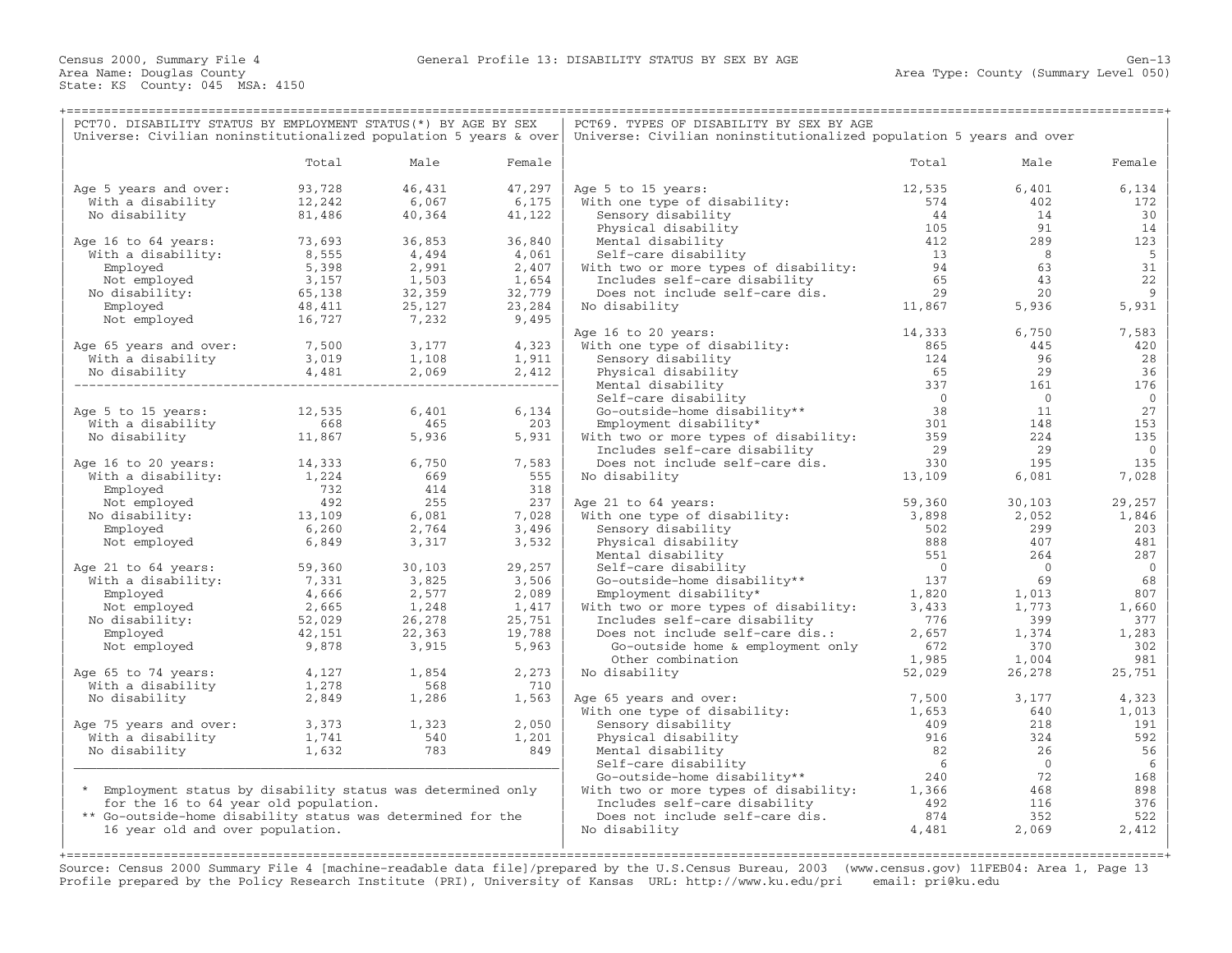| P79. EMPLOYMENT STATUS BY SEX BY AGE                                                                                                                                                          |                 |              |                  |                |                |                        |                          |                                                           |                |                |                 |
|-----------------------------------------------------------------------------------------------------------------------------------------------------------------------------------------------|-----------------|--------------|------------------|----------------|----------------|------------------------|--------------------------|-----------------------------------------------------------|----------------|----------------|-----------------|
| Universe: Population 16 years and over                                                                                                                                                        |                 |              |                  |                |                |                        |                          |                                                           |                |                |                 |
|                                                                                                                                                                                               |                 |              |                  |                |                |                        |                          |                                                           |                |                |                 |
|                                                                                                                                                                                               | Total Pct.      |              | 16 to 21         | 22 to 24       | 25 to 34       | 35 to 44               | 45 to 54                 | 55 to 61                                                  | 62 to 64       | 65 to 69       | 70 & Over       |
|                                                                                                                                                                                               |                 |              |                  |                |                |                        |                          |                                                           |                |                |                 |
| Total 16 and over:                                                                                                                                                                            | 81,876 100.0    |              | 19,217           | 9,402          | 14,993         | 13,290                 | 11,150                   | 4,319                                                     | 1,548          | 2,318          | 5,639           |
| In labor force:                                                                                                                                                                               | 58,044 70.9     |              | 11,521           | 7,410          | 12,620         | 11,479                 | 9,669                    | 3,248                                                     | 676            | 827            | 594             |
| In armed forces                                                                                                                                                                               | 154             | 0.2          | 16               | 9              | 96             | 17                     | 8                        | 8                                                         | $\overline{0}$ | $\Omega$       | $\Omega$        |
| Civilian:                                                                                                                                                                                     | 57,890          | 70.7<br>67.4 | 11,505<br>10,195 | 7,401          | 12,524         | 11,462<br>11,119       | 9,661                    | 3,240                                                     | 676<br>660     | 827<br>809     | 594             |
| Employed                                                                                                                                                                                      | 55,212<br>2,678 | 3.3          | 1,310            | 6,968<br>433   | 12,212<br>312  | 343                    | 9,466<br>195             | 3,189<br>51                                               | 16             | 18             | 594<br>$\Omega$ |
| Unemployed                                                                                                                                                                                    |                 |              |                  |                |                |                        |                          |                                                           |                |                |                 |
| Not in labor force                                                                                                                                                                            | 23,832          | 29.1         | 7,696            | 1,992          | 2,373          | 1,811                  | 1,481                    | 1,071                                                     | 872            | 1,491          | 5,045           |
| Male:                                                                                                                                                                                         | 40,386          | 49.3         | 9,329            | 5,122          | 7,843          | 6,373                  | 5,563                    | 2,089                                                     | 734            | 1,030          | 2,303           |
| In labor force:                                                                                                                                                                               | 30,638          | 37.4         | 5,568            | 4,131          | 6,989          | 5,876                  | 5,129                    | 1,706                                                     | 429            | 457            | 353             |
| In armed forces                                                                                                                                                                               | 138             | 0.2          | 16               | 9              | 87             | 17                     | $\mathbf{1}$             | 8                                                         | $\overline{0}$ | $\mathbf{0}$   | $\mathbf{0}$    |
| Civilian:                                                                                                                                                                                     | 30,500 37.3     |              | 5,552            | 4,122          | 6,902          | 5,859                  | 5,128                    | 1,698                                                     | 429            | 457            | 353             |
| Employed                                                                                                                                                                                      | 28,921          | 35.3         | 4,830            | 3,857          | 6,711          | 5,651                  | 4,975                    | 1,672                                                     | 422            | 450            | 353             |
| Unemployed                                                                                                                                                                                    | 1,579           | 1.9          | 722              | 265            | 191            | 208                    | 153                      | 26                                                        | $\overline{7}$ | $\overline{7}$ | $\mathbf{0}$    |
| Not in labor force                                                                                                                                                                            | 9,748 11.9      |              | 3,761            | 991            | 854            | 497                    | 434                      | 383                                                       | 305            | 573            | 1,950           |
|                                                                                                                                                                                               |                 |              |                  |                |                |                        |                          |                                                           |                |                |                 |
| Female:                                                                                                                                                                                       | 41,490          | 50.7         | 9,888            | 4,280          | 7,150          | 6,917                  | 5,587                    | 2,230                                                     | 814            | 1,288          | 3,336           |
| In labor force:                                                                                                                                                                               | 27,406 33.5     |              | 5,953            | 3,279          | 5,631          | 5,603                  | 4,540                    | 1,542                                                     | 247            | 370            | 241             |
| In armed forces                                                                                                                                                                               | 16              | 0.0          | $\overline{0}$   | $\overline{0}$ | 9              | $\overline{0}$         | 7                        | $\overline{0}$                                            | $\overline{0}$ | $\overline{0}$ | $\mathbf{0}$    |
| Civilian:                                                                                                                                                                                     | 27,390 33.5     |              | 5,953            | 3,279          | 5,622          | 5,603                  | 4,533                    | 1,542                                                     | 247            | 370            | 241             |
| Employed                                                                                                                                                                                      | 26, 291 32.1    |              | 5,365            | 3,111          | 5,501          | 5,468                  | 4,491                    | 1,517                                                     | 238            | 359            | 241             |
| Unemployed                                                                                                                                                                                    | 1,099           | 1.3          | 588              | 168            | 121            | 135                    | 42                       | 25                                                        | 9              | 11             | $\Omega$        |
| Not in labor force                                                                                                                                                                            | 14,084 17.2     |              | 3,935            | 1,001          | 1,519          | 1,314                  | 1,047                    | 688                                                       | 567            | 918            | 3,095           |
| PCT81. LIVING ARRANGEMENTS OF OWN CHILDREN UNDER 18 YEARS IN FAMILIES AND<br>SUBFAMILIES BY EMPLOYMENT STATUS OF PARENTS<br>Universe: Own children under 18 years in families and subfamilies |                 |              |                  |                |                | Universe: Families     |                          | PCT84. FAMILY TYPE BY NUMBER OF WORKERS IN FAMILY IN 1999 |                | Number         | Pct.            |
|                                                                                                                                                                                               |                 |              |                  |                |                |                        |                          |                                                           |                |                |                 |
|                                                                                                                                                                                               |                 |              | Total            | Under 6        | 6 to 17        | Total families:        |                          |                                                           |                | 21,368         | 100.0           |
|                                                                                                                                                                                               |                 |              |                  |                |                |                        | Married-couple families: |                                                           |                | 17,233         | 80.6            |
| Total children in universe:                                                                                                                                                                   |                 |              | 19,785           | 6,441          | 13,344         | No workers             |                          |                                                           |                | 1,550          | 7.3             |
|                                                                                                                                                                                               |                 |              |                  |                |                | 1 worker<br>2 workers: |                          |                                                           |                | 2,995          | 14.0<br>49.4    |
| Living with two parents:                                                                                                                                                                      |                 |              | 15,246           | 5,016          | 10,230         |                        |                          |                                                           |                | 10,566         |                 |
| Both parents in labor force<br>Father only in labor force                                                                                                                                     |                 |              | 10,738<br>3,887  | 3,087<br>1,671 | 7,651<br>2,216 | Other                  | Husband and wife worked  |                                                           |                | 10,219<br>347  | 47.8<br>1.6     |
|                                                                                                                                                                                               |                 |              | 356              | 153            | 203            |                        | 3 or more workers:       |                                                           |                | 2,122          | 9.9             |
| Mother only in labor force                                                                                                                                                                    |                 |              | 265              | 105            | 160            |                        | Husband and wife worked  |                                                           |                |                | 9.6             |
| Neither parent in labor force                                                                                                                                                                 |                 |              |                  |                |                | Other                  |                          |                                                           |                | 2,049<br>73    | 0.3             |
| Living with one parent:                                                                                                                                                                       |                 |              | 4,539            | 1,425          | 3,114          |                        |                          |                                                           |                |                |                 |
| Living with father:                                                                                                                                                                           |                 |              | 996              | 267            | 729            | Other families:        |                          |                                                           |                | 4,135          | 19.4            |
| In labor force                                                                                                                                                                                |                 |              | 920              | 253            | 667            |                        |                          | Male householder, no wife present:                        |                | 1,111          | 5.2             |
| Not in labor force                                                                                                                                                                            |                 |              | 76               | 14             | 62             | No workers             |                          |                                                           |                | 82             | 0.4             |
| Living with mother:                                                                                                                                                                           |                 |              | 3,543            | 1,158          | 2,385          | 1 worker               |                          |                                                           |                | 526            | 2.5             |
| In labor force                                                                                                                                                                                |                 |              | 2,948            | 865            | 2,083          | 2 workers              |                          |                                                           |                | 426            | 2.0             |
| Not in labor force                                                                                                                                                                            |                 |              | 595              | 293            | 302            |                        | 3 or more workers        |                                                           |                | 77             | 0.4             |
|                                                                                                                                                                                               |                 |              |                  |                |                |                        |                          | Female householder, no husband present:                   |                | 3.024          | 14.2            |
|                                                                                                                                                                                               |                 |              |                  |                |                | No workers             |                          |                                                           |                | 272            | 1.3             |
|                                                                                                                                                                                               |                 |              |                  |                |                |                        |                          |                                                           |                |                |                 |
|                                                                                                                                                                                               |                 |              |                  |                |                |                        |                          |                                                           |                |                |                 |
|                                                                                                                                                                                               |                 |              |                  |                |                | 1 worker<br>2 workers  |                          |                                                           |                | 1,798<br>791   | 8.4<br>3.7      |

+===================================================================================================================================================+ Source: Census 2000 Summary File 4 [machine−readable data file]/prepared by the U.S.Census Bureau, 2003 (www.census.gov) 11FEB04: Area 1, Page 14 Profile prepared by the Policy Research Institute (PRI), University of Kansas URL: http://www.ku.edu/pri email: pri@ku.edu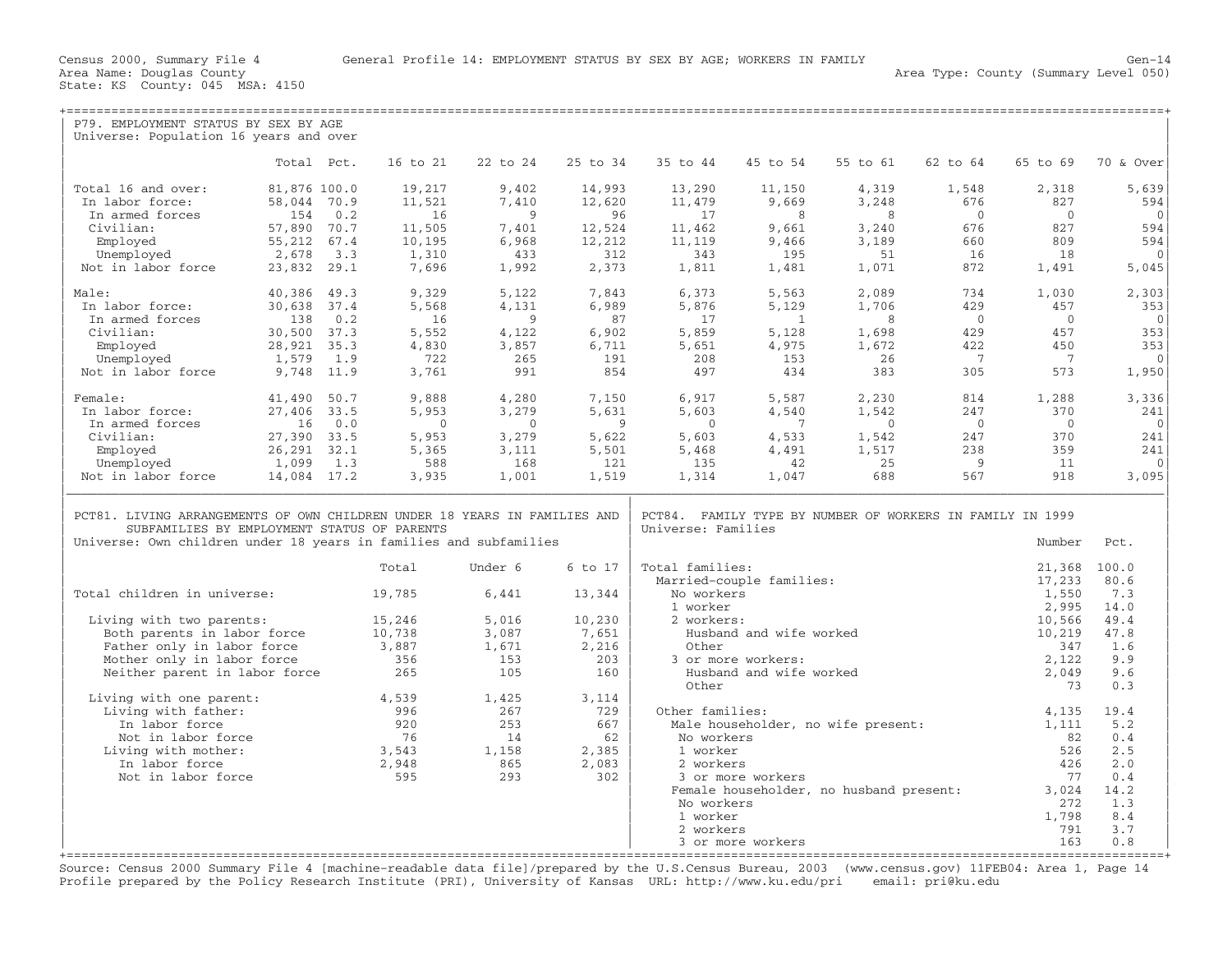| OF OWN CHILDREN<br>Universe: Females 16 years and over<br>Total females 16 and over:<br>41,490<br>10,297<br>With own children under 18 years:<br>Under 6 years only:<br>2,800<br>In labor lorce:<br>1,924<br>Employed or in armed forces<br>1,871<br>Unemployed<br>53<br>Not in labor force<br>876<br>Under 6 and 6 to 17 years:<br>2,081<br>In labor force:<br>1,413<br>Employed or in armed forces<br>1,371<br>Unemployed<br>42<br>Not in labor force<br>668<br>6 to 17 years only:<br>5,416<br>In labor force:<br>4,476<br>Employed or in armed forces<br>4,411<br>65<br>Unemployed<br>Not in labor force<br>940<br>No own children under 18 years:<br>31,193<br>In labor force:<br>19,593<br>Employed or in armed forces<br>18,654<br>Unemployed<br>939<br>Not in labor force<br>11,600<br>Did not work<br>in 1999<br>PCT76. EMPLOYMENT DISABILITY BY EMPLOYMENT STATUS* BY SEX BY AGE<br>Universe: Civilian noninstitutionalized population 16 to 64 Years<br>Total | Total pop. $16+:$<br>Worked in 1999:<br>35+ hours/week<br>50-52 weeks<br>48-49 weeks<br>40-47 weeks<br>$27-39$ weeks<br>14-26 weeks<br>1-13 weeks<br>50-52 weeks<br>48-49 weeks<br>$40-47$ weeks<br>$27-39$ weeks<br>$14-26$ weeks<br>1-13 weeks<br>50-52 weeks<br>48-49 weeks<br>40-47 weeks<br>$27-39$ weeks<br>$14-26$ weeks<br>$1-13$ weeks | Universe: Population 16 years and over<br>15-34 hours/week<br>1-14 hours/week | Total<br>81,876<br>66,595<br>43,324<br>30,133<br>1,667<br>3,061<br>2,820<br>2,482<br>3,161<br>19,313<br>6,845<br>842<br>3,085<br>2,798<br>3,321<br>2,422<br>3,958<br>936<br>205<br>554<br>600<br>870 | Male<br>40,386<br>34,367<br>24,524<br>17,849<br>940<br>1,615<br>1,275<br>1,308<br>1,537<br>8,280<br>2,980<br>375<br>1,226<br>1,028<br>1,513<br>1,158<br>1,563<br>391<br>- 67<br>243<br>260 | Female<br>41,490<br>32,228<br>18,800<br>12,284<br>727<br>1,446<br>1,545<br>1,174<br>1,624<br>11,033<br>3,865<br>467<br>1,859<br>1,770<br>1,808<br>1,264<br>2,395<br>545<br>138<br>311 | Total families:<br>Married-couple families:<br>Husband in labor force:<br>Husband employed or<br>in armed forces:<br>Wife in labor force:<br>Wife employed or in<br>armed forces<br>Wife unemployed<br>Wife not in labor force<br>Husband unemployed:<br>Wife in labor force:<br>Wife employed or in<br>armed forces<br>Wife unemployed<br>Wife not in labor force<br>Husband not in labor force:<br>Wife in labor force:<br>Wife employed or in<br>armed forces<br>Wife unemployed<br>Wife not in labor force | 21, 368<br>17, 233<br>14,248<br>14,026<br>10,782<br>10,655<br>127<br>3, 244<br>222<br>191<br>183<br>8<br>31<br>2,985<br>816<br>782<br>34 |
|--------------------------------------------------------------------------------------------------------------------------------------------------------------------------------------------------------------------------------------------------------------------------------------------------------------------------------------------------------------------------------------------------------------------------------------------------------------------------------------------------------------------------------------------------------------------------------------------------------------------------------------------------------------------------------------------------------------------------------------------------------------------------------------------------------------------------------------------------------------------------------------------------------------------------------------------------------------------------|-------------------------------------------------------------------------------------------------------------------------------------------------------------------------------------------------------------------------------------------------------------------------------------------------------------------------------------------------|-------------------------------------------------------------------------------|------------------------------------------------------------------------------------------------------------------------------------------------------------------------------------------------------|--------------------------------------------------------------------------------------------------------------------------------------------------------------------------------------------|---------------------------------------------------------------------------------------------------------------------------------------------------------------------------------------|----------------------------------------------------------------------------------------------------------------------------------------------------------------------------------------------------------------------------------------------------------------------------------------------------------------------------------------------------------------------------------------------------------------------------------------------------------------------------------------------------------------|------------------------------------------------------------------------------------------------------------------------------------------|
|                                                                                                                                                                                                                                                                                                                                                                                                                                                                                                                                                                                                                                                                                                                                                                                                                                                                                                                                                                          |                                                                                                                                                                                                                                                                                                                                                 |                                                                               |                                                                                                                                                                                                      |                                                                                                                                                                                            |                                                                                                                                                                                       |                                                                                                                                                                                                                                                                                                                                                                                                                                                                                                                |                                                                                                                                          |
|                                                                                                                                                                                                                                                                                                                                                                                                                                                                                                                                                                                                                                                                                                                                                                                                                                                                                                                                                                          |                                                                                                                                                                                                                                                                                                                                                 |                                                                               |                                                                                                                                                                                                      |                                                                                                                                                                                            |                                                                                                                                                                                       |                                                                                                                                                                                                                                                                                                                                                                                                                                                                                                                |                                                                                                                                          |
|                                                                                                                                                                                                                                                                                                                                                                                                                                                                                                                                                                                                                                                                                                                                                                                                                                                                                                                                                                          |                                                                                                                                                                                                                                                                                                                                                 |                                                                               |                                                                                                                                                                                                      |                                                                                                                                                                                            |                                                                                                                                                                                       |                                                                                                                                                                                                                                                                                                                                                                                                                                                                                                                |                                                                                                                                          |
|                                                                                                                                                                                                                                                                                                                                                                                                                                                                                                                                                                                                                                                                                                                                                                                                                                                                                                                                                                          |                                                                                                                                                                                                                                                                                                                                                 |                                                                               |                                                                                                                                                                                                      |                                                                                                                                                                                            |                                                                                                                                                                                       |                                                                                                                                                                                                                                                                                                                                                                                                                                                                                                                |                                                                                                                                          |
|                                                                                                                                                                                                                                                                                                                                                                                                                                                                                                                                                                                                                                                                                                                                                                                                                                                                                                                                                                          |                                                                                                                                                                                                                                                                                                                                                 |                                                                               |                                                                                                                                                                                                      |                                                                                                                                                                                            |                                                                                                                                                                                       |                                                                                                                                                                                                                                                                                                                                                                                                                                                                                                                |                                                                                                                                          |
|                                                                                                                                                                                                                                                                                                                                                                                                                                                                                                                                                                                                                                                                                                                                                                                                                                                                                                                                                                          |                                                                                                                                                                                                                                                                                                                                                 |                                                                               |                                                                                                                                                                                                      |                                                                                                                                                                                            |                                                                                                                                                                                       |                                                                                                                                                                                                                                                                                                                                                                                                                                                                                                                |                                                                                                                                          |
|                                                                                                                                                                                                                                                                                                                                                                                                                                                                                                                                                                                                                                                                                                                                                                                                                                                                                                                                                                          |                                                                                                                                                                                                                                                                                                                                                 |                                                                               |                                                                                                                                                                                                      |                                                                                                                                                                                            |                                                                                                                                                                                       |                                                                                                                                                                                                                                                                                                                                                                                                                                                                                                                |                                                                                                                                          |
|                                                                                                                                                                                                                                                                                                                                                                                                                                                                                                                                                                                                                                                                                                                                                                                                                                                                                                                                                                          |                                                                                                                                                                                                                                                                                                                                                 |                                                                               |                                                                                                                                                                                                      |                                                                                                                                                                                            |                                                                                                                                                                                       |                                                                                                                                                                                                                                                                                                                                                                                                                                                                                                                |                                                                                                                                          |
|                                                                                                                                                                                                                                                                                                                                                                                                                                                                                                                                                                                                                                                                                                                                                                                                                                                                                                                                                                          |                                                                                                                                                                                                                                                                                                                                                 |                                                                               |                                                                                                                                                                                                      |                                                                                                                                                                                            |                                                                                                                                                                                       |                                                                                                                                                                                                                                                                                                                                                                                                                                                                                                                |                                                                                                                                          |
|                                                                                                                                                                                                                                                                                                                                                                                                                                                                                                                                                                                                                                                                                                                                                                                                                                                                                                                                                                          |                                                                                                                                                                                                                                                                                                                                                 |                                                                               |                                                                                                                                                                                                      |                                                                                                                                                                                            |                                                                                                                                                                                       |                                                                                                                                                                                                                                                                                                                                                                                                                                                                                                                |                                                                                                                                          |
|                                                                                                                                                                                                                                                                                                                                                                                                                                                                                                                                                                                                                                                                                                                                                                                                                                                                                                                                                                          |                                                                                                                                                                                                                                                                                                                                                 |                                                                               |                                                                                                                                                                                                      |                                                                                                                                                                                            |                                                                                                                                                                                       |                                                                                                                                                                                                                                                                                                                                                                                                                                                                                                                |                                                                                                                                          |
|                                                                                                                                                                                                                                                                                                                                                                                                                                                                                                                                                                                                                                                                                                                                                                                                                                                                                                                                                                          |                                                                                                                                                                                                                                                                                                                                                 |                                                                               |                                                                                                                                                                                                      |                                                                                                                                                                                            |                                                                                                                                                                                       |                                                                                                                                                                                                                                                                                                                                                                                                                                                                                                                |                                                                                                                                          |
|                                                                                                                                                                                                                                                                                                                                                                                                                                                                                                                                                                                                                                                                                                                                                                                                                                                                                                                                                                          |                                                                                                                                                                                                                                                                                                                                                 |                                                                               |                                                                                                                                                                                                      |                                                                                                                                                                                            |                                                                                                                                                                                       |                                                                                                                                                                                                                                                                                                                                                                                                                                                                                                                |                                                                                                                                          |
|                                                                                                                                                                                                                                                                                                                                                                                                                                                                                                                                                                                                                                                                                                                                                                                                                                                                                                                                                                          |                                                                                                                                                                                                                                                                                                                                                 |                                                                               |                                                                                                                                                                                                      |                                                                                                                                                                                            |                                                                                                                                                                                       |                                                                                                                                                                                                                                                                                                                                                                                                                                                                                                                |                                                                                                                                          |
|                                                                                                                                                                                                                                                                                                                                                                                                                                                                                                                                                                                                                                                                                                                                                                                                                                                                                                                                                                          |                                                                                                                                                                                                                                                                                                                                                 |                                                                               |                                                                                                                                                                                                      |                                                                                                                                                                                            |                                                                                                                                                                                       |                                                                                                                                                                                                                                                                                                                                                                                                                                                                                                                |                                                                                                                                          |
|                                                                                                                                                                                                                                                                                                                                                                                                                                                                                                                                                                                                                                                                                                                                                                                                                                                                                                                                                                          |                                                                                                                                                                                                                                                                                                                                                 |                                                                               |                                                                                                                                                                                                      |                                                                                                                                                                                            |                                                                                                                                                                                       |                                                                                                                                                                                                                                                                                                                                                                                                                                                                                                                |                                                                                                                                          |
|                                                                                                                                                                                                                                                                                                                                                                                                                                                                                                                                                                                                                                                                                                                                                                                                                                                                                                                                                                          |                                                                                                                                                                                                                                                                                                                                                 |                                                                               |                                                                                                                                                                                                      |                                                                                                                                                                                            |                                                                                                                                                                                       |                                                                                                                                                                                                                                                                                                                                                                                                                                                                                                                |                                                                                                                                          |
|                                                                                                                                                                                                                                                                                                                                                                                                                                                                                                                                                                                                                                                                                                                                                                                                                                                                                                                                                                          |                                                                                                                                                                                                                                                                                                                                                 |                                                                               |                                                                                                                                                                                                      |                                                                                                                                                                                            |                                                                                                                                                                                       |                                                                                                                                                                                                                                                                                                                                                                                                                                                                                                                |                                                                                                                                          |
|                                                                                                                                                                                                                                                                                                                                                                                                                                                                                                                                                                                                                                                                                                                                                                                                                                                                                                                                                                          |                                                                                                                                                                                                                                                                                                                                                 |                                                                               |                                                                                                                                                                                                      |                                                                                                                                                                                            |                                                                                                                                                                                       |                                                                                                                                                                                                                                                                                                                                                                                                                                                                                                                |                                                                                                                                          |
|                                                                                                                                                                                                                                                                                                                                                                                                                                                                                                                                                                                                                                                                                                                                                                                                                                                                                                                                                                          |                                                                                                                                                                                                                                                                                                                                                 |                                                                               |                                                                                                                                                                                                      |                                                                                                                                                                                            |                                                                                                                                                                                       |                                                                                                                                                                                                                                                                                                                                                                                                                                                                                                                |                                                                                                                                          |
|                                                                                                                                                                                                                                                                                                                                                                                                                                                                                                                                                                                                                                                                                                                                                                                                                                                                                                                                                                          |                                                                                                                                                                                                                                                                                                                                                 |                                                                               |                                                                                                                                                                                                      |                                                                                                                                                                                            |                                                                                                                                                                                       |                                                                                                                                                                                                                                                                                                                                                                                                                                                                                                                |                                                                                                                                          |
|                                                                                                                                                                                                                                                                                                                                                                                                                                                                                                                                                                                                                                                                                                                                                                                                                                                                                                                                                                          |                                                                                                                                                                                                                                                                                                                                                 |                                                                               |                                                                                                                                                                                                      |                                                                                                                                                                                            |                                                                                                                                                                                       |                                                                                                                                                                                                                                                                                                                                                                                                                                                                                                                |                                                                                                                                          |
|                                                                                                                                                                                                                                                                                                                                                                                                                                                                                                                                                                                                                                                                                                                                                                                                                                                                                                                                                                          |                                                                                                                                                                                                                                                                                                                                                 |                                                                               |                                                                                                                                                                                                      |                                                                                                                                                                                            |                                                                                                                                                                                       |                                                                                                                                                                                                                                                                                                                                                                                                                                                                                                                |                                                                                                                                          |
|                                                                                                                                                                                                                                                                                                                                                                                                                                                                                                                                                                                                                                                                                                                                                                                                                                                                                                                                                                          |                                                                                                                                                                                                                                                                                                                                                 |                                                                               |                                                                                                                                                                                                      |                                                                                                                                                                                            |                                                                                                                                                                                       |                                                                                                                                                                                                                                                                                                                                                                                                                                                                                                                |                                                                                                                                          |
|                                                                                                                                                                                                                                                                                                                                                                                                                                                                                                                                                                                                                                                                                                                                                                                                                                                                                                                                                                          |                                                                                                                                                                                                                                                                                                                                                 |                                                                               |                                                                                                                                                                                                      |                                                                                                                                                                                            |                                                                                                                                                                                       |                                                                                                                                                                                                                                                                                                                                                                                                                                                                                                                | 2,169                                                                                                                                    |
|                                                                                                                                                                                                                                                                                                                                                                                                                                                                                                                                                                                                                                                                                                                                                                                                                                                                                                                                                                          |                                                                                                                                                                                                                                                                                                                                                 |                                                                               |                                                                                                                                                                                                      |                                                                                                                                                                                            | 340                                                                                                                                                                                   |                                                                                                                                                                                                                                                                                                                                                                                                                                                                                                                |                                                                                                                                          |
|                                                                                                                                                                                                                                                                                                                                                                                                                                                                                                                                                                                                                                                                                                                                                                                                                                                                                                                                                                          |                                                                                                                                                                                                                                                                                                                                                 |                                                                               |                                                                                                                                                                                                      | 307                                                                                                                                                                                        | 563                                                                                                                                                                                   | Other families:                                                                                                                                                                                                                                                                                                                                                                                                                                                                                                | 4,135                                                                                                                                    |
|                                                                                                                                                                                                                                                                                                                                                                                                                                                                                                                                                                                                                                                                                                                                                                                                                                                                                                                                                                          |                                                                                                                                                                                                                                                                                                                                                 |                                                                               | 793                                                                                                                                                                                                  | 295                                                                                                                                                                                        | 498                                                                                                                                                                                   | Male householder,                                                                                                                                                                                                                                                                                                                                                                                                                                                                                              |                                                                                                                                          |
|                                                                                                                                                                                                                                                                                                                                                                                                                                                                                                                                                                                                                                                                                                                                                                                                                                                                                                                                                                          |                                                                                                                                                                                                                                                                                                                                                 |                                                                               |                                                                                                                                                                                                      |                                                                                                                                                                                            |                                                                                                                                                                                       | no wife present:                                                                                                                                                                                                                                                                                                                                                                                                                                                                                               | 1,111                                                                                                                                    |
|                                                                                                                                                                                                                                                                                                                                                                                                                                                                                                                                                                                                                                                                                                                                                                                                                                                                                                                                                                          |                                                                                                                                                                                                                                                                                                                                                 |                                                                               |                                                                                                                                                                                                      |                                                                                                                                                                                            |                                                                                                                                                                                       | In labor force:                                                                                                                                                                                                                                                                                                                                                                                                                                                                                                | 993                                                                                                                                      |
|                                                                                                                                                                                                                                                                                                                                                                                                                                                                                                                                                                                                                                                                                                                                                                                                                                                                                                                                                                          |                                                                                                                                                                                                                                                                                                                                                 |                                                                               | 15,281                                                                                                                                                                                               | 6,019                                                                                                                                                                                      | 9,262                                                                                                                                                                                 | Employed or in                                                                                                                                                                                                                                                                                                                                                                                                                                                                                                 |                                                                                                                                          |
|                                                                                                                                                                                                                                                                                                                                                                                                                                                                                                                                                                                                                                                                                                                                                                                                                                                                                                                                                                          |                                                                                                                                                                                                                                                                                                                                                 |                                                                               |                                                                                                                                                                                                      |                                                                                                                                                                                            |                                                                                                                                                                                       | armed forces                                                                                                                                                                                                                                                                                                                                                                                                                                                                                                   | 923                                                                                                                                      |
|                                                                                                                                                                                                                                                                                                                                                                                                                                                                                                                                                                                                                                                                                                                                                                                                                                                                                                                                                                          |                                                                                                                                                                                                                                                                                                                                                 |                                                                               |                                                                                                                                                                                                      |                                                                                                                                                                                            |                                                                                                                                                                                       | Unemployed                                                                                                                                                                                                                                                                                                                                                                                                                                                                                                     | 70                                                                                                                                       |
|                                                                                                                                                                                                                                                                                                                                                                                                                                                                                                                                                                                                                                                                                                                                                                                                                                                                                                                                                                          |                                                                                                                                                                                                                                                                                                                                                 |                                                                               |                                                                                                                                                                                                      |                                                                                                                                                                                            |                                                                                                                                                                                       | Not in labor force<br>Female householder,                                                                                                                                                                                                                                                                                                                                                                                                                                                                      | 118                                                                                                                                      |
|                                                                                                                                                                                                                                                                                                                                                                                                                                                                                                                                                                                                                                                                                                                                                                                                                                                                                                                                                                          |                                                                                                                                                                                                                                                                                                                                                 |                                                                               |                                                                                                                                                                                                      | -------- Male -------- -------- Female --------                                                                                                                                            |                                                                                                                                                                                       | no husband present:                                                                                                                                                                                                                                                                                                                                                                                                                                                                                            | 3,024                                                                                                                                    |
|                                                                                                                                                                                                                                                                                                                                                                                                                                                                                                                                                                                                                                                                                                                                                                                                                                                                                                                                                                          |                                                                                                                                                                                                                                                                                                                                                 | 16 to 20 21 to 64                                                             |                                                                                                                                                                                                      | 16 to 20                                                                                                                                                                                   | 21 to 64                                                                                                                                                                              | In labor force:<br>Employed or in                                                                                                                                                                                                                                                                                                                                                                                                                                                                              | 2,308                                                                                                                                    |
| 73,693<br>Total universe:                                                                                                                                                                                                                                                                                                                                                                                                                                                                                                                                                                                                                                                                                                                                                                                                                                                                                                                                                | 6,750                                                                                                                                                                                                                                                                                                                                           | 30,103                                                                        |                                                                                                                                                                                                      | 7,583                                                                                                                                                                                      | 29,257                                                                                                                                                                                | armed forces<br>Unemployed                                                                                                                                                                                                                                                                                                                                                                                                                                                                                     | 2,234<br>74                                                                                                                              |
| 5,260<br>With an employment disability:                                                                                                                                                                                                                                                                                                                                                                                                                                                                                                                                                                                                                                                                                                                                                                                                                                                                                                                                  | 337                                                                                                                                                                                                                                                                                                                                             | 2,470                                                                         |                                                                                                                                                                                                      | 269                                                                                                                                                                                        | 2,184                                                                                                                                                                                 | Not in labor force                                                                                                                                                                                                                                                                                                                                                                                                                                                                                             | 716                                                                                                                                      |
| Employed<br>3,331                                                                                                                                                                                                                                                                                                                                                                                                                                                                                                                                                                                                                                                                                                                                                                                                                                                                                                                                                        | 247                                                                                                                                                                                                                                                                                                                                             | 1,615                                                                         |                                                                                                                                                                                                      | 189                                                                                                                                                                                        | 1,280                                                                                                                                                                                 |                                                                                                                                                                                                                                                                                                                                                                                                                                                                                                                |                                                                                                                                          |
| 1,929<br>Unemployed                                                                                                                                                                                                                                                                                                                                                                                                                                                                                                                                                                                                                                                                                                                                                                                                                                                                                                                                                      | 90                                                                                                                                                                                                                                                                                                                                              | 855                                                                           |                                                                                                                                                                                                      | 80                                                                                                                                                                                         | 904                                                                                                                                                                                   |                                                                                                                                                                                                                                                                                                                                                                                                                                                                                                                |                                                                                                                                          |
| 68,433<br>No employment disability:                                                                                                                                                                                                                                                                                                                                                                                                                                                                                                                                                                                                                                                                                                                                                                                                                                                                                                                                      | 6,413                                                                                                                                                                                                                                                                                                                                           | 27,633                                                                        |                                                                                                                                                                                                      | 7,314                                                                                                                                                                                      | 27,073                                                                                                                                                                                |                                                                                                                                                                                                                                                                                                                                                                                                                                                                                                                |                                                                                                                                          |
| 50,478<br>Employed                                                                                                                                                                                                                                                                                                                                                                                                                                                                                                                                                                                                                                                                                                                                                                                                                                                                                                                                                       | 2,931                                                                                                                                                                                                                                                                                                                                           | 23,325                                                                        |                                                                                                                                                                                                      | 3,625                                                                                                                                                                                      | 20,597                                                                                                                                                                                |                                                                                                                                                                                                                                                                                                                                                                                                                                                                                                                |                                                                                                                                          |
| 17,955<br>Unemployed                                                                                                                                                                                                                                                                                                                                                                                                                                                                                                                                                                                                                                                                                                                                                                                                                                                                                                                                                     | 3,482                                                                                                                                                                                                                                                                                                                                           | 4,308                                                                         |                                                                                                                                                                                                      |                                                                                                                                                                                            | 6,476                                                                                                                                                                                 |                                                                                                                                                                                                                                                                                                                                                                                                                                                                                                                |                                                                                                                                          |
|                                                                                                                                                                                                                                                                                                                                                                                                                                                                                                                                                                                                                                                                                                                                                                                                                                                                                                                                                                          |                                                                                                                                                                                                                                                                                                                                                 |                                                                               |                                                                                                                                                                                                      |                                                                                                                                                                                            |                                                                                                                                                                                       |                                                                                                                                                                                                                                                                                                                                                                                                                                                                                                                |                                                                                                                                          |
| * Employment status by disability status was determined only for the 16 to 64 year old population.                                                                                                                                                                                                                                                                                                                                                                                                                                                                                                                                                                                                                                                                                                                                                                                                                                                                       |                                                                                                                                                                                                                                                                                                                                                 |                                                                               |                                                                                                                                                                                                      | 3,689                                                                                                                                                                                      |                                                                                                                                                                                       |                                                                                                                                                                                                                                                                                                                                                                                                                                                                                                                |                                                                                                                                          |

Source: Census 2000 Summary File 4 [machine−readable data file]/prepared by the U.S.Census Bureau, 2003 (www.census.gov) 11FEB04: Area 1, Page 15 Profile prepared by the Policy Research Institute (PRI), University of Kansas URL: http://www.ku.edu/pri email: pri@ku.edu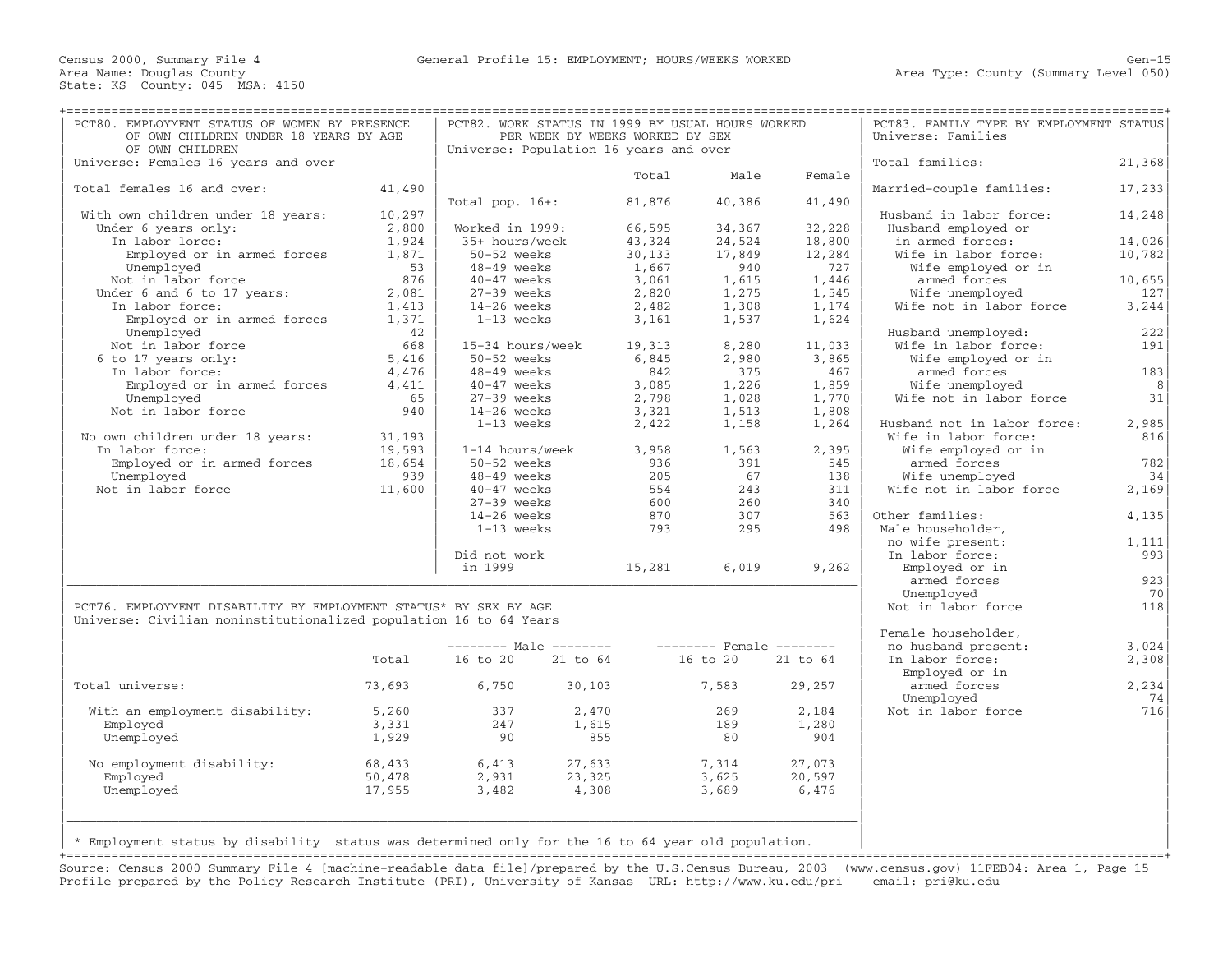| PCT85. INDUSTRY (PART 1 OF 3 - TOTAL)                    |                       |                                                                   |                |
|----------------------------------------------------------|-----------------------|-------------------------------------------------------------------|----------------|
| Universe: Employed civilian population 16 years and over |                       | Pharmacies and drug stores                                        | 367            |
|                                                          |                       | Other health and personal care stores                             | 52             |
| Total employed civilians 16 years and over:              | 55,212                | Gasoline stations                                                 | 140            |
| Agriculture, forestry, fishing and hunting, & mining:    | 544                   | Clothing and apparel including shoes                              | 661            |
| Agriculture, forestry, fishing and hunting               | 497                   | Jewelry, luggage and leather goods                                | 107            |
| Mining                                                   | 47                    | Sporting goods, cameras, and hobby and toy stores                 | 251            |
| Construction                                             | 3,498                 | Sewing, needlework, and piece goods                               | 37             |
| Manufacturing:                                           | 5,030                 | Music stores                                                      | 74             |
| Food                                                     | 415                   | Book stores and news dealers                                      | 168            |
| Beverage and tobacco products                            | 16                    | Department and other general stores                               | 1,024          |
| Textile mills and textile products                       | 95                    | Florists                                                          | 64             |
| Apparel                                                  | 23                    | Office supplies and stationery                                    | 54             |
| Leather and allied products                              | -6                    | Used merchandise, gift, novelty, souvenir, & miscellaneous        | 352            |
| Wood products                                            | 26                    | Electronic shopping and mail order houses                         | 115            |
| Paper                                                    | 352                   | Vending machine operators                                         | $\overline{4}$ |
| Printing and related support activities                  | 1,197                 | Fuel dealers                                                      | 14             |
| Petroleum and coal products                              | 8                     | Other direct selling establishments                               | 298            |
| Chemical                                                 | 417                   | Transportation and warehousing, and utilities:                    | 1,734          |
| Plastics and rubber products                             | 515                   | Transportation and warehousing:                                   | 1,274          |
| Nonmetallic mineral products                             | 142                   | Air transportation                                                | 36             |
| Metal                                                    | 194                   | Rail transportation                                               | 187            |
| Machinery                                                | 213                   | Water transportation                                              | $\overline{0}$ |
| Computer and electronic products                         | 226                   | Truck transportation                                              | 223            |
| Electrical equipment, appliances, and components         | 184                   | U.S. Postal Service                                               | 230            |
| Transportation equipment                                 | 472                   | Other transportation                                              | 447            |
| Furniture and related products                           | 49                    | Warehousing and storage                                           | 151            |
| Miscellaneous manufacturing                              | 480                   | Utilities                                                         | 460            |
| Wholesale trade:                                         | 973                   | Information:                                                      | 2,449          |
| Motor vehicles, parts and supplies                       | 23                    | Publishing, and motion picture & sound recording industries       | 720            |
| Furniture and home furnishings                           | 30                    | Broadcasting and telecommunications                               | 933            |
| Lumber and construction materials                        | 29                    | Information services and data processing services                 | 796            |
| Professional and commercial equipment and supplies       | 85                    | Finance, insurance, real estate and rental leasing:               | 3,226          |
| Metals and minerals, except petroleum                    | 20                    | Finance and insurance                                             | 2,099          |
| Electrical goods                                         | 64                    | Real estate and rental and leasing                                | 1,127          |
| Hardware, plumbing and heating equipment, & supplies     | 38                    | Professional, scientific, management, administrative,             |                |
| Machinery, equipment, and supplies                       | 125                   | and waste management services:                                    | 4,554          |
| Recyclable materials                                     | 12                    | Professional, scientific, and technical services                  | 3,044          |
| Miscellaneous durable goods                              | 71                    |                                                                   | 7              |
|                                                          | 30                    | Management of companies and enterprises                           |                |
| Paper and paper products                                 | 36                    | Administrative and support and waste management services          | 1,503          |
| Drugs, druggist sundries, chemicals & allied products    | 9                     | Educational, health, and social services:<br>Educational services | 16,151         |
| Apparel, piece goods and notions                         |                       |                                                                   | 10,647         |
| Groceries and related products                           | 145<br>$\overline{3}$ | Health care and social assistance:                                | 5,504          |
| Farm product raw materials                               |                       | Health care                                                       | 4,223          |
| Petroleum and petroleum products                         | 19                    | Social assistance                                                 | 1,281          |
| Alcoholic beverages                                      | 65                    | Arts, entertainment, recreation, accommodation & food serv.:      | 5,909          |
| Farm supplies                                            | 11                    | Arts, entertainment, and recreation                               | 1,240          |
| Miscellaneous nondurable goods                           | 158                   | Accommodation and food services                                   | 4,669          |
| Retail trade:                                            | 6,563                 | Other services (except public administration):                    | 2,402          |
| Motor vehicle and parts dealers                          | 496                   | Repair and maintenance                                            | 557            |
| Furniture & home furnishings & household appliances      | 216                   | Personal and laundry services                                     | 477            |
| Radio, TV and computer stores                            | 300                   | Religious, grantmaking, civic, professional, & similar org.       | 1,123          |
| Building materials, hardware, lawn & garden equipment    | 521                   | Private households                                                | 245            |
| Food and beverage stores                                 | 1,248                 | Public administration                                             | 2,179          |
|                                                          |                       |                                                                   |                |

| | | +===================================================================================================================================================+ Source: Census 2000 Summary File 4 [machine−readable data file]/prepared by the U.S.Census Bureau, 2003 (www.census.gov) 11FEB04: Area 1, Page 16 Profile prepared by the Policy Research Institute (PRI), University of Kansas URL: http://www.ku.edu/pri email: pri@ku.edu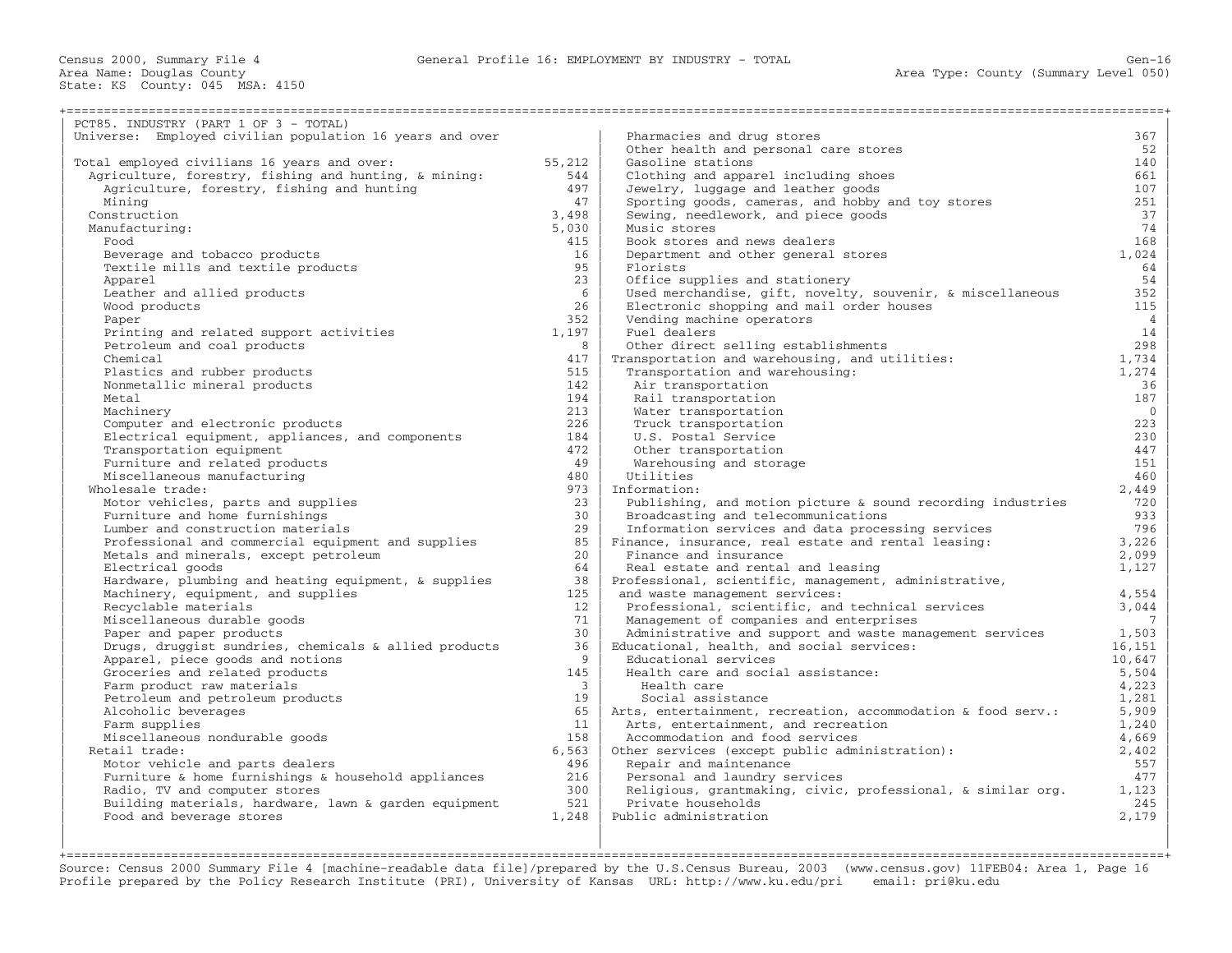| PCT85. INDUSTRY BY SEX (PART 2 OF 3 - MALES)             |                 |                                                              |                       |
|----------------------------------------------------------|-----------------|--------------------------------------------------------------|-----------------------|
| Universe: Employed civilian population 16 years and over |                 | Pharmacies and drug stores                                   | 128                   |
|                                                          |                 | Other health and personal care stores                        | $7\phantom{.0}$       |
| Males:                                                   | 28,921          | Gasoline stations                                            | 102                   |
| Agriculture, forestry, fishing and hunting, & mining:    | 407             | Clothing and apparel including shoes                         | 238                   |
| Agriculture, forestry, fishing and hunting               | 362             | Jewelry, luggage and leather goods                           | 54                    |
| Mining                                                   | 45              | Sporting goods, cameras, and hobby and toy stores            | 163                   |
| Construction                                             | 3,133           | Sewing, needlework, and piece goods                          | 6                     |
| Manufacturing:                                           | 3,377           | Music stores                                                 | 59                    |
| Food                                                     | 247             | Book stores and news dealers                                 | 91                    |
| Beverage and tobacco products                            | 8               | Department and other general stores                          | 465                   |
| Textile mills and textile products                       | 43              | Florists                                                     | 18                    |
| Apparel                                                  | $\Omega$        | Office supplies and stationery                               | 21                    |
| Leather and allied products                              | 6               | Used merchandise, gift, novelty, souvenir, & miscellaneous   | 130                   |
| Wood products                                            | 26              | Electronic shopping and mail order houses                    | 41                    |
| Paper                                                    | 298             | Vending machine operators                                    | $\overline{4}$        |
| Printing and related support activities                  | 703             | Fuel dealers                                                 | 14                    |
| Petroleum and coal products                              | $\Omega$        | Other direct selling establishments                          | 96                    |
| Chemical                                                 | 348             | Transportation and warehousing, and utilities:               | 1,309                 |
| Plastics and rubber products                             | 325<br>120      | Transportation and warehousing:                              | 952<br>31             |
| Nonmetallic mineral products                             | 168             | Air transportation                                           |                       |
| Metal<br>Machinery                                       | 197             | Rail transportation<br>Water transportation                  | 161<br>$\overline{0}$ |
| Computer and electronic products                         | 129             | Truck transportation                                         | 194                   |
| Electrical equipment, appliances, and components         | 155             | U.S. Postal Service                                          | 119                   |
| Transportation equipment                                 | 271             | Other transportation                                         | 298                   |
| Furniture and related products                           | 34              | Warehousing and storage                                      | 149                   |
| Miscellaneous manufacturing                              | 299             | Utilities                                                    | 357                   |
| Wholesale trade:                                         | 724             | Information:                                                 | 1,260                 |
| Motor vehicles, parts and supplies                       | 23              | Publishing, and motion picture & sound recording industries  | 304                   |
| Furniture and home furnishings                           | 14              | Broadcasting and telecommunications                          | 577                   |
| Lumber and construction materials                        | 21              | Information services and data processing services            | 379                   |
| Professional and commercial equipment and supplies       | 50              | Finance, insurance, real estate and rental leasing:          | 1,520                 |
| Metals and minerals, except petroleum                    | 20 <sub>o</sub> | Finance and insurance                                        | 883                   |
| Electrical goods                                         | 50              | Real estate and rental and leasing                           | 637                   |
| Hardware, plumbing and heating equipment, & supplies     | 26              | Professional, scientific, management, administrative,        |                       |
| Machinery, equipment, and supplies                       | 125             | and waste management services:                               | 2,574                 |
| Recyclable materials                                     | 12              | Professional, scientific, and technical services             | 1,771                 |
| Miscellaneous durable goods                              | 24              | Management of companies and enterprises                      | $\overline{0}$        |
| Paper and paper products                                 | 2.1             | Administrative and support and waste management services     | 803                   |
| Drugs, druggist sundries, chemicals & allied products    | 28              | Educational, health, and social services:                    | 5,713                 |
| Apparel, piece goods and notions                         | $\overline{0}$  | Educational services                                         | 4,493                 |
| Groceries and related products                           | 143             | Health care and social assistance:                           | 1,220                 |
| Farm product raw materials                               | $\overline{3}$  | Health care                                                  | 1,058                 |
| Petroleum and petroleum products                         | 10              | Social assistance                                            | 162                   |
| Alcoholic beverages                                      | 55              | Arts, entertainment, recreation, accommodation & food serv.: | 3,170                 |
| Farm supplies                                            | 11              | Arts, entertainment, and recreation                          | 656                   |
| Miscellaneous nondurable goods                           | 88              | Accommodation and food services                              | 2,514                 |
| Retail trade:                                            | 3,396           | Other services (except public administration):               | 1,078                 |
| Motor vehicle and parts dealers                          | 427             | Repair and maintenance                                       | 486                   |
| Furniture & home furnishings & household appliances      | 115             | Personal and laundry services                                | 92                    |
| Radio, TV and computer stores                            | 217             | Religious, grantmaking, civic, professional, & similar org.  | 488                   |
| Building materials, hardware, lawn & garden equipment    | 322<br>678      | Private households<br>Public administration                  | 12                    |
| Food and beverage stores                                 |                 |                                                              | 1,260                 |
|                                                          |                 |                                                              |                       |
|                                                          |                 |                                                              |                       |

Source: Census 2000 Summary File 4 [machine−readable data file]/prepared by the U.S.Census Bureau, 2003 (www.census.gov) 11FEB04: Area 1, Page 17 Profile prepared by the Policy Research Institute (PRI), University of Kansas URL: http://www.ku.edu/pri email: pri@ku.edu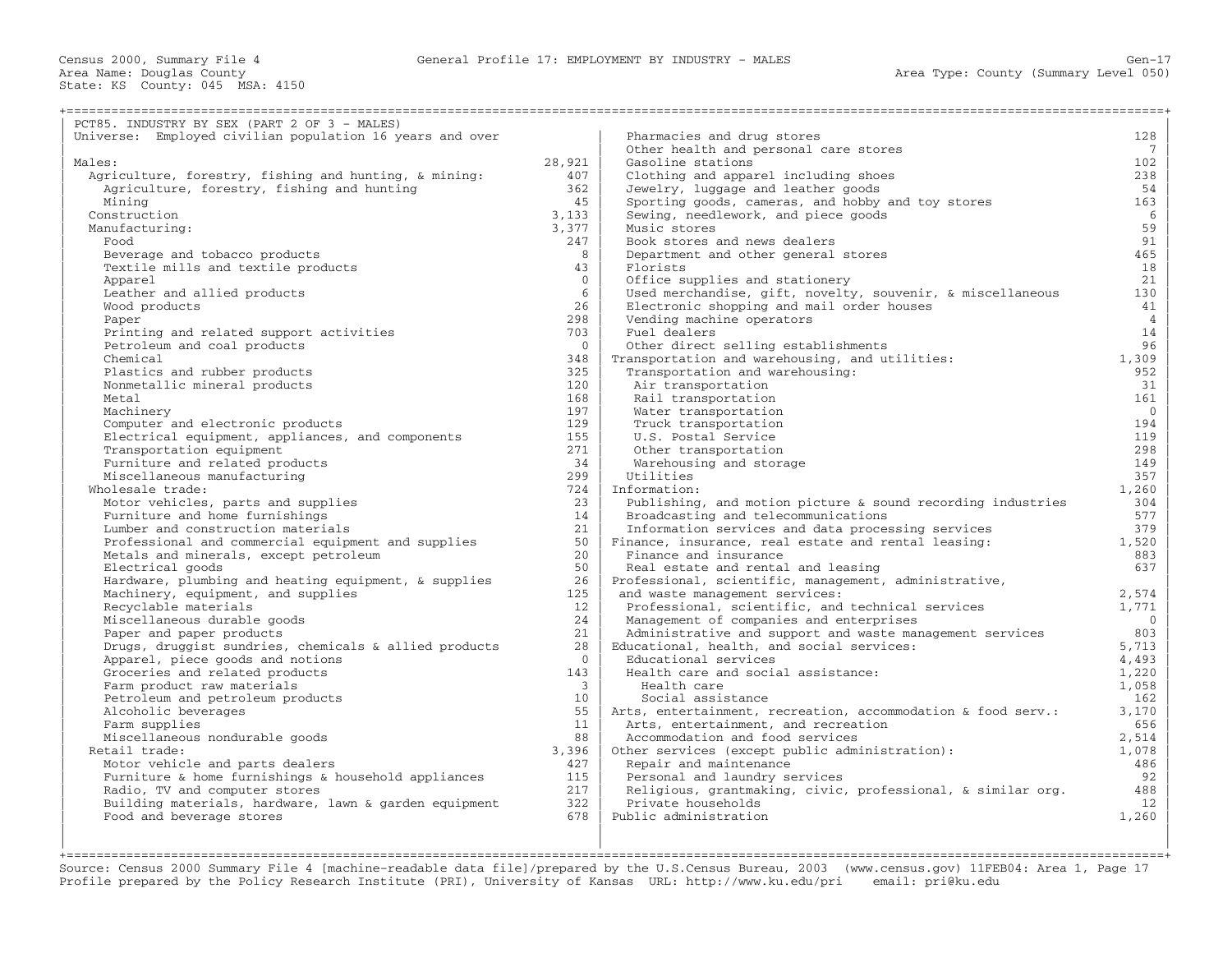+===================================================================================================================================================+

| PCT85. INDUSTRY BY SEX (PART 3 OF 3 - FEMALES)                     |                 |                                                                   |                |
|--------------------------------------------------------------------|-----------------|-------------------------------------------------------------------|----------------|
| Universe: Employed civilian population 16 years and over           |                 | Pharmacies and drug stores                                        | 239            |
|                                                                    |                 | Other health and personal care stores                             | 45             |
| Females:                                                           | 26,291          | Gasoline stations                                                 | 38             |
| Agriculture, forestry, fishing and hunting, & mining:              | 137             | Clothing and apparel including shoes                              | 423            |
| Agriculture, forestry, fishing and hunting                         | 135             | Jewelry, luggage and leather goods                                | 53             |
| Mining                                                             | 2               | Sporting goods, cameras, and hobby and toy stores                 | 88             |
| Construction                                                       | 365             | Sewing, needlework, and piece goods                               | 31             |
| Manufacturing:                                                     | 1,653           | Music stores                                                      | 15             |
| Food                                                               | 168             | Book stores and news dealers                                      | 77             |
| Beverage and tobacco products                                      | 8               | Department and other general stores                               | 559            |
| Textile mills and textile products                                 | 52              | Florists                                                          | 46             |
| Apparel                                                            | 23              | Office supplies and stationery                                    | 33             |
| Leather and allied products                                        | $\Omega$        | Used merchandise, gift, novelty, souvenir, & miscellaneous        | 222            |
| Wood products                                                      | $\Omega$        | Electronic shopping and mail order houses                         | 74             |
| Paper                                                              | 54              | Vending machine operators                                         | $\overline{0}$ |
| Printing and related support activities                            | 494             | Fuel dealers                                                      | $\Omega$       |
| Petroleum and coal products                                        | 8               | Other direct selling establishments                               | 202            |
| Chemical                                                           | 69              | Transportation and warehousing, and utilities:                    | 425            |
| Plastics and rubber products                                       | 190             | Transportation and warehousing:                                   | 322            |
| Nonmetallic mineral products                                       | 22              | Air transportation                                                | 5              |
| Metal                                                              | 2.6             | Rail transportation                                               | 26             |
| Machinery                                                          | 16              | Water transportation                                              | $\overline{0}$ |
| Computer and electronic products                                   | 97              | Truck transportation                                              | 29             |
| Electrical equipment, appliances, and components                   | 29              | U.S. Postal Service                                               | 111            |
| Transportation equipment                                           | 201             | Other transportation                                              | 149            |
| Furniture and related products                                     | 15              | Warehousing and storage                                           | $\overline{2}$ |
| Miscellaneous manufacturing                                        | 181             | Utilities                                                         | 103            |
| Wholesale trade:                                                   | 249             | Information:                                                      | 1,189          |
| Motor vehicles, parts and supplies                                 | $\Omega$        | Publishing, and motion picture $\&$ sound recording industries    | 416            |
| Furniture and home furnishings                                     | 16              | Broadcasting and telecommunications                               | 356            |
| Lumber and construction materials                                  | 8               | Information services and data processing services                 | 417            |
| Professional and commercial equipment and supplies                 | 35              | Finance, insurance, real estate and rental leasing:               | 1,706          |
| Metals and minerals, except petroleum                              | $\Omega$        | Finance and insurance                                             | 1,216          |
| Electrical goods                                                   | 14              | Real estate and rental and leasing                                | 490            |
| Hardware, plumbing and heating equipment, & supplies               | 12              | Professional, scientific, management, administrative,             |                |
| Machinery, equipment, and supplies                                 | $\Omega$        | and waste management services:                                    | 1,980          |
| Recyclable materials                                               | $\Omega$        | Professional, scientific, and technical services                  | 1,273          |
| Miscellaneous durable goods                                        | 47<br>9         | Management of companies and enterprises                           | 7              |
| Paper and paper products                                           | 8               | Administrative and support and waste management services          | 700<br>10,438  |
| Drugs, druggist sundries, chemicals & allied products              | 9               | Educational, health, and social services:<br>Educational services | 6,154          |
| Apparel, piece goods and notions<br>Groceries and related products | $\overline{2}$  | Health care and social assistance:                                | 4,284          |
| Farm product raw materials                                         | $\Omega$        | Health care                                                       | 3,165          |
| Petroleum and petroleum products                                   | 9               | Social assistance                                                 | 1,119          |
| Alcoholic beverages                                                | 10 <sup>°</sup> | Arts, entertainment, recreation, accommodation & food serv.:      | 2,739          |
| Farm supplies                                                      | $\Omega$        | Arts, entertainment, and recreation                               | 584            |
| Miscellaneous nondurable goods                                     | 70              | Accommodation and food services                                   | 2,155          |
| Retail trade:                                                      | 3,167           | Other services (except public administration):                    | 1,324          |
| Motor vehicle and parts dealers                                    | 69              | Repair and maintenance                                            | 71             |
| Furniture & home furnishings & household appliances                | 101             | Personal and laundry services                                     | 385            |
| Radio, TV and computer stores                                      | 83              | Religious, grantmaking, civic, professional, & similar org.       | 635            |
| Building materials, hardware, lawn & garden equipment              | 199             | Private households                                                | 233            |
| Food and beverage stores                                           | 570             | Public administration                                             | 919            |
|                                                                    |                 |                                                                   |                |
|                                                                    |                 |                                                                   |                |

| | | +===================================================================================================================================================+ Source: Census 2000 Summary File 4 [machine−readable data file]/prepared by the U.S.Census Bureau, 2003 (www.census.gov) 11FEB04: Area 1, Page 18 Profile prepared by the Policy Research Institute (PRI), University of Kansas URL: http://www.ku.edu/pri email: pri@ku.edu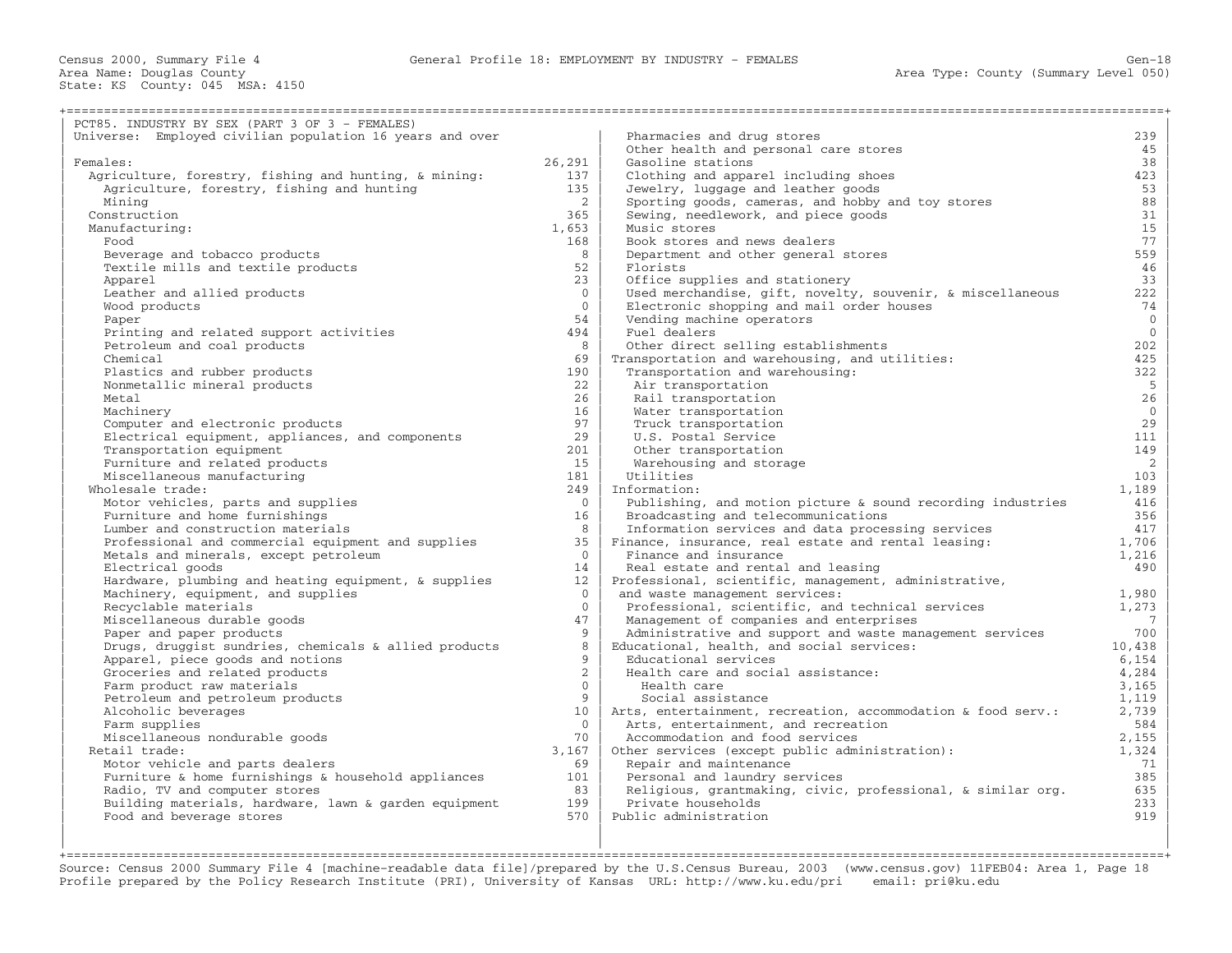| PCT86. OCCUPATION BY SEX (PART 1 OF 3)                                          |           |            |           |             |                       |            |
|---------------------------------------------------------------------------------|-----------|------------|-----------|-------------|-----------------------|------------|
| Universe: Employed civilian population 16 years and over                        | Total     | Pct.       | Males     | Pct.        | Females               | Pct.       |
|                                                                                 |           |            |           |             |                       |            |
| Total employed civilians 16 years and over:                                     | 55,212    | 100.0      | 28,921    | 100.0       | 26,291                | 100.0      |
| Management, professional, and related occupations:                              | 22,301    | 40.4       | 11,215    | 38.8        | 11,086                | 42.2       |
| Management, business, and financial operations occupations:                     | 7,104     | 12.9       | 4,035     | 14.0        | 3,069                 | 11.7       |
| Management occupations:                                                         | 5,183     | 9.4        | 3,173     | 11.0        | 2,010                 | 7.6        |
| Top executives                                                                  | 562       | 1.0        | 423       | 1.5         | 139                   | 0.5        |
| Advertising, marketing, promotions, public relations,                           |           |            |           |             |                       |            |
| and sales managers                                                              | 486       | 0.9        | 324       | 1.1         | 162                   | 0.6        |
| Financial managers                                                              | 395       | 0.7        | 168       | 0.6         | 227                   | 0.9        |
| Operations specialties managers, except financial managers                      | 679       | 1.2        | 460       | 1.6         | 219                   | 0.8        |
| Farmers and farm managers                                                       | 308       | 0.6        | 254       | 0.9         | 54                    | 0.2        |
| Other management occupations, except farmers and farm managers                  | 2,753     | 5.0        | 1,544     | 5.3         | 1,209                 | 4.6        |
| Business and financial operations occupations:                                  | 1,921     | 3.5        | 862       | 3.0         | 1,059                 | 4.0        |
| Business operations specialists                                                 | 1,034     | 1.9        | 477       | 1.6         | 557                   | 2.1        |
| Financial specialists:                                                          | 887       | 1.6        | 385       | 1.3         | 502                   | 1.9        |
| Accountants and auditors                                                        | 467       | 0.8        | 173       | 0.6         | 294                   | 1.1        |
| Other financial specialists                                                     | 420       | 0.8        | 212       | 0.7         | 208                   | 0.8        |
| Professional and related occupations:                                           | 15,197    | 27.5       | 7,180     | 24.8        | 8,017                 | 30.5       |
| Computer and mathematical occupations:                                          | 1,431     | 2.6        | 994       | $3 \cdot 4$ | 437                   | 1.7        |
| Computer specialists                                                            | 1,381     | 2.5        | 968       | 3.3         | 413                   | 1.6        |
| Mathematical science occupations                                                | 50<br>870 | 0.1        | 26        | 0.1         | 24                    | 0.1        |
| Architecture and engineering occupations:                                       |           | 1.6        | 682       | 2.4         | 188<br>$\overline{7}$ | 0.7        |
| Architects, surveyors, and cartographers                                        | 65<br>457 | 0.1        | 58<br>367 | 0.2         | 90                    | 0.0        |
| Engineers                                                                       | 348       | 0.8<br>0.6 | 257       | 1.3<br>0.9  | 91                    | 0.3<br>0.3 |
| Drafters, engineering, and mapping technicians                                  | 1,034     | 1.9        | 657       | 2.3         | 377                   | 1.4        |
| Life, physical, and social science occupations:<br>Life and physical scientists | 552       | 1.0        | 390       | 1.3         | 162                   | 0.6        |
| Social scientists and related workers                                           | 221       | 0.4        | 93        | 0.3         | 128                   | 0.5        |
| Life, physical, and social science technicians                                  | 261       | 0.5        | 174       | 0.6         | 87                    | 0.3        |
| Community and social services occupations:                                      | 1,089     | 2.0        | 324       | 1.1         | 765                   | 2.9        |
| Counselors, social workers, and other                                           |           |            |           |             |                       |            |
| community and social service specialists                                        | 898       | 1.6        | 192       | 0.7         | 706                   | 2.7        |
| Religious workers                                                               | 191       | 0.3        | 132       | 0.5         | 59                    | 0.2        |
| Legal occupations:                                                              | 722       | 1.3        | 474       | 1.6         | 248                   | 0.9        |
| Lawyers                                                                         | 488       | 0.9        | 339       | 1.2         | 149                   | 0.6        |
| Judges, magistrates, and other judicial workers                                 | 45        | 0.1        | 39        | 0.1         | - 6                   | 0.0        |
| Legal support workers                                                           | 189       | 0.3        | 96        | 0.3         | 93                    | 0.4        |
| Education, training, and library occupations:                                   | 6,040     | 10.9       | 2,474     | 8.6         | 3,566                 | 13.6       |
| Postsecondary teachers                                                          | 2,582     | 4.7        | 1,553     | 5.4         | 1,029                 | 3.9        |
| Teachers, primary, secondary, and special education:                            | 2,007     | 3.6        | 455       | 1.6         | 1,552                 | 5.9        |
| Teachers, preschool, kindergarten,                                              |           |            |           |             |                       |            |
| elementary, and middle school                                                   | 1,525     | 2.8        | 275       | 1.0         | 1,250                 | 4.8        |
| Teachers, secondary school                                                      | 352       | 0.6        | 170       | 0.6         | 182                   | 0.7        |
| Teachers, special education                                                     | 130       | 0.2        | 10        | 0.0         | 120                   | 0.5        |
| Librarians, curators, and archivists                                            | 357       | 0.6        | 128       | 0.4         | 229                   | 0.9        |
| Other teachers, instructors, education,                                         |           |            |           |             |                       |            |
| training, and library occupations                                               | 1,094     | 2.0        | 338       | 1.2         | 756                   | 2.9        |
| Arts, design, entertainment, sports, and media occupations:                     | 1,778     | 3.2        | 1,016     | 3.5         | 762                   | 2.9        |
| Art and design workers                                                          | 521       | 0.9        | 261       | 0.9         | 260                   | 1.0        |
| Entertainers and performers, sports, and related workers                        | 548       | 1.0        | 372       | 1.3         | 176                   | 0.7        |
| Media and communications workers                                                | 709       | 1.3        | 383       | 1.3         | 326                   | 1.2        |
|                                                                                 |           |            |           |             |                       |            |
|                                                                                 |           |            |           |             |                       |            |

Source: Census 2000 Summary File 4 [machine−readable data file]/prepared by the U.S.Census Bureau, 2003 (www.census.gov) 11FEB04: Area 1, Page 19 Profile prepared by the Policy Research Institute (PRI), University of Kansas URL: http://www.ku.edu/pri email: pri@ku.edu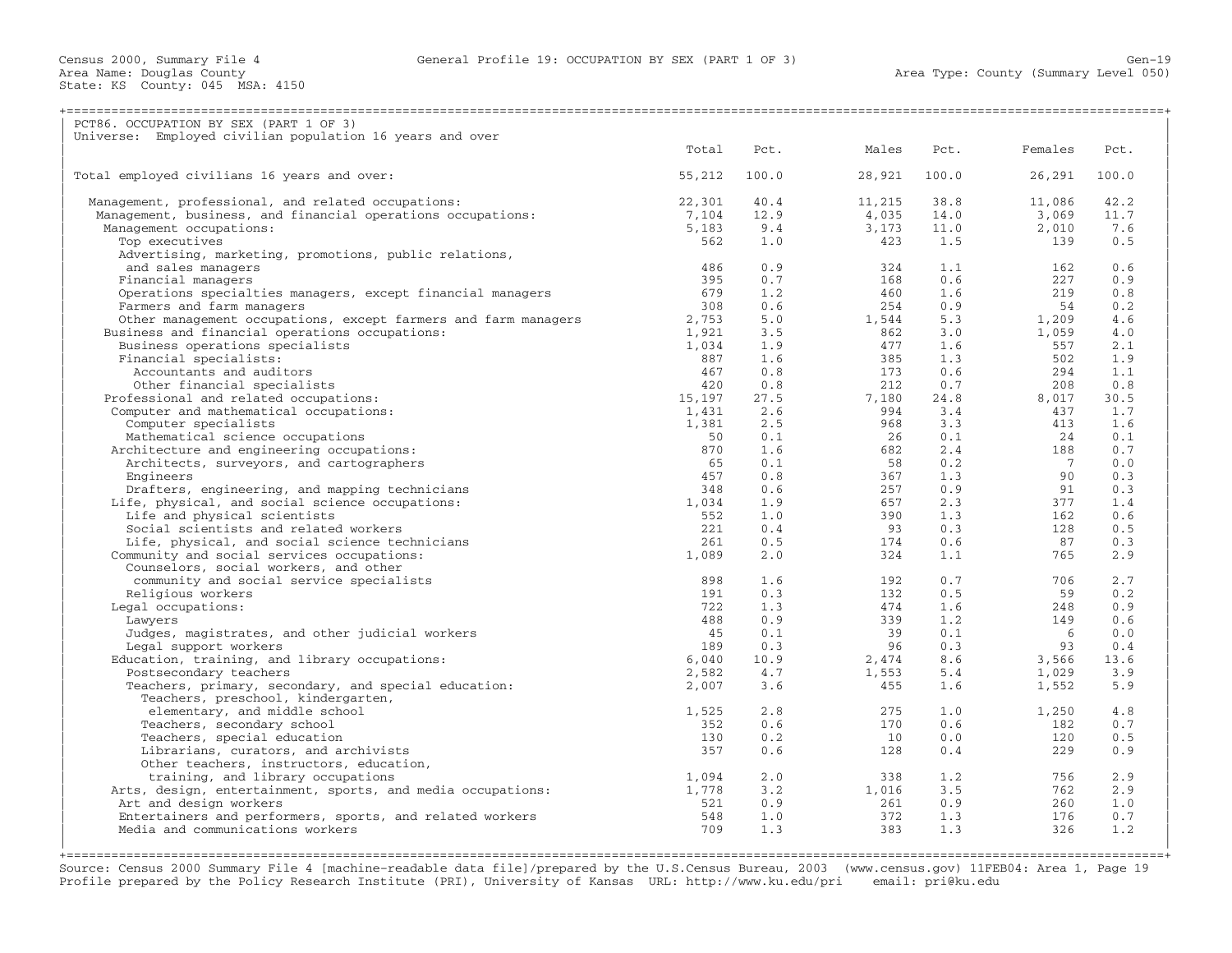| PCT86. OCCUPATION BY SEX (PART 2 OF 3)                   |        |      |       |      |         |      |
|----------------------------------------------------------|--------|------|-------|------|---------|------|
| Universe: Employed civilian population 16 years and over |        |      |       |      |         |      |
|                                                          | Total  | Pct. | Males | Pct. | Females | Pct. |
| Healthcare practitioners and technical occupations:      | 2,233  | 4.0  | 559   | 1.9  | 1,674   | 6.4  |
| Health diagnosing and treating practitioners             |        |      |       |      |         |      |
| and technical occupations:                               | 1,647  | 3.0  | 459   | 1.6  | 1,188   | 4.5  |
| Physicians and surgeons                                  | 168    | 0.3  | 117   | 0.4  | 51      | 0.2  |
| Registered nurses                                        | 811    | 1.5  | 57    | 0.2  | 754     | 2.9  |
| Therapists                                               | 221    | 0.4  | 35    | 0.1  | 186     | 0.7  |
|                                                          |        |      |       |      |         |      |
| Other health diagnosing and treating                     |        |      |       |      |         |      |
| practitioners and technical occupations                  | 447    | 0.8  | 250   | 0.9  | 197     | 0.7  |
| Health technologists and technicians                     | 586    | 1.1  | 100   | 0.3  | 486     | 1.8  |
| Service occupations:                                     | 9,177  | 16.6 | 4,214 | 14.6 | 4,963   | 18.9 |
| Healthcare support occupations:                          | 938    | 1.7  | 142   | 0.5  | 796     | 3.0  |
| Nursing, psychiatric, and home health aides              | 571    | 1.0  | 78    | 0.3  | 493     | 1.9  |
| Occupational & physical therapist assistants & aides     | 26     | 0.0  | 10    | 0.0  | 16      | 0.1  |
| Other healthcare support occupations                     | 341    | 0.6  | 54    | 0.2  | 287     | 1.1  |
| Protective service occupations:                          | 823    | 1.5  | 648   | 2.2  | 175     | 0.7  |
| Fire fighting and prevention workers, including          |        |      |       |      |         |      |
| supervisors                                              | 171    | 0.3  | 146   | 0.5  | 25      | 0.1  |
| Law enforcement workers, including supervisors           | 278    | 0.5  | 221   | 0.8  | 57      | 0.2  |
| Other protective service workers, including              |        |      |       |      |         |      |
| supervisors                                              | 374    | 0.7  | 281   | 1.0  | 93      | 0.4  |
| Food preparation and serving related occupations:        | 4,119  | 7.5  | 1,961 | 6.8  | 2,158   | 8.2  |
| Cooks and food preparation workers                       | 1,303  | 2.4  | 818   | 2.8  | 485     | 1.8  |
| Waiters and waitresses                                   |        |      | 471   | 1.6  |         |      |
|                                                          | 1,489  | 2.7  |       |      | 1,018   | 3.9  |
| Food and beverage serving workers, except                |        |      |       |      |         |      |
| waiters and waitresses                                   | 621    | 1.1  | 244   | 0.8  | 377     | 1.4  |
| Other food preparation and serving workers,              |        |      |       |      |         |      |
| including supervisors                                    | 706    | 1.3  | 428   | 1.5  | 278     | 1.1  |
| Building & grounds cleaning & maintenance occupations    | 1,519  | 2.8  | 1,062 | 3.7  | 457     | 1.7  |
| Personal care and service occupations:                   | 1,778  | 3.2  | 401   | 1.4  | 1,377   | 5.2  |
| Personal appearance workers                              | 235    | 0.4  | 16    | 0.1  | 219     | 0.8  |
| Transportation, tourism, and lodging attendants          | 34     | 0.1  | 20    | 0.1  | 14      | 0.1  |
| Child care workers                                       | 785    | 1.4  | 35    | 0.1  | 750     | 2.9  |
| Supervisors and other personal care and service          |        |      |       |      |         |      |
| workers, except child care workers                       | 724    | 1.3  | 330   | 1.1  | 394     | 1.5  |
| Sales and office occupations:                            | 13,810 | 25.0 | 5,246 | 18.1 | 8,564   | 32.6 |
| Sales and related occupations:                           | 5,398  | 9.8  | 2,695 | 9.3  | 2,703   | 10.3 |
| Cashiers                                                 | 973    | 1.8  | 402   | 1.4  | 571     | 2.2  |
| Retail sales workers, except cashiers                    | 1,594  | 2.9  | 674   | 2.3  | 920     | 3.5  |
| Sales representatives, services, wholesale and           |        |      |       |      |         |      |
| manufacturing                                            | 842    | 1.5  | 578   | 2.0  | 264     | 1.0  |
| Other sales and related occupations, including           |        |      |       |      |         |      |
|                                                          |        |      |       |      |         |      |
| supervisors                                              | 1,989  | 3.6  | 1,041 | 3.6  | 948     | 3.6  |
| Office and administrative support occupations:           | 8,412  | 15.2 | 2,551 | 8.8  | 5,861   | 22.3 |
| Communications equipment operators                       | 110    | 0.2  | 3     | 0.0  | 107     | 0.4  |
| Financial clerks, except bookkeeping,                    |        |      |       |      |         |      |
| accounting and auditing clerks                           | 712    | 1.3  | 248   | 0.9  | 464     | 1.8  |
| Bookkeeping, accounting, and auditing clerks             | 592    | 1.1  | 110   | 0.4  | 482     | 1.8  |
| Information and record clerks, except customer           |        |      |       |      |         |      |
| service representatives                                  | 1,585  | 2.9  | 315   | 1.1  | 1,270   | 4.8  |
| Customer service representatives                         | 899    | 1.6  | 438   | 1.5  | 461     | 1.8  |
|                                                          |        |      |       |      |         |      |
|                                                          |        |      |       |      |         |      |

+===================================================================================================================================================+ Source: Census 2000 Summary File 4 [machine−readable data file]/prepared by the U.S.Census Bureau, 2003 (www.census.gov) 11FEB04: Area 1, Page 20 Profile prepared by the Policy Research Institute (PRI), University of Kansas URL: http://www.ku.edu/pri email: pri@ku.edu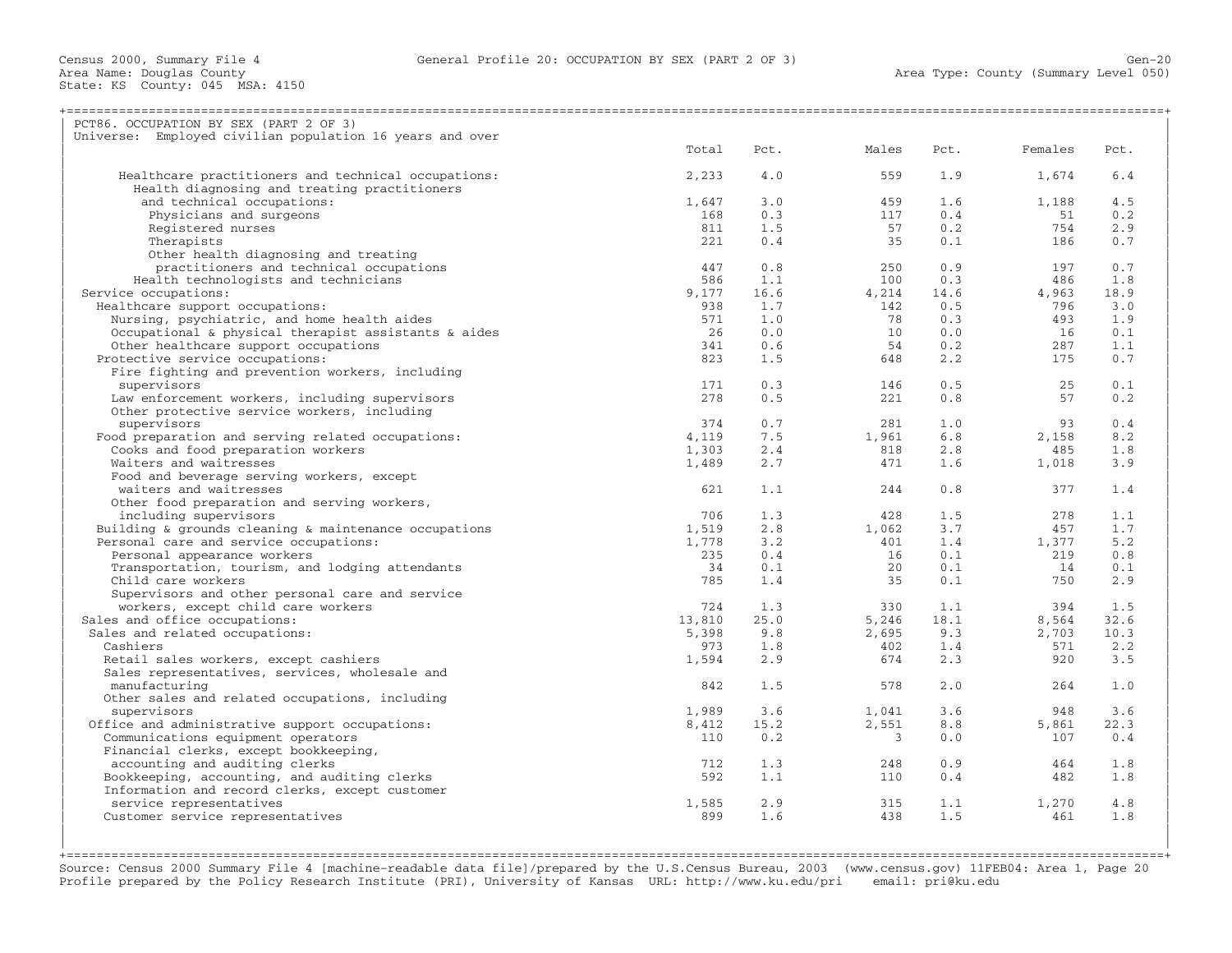| PCT86. OCCUPATION BY SEX (PART 3 OF 3)                                            |           |      |            |      |                |      |
|-----------------------------------------------------------------------------------|-----------|------|------------|------|----------------|------|
| Universe: Employed civilian population 16 years and over                          |           |      |            |      |                |      |
|                                                                                   | Total     | Pct. | Males      | Pct. | Females        | Pct. |
|                                                                                   |           |      |            |      |                |      |
| Office and administrative support occupations (continued):                        |           |      |            |      |                |      |
| Material recording, scheduling, dispatching,                                      |           |      |            |      |                |      |
| and distributing workers                                                          | 1,101     | 2.0  | 638        | 2.2  | 463            | 1.8  |
| Secretaries and administrative assistants                                         | 1,212     | 2.2  | 28         | 0.1  | 1,184          | 4.5  |
| Other office and administrative support workers,                                  |           |      |            |      |                |      |
| including supervisors                                                             | 2,201     | 4.0  | 771        | 2.7  | 1,430          | 5.4  |
| Farming, fishing, and forestry occupations:                                       | 128       | 0.2  | 69         | 0.2  | 59             | 0.2  |
| Agricultural workers, including supervisors                                       | 128       | 0.2  | 69         | 0.2  | 59             | 0.2  |
| Fishing, hunting, and forestry occupations                                        | $\bigcap$ | 0.0  | $\bigcirc$ | 0.0  | $\bigcap$      | 0.0  |
| Construction, extraction, and maintenance occupations:                            | 4,233     | 7.7  | 4,103      | 14.2 | 130            | 0.5  |
| Construction and extraction occupations:                                          | 2,620     | 4.7  | 2,535      | 8.8  | 85             | 0.3  |
| Supervisors, construction and extraction workers                                  | 326       | 0.6  | 326        | 1.1  | $\Omega$       | 0.0  |
| Carpenters                                                                        | 621       | 1.1  | 619        | 2.1  | 2              | 0.0  |
| Construction laborers                                                             | 391       | 0.7  | 373        | 1.3  | 18             | 0.1  |
| Electricians                                                                      | 244       | 0.4  | 221        | 0.8  | 23             | 0.1  |
| Painters and paperhangers                                                         | 220       | 0.4  | 197        | 0.7  | 23             | 0.1  |
| Pipelayers, plumbers, pipefitters, and steamfitters                               | 192       | 0.3  | 192        | 0.7  | $\Omega$       | 0.0  |
| Construction traders workers except carpenters,                                   |           |      |            |      |                |      |
| electricians, painters, plumbers, and                                             |           |      |            |      |                |      |
| construction laborers                                                             | 518       | 0.9  | 518        | 1.8  | $\mathbf{0}$   | 0.0  |
| Other construction workers and helpers                                            | 100       | 0.2  | 81         | 0.3  | 19             | 0.1  |
| Extraction workers                                                                | 8         | 0.0  | 8          | 0.0  | $\Omega$       | 0.0  |
| Installation, maintenance, and repair occupations:                                | 1,613     | 2.9  | 1,568      | 5.4  | 45             | 0.2  |
| Vehicle and mobile equipment mechanics,                                           |           |      |            |      |                |      |
| installers, and repairers                                                         | 503       | 0.9  | 503        | 1.7  | $\Omega$       | 0.0  |
| Electrical equipment mechanics and other installation,                            |           |      |            |      |                |      |
| maintenance, and repair workers, including supervisors                            | 1,110     | 2.0  | 1,065      | 3.7  | 45             | 0.2  |
| Production, transportation, and material moving occupations:                      | 5,563     | 10.1 | 4,074      | 14.1 | 1,489          | 5.7  |
| Production occupations:                                                           | 3,309     | 6.0  | 2,257      | 7.8  | 1,052          | 4.0  |
| Assemblers and fabricators                                                        | 322       | 0.6  | 169        | 0.6  | 153            | 0.6  |
| Food processing workers                                                           | 142       | 0.3  | 93         | 0.3  | 49             | 0.2  |
| Metal workers and plastic workers                                                 | 413       | 0.7  | 336        | 1.2  | 77             | 0.3  |
| Printing workers                                                                  | 454       | 0.8  | 300        | 1.0  | 154            | 0.6  |
| Textile, apparel, and furnishings workers                                         | 141       | 0.3  | 37         | 0.1  | 104            | 0.4  |
| Woodworkers                                                                       | 39        | 0.1  | 39         | 0.1  | $\bigcirc$     | 0.0  |
|                                                                                   | 127       | 0.2  | 127        | 0.4  | $\overline{0}$ | 0.0  |
| Plant and system operators<br>Other production occupations, including supervisors | 1,671     | 3.0  | 1,156      | 4.0  | 515            | 2.0  |
|                                                                                   |           |      |            |      |                |      |
| Transportation and material moving occupations:                                   | 2,254     | 4.1  | 1,817      | 6.3  | 437            | 1.7  |
| Supervisors, transportation, and material                                         |           |      |            |      |                | 0.1  |
| moving workers                                                                    | 85        | 0.2  | 49         | 0.2  | 36             |      |
| Aircraft and traffic control occupations                                          | 21        | 0.0  | 21         | 0.1  | $\Omega$       | 0.0  |
| Rail and water transportation workers                                             | 38        | 0.1  | 38         | 0.1  | $\Omega$       | 0.0  |
| Bus drivers                                                                       | 116       | 0.2  | 80         | 0.3  | 36             | 0.1  |
| Driver/sales workers and truck drivers                                            | 786       | 1.4  | 745        | 2.6  | 41             | 0.2  |
| Motor vehicle operators, except bus and truck drivers                             | 14        | 0.0  | 14         | 0.0  | $\overline{0}$ | 0.0  |
| Other transportation occupations                                                  | 41        | 0.1  | 29         | 0.1  | 12             | 0.0  |
| Material moving workers:                                                          | 1,153     | 2.1  | 841        | 2.9  | 312            | 1.2  |
| Laborers and material movers, hand                                                | 821       | 1.5  | 517        | 1.8  | 304            | 1.2  |
| Other material moving workers, except laborers                                    | 332       | 0.6  | 324        | 1.1  | $\mathsf{R}$   | 0.0  |
|                                                                                   |           |      |            |      |                |      |
|                                                                                   |           |      |            |      |                |      |

+===================================================================================================================================================+Source: Census 2000 Summary File 4 [machine−readable data file]/prepared by the U.S.Census Bureau, 2003 (www.census.gov) 11FEB04: Area 1, Page 21 Profile prepared by the Policy Research Institute (PRI), University of Kansas URL: http://www.ku.edu/pri email: pri@ku.edu

| |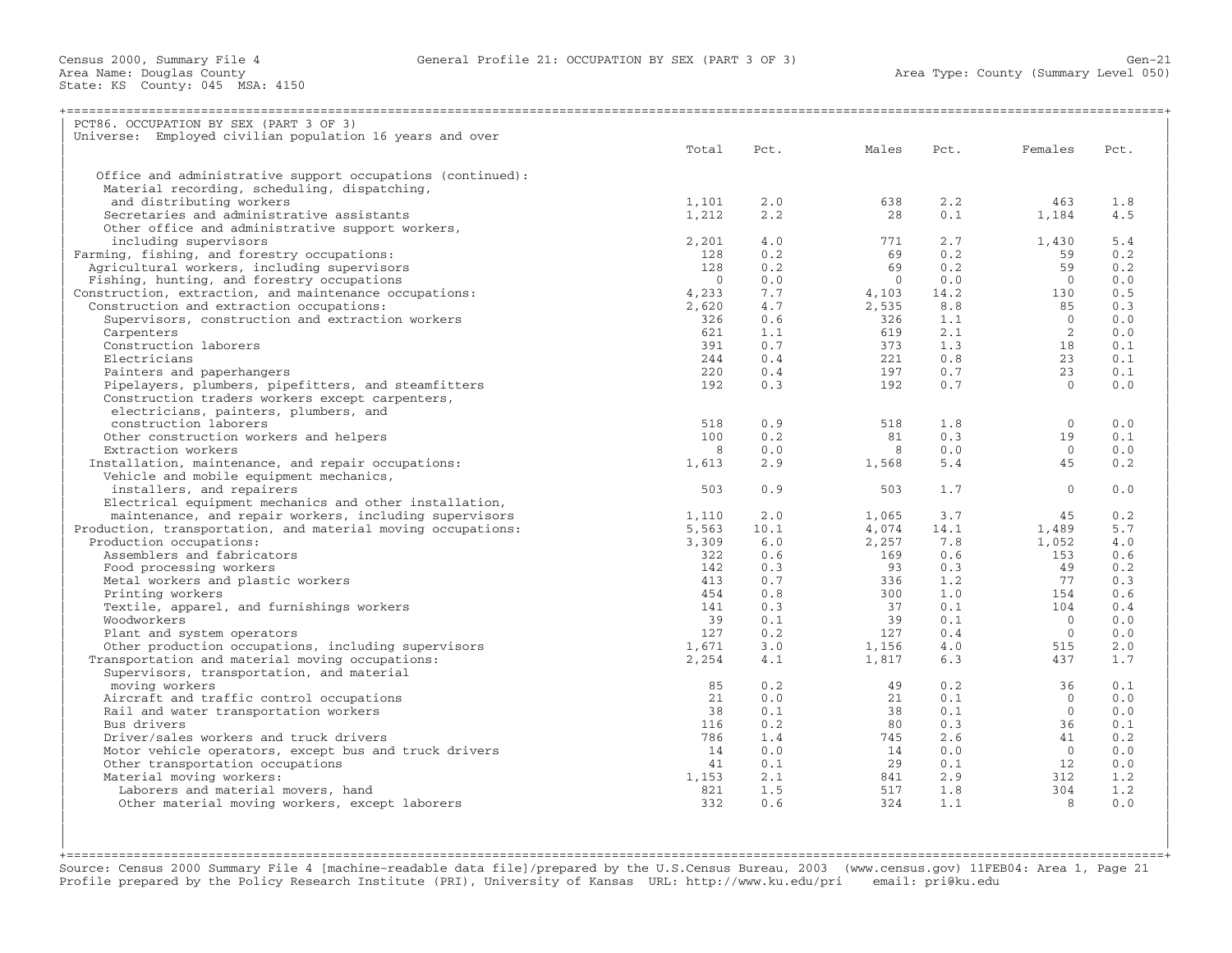| PCT87. CLASS OF WORKER BY SEX BY INDUSTRY                                                                                                                                                                                                                                                                                                                                                                                                                                                                                                                                                                                                                                                                                                                                                                                       |                                                                                                       |                                                                                                                                                                                                        |                                                                                                                                                 |                                                                                                                                                                                                          |                                                                                                                                                 |                                                                                                                                                                                                    |                                                                                                                                                 |
|---------------------------------------------------------------------------------------------------------------------------------------------------------------------------------------------------------------------------------------------------------------------------------------------------------------------------------------------------------------------------------------------------------------------------------------------------------------------------------------------------------------------------------------------------------------------------------------------------------------------------------------------------------------------------------------------------------------------------------------------------------------------------------------------------------------------------------|-------------------------------------------------------------------------------------------------------|--------------------------------------------------------------------------------------------------------------------------------------------------------------------------------------------------------|-------------------------------------------------------------------------------------------------------------------------------------------------|----------------------------------------------------------------------------------------------------------------------------------------------------------------------------------------------------------|-------------------------------------------------------------------------------------------------------------------------------------------------|----------------------------------------------------------------------------------------------------------------------------------------------------------------------------------------------------|-------------------------------------------------------------------------------------------------------------------------------------------------|
| Universe: Employed civilian population 16 years and over                                                                                                                                                                                                                                                                                                                                                                                                                                                                                                                                                                                                                                                                                                                                                                        |                                                                                                       |                                                                                                                                                                                                        |                                                                                                                                                 |                                                                                                                                                                                                          |                                                                                                                                                 |                                                                                                                                                                                                    |                                                                                                                                                 |
|                                                                                                                                                                                                                                                                                                                                                                                                                                                                                                                                                                                                                                                                                                                                                                                                                                 |                                                                                                       | Total                                                                                                                                                                                                  | Pct.                                                                                                                                            | Males                                                                                                                                                                                                    | Pct.                                                                                                                                            | Females                                                                                                                                                                                            | Pct.                                                                                                                                            |
| Total employed civilians 16 years and over:                                                                                                                                                                                                                                                                                                                                                                                                                                                                                                                                                                                                                                                                                                                                                                                     |                                                                                                       | 55,212 100.0                                                                                                                                                                                           |                                                                                                                                                 | 28,921 100.0                                                                                                                                                                                             |                                                                                                                                                 | 26,291 100.0                                                                                                                                                                                       |                                                                                                                                                 |
| All industries except agriculture, forestry, fishing and hunting, and mining:<br>Private for-profit wage and salary workers:<br>Employee of private company<br>Self-employed in own incorporated business<br>Private not-for-profit wage and salary workers<br>Local government workers<br>State government workers<br>Federal government workers<br>Self-employed workers in own not incorporated business<br>Unpaid family workers                                                                                                                                                                                                                                                                                                                                                                                            |                                                                                                       | 54,668<br>33,884<br>32,464<br>1,420<br>4,852<br>3,535<br>8,316<br>1,052<br>2,952<br>77                                                                                                                 | 99.0<br>61.4<br>58.8<br>2.6<br>8.8<br>6.4<br>15.1<br>1.9<br>5.3<br>0.1                                                                          | 28,514<br>19,133<br>18,146<br>987<br>1,764<br>1,357<br>4,141<br>477<br>1,603<br>39                                                                                                                       | 98.6<br>66.2<br>62.7<br>3.4<br>6.1<br>4.7<br>14.3<br>1.6<br>5.5<br>0.1                                                                          | 26,154<br>14,751<br>14,318<br>433<br>3,088<br>2,178<br>4,175<br>575<br>1,349<br>38                                                                                                                 | 99.5<br>56.1<br>54.5<br>1.6<br>11.7<br>8.3<br>15.9<br>2.2<br>5.1<br>0.1                                                                         |
| Agriculture, forestry, fishing and hunting, and mining:<br>Agriculture, forestry, fishing and hunting:<br>Private for-profit wage and salary workers:<br>Employee of private company<br>Self-employed in own incorporated business<br>Private not-for-profit wage and salary workers<br>Local government workers<br>State government workers<br>Federal government workers<br>Self-employed workers in own not incorporated business<br>Unpaid family workers<br>Mining:<br>Private for-profit wage and salary workers:<br>Employee of private company<br>Self-employed in own incorporated business<br>Private not-for-profit wage and salary workers<br>Local government workers<br>State government workers<br>Federal government workers<br>Self-employed workers in own not incorporated business<br>Unpaid family workers |                                                                                                       | 544<br>497<br>205<br>138<br>67<br>$\Omega$<br>$\Omega$<br>$\mathcal{L}$<br>8<br>237<br>45<br>47<br>40<br>40<br>$\Omega$<br>$\Omega$<br>$\Omega$<br>$\Omega$<br>$\Omega$<br>$7\phantom{.0}$<br>$\Omega$ | 1.0<br>0.9<br>0.4<br>0.2<br>0.1<br>0.0<br>0.0<br>0.0<br>0.0<br>0.4<br>0.1<br>0.1<br>0.1<br>0.1<br>0.0<br>0.0<br>0.0<br>0.0<br>0.0<br>0.0<br>0.0 | 407<br>362<br>140<br>87<br>53<br>$\Omega$<br>$\Omega$<br>$\overline{2}$<br>$\circ$<br>195<br>25<br>45<br>38<br>38<br>$\Omega$<br>$\Omega$<br>$\Omega$<br>$\Omega$<br>$\Omega$<br>$7^{\circ}$<br>$\Omega$ | 1.4<br>1.3<br>0.5<br>0.3<br>0.2<br>0.0<br>0.0<br>0.0<br>0.0<br>0.7<br>0.1<br>0.2<br>0.1<br>0.1<br>0.0<br>0.0<br>0.0<br>0.0<br>0.0<br>0.0<br>0.0 | 137<br>135<br>65<br>51<br>14<br>$\Omega$<br>$\Omega$<br>$\Omega$<br>8<br>42<br>2.0<br>2<br>$\overline{2}$<br>2<br>$\Omega$<br>$\Omega$<br>$\Omega$<br>$\Omega$<br>$\Omega$<br>$\Omega$<br>$\Omega$ | 0.5<br>0.5<br>0.2<br>0.2<br>0.1<br>0.0<br>0.0<br>0.0<br>0.0<br>0.2<br>0.1<br>0.0<br>0.0<br>0.0<br>0.0<br>0.0<br>0.0<br>0.0<br>0.0<br>0.0<br>0.0 |
| PCT94 THROUGH PCT102. SOURCE OF HOUSEHOLD INCOME IN 1999<br>Universe: Households                                                                                                                                                                                                                                                                                                                                                                                                                                                                                                                                                                                                                                                                                                                                                |                                                                                                       | PCT130. PER CAPITA INCOME IN 1999<br>Universe: Total Population                                                                                                                                        |                                                                                                                                                 |                                                                                                                                                                                                          |                                                                                                                                                 |                                                                                                                                                                                                    |                                                                                                                                                 |
| Households<br>With Source                                                                                                                                                                                                                                                                                                                                                                                                                                                                                                                                                                                                                                                                                                                                                                                                       | Mean<br>From Source                                                                                   | Per capita income                                                                                                                                                                                      |                                                                                                                                                 |                                                                                                                                                                                                          |                                                                                                                                                 | \$19,952                                                                                                                                                                                           |                                                                                                                                                 |
| Earnings<br>33,717<br>Wage or salary income<br>32,853<br>Self-employment income<br>5,455<br>Interest, dividends or net rental income<br>15,034<br>Social Security income<br>6,434<br>Supplemental Security Income (SSI)<br>936<br>Public assistance income<br>687<br>Retirement income<br>4,184<br>Other types of income<br>4,344                                                                                                                                                                                                                                                                                                                                                                                                                                                                                               | \$46,900<br>\$44,280<br>\$23,212<br>\$10,934<br>\$12,197<br>\$6,331<br>\$2,413<br>\$20,038<br>\$7,511 | PCT35/PCT131. MEAN INCOME IN 1999<br>Universe: Population 15 years and over<br>Mean income                                                                                                             |                                                                                                                                                 |                                                                                                                                                                                                          |                                                                                                                                                 | \$24,028                                                                                                                                                                                           |                                                                                                                                                 |

Source: Census 2000 Summary File 4 [machine−readable data file]/prepared by the U.S.Census Bureau, 2003 (www.census.gov) 11FEB04: Area 1, Page 22 Profile prepared by the Policy Research Institute (PRI), University of Kansas URL: http://www.ku.edu/pri email: pri@ku.edu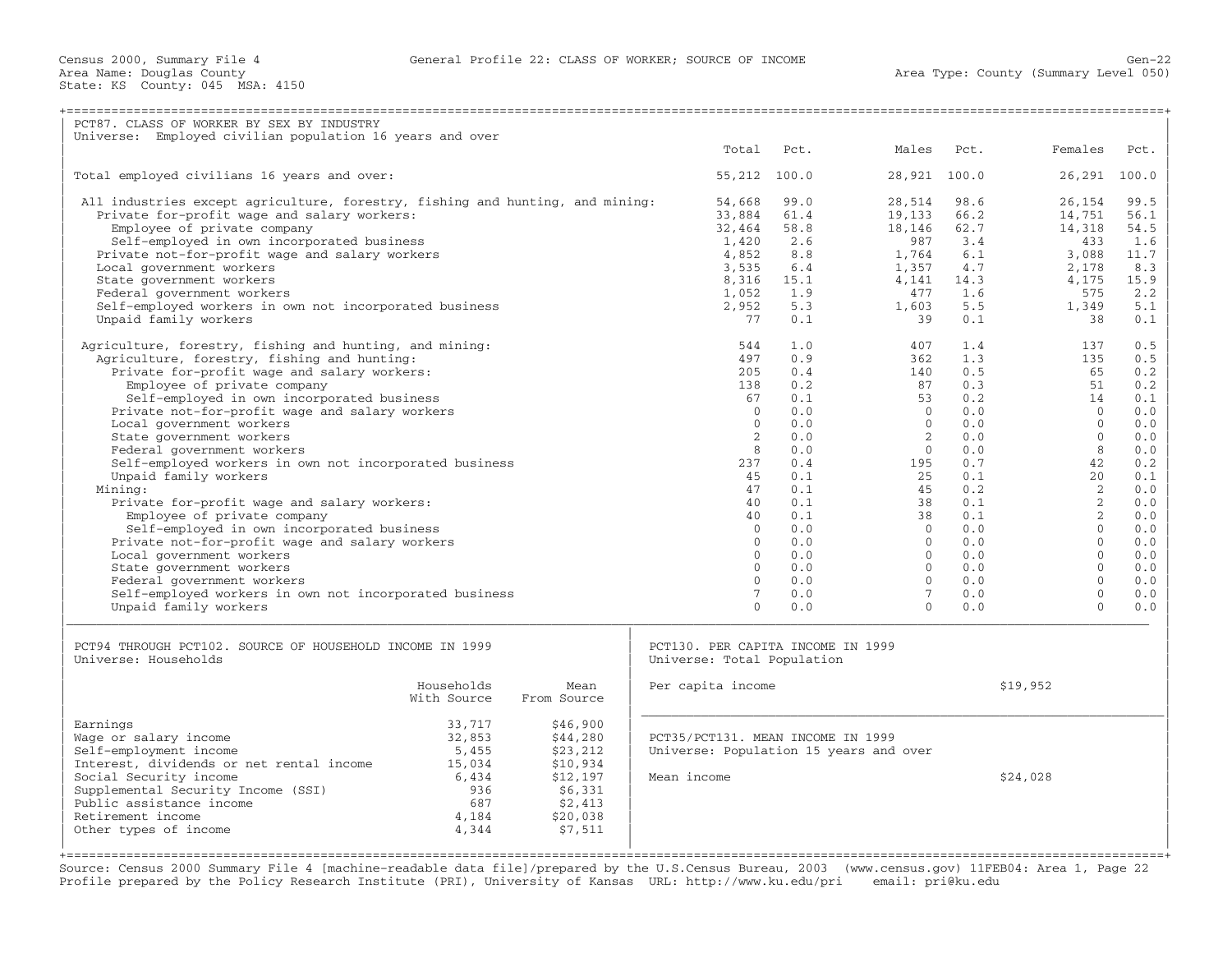Census 2000, Summary File 4 General Profile 23: HOUSEHOLD INCOME BY AGE OF HOUSEHOLDER; FAMILY INCOME BY FAMILY SIZE Gen−23 Area Type: County (Summary Level 050) Area Name: Douglas County<br>State: KS County: 045 MSA: 4150

| PCT88/PCT91/PCT92/PCT93. HOUSEHOLD INCOME IN 1999 BY AGE OF HOUSEHOLDER<br>Universe: Households |          |          |          |          |          |                                |          |           |
|-------------------------------------------------------------------------------------------------|----------|----------|----------|----------|----------|--------------------------------|----------|-----------|
|                                                                                                 |          |          |          |          |          | ______________________________ |          |           |
|                                                                                                 | All Ages | Under 25 | 25 to 34 | 35 to 44 | 45 to 54 | 55 to 64                       | 65 to 74 | 75 & Over |
| Total households:                                                                               | 38,526   | 7,755    | 8,042    | 7,385    | 6,636    | 3,576                          | 2,630    | 2,502     |
| Less than $$10,000$                                                                             | 4,601    | 2,369    | 636      | 460      | 354      | 202                            | 201      | 379       |
| \$10,000 to \$14,999                                                                            | 2,689    | 1,174    | 541      | 198      | 216      | 111                            | 170      | 279       |
| $$15,000$ to $$19,999$                                                                          | 2,668    | 1,005    | 568      | 275      | 226      | 159                            | 199      | 236       |
| \$20,000 to \$24,999                                                                            | 2,808    | 770      | 791      | 421      | 224      | 193                            | 143      | 266       |
| \$25,000 to \$29,999                                                                            | 2,657    | 776      | 634      | 456      | 244      | 132                            | 237      | 178       |
| \$30,000 to \$34,999                                                                            | 2,380    | 396      | 627      | 362      | 372      | 197                            | 205      | 221       |
| \$35,000 to \$39,999                                                                            | 2,548    | 394      | 658      | 588      | 343      | 164                            | 229      | 172       |
| \$40,000 to \$44,999                                                                            | 2,096    | 254      | 441      | 640      | 326      | 182                            | 152      | 101       |
| \$45,000 to \$49,999                                                                            | 1,815    | 139      | 517      | 394      | 324      | 177                            | 184      | 80        |
| \$50,000 to \$59,999                                                                            | 3,412    | 224      | 915      | 907      | 613      | 370                            | 221      | 162       |
| \$60,000 to \$74,999                                                                            | 3,876    | 159      | 907      | 866      | 943      | 595                            | 249      | 157       |
| \$75,000 to \$99,999                                                                            | 3,494    | 61       | 516      | 1,003    | 1,063    | 571                            | 178      | 102       |
| \$100,000 to \$124,999                                                                          | 1,426    | 19       | 136      | 452      | 465      | 208                            | 82       | 64        |
| \$125,000 to \$149,999                                                                          | 729      | 12       | 52       | 77       | 390      | 108                            | 58       | 32        |
| \$150,000 to \$199,999                                                                          | 651      |          | 55       | 137      | 318      | 79                             | 37       | 25        |
| \$200,000 and more                                                                              | 676      |          | 48       | 149      | 215      | 128                            | 85       | 48        |
| Median                                                                                          | \$37,547 | \$16,382 | \$36,414 | \$48,792 | \$61,033 | \$57,188                       | \$37,994 | \$28,172  |
| Mean                                                                                            | \$50,570 | \$20,253 | \$42,464 | \$60,982 | \$74,999 | \$67,609                       | \$59,199 | \$41,645  |

| | | PCT112/PCT113/PCT114/PCT117/PCT118/PCT125/PCT126/PCT127. FAMILY INCOME IN 1999 BY FAMILY SIZE | Two Universes: Families and nonfamily households

|                                                             |                                               |          |          | FAMILY SIZE |          |              |              |                                               |
|-------------------------------------------------------------|-----------------------------------------------|----------|----------|-------------|----------|--------------|--------------|-----------------------------------------------|
|                                                             | Total                                         |          |          |             |          |              | 7-or-more    | Nonfamily                                     |
|                                                             | Families                                      | 2-person | 3-person | 4-person    | 5-person | 6-person     | person       | Households                                    |
| Total:                                                      | 21,368                                        | 10,310   | 4,655    | 4,038       | 1,676    | 476          | 213          | 17,158                                        |
| Less than $$10,000$                                         | 893                                           | 515      | 208      | 126         | 20       | 24           | $\Omega$     | 3,842                                         |
| \$10,000 to \$14,999                                        | 629                                           | 394      | 176      | 44          | 15       |              |              | 2,127                                         |
| \$15,000 to \$19,999                                        | 900                                           | 561      | 156      | 154         | 27       |              | $\mathbf 0$  | 1,883                                         |
| \$20,000 to \$24,999                                        | 1,021                                         | 526      | 297      | 131         | 67       |              | $\Omega$     | 1,849                                         |
| \$25,000 to \$29,999                                        | 1,101                                         | 615      | 243      | 173         | 51       |              | 13           | 1,497                                         |
| \$30,000 to \$34,999                                        | 1,222                                         | 802      | 202      | 121         | 56       | 32           | 9            | 1,208                                         |
| \$35,000 to \$39,999                                        | 1,306                                         | 717      | 269      | 197         | 97       | 22           |              | 1,251                                         |
| \$40,000 to \$44,999                                        | 1,323                                         | 570      | 283      | 228         | 184      | 50           | 8            | 745                                           |
| \$45,000 to \$49,999                                        | 1,241                                         | 608      | 264      | 207         | 98       | 9            | 55           | 525                                           |
| \$50,000 to \$59,999                                        | 2,547                                         | 1,102    | 544      | 546         | 264      | 91           | $\Omega$     | 779                                           |
| \$60,000 to \$74,999                                        | 3,167                                         | 1,352    | 775      | 652         | 249      | 71           | 68           | 643                                           |
| \$75,000 to \$99,999                                        | 2,937                                         | 1,231    | 618      | 724         | 265      | 67           | 32           | 457                                           |
| \$100,000 to \$124,999                                      | 1,249                                         | 490      | 232      | 325         | 150      | 43           | $\mathsf{Q}$ | 154                                           |
| \$125,000 to \$149,999                                      | 664                                           | 273      | 161      | 163         | 19       | 42           | 6            | 54                                            |
| \$150,000 to \$199,999                                      | 580                                           | 261      | 134      | 140         | 42       | $\mathbf{0}$ |              | 56                                            |
| $$200,000$ and more                                         | 588                                           | 293      | 93       | 107         | 72       | 17           | 6            | 88                                            |
| Median<br>Mean<br>Less than $$200,000$<br>\$200,000 or more | \$53,991<br>\$67,609<br>\$58,462<br>\$390,891 | \$48,848 | \$54,599 | \$61,474    | \$57,268 | \$60, 200    | \$64,489     | \$21,780<br>\$27,987<br>\$26,729<br>\$271,939 |
|                                                             |                                               |          |          |             |          |              |              |                                               |

+===================================================================================================================================================+Source: Census 2000 Summary File 4 [machine−readable data file]/prepared by the U.S.Census Bureau, 2003 (www.census.gov) 11FEB04: Area 1, Page 23 Profile prepared by the Policy Research Institute (PRI), University of Kansas URL: http://www.ku.edu/pri email: pri@ku.edu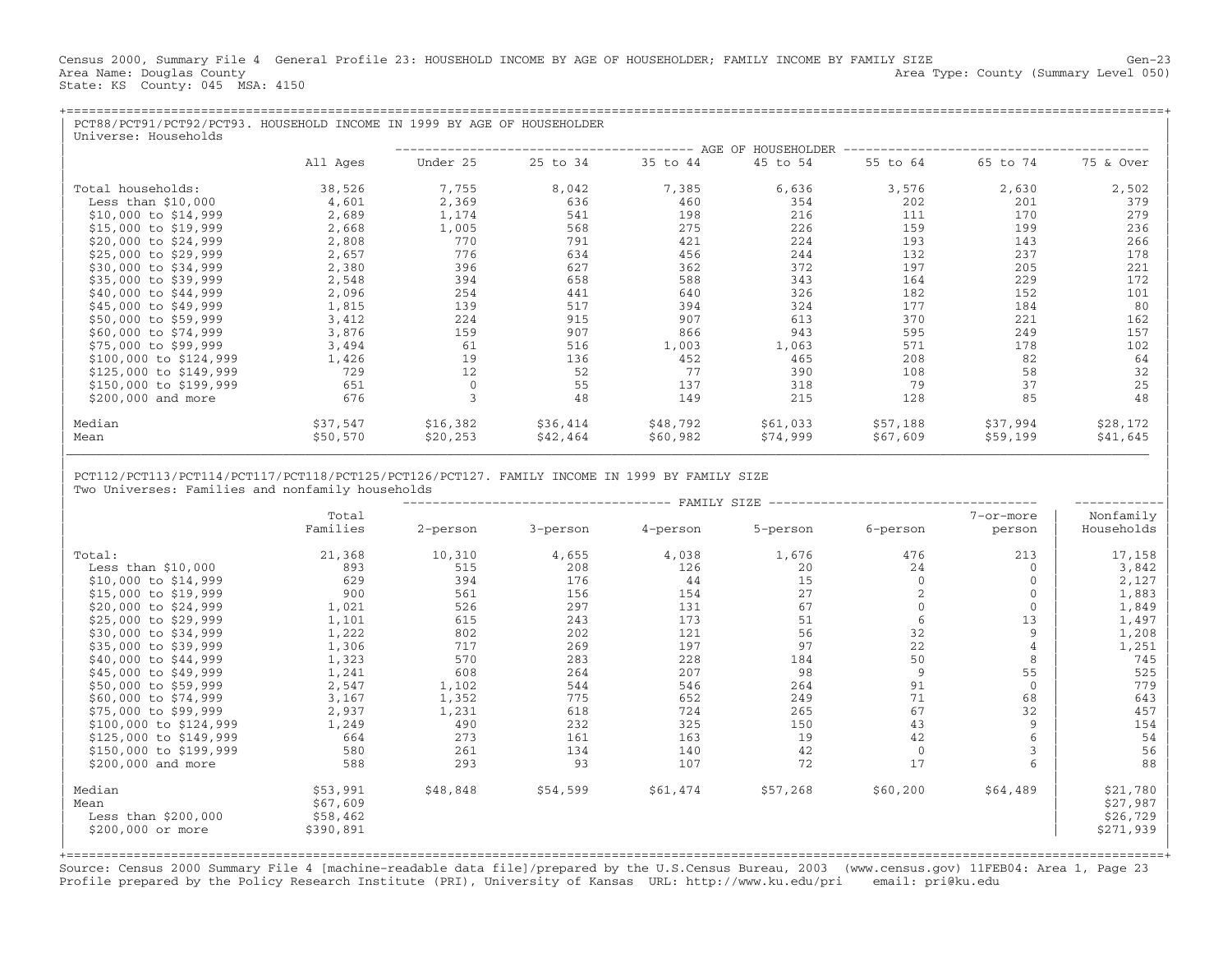+===================================================================================================================================================+

| PCT30/PCT119/PCT120. MEDIAN AND MEAN FAMILY INCOME IN 1999 BY FAMILY TYPE BY AGE OF HOUSEHOLDER<br>Universe: Families                                                                                                                     |                              |                                                                                              |                                                                                              |                                                                                              |                                                                                             |                                                                                              |                                                                                              |                                                                                              |
|-------------------------------------------------------------------------------------------------------------------------------------------------------------------------------------------------------------------------------------------|------------------------------|----------------------------------------------------------------------------------------------|----------------------------------------------------------------------------------------------|----------------------------------------------------------------------------------------------|---------------------------------------------------------------------------------------------|----------------------------------------------------------------------------------------------|----------------------------------------------------------------------------------------------|----------------------------------------------------------------------------------------------|
|                                                                                                                                                                                                                                           |                              |                                                                                              |                                                                                              |                                                                                              |                                                                                             |                                                                                              |                                                                                              |                                                                                              |
|                                                                                                                                                                                                                                           | $---$ All Family Types $---$ |                                                                                              | Married-couple Families                                                                      |                                                                                              | - Male Householder, -<br>no Wife Present                                                    |                                                                                              | - Female Householder, -<br>no Husband Present                                                |                                                                                              |
|                                                                                                                                                                                                                                           | Median                       | Mean                                                                                         | Median                                                                                       | Mean                                                                                         | Median                                                                                      | Mean                                                                                         | Median                                                                                       | Mean                                                                                         |
| Total families:                                                                                                                                                                                                                           | \$53,991                     | \$67,609                                                                                     | \$60,241                                                                                     | \$76,195                                                                                     | \$29,418                                                                                    | \$34,418                                                                                     | \$25,104                                                                                     | \$30,879                                                                                     |
| Householder 15 to 24 years<br>Householder 25 to 34 years<br>Householder 35 to 44 years<br>Householder 45 to 54 years<br>Householder 55 to 59 years<br>Householder 60 to 64 years<br>Householder 65 to 74 years<br>Householder 75 and over |                              | \$25,505<br>\$50,033<br>\$69,156<br>\$86,438<br>\$86,245<br>\$78,833<br>\$73,380<br>\$61,946 | \$28,981<br>\$51,661<br>\$63,190<br>\$76,245<br>\$73,718<br>\$62,946<br>\$48,894<br>\$42,566 | \$31,040<br>\$57,261<br>\$78,828<br>\$94,261<br>\$90,342<br>\$81,365<br>\$78,608<br>\$66,171 | \$20,398<br>\$26,813<br>\$35.541<br>\$43,889<br>\$71,250<br>\$63,472<br>\$29,844<br>\$9,167 | \$21,557<br>\$28,411<br>\$38,615<br>\$51,042<br>\$66,608<br>\$57,473<br>\$32,313<br>\$29,850 | \$12,679<br>\$19,306<br>\$29,844<br>\$37,880<br>\$56,364<br>\$31,364<br>\$32,500<br>\$33,750 | \$18,425<br>\$22,119<br>\$32,031<br>\$41,733<br>\$50,162<br>\$40,452<br>\$36,278<br>\$32,289 |
|                                                                                                                                                                                                                                           |                              |                                                                                              |                                                                                              |                                                                                              |                                                                                             |                                                                                              |                                                                                              |                                                                                              |

|\_\_\_\_\_\_\_\_\_\_\_\_\_\_\_\_\_\_\_\_\_\_\_\_\_\_\_\_\_\_\_\_\_\_\_\_\_\_\_\_\_\_\_\_\_\_\_\_\_\_\_\_\_\_\_\_\_\_\_\_\_\_\_\_\_\_\_\_\_\_\_\_\_\_\_\_\_\_\_\_\_\_\_\_\_\_\_\_\_\_\_\_\_\_\_\_\_\_\_\_\_\_\_\_\_\_\_\_\_\_\_\_\_\_\_\_\_\_\_\_\_\_\_\_\_\_\_\_\_\_\_\_\_\_\_\_\_\_\_\_\_\_\_\_\_ | | |

| |

PCT121/PCT122/PCT123/PCT124. FAMILY INCOME IN 1999 BY FAMILY TYPE BY PRESENCE OF OWN CHILDREN UNDER 18 YEARS<br>Universe: Families | Universe: Families | Northern Communication | Northern Communication | Northern Communication | Northern Communication | Northern Communication | Northern Communication | Northern Communication | Northern Communication |

|                        |                              |          |                         | ----------------- Other Families |                         |          |                         |          |  |  |  |
|------------------------|------------------------------|----------|-------------------------|----------------------------------|-------------------------|----------|-------------------------|----------|--|--|--|
|                        | $---$ All Family Types $---$ |          | Married-couple Families |                                  | -- Male Householder, -- |          | - Female Householder, - |          |  |  |  |
|                        |                              |          |                         |                                  | no Wife Present         |          | no Husband Present      |          |  |  |  |
|                        | With Own                     | No Own   | With Own                | No Own                           | With Own                | No Own   | With Own                | No Own   |  |  |  |
|                        | Children                     | Children | Children                | Children                         | Children                | Children | Children                | Children |  |  |  |
|                        | Under 18                     | Under 18 | Under 18                | Under 18                         | Under 18                | Under 18 | Under 18                | Under 18 |  |  |  |
| Total families:        | 10,595                       | 10,773   | 8,011                   | 9,222                            | 573                     | 538      | 2,011                   | 1,013    |  |  |  |
| Less than $$10,000$    | 568                          | 325      | 122                     | 121                              | 66                      | 82       | 380                     | 122      |  |  |  |
| $$10,000$ to $$14,999$ | 387                          | 242      | 75                      | 122                              | 45                      | 46       | 267                     | 74       |  |  |  |
| \$15,000 to \$19,999   | 472                          | 428      | 204                     | 281                              | 46                      | 22       | 222                     | 125      |  |  |  |
| \$20,000 to \$24,999   | 613                          | 408      | 300                     | 296                              | 73                      | 37       | 240                     | 75       |  |  |  |
| \$25,000 to \$29,999   | 507                          | 594      | 281                     | 451                              | 76                      | 86       | 150                     | 57       |  |  |  |
| \$30,000 to \$34,999   | 504                          | 718      | 291                     | 577                              | 33                      | 40       | 180                     | 101      |  |  |  |
| \$35,000 to \$39,999   | 536                          | 770      | 355                     | 658                              | 47                      | 34       | 134                     | 78       |  |  |  |
| \$40,000 to \$44,999   | 797                          | 526      | 629                     | 426                              | 45                      | 51       | 123                     | 49       |  |  |  |
| \$45,000 to \$49,999   | 585                          | 656      | 466                     | 607                              | 31                      | 19       | 88                      | 30       |  |  |  |
| \$50,000 to \$59,999   | 1,300                        | 1,247    | 1,188                   | 1,110                            | 45                      | 24       | 67                      | 113      |  |  |  |
| \$60,000 to \$74,999   | 1,563                        | 1,604    | 1,432                   | 1,436                            | 26                      | 63       | 105                     | 105      |  |  |  |
| \$75,000 to \$99,999   | 1,347                        | 1,590    | 1,291                   | 1,500                            | 22                      | 34       | 34                      | 56       |  |  |  |
| \$100,000 to \$124,99  | 628                          | 621      | 620                     | 613                              | 8                       | $\Omega$ | $\Omega$                | 8        |  |  |  |
| \$125,000 to \$149,99  | 296                          | 368      | 274                     | 358                              | 10                      |          | 12                      | 10       |  |  |  |
| \$150,000 to \$199,99  | 237                          | 343      | 228                     | 333                              | $\mathbf{0}$            |          | $\overline{9}$          | 10       |  |  |  |
| \$200,000 and more     | 255                          | 333      | 255                     | 333                              | $\Omega$                |          | $\Omega$                | $\Omega$ |  |  |  |
| Median                 | \$51,901                     | \$55,719 | \$60,835                | \$59,558                         | \$28,427                | \$29,857 | \$22,133                | \$33,201 |  |  |  |
| Mean                   | \$64,099                     | \$71,062 | \$75,475                | \$76,820                         | \$34,257                | \$34,589 | \$27,287                | \$38,010 |  |  |  |

+===================================================================================================================================================+Source: Census 2000 Summary File 4 [machine−readable data file]/prepared by the U.S.Census Bureau, 2003 (www.census.gov) 11FEB04: Area 1, Page 24 Profile prepared by the Policy Research Institute (PRI), University of Kansas URL: http://www.ku.edu/pri email: pri@ku.edu

| | | | | | | |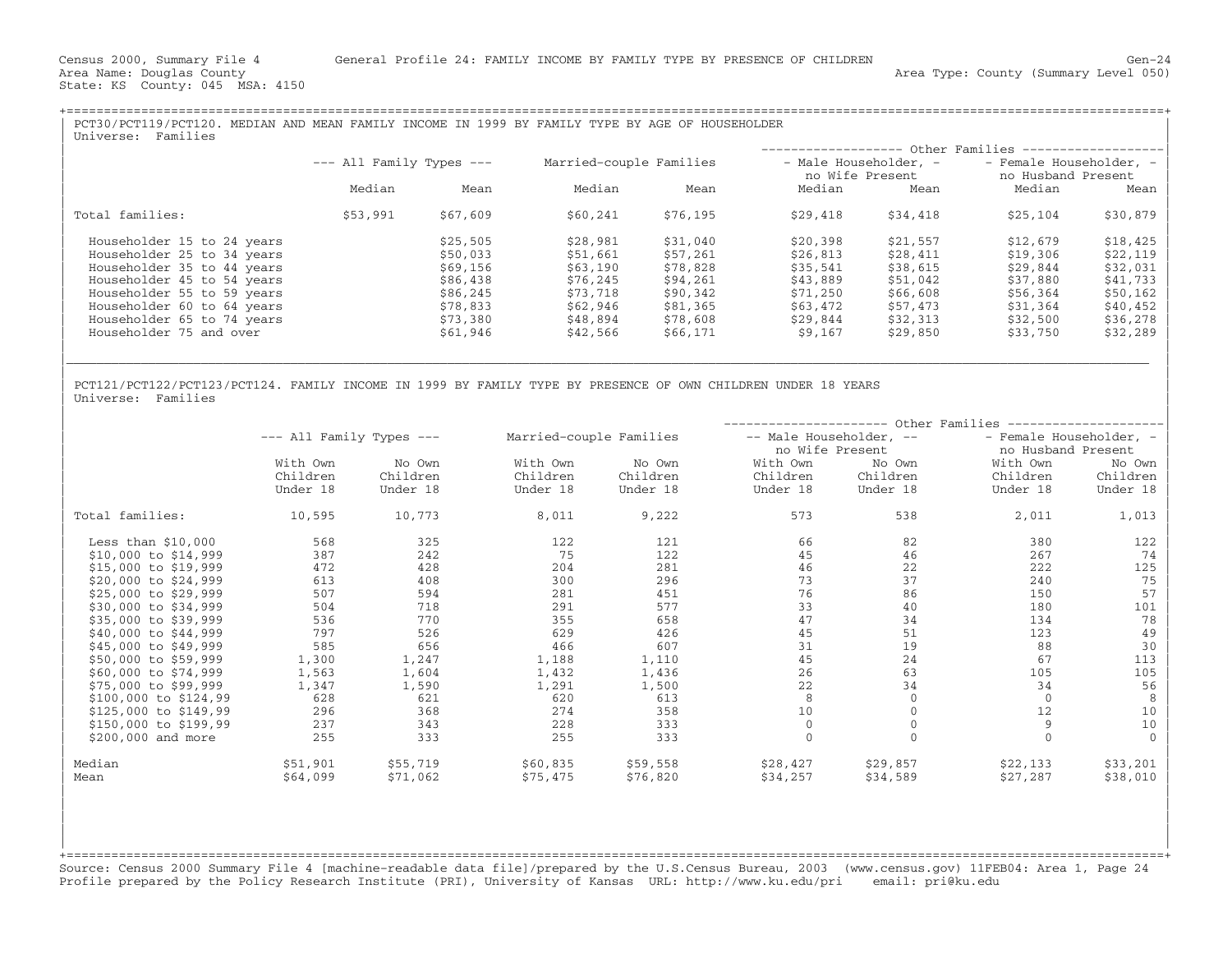Census 2000, Summary File 4 General Profile 25: FAMILY AND NONFAMILY HOUSEHOLD INCOME; EARNINGS BY WORK EXPERIENCE Gen−25 Area Name: Douglas County (Summary Level 050) (Area Type: County (Summary Level 050) State: KS County: 045 MSA: 4150

| PCT84/PCT115/PCT116. MEAN AND MEDIAN FAMILY INCOME IN 1999 | BY NUMBER OF WORKERS IN FAMILY IN 1999 |          |          | MEDIAN AND MEAN FAMILY INCOME IN 1999 BY FAMILY TYPE<br>PCT27/PCT123/PCT124.<br>Universe: Families |          |          |            |
|------------------------------------------------------------|----------------------------------------|----------|----------|----------------------------------------------------------------------------------------------------|----------|----------|------------|
| Families<br>Universe:                                      |                                        |          |          |                                                                                                    | Families | Median   | Mean       |
|                                                            | Families                               | Median   | Mean     |                                                                                                    |          |          |            |
|                                                            |                                        |          |          | Total families:                                                                                    | 21,368   | \$53,991 | $$67,609$  |
| Total families:                                            | 21,368                                 | \$53,991 | \$67,609 | Married-couple families                                                                            | 17,233   | \$60,241 | $$76, 195$ |
| No workers                                                 | 1,904                                  | \$33,601 | \$57,609 | Other families:                                                                                    | 4,135    | \$26,582 | \$31,830   |
| 1 worker                                                   | 5,319                                  | \$35,810 | \$55,737 | Male householder, no wife present                                                                  | 1,111    | \$29,418 | $$34,418$  |
| 2 or more workers,                                         |                                        |          |          | Female householder, no husband present                                                             | 3,024    | \$25,104 | $$30,879$  |
| husband & wife worked                                      | 12,268                                 | \$64,849 | \$76,373 |                                                                                                    |          |          |            |
| 2 or more workers, other                                   | 1,877                                  | \$43,516 | \$54,120 |                                                                                                    |          |          |            |

|\_\_\_\_\_\_\_\_\_\_\_\_\_\_\_\_\_\_\_\_\_\_\_\_\_\_\_\_\_\_\_\_\_\_\_\_\_\_\_\_\_\_\_\_\_\_\_\_\_\_\_\_\_\_\_\_\_\_\_\_\_\_\_\_\_\_\_\_\_\_\_\_\_\_\_\_\_\_\_\_\_\_\_\_\_\_\_\_\_\_\_\_\_\_\_\_\_\_\_\_\_\_\_\_\_\_\_\_\_\_\_\_\_\_\_\_\_\_\_\_\_\_\_\_\_\_\_\_\_\_\_\_\_\_\_\_\_\_\_\_\_\_\_\_\_ |

| PCT31/PCT128/PCT129. MEDIAN AND MEAN NONFAMILY HOUSEHOLD INCOME IN 1999 BY SEX OF HOUSEHOLDER BY AGE OF HOUSEHOLDER | Universe: Nonfamily households

|                               |                      |        |          |                         | Median -------------- |          | $Mean--$              |          |
|-------------------------------|----------------------|--------|----------|-------------------------|-----------------------|----------|-----------------------|----------|
|                               | Nonfamily Households |        |          | $---$ Householder $---$ |                       |          | ---- Householder ---- |          |
|                               | Male                 | Female | Both     | Male                    | Female                | Both     | Male                  | Female   |
| All nonfamily households:     | 8,446                | 8,712  | \$21,780 | \$24,002                | \$19,356              | \$27,987 | \$31,021              | \$25,046 |
| Living alone total:           | 5,014                | 5,963  |          | \$21,018                | \$19,325              |          | \$27,271              | \$23,989 |
| Householder 15 to 64 years    | 4,592                | 4,215  |          | \$21,064                | \$20,246              |          | \$26,660              | \$23,817 |
| Householder 65 years and over | 422                  | 1,748  |          | \$20,400                | \$17,114              |          | \$33,918              | \$24,403 |
| Not living alone total:       | 3,432                | 2,749  |          | \$28,390                | \$19,403              |          | \$36,499              | \$27,337 |
| Householder 15 to 64 years    | 3,358                | 2,706  |          | \$28,122                | \$19,034              |          | \$36,275              | \$26,941 |
| Householder 65 years and over | 74                   | 43     |          | \$33,929                | \$55,972              |          | \$46,657              | \$52,295 |

| PCT135/PCT136/PCT137/PCT138/PCT139/PCT140. EARNINGS IN 1999 BY SEX BY WORK EXPERIENCE |

Universe: Population 16 years and over with earnings

|                          |              |      |          |          |          |            | $---$ Worked full-time, year-round in 1999 ----- |          |  |
|--------------------------|--------------|------|----------|----------|----------|------------|--------------------------------------------------|----------|--|
|                          | Total        | Pct. | Male     | Female   |          | Total Pct. | Male                                             | Female   |  |
| Total universe:          | 66,527 100.0 |      | 34,325   | 32,202   | 30,113   | 100.0      | 17,835                                           | 12,278   |  |
| $$1$ to $$2,499$ or loss | 7,902        | 11.9 | 3,211    | 4,691    | 121      | 0.4        | 89                                               | 32       |  |
| $$2,500$ to $$4,999$     | 6,794        | 10.2 | 2,703    | 4,091    | 119      | 0.4        | 43                                               | 76       |  |
| \$5,000 to \$7,499       | 5,755        | 8.7  | 2,748    | 3,007    | 376      | 1.2        | 186                                              | 190      |  |
| \$7,500 to \$9,999       | 3,953        | 5.9  | 1,701    | 2,252    | 369      | 1.2        | 183                                              | 186      |  |
| \$10,000 to \$12,499     | 4,618        | 6.9  | 2,505    | 2,113    | 1,128    | 3.7        | 596                                              | 532      |  |
| \$12,500 to \$14,999     | 2,403        | 3.6  | 1,177    | 1,226    | 1,021    | 3.4        | 496                                              | 525      |  |
| \$15,000 to \$17,499     | 3,284        | 4.9  | 1,550    | 1,734    | 1,600    | 5.3        | 721                                              | 879      |  |
| \$17,500 to \$19,999     | 2,307        | 3.5  | 1,085    | 1,222    | 1,482    | 4.9        | 717                                              | 765      |  |
| \$20,000 to \$22,499     | 3,225        | 4.8  | 1,587    | 1,638    | 2,417    | 8.0        | 1,239                                            | 1,178    |  |
| \$22,500 to \$24,999     | 2,117        | 3.2  | 1,135    | 982      | 1,549    | 5.1        | 857                                              | 692      |  |
| \$25,000 to \$29,999     | 4,967        | 7.5  | 2,437    | 2,530    | 3,992    | 13.3       | 1,980                                            | 2,012    |  |
| \$30,000 to \$34,999     | 3,963        | 6.0  | 1,968    | 1,995    | 3,123    | 10.4       | 1,550                                            | 1,573    |  |
| \$35,000 to \$39,999     | 3,339        | 5.0  | 2,000    | 1,339    | 2,715    | 9.0        | 1,721                                            | 994      |  |
| \$40,000 to \$44,999     | 2,833        | 4.3  | 1,782    | 1,051    | 2,305    | 7.7        | 1,537                                            | 768      |  |
| \$45,000 to \$49,999     | 1,799        | 2.7  | 1,161    | 638      | 1,528    | 5.1        | 1,009                                            | 519      |  |
| \$50,000 to \$54,999     | 1,615        | 2.4  | 1,217    | 398      | 1,414    | 4.7        | 1,062                                            | 352      |  |
| \$55,000 to \$64,999     | 1,827        | 2.7  | 1,332    | 495      | 1,585    | 5.3        | 1,202                                            | 383      |  |
| \$65,000 to \$74,999     | 1,071        | 1.6  | 800      | 271      | 923      | 3.1        | 709                                              | 214      |  |
| \$75,000 to \$99,999     | 1,319        | 2.0  | 977      | 342      | 1,109    | 3.7        | 842                                              | 267      |  |
| $$100,000$ and more      | 1,436        | 2.2  | 1,249    | 187      | 1,237    | 4.1        | 1,096                                            | 141      |  |
| Median                   | \$16,400     |      | \$20,760 | \$12,437 | \$31,084 |            | \$35,577                                         | \$27,225 |  |
| Mean                     | \$24,227     |      | \$29,930 | \$18,149 | \$39,289 |            | \$45,041                                         | \$30,932 |  |
|                          |              |      |          |          |          |            |                                                  |          |  |

+===================================================================================================================================================+ Source: Census 2000 Summary File 4 [machine−readable data file]/prepared by the U.S.Census Bureau, 2003 (www.census.gov) 11FEB04: Area 1, Page 25 Profile prepared by the Policy Research Institute (PRI), University of Kansas URL: http://www.ku.edu/pri email: pri@ku.edu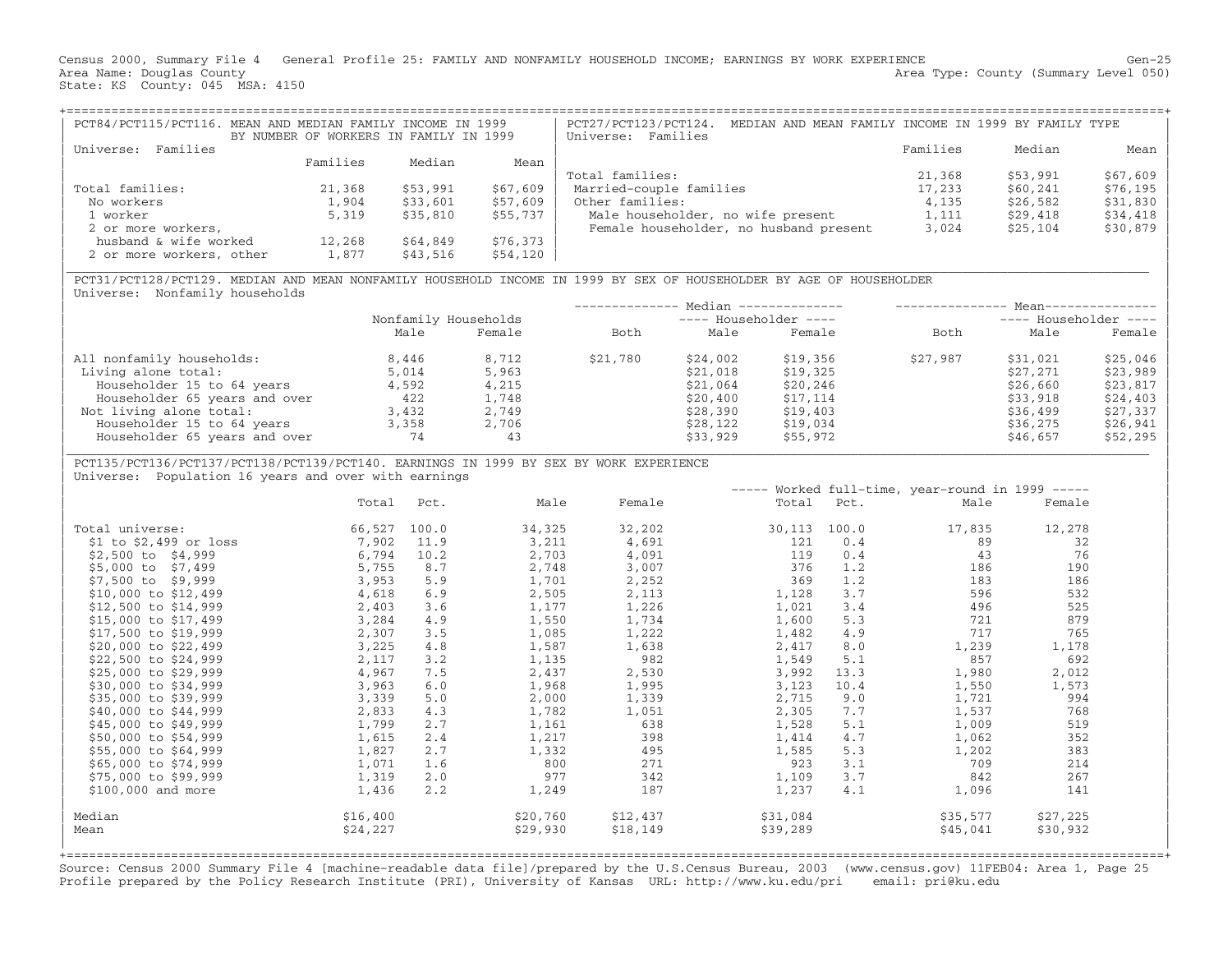Census 2000, Summary File 4 General Profile 26: POVERTY STATUS BY SEX BY AGE; RATIO OF INCOME TO POVERTY LEVEL Gen−26 Area Name: Douglas County  $\blacksquare$  Area Type: County (Summary Level 050) State: KS County: 045 MSA: 4150

+===================================================================================================================================================+PCT142. POVERTY STATUS IN 1999 BY SEX BY AGE Universe: Population for whom poverty status is determined  $(*)$ | | | −−−−−− At or Above Poverty Level −−−−−− −−−−−−−−−−−−−−−−−−−− Below Poverty Level −−−−−−−−−−−−−−−−−−−− | ergy of the state of the state of the state of the state of the state of the state of the state of the state of the state of the state of the state of the state of the state of the state of the state of the state of the st

|                   |        |        |        |        |        | FUV.  |       | $EUV$ . |        | $FUV$ . |
|-------------------|--------|--------|--------|--------|--------|-------|-------|---------|--------|---------|
|                   | Total  | Total  | Male   | Female | Total  | Rate  | Male  | Rate    | Female | Rate    |
| Total universe*:  | 91,369 | 76,883 | 38,934 | 37,949 | 14,486 | 15.9% | 6,540 | 14.4%   | 7,946  | 17.3%   |
| Under 5 years     | 5,518  | 4,866  | 2,528  | 2,338  | 652    | 11.8% | 332   | 11.6%   | 320    | 12.0%   |
| 5 years           | 992    | 908    | 461    | 447    | 84     | 8.5%  | 22    | 4.6%    | 62     | 12.2%   |
| 6 to 11 years     | 6,810  | 6,222  | 3,205  | 3,017  | 588    | 8.6%  | 345   | 9.7%    | 243    | 7.5%    |
| 12 to 14 years    | 3,468  | 3,177  | 1,614  | 1,563  | 291    | 8.4%  | 153   | 8.7%    | 138    | 8.1%    |
| 15 years          | 1,129  | 1,031  | 470    | 561    | 98     | 8.7%  | 67    | 12.5%   | 31     | 5.2%    |
| 16 and 17 years   | 2,244  | 2,097  | 1,039  | 1,058  | 147    | 6.6%  | 78    | 7.0%    | 69     | 6.1%    |
| 18 to 24 years    | 18,763 | 10,121 | 5,766  | 4,355  | 8,642  | 46.1% | 3,840 | 40.0%   | 4,802  | 52.4%   |
| 25 to 34 years    | 14,733 | 12,985 | 6,781  | 6,204  | 1,748  | 11.9% | 905   | 11.8%   | 843    | 12.0%   |
| 35 to 44 years    | 13,232 | 12,386 | 5,989  | 6,397  | 846    | 6.4%  | 333   | 5.3%    | 513    | 7.4%    |
| 45 to 54 years    | 11,127 | 10,543 | 5,311  | 5,232  | 584    | 5.2%  | 235   | 4.2%    | 349    | 6.3%    |
| 55 to 64 years    | 5,853  | 5,593  | 2,730  | 2,863  | 260    | 4.4%  | 93    | 3.3%    | 167    | 5.5%    |
| 65 to 74 years    | 4,127  | 3,846  | 1,762  | 2,084  | 281    | 6.8%  | 92    | 5.0%    | 189    | 8.3%    |
| 75 years and over | 3,373  | 3,108  | 1,278  | 1,830  | 265    | 7.9%  | 45    | 3.4%    | 220    | 10.7%   |
|                   |        |        |        |        |        |       |       |         |        |         |

| | PCT141/PCT144. AGE BY RATIO OF INCOME IN 1999 TO POVERTY LEVEL

|Universe: Population for whom poverty status is determined (\*) |

|                               | Total  | Under<br>0.50 | 0.50<br>to<br>0.74 | 0.75<br>to<br>0.99 | 1.00<br>to<br>1.24 | 1.25<br>to<br>1.29 | 1.30<br>to<br>1.49 | 1.50<br>to<br>1.74 | 1.75<br>to<br>1.84 | 1.85<br>to<br>1.99 | 2.00<br>and<br>over |
|-------------------------------|--------|---------------|--------------------|--------------------|--------------------|--------------------|--------------------|--------------------|--------------------|--------------------|---------------------|
| Total universe*:              | 91,369 | 7,526         | 3,487              | 3,473              | 3,803              | 572                | 3,169              | 3,618              | 1,726              | 1,832              | 62,163              |
| Cumulative percent:           | 100.0% | 8.2%          | 12.1%              | 15.9%              | 20.0%              | 20.6%              | 24.1%              | 28.1%              | 30.0%              | 32.0%              | 100.0%              |
| Under 5 years                 | 5,518  | 224           | 177                | 251                | 228                | 31                 | 239                | 327                | 163                | 187                | 3,691               |
| 5 years                       | 992    | 40            | 35                 | -9                 | 68                 | 10                 | 57                 | 45                 | 29                 | 27                 | 672                 |
| 6 to 11 years                 | 6,810  | 195           | 144                | 249                | 217                | 22                 | 238                | 311                | 185                | 167                | 5,082               |
| 12 to 14 years                | 3,468  | 119           | 91                 | 81                 | 102                |                    | 98                 | 187                | 116                | 71                 | 2,598               |
| 15 years                      | 1,129  | 38            | 24                 | 36                 | 25                 |                    | 33                 | 31                 | 20                 | 28                 | 890                 |
| 16 and 17 years               | 2,244  | 92            | 18                 | 37                 | 52                 | 21                 | 35                 | 46                 | 20                 | 41                 | 1,882               |
| 18 to 24 years                | 18,763 | 5,131         | 1,964              | 1,547              | 1,634              | 210                | 1,070              | 774                | 370                | 403                | 5,660               |
| 25 to 34 years                | 14,733 | 827           | 401                | 520                | 569                | 130                | 759                | 726                | 337                | 293                | 10,171              |
| 35 to 44 years                | 13,232 | 330           | 274                | 242                | 399                | 34                 | 234                | 495                | 185                | 237                | 10,802              |
| 45 to 54 years                | 11,127 | 217           | 192                | 175                | 181                | 20                 | 222                | 232                | 112                | 120                | 9,656               |
| 55 to 64 years                | 5,853  | 99            | 67                 | 94                 | 68                 | 29                 | 84                 | 136                | 24                 | 53                 | 5,199               |
| 65 to 74 years                | 4,127  | 89            | 32                 | 160                | 65                 | 14                 | 35                 | 160                | 60                 | 110                | 3,402               |
| 75 years and over             | 3,373  | 125           | 68                 | 72                 | 195                | 42                 | 65                 | 148                | 105                | 95                 | 2,458               |
| Number under 18:              | 20,161 | 708           | 489                | 663                | 692                | 93                 | 700                | 947                | 533                | 521                | 14,815              |
| Cumulative percent under 18:  |        | 3.5%          | 5.9%               | 9.2%               | 12.7%              | 13.1%              | 16.6%              | 21.3%              | 23.9%              | 26.5%              | 100.0%              |
| Number 65 & over:             | 7,500  | 214           | 100                | 232                | 260                | 56                 | 100                | 308                | 165                | 205                | 5,860               |
| Cumulative percent 65 & over: |        | 2.9%          | 4.2%               | 7.3%               | 10.7%              | 11.5%              | 12.8%              | 16.9%              | 19.1%              | 21.9%              | 100.0%              |

| | | \* Poverty universe includes all people EXCEPT (1) those in institutions, military group quarters, and college dormitories and (2) unrelated | individuals under 15 years old (children who are not related family members). | |

+===================================================================================================================================================+Source: Census 2000 Summary File 4 [machine−readable data file]/prepared by the U.S.Census Bureau, 2003 (www.census.gov) 11FEB04: Area 1, Page 26 Profile prepared by the Policy Research Institute (PRI), University of Kansas URL: http://www.ku.edu/pri email: pri@ku.edu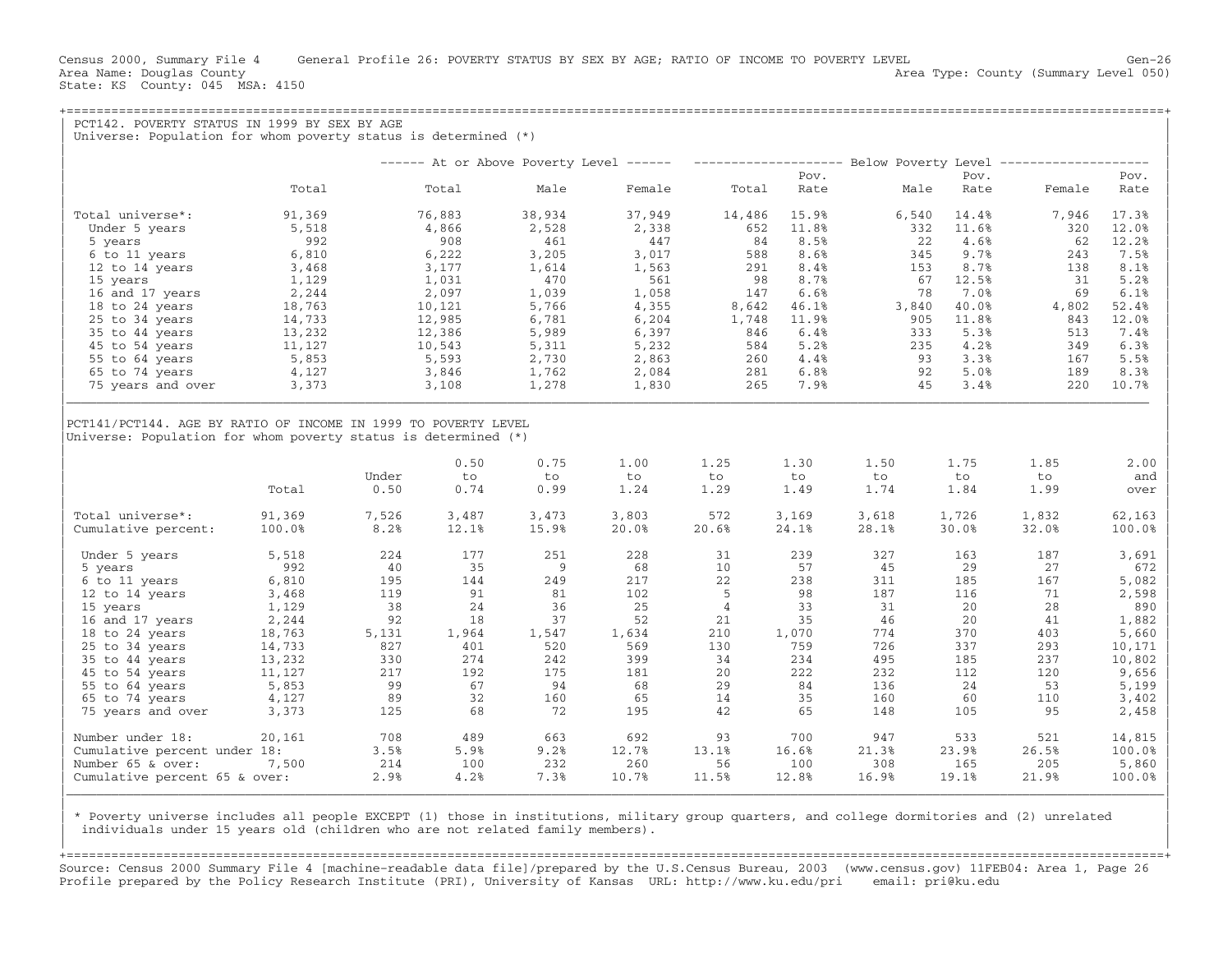Census 2000, Summary File 4 General Profile 27: ALTERNATIVE POVERTY LEVELS BY ED. ATTAINMENT/TYPE OF PUBLIC ASSISTANCE Gen−27 Area Type: County (Summary Level 050) Area Name: Douglas County<br>State: KS County: 045 MSA: 4150

| PCT145. RATIO OF INCOME IN 1999 TO POVERTY LEVEL BY AGE BY EDUCATIONAL ATTAINMENT                                                              |        |                                 |        |                   |                                                                                                                                                               |                 |        |                 |        |
|------------------------------------------------------------------------------------------------------------------------------------------------|--------|---------------------------------|--------|-------------------|---------------------------------------------------------------------------------------------------------------------------------------------------------------|-----------------|--------|-----------------|--------|
| Universe: Population 18 years and over for whom poverty status is determined                                                                   |        |                                 |        |                   | 1.00                                                                                                                                                          | 1.25            |        | 1.85            | 2.00   |
|                                                                                                                                                |        |                                 | Under  | Pov.              | to                                                                                                                                                            | to              |        | to              | and    |
|                                                                                                                                                |        | Total                           | 1.00   | Rate              | 1.24                                                                                                                                                          | 1.84            |        | 1.99            | Over   |
| Total universe:                                                                                                                                |        | 71,208                          | 12,626 | 17.7%             | 3,111                                                                                                                                                         | 6,812           |        | 1,311           | 47,348 |
| 18 to 24 years:                                                                                                                                |        | 18,763                          | 8,642  | 46.1%             | 1,634                                                                                                                                                         | 2,424           |        | 403             | 5,660  |
| Less than 9th grade                                                                                                                            |        | 62                              |        | 8<br>12.9%        | $\overline{0}$                                                                                                                                                | $7\phantom{.0}$ |        | $7\phantom{.0}$ | 40     |
| 9th to 12th grade, no diploma<br>High school graduate                                                                                          |        | 1,581                           | 297    | 18.8%             | 62                                                                                                                                                            | 167             |        | 49              | 1,006  |
| (includes equivalency)                                                                                                                         |        | 3,284                           | 1,070  | 32.6%             | 159                                                                                                                                                           | 442             |        | 93              | 1,520  |
| Some college, no degree                                                                                                                        |        | 10,465                          | 5,988  | 57.2%             | 1,051                                                                                                                                                         | 1,357           |        | 183             | 1,886  |
| Associate degree                                                                                                                               |        | 863                             | 339    | 39.3%             | 79                                                                                                                                                            | 120             |        | 2.0             | 305    |
| Bachelor's degree or higher                                                                                                                    |        | 2,508                           | 940    | 37.5%             | 283                                                                                                                                                           | 331             |        | 51              | 903    |
| $25$ to $64$ years:                                                                                                                            |        | 44,945                          | 3,438  | 7.6%              | 1,217                                                                                                                                                         | 3,759           |        | 703             | 35,828 |
| Less than 9th grade                                                                                                                            |        | 518                             | 138    | 26.6%             | 49                                                                                                                                                            | 140             |        | 8               | 183    |
|                                                                                                                                                |        |                                 | 325    | 17.3%             | 68                                                                                                                                                            | 234             |        | 44              |        |
| 9th to 12th grade, no diploma                                                                                                                  |        | 1,884                           |        |                   |                                                                                                                                                               |                 |        |                 | 1,213  |
| High school graduate                                                                                                                           |        |                                 |        |                   | 233                                                                                                                                                           |                 |        |                 |        |
| (includes equivalency)                                                                                                                         |        | 9,273                           | 727    | 7.8%              |                                                                                                                                                               | 891             |        | 191             | 7,231  |
| Some college, no degree                                                                                                                        |        | 10,324                          | 888    | 8.6%              | 336                                                                                                                                                           | 958             |        | 155             | 7,987  |
| Associate degree                                                                                                                               |        | 2,424                           | 199    | 8.2%              | 42                                                                                                                                                            | 233             |        | 16              | 1,934  |
| Bachelor's degree or higher                                                                                                                    |        | 20,522                          | 1,161  | 5.7%              | 489                                                                                                                                                           | 1,303           |        | 289             | 17,280 |
| 65 years and over:                                                                                                                             |        | 7,500                           | 546    | 7.3%              | 260                                                                                                                                                           | 629             |        | 205             | 5,860  |
| Less than 9th grade                                                                                                                            |        | 597                             | 120    | 20.1%             | 31                                                                                                                                                            | 106             |        | 44              | 296    |
| 9th to 12th grade, no diploma                                                                                                                  |        | 913                             | 106    | 11.6%             | 74                                                                                                                                                            | 85              |        | 46              | 602    |
| High school graduate                                                                                                                           |        |                                 |        |                   |                                                                                                                                                               |                 |        |                 |        |
| (includes equivalency)                                                                                                                         |        | 2,355                           | 173    | 7.3%              | 105                                                                                                                                                           | 157             |        | 79              | 1,841  |
| Some college, no degree                                                                                                                        |        | 1,511                           | 102    | 6.8%              | 36                                                                                                                                                            | 183             |        | 12              | 1,178  |
| Associate degree                                                                                                                               |        | 101                             |        | $\Omega$<br>0.0%  | $\Omega$                                                                                                                                                      | 12              |        | $\overline{3}$  | 86     |
| Bachelor's degree or higher                                                                                                                    |        | 2,023                           |        | 45<br>2.2%        | 14                                                                                                                                                            | 86              |        | 21              | 1,857  |
| PCT147. POVERTY STATUS IN 1999 BY PLACE OF BIRTH BY CITIZENSHIP<br><b>STATUS</b><br>Universe: Population for whom poverty status is determined |        |                                 |        |                   | PCT146. RATIO OF INCOME IN 1999 TO POVERTY LEVEL BY TYPE OF PUBLIC ASSISTANCE<br>INCOME IN 1999<br>Universe: Population for whom poverty status is determined |                 |        |                 |        |
|                                                                                                                                                |        |                                 |        |                   |                                                                                                                                                               |                 |        | 1.00            | 1.85   |
|                                                                                                                                                |        | $---$ Income in 1999 ----       |        |                   |                                                                                                                                                               |                 | Under  | $t \circ$       | and    |
|                                                                                                                                                |        | Below At or Above               |        |                   |                                                                                                                                                               | Total           | 1.00   | 1.84            | Over   |
|                                                                                                                                                |        | Total Povety Level Povety Level |        |                   |                                                                                                                                                               |                 |        |                 |        |
|                                                                                                                                                |        |                                 |        | Total universe:   |                                                                                                                                                               | 91,369          | 14,486 | 12,888          | 63,995 |
| Total universe:                                                                                                                                | 91,369 | 14,486                          | 76,883 |                   | Supplemental Security Income                                                                                                                                  | 920             | 274    | 216             | 430    |
| Native:                                                                                                                                        | 86,638 | 13,304                          | 73,334 |                   | Other public assistance income                                                                                                                                | 651             | 258    | 143             | 250    |
| Born in the U.S.                                                                                                                               | 85,685 | 13,200                          | 72,485 |                   | Both Supplemental Security                                                                                                                                    |                 |        |                 |        |
| Born outside the U.S.                                                                                                                          | 953    | 104                             | 849    |                   | income and other public                                                                                                                                       |                 |        |                 |        |
| In Puerto Rico                                                                                                                                 | 70     | $\overline{4}$                  | 66     | assistance income |                                                                                                                                                               | 125             | 84     | 19              | 22     |
| In U.S. Island Areas<br>Abroad of American                                                                                                     | 21     | $\Omega$                        | 21     |                   | No public assistance income                                                                                                                                   | 89,673          | 13,870 | 12,510          | 63,293 |
| parent (s)                                                                                                                                     | 862    | 100                             | 762    |                   |                                                                                                                                                               |                 |        |                 |        |
| Foreign born:                                                                                                                                  | 4,731  | 1,182                           | 3,549  |                   |                                                                                                                                                               |                 |        |                 |        |
| Naturalized citizen                                                                                                                            | 1,409  | 203                             | 1,206  |                   |                                                                                                                                                               |                 |        |                 |        |
| Not a citizen                                                                                                                                  | 3,322  | 979                             | 2,343  |                   |                                                                                                                                                               |                 |        |                 |        |
|                                                                                                                                                |        |                                 |        |                   |                                                                                                                                                               |                 |        |                 |        |

+===================================================================================================================================================+Source: Census 2000 Summary File 4 [machine−readable data file]/prepared by the U.S.Census Bureau, 2003 (www.census.gov) 11FEB04: Area 1, Page 27 Profile prepared by the Policy Research Institute (PRI), University of Kansas URL: http://www.ku.edu/pri email: pri@ku.edu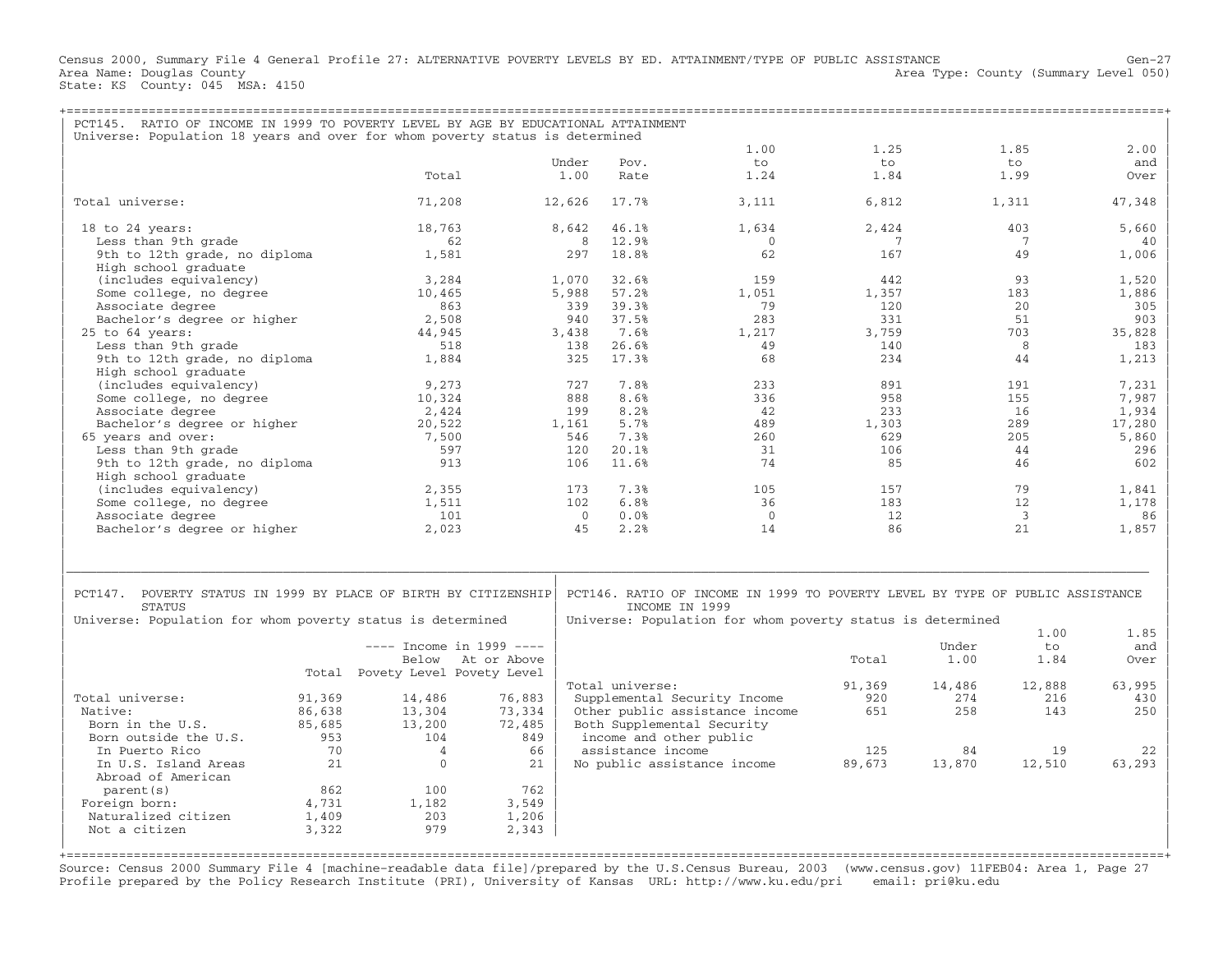Census 2000, Summary File 4 General Profile 28: POVERTY STATUS BY CITIZENSHIP STATUS, FAMILY TYPE & HOUSEHOLDER STATUS Gen−28 Area Name: Douglas County (Summary Level 050) (Area Type: County (Summary Level 050) State: KS County: 045 MSA: 4150

| Foreign-born population for whom poverty status is<br>Universe: Related children under 18 years<br>Universe:<br>determined<br>$-----$ Income in 1999 $----$<br>Below<br>At or Above<br>Below<br>Poverty Level<br>Total<br>Poverty Level Poverty Level | $-----$ Income in 1999 ------<br>At or Above<br>Poverty Level |
|-------------------------------------------------------------------------------------------------------------------------------------------------------------------------------------------------------------------------------------------------------|---------------------------------------------------------------|
|                                                                                                                                                                                                                                                       |                                                               |
|                                                                                                                                                                                                                                                       |                                                               |
|                                                                                                                                                                                                                                                       |                                                               |
|                                                                                                                                                                                                                                                       |                                                               |
|                                                                                                                                                                                                                                                       |                                                               |
| 20,103<br>1,809<br>Total universe:                                                                                                                                                                                                                    | 18,294                                                        |
| 1,182<br>3,549<br>15,569<br>Total universe:<br>In married-couple families:                                                                                                                                                                            | 514<br>15,055                                                 |
| 1,206<br>4,345<br>Naturalized citizen:<br>203<br>Under 5 years                                                                                                                                                                                        | 4,164<br>181                                                  |
| 38<br>788<br>Year of entry 1995 to March 2000<br>14<br>5 years                                                                                                                                                                                        | 22<br>766                                                     |
| Year of entry 1990 to 1994<br>137<br>10,436<br>6 to 17 years                                                                                                                                                                                          | 311<br>10,125                                                 |
| 172<br>Year of entry 1985 to 1989<br>61<br>In other families:<br>4,534<br>1,295                                                                                                                                                                       | 3,239                                                         |
| 82<br>212<br>975<br>Year of entry 1980 to 1984<br>Male householder, no wife present                                                                                                                                                                   | 180<br>795                                                    |
| 647<br>Year of entry before 1980<br>42<br>227<br>Under 5 years                                                                                                                                                                                        | 57<br>170                                                     |
| Not a citizen:<br>979<br>2,343<br>29<br>5 years                                                                                                                                                                                                       | 15<br>14                                                      |
| 1,219<br>719<br>Year of entry 1995 to March 2000<br>773<br>6 to 17 years                                                                                                                                                                              | 108<br>611                                                    |
| Year of entry 1990 to 1994<br>1,115<br>106<br>504<br>Female householder, no husband<br>3,559                                                                                                                                                          | 2,444                                                         |
| 92<br>246<br>946<br>Year of entry 1985 to 1989<br>Under 5 years                                                                                                                                                                                       | 414<br>532                                                    |
| 236<br>Year of entry 1980 to 1984<br>175<br>5 years                                                                                                                                                                                                   | 128<br>47                                                     |
| Year of entry before 1980<br>138<br>2,438<br>6 to 17 years                                                                                                                                                                                            | 654<br>1,784                                                  |

| PCT153. POVERTY STATUS IN 1999 OF UNRELATED INDIVIDUALS BY SEX BY AGE BY HOUSEHOLDER STATUS (INCLUDING LIVING ALONE) | Universe: Unrelated individuals for whom poverty status is determined

|                             |        | Total Unrelated Individuals | $\qquad \qquad - - - -$ |        | Males    | -------- |        | Females      |          |
|-----------------------------|--------|-----------------------------|-------------------------|--------|----------|----------|--------|--------------|----------|
|                             |        | Below                       | At/Above                |        | Below    | At/Above |        | Below        | At/Above |
|                             | Total  | Poverty                     | Poverty                 | Total  | Poverty  | Poverty  | Total  | Poverty      | Poverty  |
| Total universe:             | 27,872 | 10,558                      | 17,314                  | 14,274 | 4,784    | 9,490    | 13,598 | 5,774        | 7,824    |
| Under 25 years:             | 13,329 | 8,008                       | 5,321                   | 6,988  | 3,587    | 3,401    | 6,341  | 4,421        | 1,920    |
| Nonfamily householder:      | 6,371  | 3,620                       | 2,751                   | 3,209  | 1,519    | 1,690    | 3,162  | 2,101        | 1,061    |
| Living alone                | 2,269  | 1,187                       | 1,082                   | 1,210  | 562      | 648      | 1,059  | 625          | 434      |
| Not living alone            | 4,102  | 2,433                       | 1,669                   | 1,999  | 957      | 1,042    | 2,103  | 1,476        | 627      |
| Other unrelated individuals | 6,958  | 4,388                       | 2,570                   | 3,779  | 2,068    | 1,711    | 3,179  | 2,320        | 859      |
| 25 to 59 years:             | 11,555 | 2,088                       | 9,467                   | 6,513  | 1,100    | 5,413    | 5,042  | 988          | 4,054    |
| Nonfamily householder:      | 7,981  | 1,230                       | 6,751                   | 4,562  | 688      | 3,874    | 3,419  | 542          | 2,877    |
| Living alone                | 6,036  | 905                         | 5,131                   | 3,214  | 456      | 2,758    | 2,822  | 449          | 2,373    |
| Not living alone            | 1,945  | 325                         | 1,620                   | 1,348  | 232      | 1,116    | 597    | 93           | 504      |
| Other unrelated individuals | 3,574  | 858                         | 2,716                   | 1,951  | 412      | 1,539    | 1,623  | 446          | 1,177    |
| $60$ to $64$ years:         | 560    | 69                          | 491                     | 206    | 13       | 193      | 354    | 56           | 298      |
| Nonfamily householder:      | 519    | 69                          | 450                     | 179    | 13       | 166      | 340    | 56           | 284      |
| Living alone                | 502    | 69                          | 433                     | 168    | 13       | 155      | 334    | 56           | 278      |
| Not living alone            | 17     | $\Omega$                    | 17                      | 11     | $\Omega$ | 11       | 6      | $\Omega$     | -6       |
| Other unrelated individuals | 41     | $\Omega$                    | 41                      | 27     | $\Omega$ | 27       | 14     | $\Omega$     | 14       |
| $65$ to $74$ years:         | 994    | 181                         | 813                     | 278    | 62       | 216      | 716    | 119          | 597      |
| Nonfamily householder:      | 894    | 139                         | 755                     | 228    | 53       | 175      | 666    | 86           | 580      |
| Living alone                | 844    | 118                         | 726                     | 201    | 34       | 167      | 643    | 84           | 559      |
| Not living alone            | 50     | 21                          | 29                      | 27     | 19       | 8        | 23     | 2            | 21       |
| Other unrelated individuals | 100    | 42                          | 58                      | 50     | 9        | 41       | 50     | 33           | 17       |
| 75 years and over:          | 1,434  | 212                         | 1,222                   | 289    | 22       | 267      | 1,145  | 190          | 955      |
| Nonfamily householder:      | 1,393  | 198                         | 1,195                   | 268    | 15       | 253      | 1,125  | 183          | 942      |
| Living alone                | 1,326  | 191                         | 1,135                   | 221    | 8        | 213      | 1,105  | 183          | 922      |
| Not living alone            | 67     |                             | 60                      | 47     |          | 40       | 20     | $\mathbf{0}$ | 20       |
| Other unrelated individuals | 41     | 14                          | 27                      | 21     |          | 14       | 20     |              | 13       |
|                             |        |                             |                         |        |          |          |        |              |          |

+===================================================================================================================================================+ Source: Census 2000 Summary File 4 [machine−readable data file]/prepared by the U.S.Census Bureau, 2003 (www.census.gov) 11FEB04: Area 1, Page 28 Profile prepared by the Policy Research Institute (PRI), University of Kansas URL: http://www.ku.edu/pri email: pri@ku.edu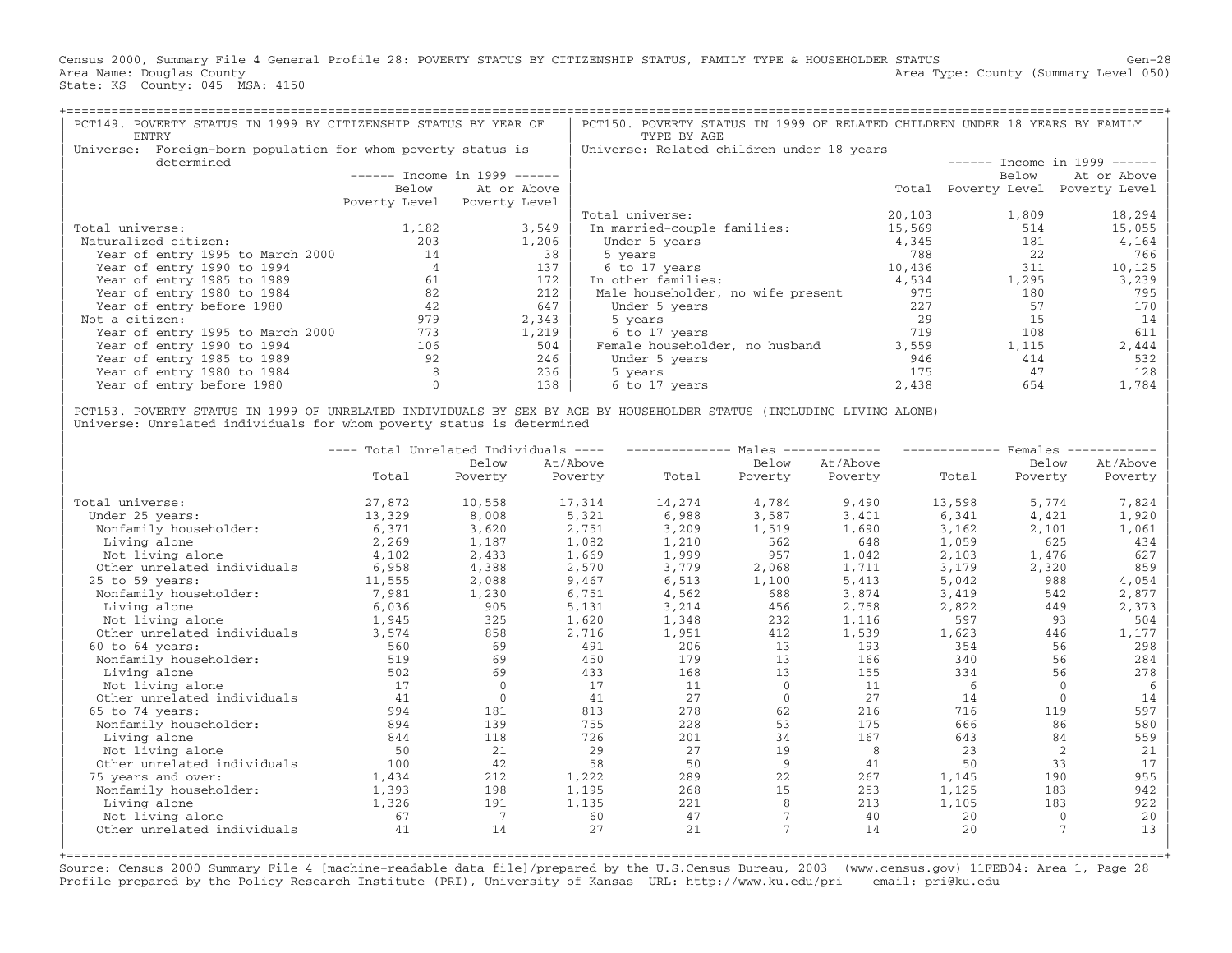Census 2000, Summary File 4 General Profile 29: POVERTY STATUS BY FAMILY TYPE BY DISABILITY STATUS AND INCOME SOURCES Gen−29 Area Type: County (Summary Level 050) Area Name: Douglas County<br>State: KS County: 045 MSA: 4150

| PCT157. POVERTY STATUS IN 1999 OF FAMILIES BY FAMILY TYPE BY PRESENCE AND AGE<br>OF RELATED CHILDREN UNDER 18 YEARS |              |             |                        | PCT143/PCT151/PCT152/PCT157/PCT158. INCOME DEFICIT IN 1999<br>FOR FAMILIES BY FAMILY TYPE AND UNRELATED INDIVIDUALS |                                                           |         |                         |
|---------------------------------------------------------------------------------------------------------------------|--------------|-------------|------------------------|---------------------------------------------------------------------------------------------------------------------|-----------------------------------------------------------|---------|-------------------------|
| Universe: Families                                                                                                  |              |             |                        |                                                                                                                     | Universes: Families and Unrelated Individuals with income |         |                         |
|                                                                                                                     |              |             |                        |                                                                                                                     | in 1999 below the poverty level                           |         |                         |
|                                                                                                                     |              |             |                        | - Families with Income in 1999 -                                                                                    |                                                           |         |                         |
|                                                                                                                     |              |             |                        | Below Poverty At or Above                                                                                           |                                                           |         | - Mean Income Deficit - |
|                                                                                                                     | All Families | Number Pct. |                        | Poverty                                                                                                             |                                                           |         | Per Person              |
|                                                                                                                     |              |             |                        |                                                                                                                     |                                                           |         | Per Family in Families  |
| Total families:                                                                                                     | 21,368       | 1,335       | 6.2%                   | 20,033                                                                                                              |                                                           |         |                         |
|                                                                                                                     |              |             |                        |                                                                                                                     | Total families:                                           | \$5,810 | \$1,768                 |
| Married-couple families:                                                                                            | 17,233       | 415         | 2.4%                   | 16,818                                                                                                              | Married-couple families                                   | \$5,376 | \$1,545                 |
| With related children under 18: 8,204                                                                               |              | 275         | 3.4%                   | 7,929                                                                                                               | Other families:                                           | \$6,006 | \$1,878                 |
| Under 5 years only                                                                                                  | 1,824        | 97          | 5.3%                   | $1,727$                                                                                                             | Male householder, no wife \$6,208                         |         | \$1,893                 |
| Under 5 years and 5 to 17 years                                                                                     | 1,864        | 54          | 2.9%                   | 1,810                                                                                                               | Female householder, no husband \$5,951                    |         | \$1,874                 |
| 5 to 17 years only                                                                                                  | 4,516        | 124         | 2.7%                   | 4,392                                                                                                               |                                                           |         |                         |
| No related children under 18                                                                                        | 9,029        | 140         | 1.6%                   | 8,889                                                                                                               | Total unrelated individuals:                              |         | \$4,904                 |
|                                                                                                                     |              |             |                        |                                                                                                                     | Males                                                     |         | \$4,991                 |
| Other families:                                                                                                     | 4,135        |             | 920 22.2%<br>197 17.7% | 3,215<br>914                                                                                                        | Females                                                   |         | \$4,831                 |
| Male householder, no wife:                                                                                          | 1,111        |             |                        |                                                                                                                     |                                                           |         |                         |
| With related children under 18:                                                                                     | 595<br>109   |             | 105 17.6%<br>27 24.8%  | 490<br>82                                                                                                           | PCT159. POVERTY STATUS IN 1999 OF FAMILIES BY DISABILITY  |         |                         |
| Under 5 years only                                                                                                  | 75           |             |                        |                                                                                                                     |                                                           |         |                         |
| Under 5 years and 5 to 17 years<br>5 to 17 years only                                                               | 411          |             | 25 33.3%<br>53 12.9%   | 50<br>358                                                                                                           | STATUS OF HOUSEHOLDER<br>Universe: Families               |         |                         |
| No related children under 18                                                                                        | 516          |             | 92 17.8%               | 424                                                                                                                 |                                                           |         |                         |
| Female householder, no husband:                                                                                     | 3,024        |             | 723 23.9%              | 2,301                                                                                                               | Total families:                                           |         | 21,368                  |
| With related children under 18:                                                                                     | 2,138        |             | 598 28.0%              | 1,540                                                                                                               | Income in 1999 below poverty level                        |         | 1,335                   |
| Under 5 years only                                                                                                  | 462          |             | 208 45.0%              | 254                                                                                                                 | Householder with a disability                             |         | 276                     |
| Under 5 years and 5 to 17 years                                                                                     | 304          |             | 122 40.1%              | 182                                                                                                                 | Householder with no disability                            |         | 1,059                   |
| 5 to 17 years only                                                                                                  | 1,372        |             | 268 19.5%              | 1,104                                                                                                               | Income in 1999 at or above poverty level                  |         | 20,033                  |
| No related children under 18                                                                                        | 886          |             | 125 14.1%              | 761                                                                                                                 | Householder with a disability                             |         | 2,787                   |
|                                                                                                                     |              |             |                        |                                                                                                                     | Householder with no disability                            |         | 17,246                  |
|                                                                                                                     |              |             |                        |                                                                                                                     |                                                           |         |                         |
|                                                                                                                     |              |             |                        |                                                                                                                     |                                                           |         |                         |

## PCT160. POVERTY STATUS IN 1999 OF FAMILIES BY FAMILY TYPE BY SOCIAL SECURITY INCOME BY SUPPLEMENTAL SECURITY INCOME (SSI) AND/OR PUBLIC<br>ASSISTANCE INCOME | ASSISTANCE INCOME |

| Universe: Families                                  |        | Families with Income in 1999 |                                   | Families with Income in 1999      |                 |  |  |
|-----------------------------------------------------|--------|------------------------------|-----------------------------------|-----------------------------------|-----------------|--|--|
|                                                     |        | -----                        | Below Poverty Level -----         | --- At or Above Poverty Level --- |                 |  |  |
|                                                     |        |                              | With Social   Without Social      | With Social                       | Without Social  |  |  |
|                                                     |        |                              | Security Income   Security Income | Security Income                   | Security Income |  |  |
|                                                     | Total  | in 1999                      | in 1999                           | in 1999                           | in 1999         |  |  |
| Total families:                                     | 21,368 | 150                          | 1,185                             | 3,558                             | 16,475          |  |  |
| Married-couple families:                            | 17,233 | 85                           | 330                               | 3,084                             | 13,734          |  |  |
| With SSI and/or public assistance income in 1999    | 429    |                              | 59                                | 96                                | 266             |  |  |
| Without SSI and/or public assistance income in 1999 | 16,804 | 77                           | 271                               | 2,988                             | 13,468          |  |  |
| Other families:                                     | 4,135  | 65                           | 855                               | 474                               | 2,741           |  |  |
| Male householder, No wife present:                  | 1,111  |                              | 188                               | 103                               | 811             |  |  |
| With SSI and/or public assistance income in 1999    | 45     |                              |                                   | 30                                | 15              |  |  |
| Without SSI and/or public assistance income in 1999 | 1,066  |                              | 188                               | 73                                | 796             |  |  |
| Female householder, No husband present:             | 3,024  | 56                           | 667                               | 371                               | 1,930           |  |  |
| With SSI and/or public assistance income in 1999    | 305    |                              | 141                               | 30                                | 134             |  |  |
| Without SSI and/or public assistance income in 1999 | 2,719  | 56                           | 526                               | 341                               | 1,796           |  |  |
|                                                     |        |                              |                                   |                                   |                 |  |  |

| |

Source: Census 2000 Summary File 4 [machine−readable data file]/prepared by the U.S.Census Bureau, 2003 (www.census.gov) 11FEB04: Area 1, Page 29 Profile prepared by the Policy Research Institute (PRI), University of Kansas URL: http://www.ku.edu/pri email: pri@ku.edu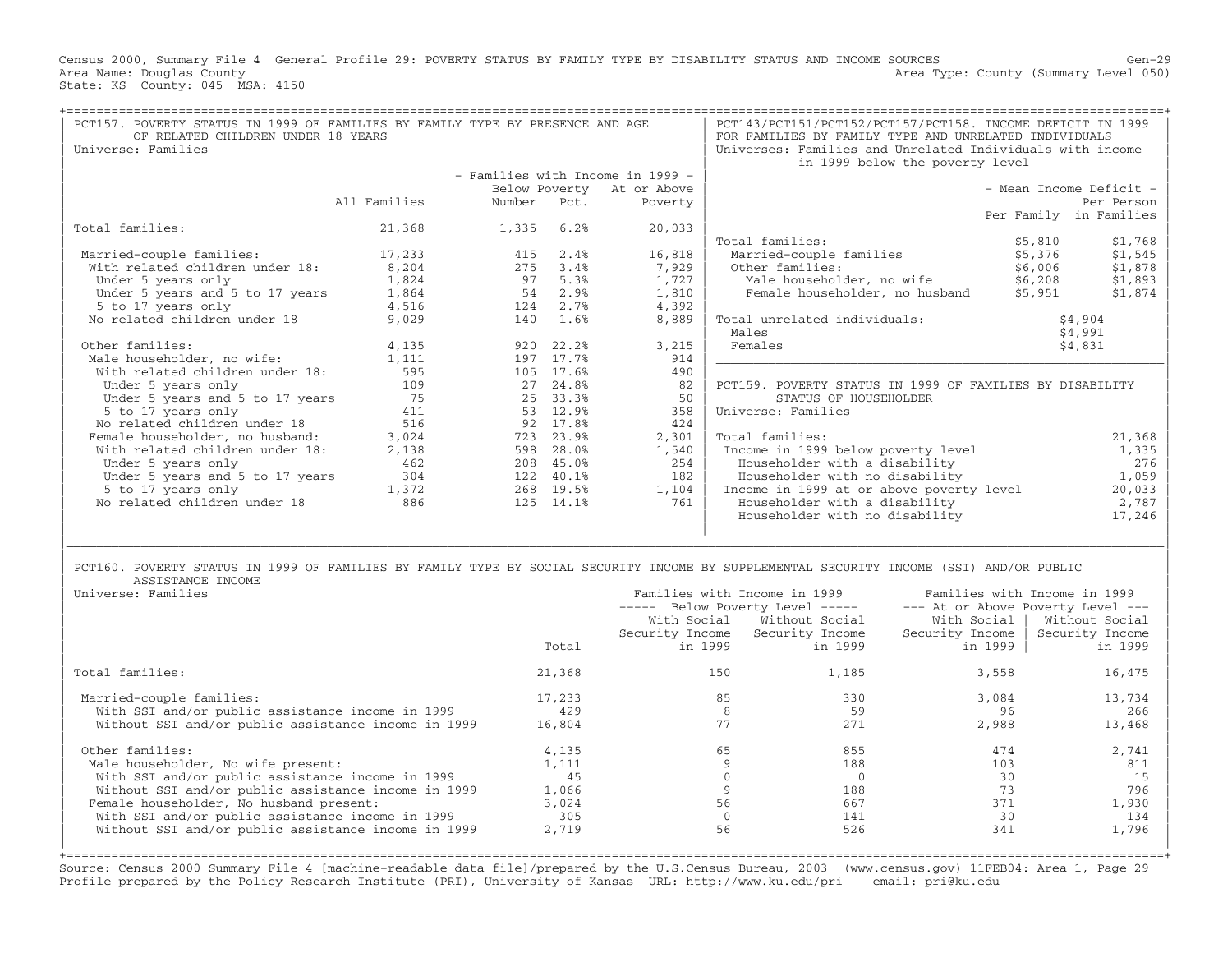Census 2000, Summary File 4 General Profile 30: POV. STATUS BY WORK EXPERIENCE BY FAMILY TYPE & PRESENCE OF CHILDREN Gen−30 Area Type: County (Summary Level 050) Area Name: Douglas County<br>State: KS County: 045 MSA: 4150

| PCT161. POVERTY STATUS IN 1999 OF FAMILIES BY FAMILY TYPE BY WORK EXPERIENCE OF HOUSEHOLDER AND SPOUSE<br>Universe: Families                                                       |           |                 |                                   |  |     |                    |                                                                      |           |                              |                    |                        |  |
|------------------------------------------------------------------------------------------------------------------------------------------------------------------------------------|-----------|-----------------|-----------------------------------|--|-----|--------------------|----------------------------------------------------------------------|-----------|------------------------------|--------------------|------------------------|--|
| - Householder Worked Full-Time, - :  - Householder Worked less than -  :  --- Householder Did Not Work ---<br>in 1999<br>Year-Round in 1999<br>: Full-Time, Year-Round in 1999   : |           |                 |                                   |  |     |                    |                                                                      |           |                              |                    |                        |  |
|                                                                                                                                                                                    |           |                 | Number Pct. Poverty : Number Pct. |  |     |                    | Below Poverty At or Above : Below Poverty At or Above :<br>Poverty : |           | Below Poverty<br>Number Pct. |                    | At or Above<br>Poverty |  |
| Total families:                                                                                                                                                                    |           | 213 1.6%        | 12,818 :                          |  |     | 743 14.0%          | $4,569$ :                                                            |           |                              | 379 12.5%          | 2,646                  |  |
| Married-couple families:                                                                                                                                                           | 98        | $0.9\%$         | $10,952$ :                        |  |     | 180 4.7%           | $3,616$ :                                                            |           |                              | 137 5.7%           | 2,250                  |  |
| Spouse worked full-time,<br>year-round in 1999                                                                                                                                     |           | $0.0$ $0.0$ $8$ | $5,361$ :                         |  |     | 21 1.7%            | $1,221$ :                                                            |           |                              | $11 \quad 2.5\%$   | 434                    |  |
| Spouse worked less than full-time,<br>year-round in 1999                                                                                                                           |           | 360.9%          | $3,856$ :                         |  |     | 64 3.6%            | $1,709$ :                                                            |           |                              | 24 8.2%            | 269                    |  |
| Spouse did not work in 1999                                                                                                                                                        |           | 62 3.5%         | $1,735$ :                         |  |     | 95 12.2%           | 686 :                                                                |           |                              | 102 6.2%           | 1,547                  |  |
| Other families:<br>Male householder, no wife                                                                                                                                       | 115<br>15 | 5.8%<br>2.6%    | $1,866$ :<br>564 :                |  | 117 | 563 37.1%<br>29.2% | 953 :<br>284 :                                                       |           | 65                           | 242 37.9%<br>49.6% | 396<br>66              |  |
| Female householder, no husband                                                                                                                                                     | 100       | 7.1%            | 1,302 :                           |  | 446 | 40.0%              | 669                                                                  | $\sim$ 1. | 177                          | 34.9%              | 330                    |  |

| | | PCT157/PCT162. RATIO OF INCOME IN 1999 TO POVERTY LEVEL OF FAMILIES BY FAMILY TYPE BY PRESENCE AND AGE OF RELATED CHILDREN UNDER 18 YEARS OF AGE | | Universe: Families |

|\_\_\_\_\_\_\_\_\_\_\_\_\_\_\_\_\_\_\_\_\_\_\_\_\_\_\_\_\_\_\_\_\_\_\_\_\_\_\_\_\_\_\_\_\_\_\_\_\_\_\_\_\_\_\_\_\_\_\_\_\_\_\_\_\_\_\_\_\_\_\_\_\_\_\_\_\_\_\_\_\_\_\_\_\_\_\_\_\_\_\_\_\_\_\_\_\_\_\_\_\_\_\_\_\_\_\_\_\_\_\_\_\_\_\_\_\_\_\_\_\_\_\_\_\_\_\_\_\_\_\_\_\_\_\_\_\_\_\_\_\_\_\_\_\_\_\_|

|                                         |        |       | 1.00 | 1.30     | 1.50           | 1.85:   | Cumulative | Cumulative |
|-----------------------------------------|--------|-------|------|----------|----------------|---------|------------|------------|
|                                         |        | Under | to   | to       | to             | and :   | Total      | Total      |
|                                         | Total  | 1.00  | 1.29 | 1.49     | 1.84           | Above : | Under 1.50 | Under 1.85 |
| Total families:                         | 21,368 | 1,335 | 562  | 552      | 1,055          | 17,864: | 2,449      | 3,504      |
| Married-couple families:                | 17,233 | 415   | 281  | 368      | 591            | 15,578: | 1,064      | 1,655      |
| With related children under 18 yrs:     | 8,204  | 275   | 201  | 242      | 403            | 7,083:  | 718        | 1,121      |
| Under 5 years only                      | 1,824  | 97    | 76   | 83       | 149            | 1,419:  | 256        | 405        |
| Under 5 years and 5 to 17 years         | 1,864  | 54    | 54   | 121      | 128            | 1,507:  | 229        | 357        |
| 5 to 17 years only                      | 4,516  | 124   | 71   | 38       | 126            | 4,157:  | 233        | 359        |
| No related children under 18 years      | 9,029  | 140   | 80   | 126      | 188            | 8,495:  | 346        | 534        |
|                                         |        |       |      |          |                |         |            |            |
| Other families:                         | 4,135  | 920   | 281  | 184      | 464            | 2,286:  | 1,385      | 1,849      |
| Male householder, no wife present:      | 1,111  | 197   | 57   | 23       | 107            | 727:    | 277        | 384        |
| With related children under 18 yrs:     | 595    | 105   | 21   | 18       | 84             | 367 :   | 144        | 228        |
| Under 5 years only                      | 109    | 27    | 8    | $\Omega$ | 11             | 63 :    | 35         | 46         |
| Under 5 years and 5 to 17 years         | 75     | 25    | 11   | 2        | $\overline{0}$ | 37:     | 38         | 38         |
| 5 to 17 years only                      | 411    | 53    | 2    | 16       | 73             | 267:    | 71         | 144        |
| No related children under 18 years      | 516    | 92    | 36   |          | 23             | 360:    | 133        | 156        |
|                                         |        |       |      |          |                |         |            |            |
| Female householder, no husband present: | 3,024  | 723   | 224  | 161      | 357            | 1,559:  | 1,108      | 1,465      |
| With related children under 18 yrs:     | 2,138  | 598   | 194  | 109      | 272            | 965:    | 901        | 1,173      |
| Under 5 years only                      | 462    | 208   | 25   |          | 59             | 163:    | 240        | 299        |
| Under 5 years and 5 to 17 years         | 304    | 122   | 26   | 21       | 40             | 95:     | 169        | 209        |
| 5 to 17 years only                      | 1,372  | 268   | 143  | 81       | 173            | 707:    | 492        | 665        |
| No related children under 18 years      | 886    | 125   | 30   | 52       | 85             | 594 :   | 207        | 292        |
|                                         |        |       |      |          |                |         |            |            |

Source: Census 2000 Summary File 4 [machine−readable data file]/prepared by the U.S.Census Bureau, 2003 (www.census.gov) 11FEB04: Area 1, Page 30 Profile prepared by the Policy Research Institute (PRI), University of Kansas URL: http://www.ku.edu/pri email: pri@ku.edu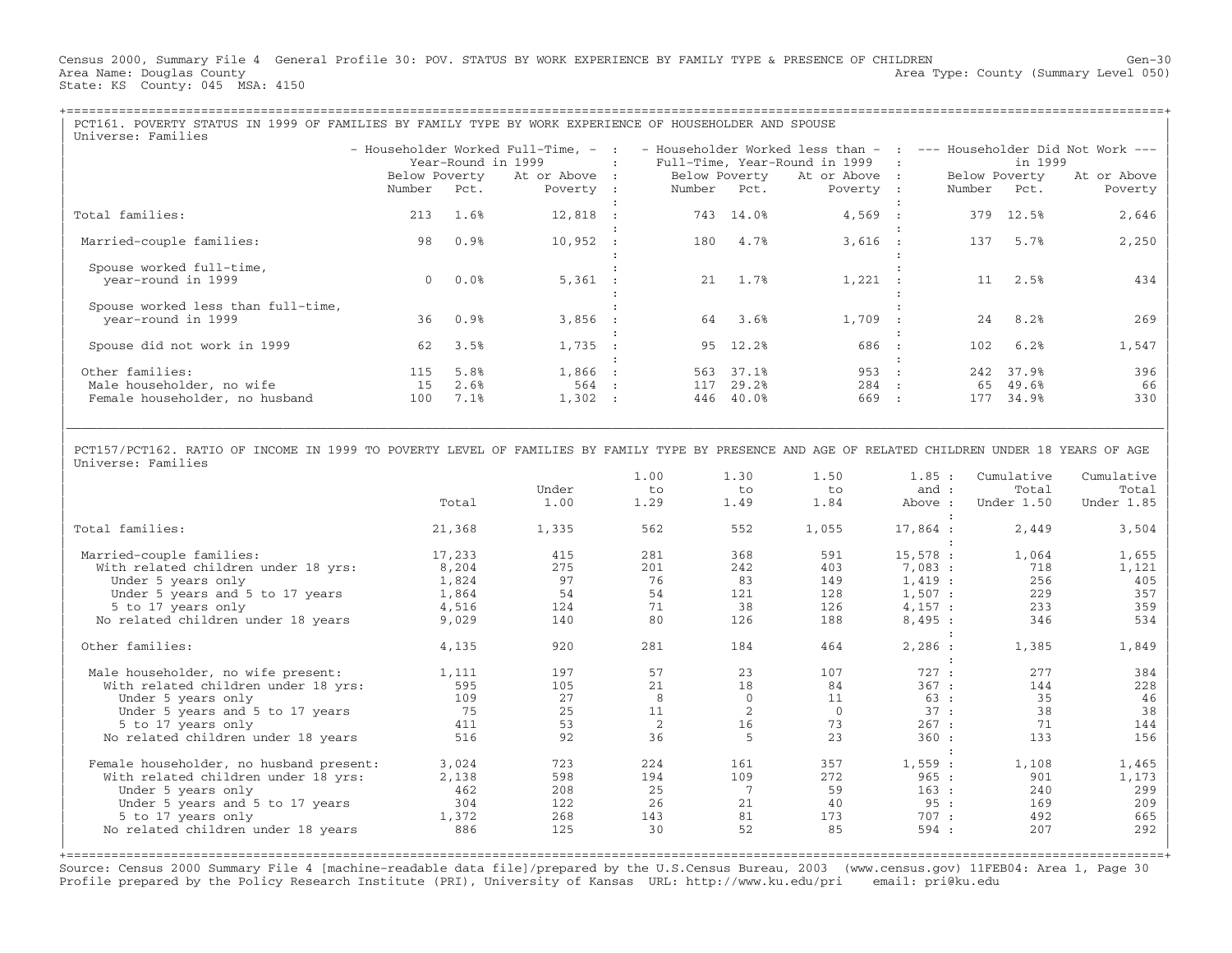|                                                                                                      |                  |                                |                       | -------------- Households With Income in 1999 Below Poverty Level -------------- |                     |           |           |
|------------------------------------------------------------------------------------------------------|------------------|--------------------------------|-----------------------|----------------------------------------------------------------------------------|---------------------|-----------|-----------|
|                                                                                                      | Total            | $---$ All Ages $---$<br>Number | Pct.                  | Under 25                                                                         | 25 to 44            | 45 to 64  | 65 & Over |
|                                                                                                      |                  |                                |                       |                                                                                  |                     |           |           |
| Total households:                                                                                    | 38,526           | 6,591                          | 17.1                  | 3,980                                                                            | 1,581               | 603       | 427       |
| Family households:                                                                                   | 21,368<br>17,233 | 1,335<br>415                   | 6.2<br>2.4            | 360<br>67                                                                        | 728<br>2.28         | 157<br>70 | 90<br>50  |
| Married-couple families<br>Other families:                                                           | 4,135            | 920                            | 22.2                  | 293                                                                              | 500                 | 87        | 40        |
| Male householder, no wife present                                                                    | 1,111            | 197                            | 17.7                  | 87                                                                               | 90                  | 17        |           |
| Female householder, no husband present                                                               | 3,024            | 723                            | 23.9                  | 206                                                                              | 410                 | 70        | 37        |
| Nonfamily households:                                                                                | 17,158           | 5,256                          | 30.6                  | 3,620                                                                            | 853                 | 446       | 337       |
| Male householder                                                                                     | 8,446            | 2,288                          | 27.1                  | 1,519                                                                            | 523                 | 178       | 68        |
| Female householder                                                                                   | 8,712            | 2,968                          | 34.1                  | 2,101                                                                            | 330                 | 268       | 269       |
|                                                                                                      |                  |                                |                       |                                                                                  |                     |           |           |
|                                                                                                      |                  |                                |                       | ----------- Households With Income in 1999 At or Above Poverty Level ----------- |                     |           |           |
|                                                                                                      |                  | All Ages                       |                       | Under 25                                                                         | 25 to 44            | 45 to 64  | 65 & Over |
| Total households:                                                                                    |                  | 31,935                         |                       | 3,775                                                                            | 13,846              | 9,609     | 4,705     |
| Family households:                                                                                   |                  | 20,033                         |                       | 1,024                                                                            | 9,246               | 7,008     | 2,755     |
| Married-couple families                                                                              |                  | 16,818                         |                       | 645                                                                              | 7,589               | 6,140     | 2,444     |
| Other families:                                                                                      |                  | 3,215                          |                       | 379                                                                              | 1,657               | 868       | 311       |
| Male householder, no wife present                                                                    |                  | 914                            |                       | 174                                                                              | 547                 | 177       | 16        |
| Female householder, no husband present                                                               |                  | 2,301                          |                       | 205                                                                              | 1,110               | 691       | 295       |
| Nonfamily households:                                                                                |                  | 11,902                         |                       | 2,751                                                                            | 4,600               | 2,601     | 1,950     |
| Male householder                                                                                     |                  | 6,158                          |                       | 1,690                                                                            | 2,771               | 1,269     | 428       |
| Female householder                                                                                   |                  | 5,744                          |                       | 1,061                                                                            | 1,829               | 1,332     | 1,522     |
| PCT163/PCT164. RATIO OF INCOME IN 1999 TO POVERTY LEVEL BY HOUSEHOLD TYPE<br>Universe: Households(*) | Total            | 1.00                           | Under Poverty<br>Rate | 1.00<br>to<br>1.49                                                               | 1.50<br>and<br>Over |           |           |
| Total households:                                                                                    | 38,526           | 6,591                          | 17.1%                 | 3,354                                                                            | 28,581              |           |           |
| Family households:                                                                                   | 21,368           | 1,335                          | 6.2%                  | 1,114                                                                            | 18,919              |           |           |
| Married-couple families                                                                              | 17,233           | 415                            | 2.4%                  | 649                                                                              | 16,169              |           |           |
| Other families:                                                                                      | 4,135            | 920                            | 22.2%                 | 465                                                                              | 2,750               |           |           |
| Male householder, no wife present                                                                    | 1,111            | 197                            | 17.7%                 | 80                                                                               | 834                 |           |           |
|                                                                                                      | 3,024            | 723                            | 23.9%                 | 385                                                                              | 1,916               |           |           |
| Female householder, no husband present                                                               | 17,158           | 5,256                          | 30.6%                 | 2,240                                                                            | 9,662               |           |           |
| Nonfamily households:                                                                                |                  | 2,288                          | 27.1%                 | 1,117                                                                            | 5,041               |           |           |
| Male householder<br>Female householder                                                               | 8,446<br>8,712   | 2,968                          | 34.1%                 | 1,123                                                                            | 4,621               |           |           |

+===================================================================================================================================================+ Source: Census 2000 Summary File 4 [machine−readable data file]/prepared by the U.S.Census Bureau, 2003 (www.census.gov) 11FEB04: Area 1, Page 31 Profile prepared by the Policy Research Institute (PRI), University of Kansas URL: http://www.ku.edu/pri email: pri@ku.edu

| | | |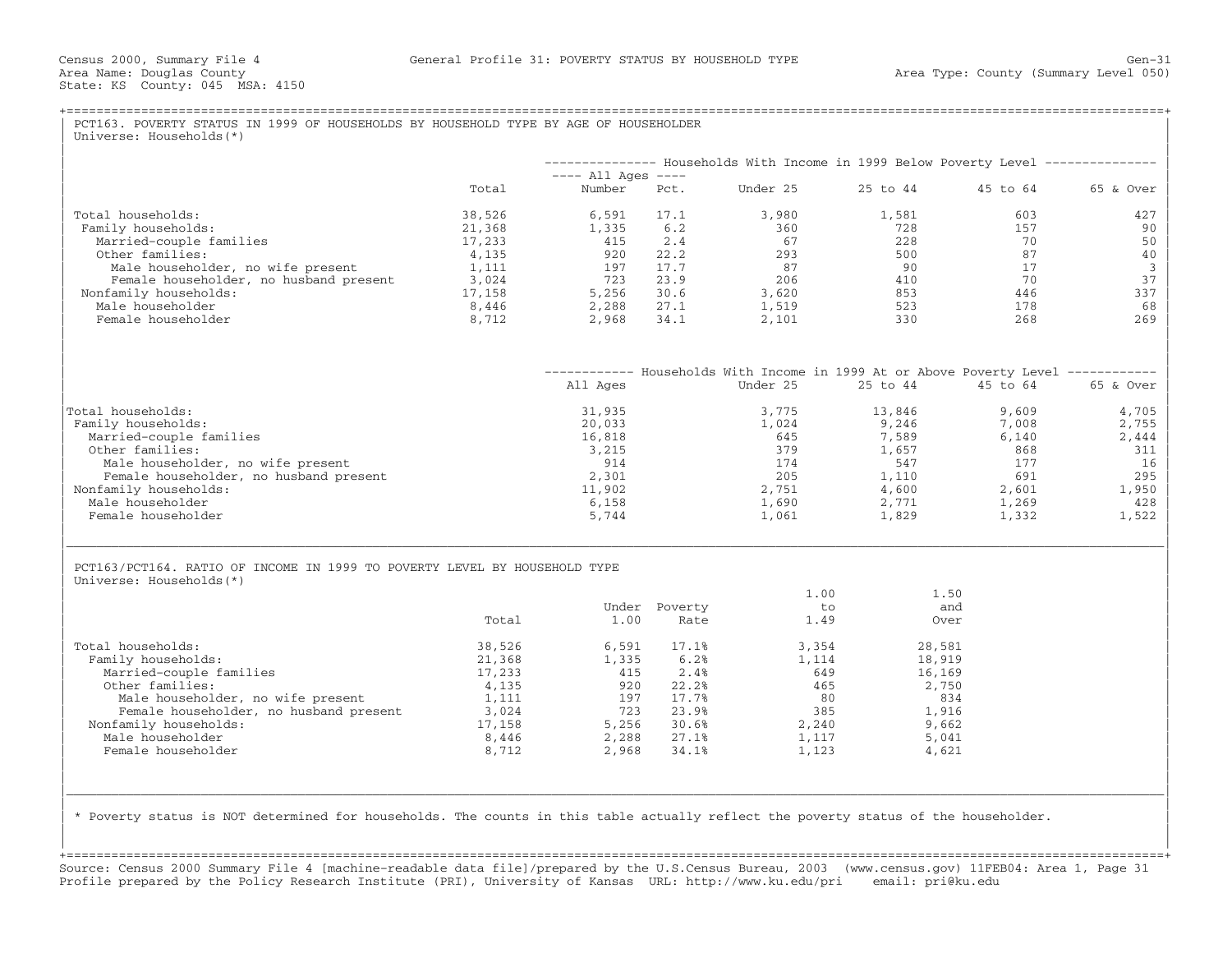Area Type: County (Summary Level 050)

| HCT1. URBAN AND RURAL<br>Universe: Occupied housing units                                                                |                                                                       |                                                           | Number                                                              | Pct.                                                          | HCT2/HCT4/HCT7. OCCUPIED HOUSING UNITS AND HOUSEHOLD POPULATION BY TENURE<br>Two universes: Occupied housing units and population |                                                                             |                                                                   |                                                                       |                                                                       |
|--------------------------------------------------------------------------------------------------------------------------|-----------------------------------------------------------------------|-----------------------------------------------------------|---------------------------------------------------------------------|---------------------------------------------------------------|-----------------------------------------------------------------------------------------------------------------------------------|-----------------------------------------------------------------------------|-------------------------------------------------------------------|-----------------------------------------------------------------------|-----------------------------------------------------------------------|
| Occupied housing units:                                                                                                  |                                                                       |                                                           | 38,486                                                              | 100.0                                                         |                                                                                                                                   | Total<br>Units                                                              | Pct.                                                              | Population<br>in Occupied<br>Housing Units                            | Average<br>Household<br>Size                                          |
| Urban:<br>Inside urbanized areas<br>Inside urban clusters                                                                |                                                                       |                                                           | 33,991<br>31,320<br>2,671                                           | 88.3<br>81.4<br>6.9                                           | Occupied housing units:                                                                                                           | 38,486                                                                      | 100.0                                                             | 91,252                                                                | 2.37                                                                  |
| Rural:<br>Farm<br>Nonfarm                                                                                                |                                                                       |                                                           | 4,495<br>510<br>3,985                                               | 11.7<br>1.3<br>10.4                                           | Owner occupied<br>Renter occupied                                                                                                 | 19,972<br>18,514                                                            | 51.9<br>48.1                                                      | 53,303<br>37,949                                                      | 2.67<br>2.05                                                          |
| HCT3/HCT10. HOUSEHOLD SIZE BY AGE OF HOUSEHOLDER BY TENURE<br>Universe: Occupied housing units                           |                                                                       |                                                           |                                                                     |                                                               | HCT5/HCT6. HOUSEHOLD SIZE BY TENURE<br>Universe: Occupied housing units                                                           |                                                                             |                                                                   |                                                                       |                                                                       |
| Age of<br>Householder                                                                                                    | Total                                                                 | Pct.                                                      | Owner<br>Occupied                                                   | Renter<br>Occupied                                            |                                                                                                                                   | Total                                                                       | Pct.                                                              | Owner<br>Occupied                                                     | Renter<br>Occupied                                                    |
| All households:<br>15 to 24                                                                                              | 38,486 100.0<br>7,597                                                 | 19.7                                                      | 19,972<br>362                                                       | 18,514<br>7,235                                               | All household sizes:                                                                                                              | 38,486                                                                      | 100.0                                                             | 19,972                                                                | 18,514                                                                |
| 25 to 34<br>35 to 44<br>45 to 54<br>55 to 59                                                                             | 7,995<br>7,063<br>6,997<br>2,072                                      | 20.8<br>18.4<br>18.2<br>5.4                               | 2,899<br>4,595<br>5,305<br>1,613                                    | 5,096<br>2,468<br>1,692<br>459                                | 1-person household<br>2-person household<br>3-person household<br>4-person household                                              | 10,962<br>13,706<br>6,301<br>4,953                                          | 28.5<br>35.6<br>16.4<br>12.9                                      | 3,854<br>7,575<br>3,371<br>3,346                                      | 7,108<br>6,131<br>2,930<br>1,607                                      |
| 60 to 64<br>65 to 74<br>75 to 84<br>85 and over                                                                          | 1,567<br>2,614<br>2,021<br>560                                        | 4.1<br>6.8<br>5.3<br>1.5                                  | 1,296<br>2,131<br>1,479<br>292                                      | 271<br>483<br>542<br>268                                      | 5-person household<br>6-person household<br>7-or-more person<br>household                                                         | 1,766<br>505<br>293                                                         | 4.6<br>1.3<br>0.8                                                 | 1,234<br>355<br>237                                                   | 532<br>150<br>56                                                      |
| 1-person<br>household:<br>15 to 24<br>25 to 34<br>35 to 44                                                               | 10,962<br>2,212<br>2,296<br>1,471                                     | 28.5<br>5.7<br>6.0<br>3.8                                 | 3,854<br>82<br>453<br>577                                           | 7,108<br>2,130<br>1,843<br>894                                | HCT14. ROOMS BY TENURE<br>Universe: Occupied housing units                                                                        |                                                                             |                                                                   |                                                                       |                                                                       |
| 45 to 54<br>55 to 64<br>65 to 74                                                                                         | 1,602<br>1,141<br>847                                                 | 4.2<br>3.0<br>2.2                                         | 734<br>735<br>525                                                   | 868<br>406<br>322                                             |                                                                                                                                   | Total                                                                       | Pct.                                                              | Owner<br>Occupied                                                     | Renter<br>Occupied                                                    |
| 75 and over                                                                                                              | 1,393                                                                 | 3.6                                                       | 748                                                                 | 645                                                           | Total occupied units:                                                                                                             | 38,486 100.0                                                                |                                                                   | 19,972                                                                | 18,514                                                                |
| 2-or-more<br>person<br>household:<br>15 to 24<br>25 to 34<br>35 to 44<br>45 to 54<br>55 to 64<br>65 to 74<br>75 and over | 27,524<br>5,385<br>5,699<br>5,592<br>5,395<br>2,498<br>1,767<br>1,188 | 71.5<br>14.0<br>14.8<br>14.5<br>14.0<br>6.5<br>4.6<br>3.1 | 16,118<br>280<br>2,446<br>4,018<br>4,571<br>2,174<br>1,606<br>1,023 | 11,406<br>5,105<br>3,253<br>1,574<br>824<br>324<br>161<br>165 | 1 room<br>2 rooms<br>3 rooms<br>4 rooms<br>5 rooms<br>6 rooms<br>7 rooms<br>8 rooms<br>9 or more rooms                            | 874<br>2,288<br>4,269<br>6,245<br>7,303<br>6,000<br>4,206<br>3,405<br>3,896 | 2.3<br>5.9<br>11.1<br>16.2<br>19.0<br>15.6<br>10.9<br>8.8<br>10.1 | 19<br>57<br>483<br>1,320<br>3,978<br>3,998<br>3,439<br>3,109<br>3,569 | 855<br>2,231<br>3,786<br>4,925<br>3,325<br>2,002<br>767<br>296<br>327 |

Source: Census 2000 Summary File 4 [machine−readable data file]/prepared by the U.S.Census Bureau, 2003 (www.census.gov) 11FEB04: Area 1, Page 32 Profile prepared by the Policy Research Institute (PRI), University of Kansas URL: http://www.ku.edu/pri email: pri@ku.edu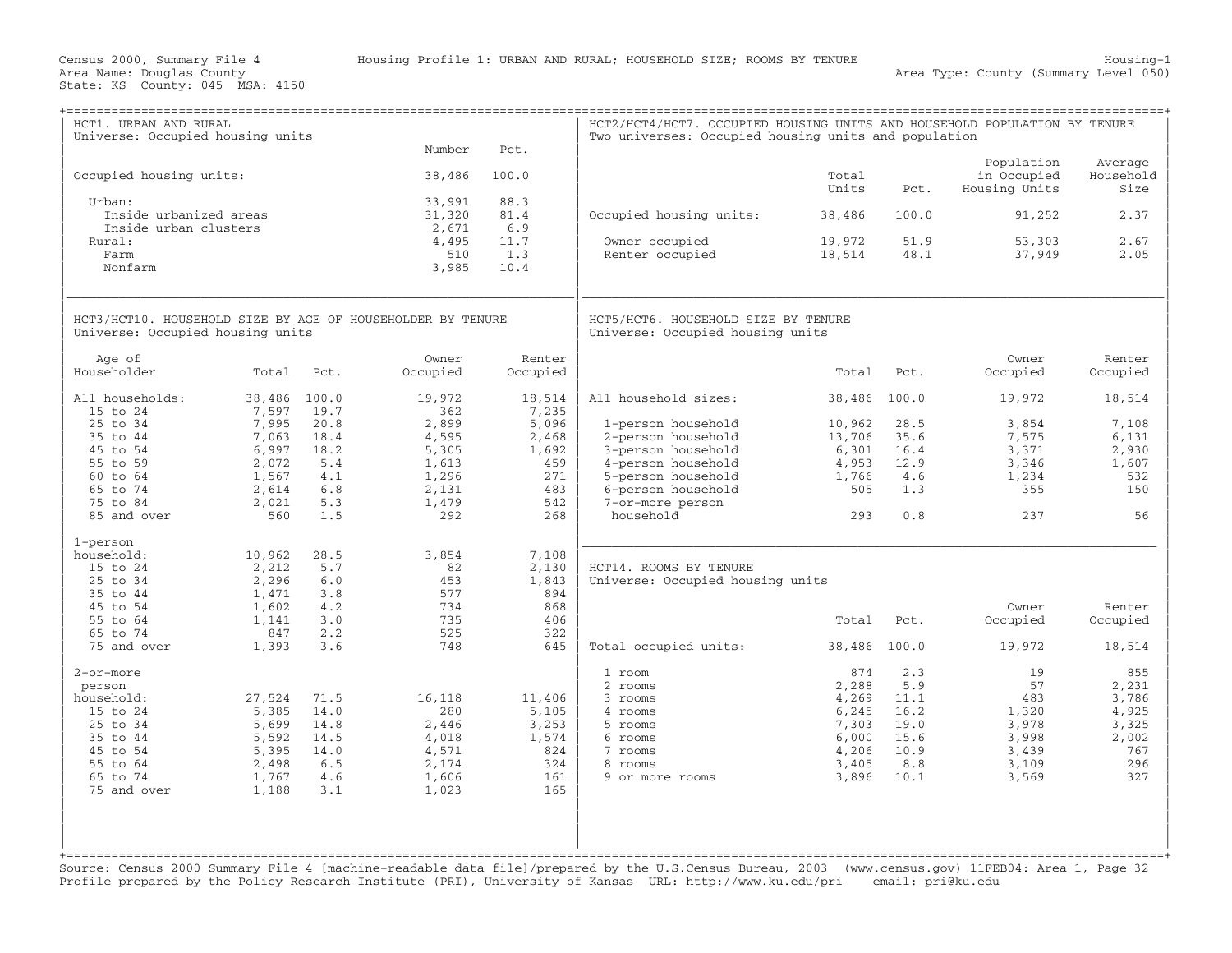## +===================================================================================================================================================+HCT9. HOUSEHOLD TYPE (INCLUDING LIVING ALONE) BY AGE OF HOUSEHOLDER BY TENURE  $\overline{\phantom{a}}$  Universe: Occupied housing units

| oniverse. occupica nousing     |          |          |          |          |          |          |                |              |  |  |
|--------------------------------|----------|----------|----------|----------|----------|----------|----------------|--------------|--|--|
|                                | All Ages | 15 to 24 | 25 to 34 | 35 to 44 | 45 to 54 | 55 to 64 | 65 to 74       | 75 & over    |  |  |
|                                |          |          |          |          |          |          |                |              |  |  |
| Total occupied units:          | 38,486   | 7,597    | 7,995    | 7,063    | 6,997    | 3,639    | 2,614          | 2,581        |  |  |
| Family households:             | 21,313   | 1,317    | 4,562    | 5,181    | 5,050    | 2,379    | 1,706          | 1,118        |  |  |
| Married-couple families        | 17,054   | 651      | 3,510    | 4,038    | 4,233    | 2,157    | 1,487          | 978          |  |  |
| Other families:                | 4,259    | 666      | 1,052    | 1,143    | 817      | 222      | 219            | 140          |  |  |
| Male householder, no wife      | 1,165    | 265      | 304      | 350      | 203      | 22       | 15             | 6            |  |  |
| Female householder, no husband | 3,094    | 401      | 748      | 793      | 614      | 200      | 204            | 134          |  |  |
| Nonfamily households:          | 17,173   | 6,280    | 3,433    | 1,882    | 1,947    | 1,260    | 908            | 1,463        |  |  |
| Male householder:              | 8,429    | 3,193    | 2,119    | 1,111    | 1,089    | 421      | 239            | 257          |  |  |
| Living alone                   | 4,943    | 1,171    | 1,264    | 832      | 889      | 363      | 211            | 213          |  |  |
| Not living alone               | 3,486    | 2,022    | 855      | 279      | 200      | 58       | 28             | 44           |  |  |
| Female householder:            | 8,744    | 3,087    | 1,314    | 771      | 858      | 839      | 669            | 1,206        |  |  |
| Living alone                   | 6,019    | 1,041    | 1,032    | 639      | 713      | 778      | 636            | 1,180        |  |  |
| Not living alone               | 2,725    | 2,046    | 282      | 132      | 145      | 61       | 33             | 26           |  |  |
|                                |          |          |          |          |          |          |                |              |  |  |
|                                |          |          |          |          |          |          |                |              |  |  |
|                                | All Ages | 15 to 24 | 25 to 34 | 35 to 44 | 45 to 54 | 55 to 64 | 65 to 74       | 75 & over    |  |  |
|                                |          |          |          |          |          |          |                |              |  |  |
| Owner occupied units:          | 19,972   | 362      | 2,899    | 4,595    | 5,305    | 2,909    | 2,131          | 1,771        |  |  |
| Family households:             | 15,215   | 158      | 2,273    | 3,860    | 4,309    | 2,103    | 1,545          | 967          |  |  |
| Married-couple families        | 13,373   | 91       | 2,000    | 3,297    | 3,778    | 1,955    | 1,377          | 875          |  |  |
| Other families:                | 1,842    | 67       | 273      | 563      | 531      | 148      | 168            | 92           |  |  |
| Male householder, no wife      | 466      | 20       | 82       | 179      | 150      | 14       | 15             | 6            |  |  |
| Female householder, no husband | 1,376    | 47       | 191      | 384      | 381      | 134      | 153            | 86           |  |  |
| Nonfamily households:          | 4,757    | 204      | 626      | 735      | 996      | 806      | 586            | 804          |  |  |
| Male householder:              | 2,018    | 110      | 391      | 389      | 553      | 261      | 146            | 168          |  |  |
| Living alone                   | 1,460    | 47       | 245      | 290      | 402      | 220      | 118            | 138          |  |  |
| Not living alone               | 558      | 63       | 146      | 99       | 151      | 41       | 28             | 30           |  |  |
| Female householder:            | 2,739    | 94       | 235      | 346      | 443      | 545      | 440            | 636          |  |  |
| Living alone                   | 2,394    | 35       | 208      | 287      | 332      | 515      | 407            | 610          |  |  |
| Not living alone               | 345      | 59       | 27       | 59       | 111      | 30       | 33             | 26           |  |  |
|                                |          |          |          |          |          |          |                |              |  |  |
|                                |          |          |          |          |          |          |                |              |  |  |
|                                | All Ages | 15 to 24 | 25 to 34 | 35 to 44 | 45 to 54 | 55 to 64 | 65 to 74       | 75 & over    |  |  |
| Renter occupied units:         | 18,514   | 7,235    | 5,096    | 2,468    | 1,692    | 730      | 483            | 810          |  |  |
| Family households:             | 6,098    | 1,159    | 2,289    | 1,321    | 741      | 276      | 161            | 151          |  |  |
| Married-couple families        | 3,681    | 560      | 1,510    | 741      | 455      | 202      | 110            | 103          |  |  |
| Other families:                | 2,417    | 599      | 779      | 580      | 286      | 74       | 51             | 48           |  |  |
| Male householder, no wife      | 699      | 245      | 222      | 171      | 53       | 8        | $\Omega$       | $\mathbf{0}$ |  |  |
| Female householder, no husband | 1,718    | 354      | 557      | 409      | 233      | 66       | 51             | 48           |  |  |
| Nonfamily households:          | 12,416   | 6,076    | 2,807    | 1,147    | 951      | 454      | 322            | 659          |  |  |
| Male householder:              | 6,411    | 3,083    | 1,728    | 722      | 536      | 160      | 93             | 89           |  |  |
| Living alone                   | 3,483    | 1,124    | 1,019    | 542      | 487      | 143      | 93             | 75           |  |  |
| Not living alone               | 2,928    | 1,959    | 709      | 180      | 49       | 17       | $\overline{0}$ | 14           |  |  |
| Female householder:            | 6,005    | 2,993    | 1,079    | 425      | 415      | 294      | 229            | 570          |  |  |
| Living alone                   | 3,625    | 1,006    | 824      | 352      | 381      | 263      | 229            | 570          |  |  |
| Not living alone               | 2,380    | 1,987    | 255      | 73       | 34       | 31       | $\mathbf{0}$   | $\Omega$     |  |  |
|                                |          |          |          |          |          |          |                |              |  |  |

Source: Census 2000 Summary File 4 [machine−readable data file]/prepared by the U.S.Census Bureau, 2003 (www.census.gov) 11FEB04: Area 1, Page 33 Profile prepared by the Policy Research Institute (PRI), University of Kansas URL: http://www.ku.edu/pri email: pri@ku.edu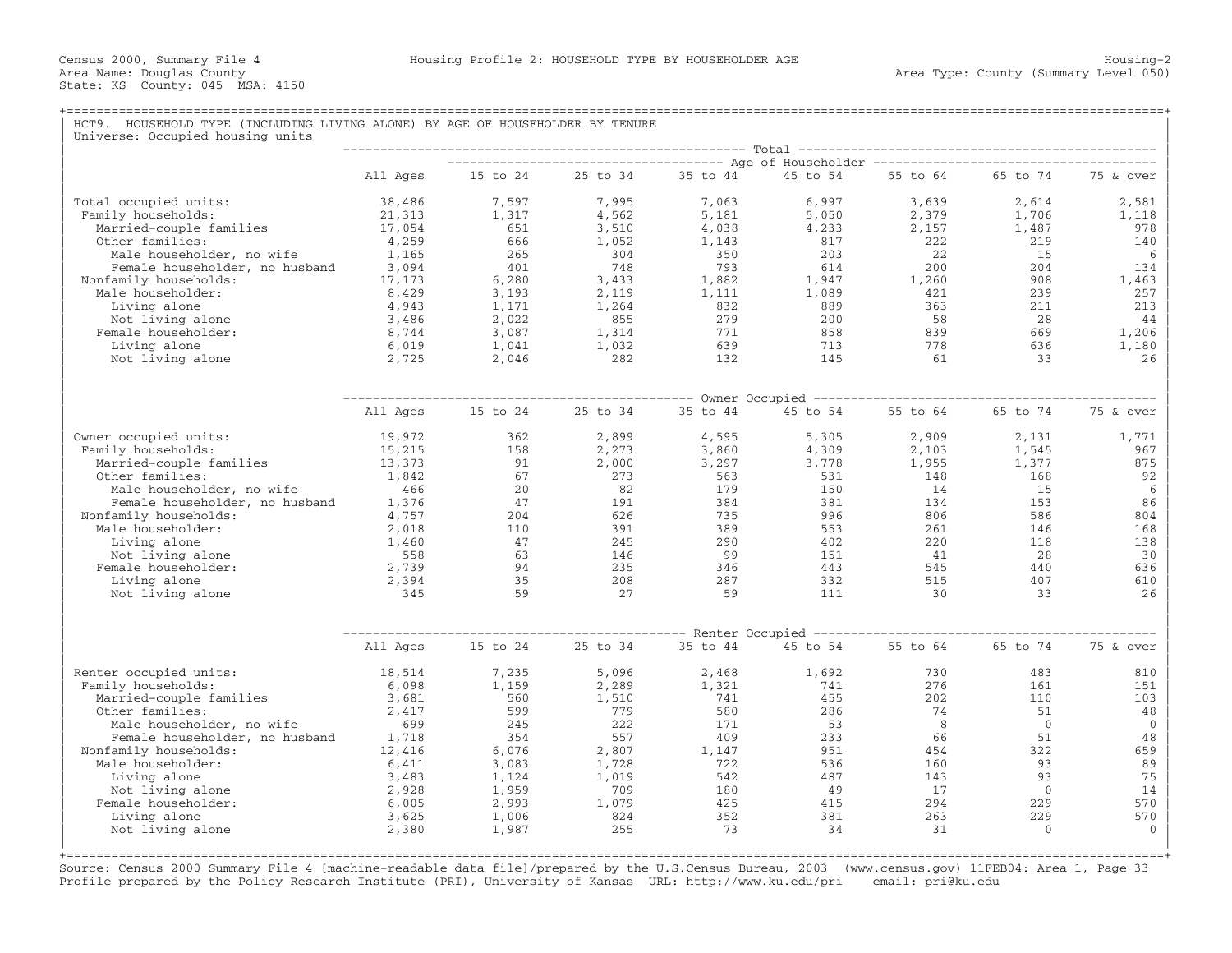| HCT8. HOUSEHOLD TYPE AND PRESENCE AND AGE OF OWN CHILDREN BY TENURE |        |       |          | HCT11. OCCUPANTS PER ROOM BY TENURE |                                  |              |       |          |          |
|---------------------------------------------------------------------|--------|-------|----------|-------------------------------------|----------------------------------|--------------|-------|----------|----------|
| Universe: Occupied housing units                                    |        |       |          |                                     | Universe: Occupied housing units |              |       |          |          |
|                                                                     |        |       | Owner    | Renter                              |                                  |              |       |          |          |
|                                                                     | Total  | Pct.  | Occupied | Occupied                            |                                  |              |       | Owner    | Renter   |
|                                                                     |        |       |          |                                     |                                  | Total        | Pct.  | Occupied | Occupied |
| All occupied housing units:                                         | 38,486 | 100.0 | 19,972   | 18,514                              |                                  |              |       |          |          |
|                                                                     |        |       |          |                                     | Total units:                     | 38,486       | 100.0 | 19,972   | 18,514   |
| Family households:                                                  | 21,313 | 55.4  | 15,215   | 6,098                               |                                  |              |       |          |          |
| Married-couple families:                                            | 17,054 | 44.3  | 13,373   | 3,681                               | $0.50$ or less                   | 27,225       | 70.7  | 15,638   | 11,587   |
| With own children under 18:                                         | 7,883  | 20.5  | 6,142    | 1,741                               | $0.51$ to $1.00$                 | 10,326       | 26.8  | 4,113    | 6,213    |
| Under 6 years only                                                  | 2,051  | 5.3   | 1,247    | 804                                 | $1.01$ to $1.50$                 | 620          | 1.6   | 165      | 455      |
| Under 6 and 6 to 17 years                                           | 1,718  | 4.5   | 1,353    | 365                                 | $1.51$ to $2.00$                 | 283          | 0.7   | 49       | 234      |
| 6 to 17 years only                                                  | 4,114  | 10.7  | 3,542    | 572                                 | $2.01$ or more                   | 32           | 0.1   |          | 25       |
| No own children under 18                                            | 9,171  | 23.8  | 7,231    | 1,940                               |                                  |              |       |          |          |
|                                                                     |        |       |          |                                     |                                  |              |       |          |          |
| Other families (No spouse present):                                 | 4,259  | 11.1  | 1,842    | 2,417                               |                                  |              |       |          |          |
| Male householder, no wife:                                          | 1,165  | 3.0   | 466      | 699                                 | HCT30. BEDROOMS BY TENURE        |              |       |          |          |
| With own children under 18:                                         | 583    | 1.5   | 245      | 338                                 | Universe: Occupied housing units |              |       |          |          |
| Under 6 years only                                                  | 135    | 0.4   | 22       | 113                                 |                                  |              |       |          |          |
| Under 6 and 6 to 17 years                                           | 68     | 0.2   | .5       | 63                                  |                                  |              |       | Owner    | Renter   |
| 6 to 17 years only                                                  | 380    | 1.0   | 218      | 162                                 |                                  | Total        | Pct.  | Occupied | Occupied |
| No own children under 18                                            | 582    | 1.5   | 221      | 361                                 |                                  |              |       |          |          |
| Female householder, no husband:                                     | 3,094  | 8.0   | 1,376    | 1,718                               | Total units:                     | 38,486 100.0 |       | 19,972   | 18,514   |
| With own children under 18:                                         | 2,052  | 5.3   | 821      | 1,231                               |                                  |              |       |          |          |
| Under 6 years only                                                  | 526    | 1.4   | 86       | 440                                 | No bedroom                       | 1,091        | 2.8   | 19       | 1,072    |
| Under 6 and 6 to 17 years                                           | 308    | 0.8   | 99       | 209                                 | 1 bedroom                        | 5,399        | 14.0  | 426      | 4,973    |
| 6 to 17 years only                                                  | 1,218  | 3.2   | 636      | 582                                 | 2 bedrooms                       | 10,826       | 28.1  | 3,297    | 7,529    |
| No own children under 18                                            | 1,042  | 2.7   | 555      | 487                                 | 3 bedrooms                       | 13,929       | 36.2  | 10,155   | 3,774    |
|                                                                     |        |       |          |                                     | 4 bedrooms                       | 5,852        | 15.2  | 4,881    | 971      |
| Nonfamily households:                                               | 17,173 | 44.6  | 4,757    | 12,416                              | 5 or more                        |              |       |          |          |
| Householder living alone:                                           | 10,962 | 28.5  | 3,854    | 7,108                               | bedrooms                         | 1,389        | 3.6   | 1,194    | 195      |
| Male householder                                                    | 4,943  | 12.8  | 1,460    | 3,483                               |                                  |              |       |          |          |
| Female householder                                                  | 6,019  | 15.6  | 2,394    | 3,625                               |                                  |              |       |          |          |
| Householder not living alone                                        | 6,211  | 16.1  | 903      | 5,308                               |                                  |              |       |          |          |
|                                                                     |        |       |          |                                     |                                  |              |       |          |          |

HCT17/HCT18. OCCUPIED HOUSING UNITS AND POPULATION BY UNITS IN STRUCTURE BY TENURE Two universes: Occupied housing units and population

|                     |        |       | ---------- Occupied Housing Units | ___________ | $\frac{1}{2}$ | Population in Occupied Housing Units ---- | - Persons per Household - |        |       |       |        |
|---------------------|--------|-------|-----------------------------------|-------------|---------------|-------------------------------------------|---------------------------|--------|-------|-------|--------|
|                     | Total  | Pct.  | Owner                             | Renter      | Total         | Pct.                                      | Owner                     | Renter | Total | Owner | Renter |
| Total units:        | 38,486 | 100.0 | 19,972                            | 18,514      | 91,252        | 100.0                                     | 53,303                    | 37,949 | 2.37  | 2.67  | 2.05   |
| 1, detached         | 20,923 | 54.4  | 17,066                            | 3,857       | 56,396        | 61.8                                      | 46,543                    | 9,853  | 2.70  | 2.73  | 2.55   |
| 1, attached         | 2,740  | 7.1   | 1,011                             | 1,729       | 6,085         | 6.7                                       | 2,033                     | 4,052  | 2.22  | 2.01  | 2.34   |
|                     | 2,033  | 5.3   | 156                               | 1,877       | 4,218         | 4.6                                       | 269                       | 3,949  | 2.07  | 1.72  | 2.10   |
| $3$ or $4$          | 3,013  | 7.8   | 65                                | 2,948       | 5,631         | 6.2                                       | 119                       | 5,512  | 1.87  | 1.83  | 1.87   |
| $5$ to $9$          | 2,396  | 6.2   | 65                                | 2,331       | 4,298         | 4.7                                       | 151                       | 4,147  | 1.79  | 2.32  | 1.78   |
| 10 to 19            | 2,497  | 6.5   | 45                                | 2,452       | 4,704         | 5.2                                       | 95                        | 4,609  | 1.88  | 2.11  | 1.88   |
| 20 to 49            | 1,282  | 3.3   | 18                                | 1,264       | 2,188         | 2.4                                       | 96                        | 2,092  | 1.71  | 5.33  | 1.66   |
| 50 or more          | 1,666  | 4.3   | 46                                | 1,620       | 2,942         | 3.2                                       | 86                        | 2,856  | 1.77  | 1.87  | 1.76   |
| Mobile home         | 1,906  | 5.0   | 1,479                             | 427         | 4,733         | 5.2                                       | 3,863                     | 870    | 2.48  | 2.61  | 2.04   |
| Boat, RV, van, etc. | 30     | 0.1   | 21                                | 9           | 57            | 0.1                                       | 48                        |        | 1.90  | 2.29  | 1.00   |

|\_\_\_\_\_\_\_\_\_\_\_\_\_\_\_\_\_\_\_\_\_\_\_\_\_\_\_\_\_\_\_\_\_\_\_\_\_\_\_\_\_\_\_\_\_\_\_\_\_\_\_\_\_\_\_\_\_\_\_\_\_\_\_\_\_\_\_\_\_\_\_\_\_\_\_\_\_\_\_\_\_\_\_\_\_\_\_\_\_\_\_\_\_\_\_\_\_\_\_\_\_\_\_\_\_\_\_\_\_\_\_\_\_\_\_\_\_\_\_\_\_\_\_\_\_\_\_\_\_\_\_\_\_\_\_\_\_\_\_\_\_\_\_\_\_\_\_| | |

+===================================================================================================================================================+ Source: Census 2000 Summary File 4 [machine−readable data file]/prepared by the U.S.Census Bureau, 2003 (www.census.gov) 11FEB04: Area 1, Page 34 Profile prepared by the Policy Research Institute (PRI), University of Kansas URL: http://www.ku.edu/pri email: pri@ku.edu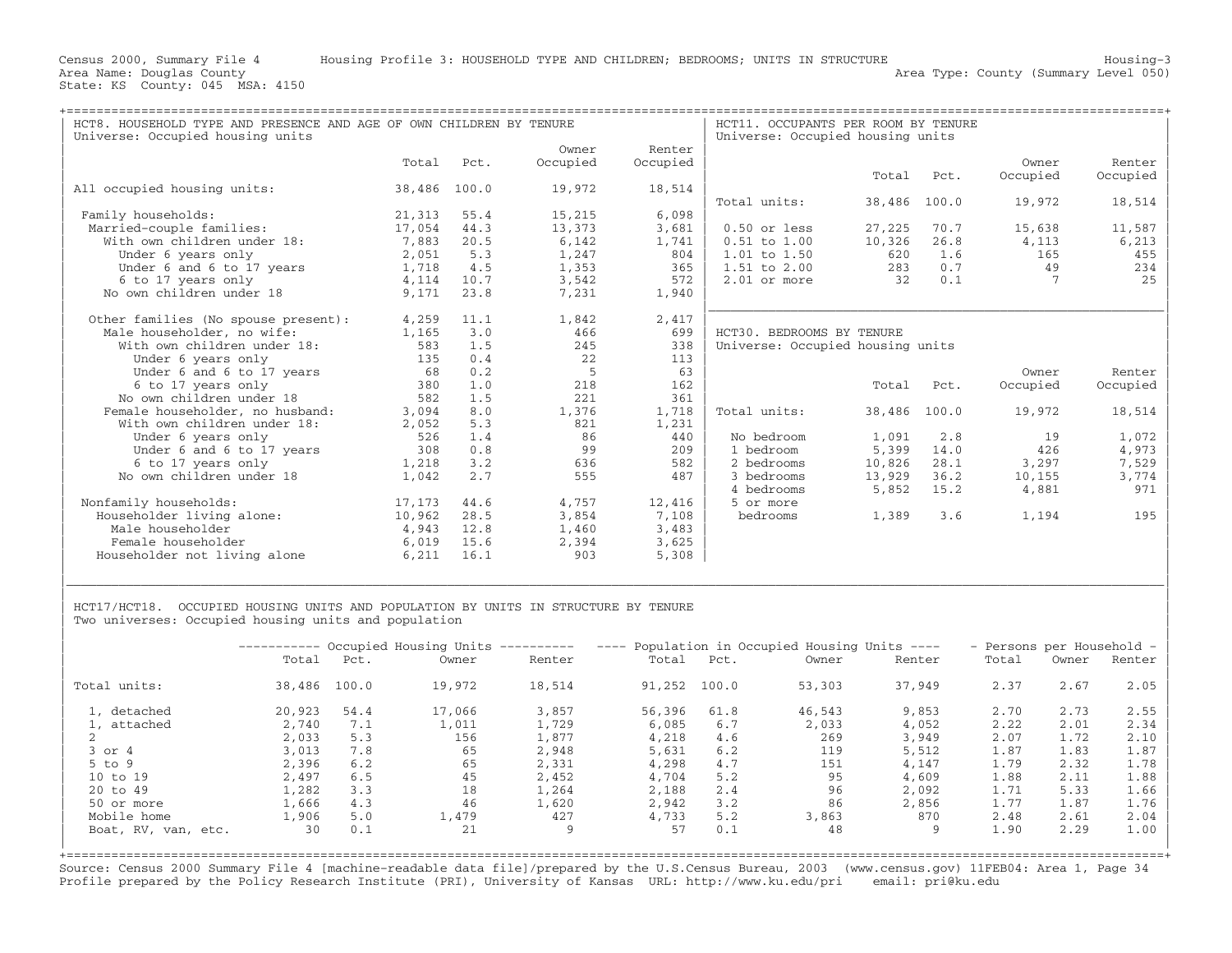| HCT21/HCT22. YEAR STRUCTURE BUILT BY TENURE<br>Universe: Occupied housing units                                                                              |                                                             |                                                    |                                                               |                                                           | HCT29. HOUSE HEATING FUEL BY TENURE<br>Universe: Occupied housing units                                                                                |                                                                                                         |                                                 |                                                               |                                                                       |
|--------------------------------------------------------------------------------------------------------------------------------------------------------------|-------------------------------------------------------------|----------------------------------------------------|---------------------------------------------------------------|-----------------------------------------------------------|--------------------------------------------------------------------------------------------------------------------------------------------------------|---------------------------------------------------------------------------------------------------------|-------------------------------------------------|---------------------------------------------------------------|-----------------------------------------------------------------------|
| Year Built                                                                                                                                                   | Total                                                       | Pct.                                               | Owner<br>Occupied                                             | Renter<br>Occupied                                        |                                                                                                                                                        | Total                                                                                                   | Pct.                                            | Owner<br>Occupied                                             | Renter<br>Occupied                                                    |
| Total occupied units:                                                                                                                                        | 38,486 100.0                                                |                                                    | 19,972                                                        | 18,514                                                    | Total occupied units:                                                                                                                                  | 38,486 100.0                                                                                            |                                                 | 19,972                                                        | 18,514                                                                |
| Built 1999 to March 2000<br>Built 1995 to 1998<br>Built 1990 to 1994<br>Built 1980 to 1989<br>Built 1970 to 1979<br>Built 1960 to 1969<br>Built 1950 to 1959 | 1,120<br>5,141<br>4,060<br>6,583<br>7,851<br>4,683<br>3,247 | 2.9<br>13.4<br>10.5<br>17.1<br>20.4<br>12.2<br>8.4 | 698<br>2,693<br>2,280<br>3,400<br>3,685<br>2,395<br>1,685     | 422<br>2,448<br>1,780<br>3,183<br>4,166<br>2,288<br>1,562 | Utility gas<br>Bottled, tank, LP gas<br>Electricity<br>Fuel oil, kerosene, etc.<br>Coal or coke<br>Wood<br>Solar energy                                | 28,463<br>2,431<br>7,044<br>68<br>$\overline{0}$<br>370<br>17                                           | 74.0<br>6.3<br>18.3<br>0.2<br>0.0<br>1.0<br>0.0 | 15,810<br>2,000<br>1,693<br>59<br>$\overline{0}$<br>339<br>17 | 12,653<br>431<br>5,351<br>9<br>$\overline{0}$<br>31<br>$\overline{0}$ |
| Built 1940 to 1949<br>Built 1939 or earlier                                                                                                                  | 1,125<br>4,676                                              | 2.9<br>12.1                                        | 464<br>2,672                                                  | 661<br>2,004                                              | Other fuel<br>No fuel used                                                                                                                             | 63<br>30 <sup>7</sup>                                                                                   | 0.2<br>0.1                                      | 46<br>8                                                       | 17<br>22                                                              |
| Median year structure built                                                                                                                                  | 1977                                                        |                                                    | 1978                                                          | 1977                                                      |                                                                                                                                                        |                                                                                                         |                                                 |                                                               |                                                                       |
| HCT24/HCT25. YEAR HOUSEHOLDER MOVED INTO UNIT BY TENURE<br>Universe: Occupied housing units                                                                  |                                                             |                                                    | Owner                                                         | Renter                                                    | HCT32/HCT34. VEHICLES AVAILABLE BY TENURE<br>Universe: Occupied housing units                                                                          |                                                                                                         |                                                 | Owner                                                         | Renter                                                                |
| Year Moved Into Unit                                                                                                                                         | Total                                                       | Pct.                                               | Occupied                                                      | Occupied                                                  |                                                                                                                                                        |                                                                                                         | Total Pct.                                      | Occupied                                                      | Occupied                                                              |
| Total occupied units:                                                                                                                                        | 38,486 100.0                                                |                                                    | 19,972                                                        | 18,514                                                    | Total occupied units:                                                                                                                                  | 38,486 100.0                                                                                            |                                                 | 19,972                                                        | 18,514                                                                |
| Moved in 1999 to March 2000<br>Moved in 1995 to 1998<br>Moved in 1990 to 1994<br>Moved in 1980 to 1989<br>Moved in 1970 to 1979<br>Moved in 1969 or earlier  | 12,899<br>11,949<br>5,283<br>4,526<br>2,147<br>1,682        | 33.5<br>31.0<br>13.7<br>11.8<br>5.6<br>4.4         | 2,453<br>6,040<br>3,920<br>3,887<br>2,057<br>1,615            | 10,446<br>5,909<br>1,363<br>639<br>90<br>67               | No vehicle available<br>1 vehicle available<br>2 vehicles available<br>3 vehicles available<br>4 vehicles available<br>5 or more vehicles<br>available | 2,158<br>13,370<br>15,277<br>5,578<br>1,520<br>583                                                      | 5.6<br>34.7<br>39.7<br>14.5<br>3.9<br>1.5       | 375<br>4,646<br>9,580<br>3,931<br>993<br>447                  | 1,783<br>8,724<br>5,697<br>1,647<br>527<br>136                        |
| Median year householder<br>moved into unit                                                                                                                   | 1997                                                        |                                                    | 1993                                                          | 1999                                                      | Mean vehicles available 1.82                                                                                                                           |                                                                                                         |                                                 | 2.12                                                          | 1.51                                                                  |
| HCT31. TELEPHONE SERVICE AVAILABLE BY AGE OF HOUSEHOLDER BY TENURE<br>Universe: Occupied housing units<br>Age of                                             |                                                             |                                                    |                                                               | Owner                                                     | ------ With Telephone Service Available -------<br>Renter                                                                                              |                                                                                                         |                                                 | ------ No Telephone Service Available -------<br>Owner        | Renter                                                                |
| Householder                                                                                                                                                  | <b>Total</b>                                                |                                                    | Total Pct.                                                    | Occupied                                                  | Occupied                                                                                                                                               | Total<br>Pct.                                                                                           |                                                 | Occupied                                                      | Occupied                                                              |
| All ages:                                                                                                                                                    | 38,486                                                      |                                                    | 37,685 97.9                                                   | 19,760                                                    | 17,925                                                                                                                                                 | 801                                                                                                     | 2.1                                             | 212                                                           | 589                                                                   |
| 15 to 24<br>25 to 34<br>35 to 44<br>45 to 54<br>55 to 64<br>65 to 74<br>75 and over                                                                          | 7,597<br>7,995<br>7,063<br>6,997<br>3,639<br>2,614<br>2,581 | 7,389<br>7,818<br>3,553<br>2,612<br>2,554          | 19.2<br>20.3<br>6,882 17.9<br>6,877 17.9<br>9.2<br>6.8<br>6.6 | 347<br>2,861<br>4,530<br>5,270<br>2,879<br>2,129<br>1,744 | 7,042<br>4,957<br>2,352<br>1,607<br>674<br>483<br>810                                                                                                  | 0.5<br>208<br>177<br>0.5<br>181<br>0.5<br>0.3<br>120<br>0.2<br>86<br>$\overline{2}$<br>0.0<br>27<br>0.1 |                                                 | 15<br>38<br>65<br>35<br>30<br>2<br>27                         | 193<br>139<br>116<br>85<br>56<br>$\overline{0}$<br>$\Omega$           |

Source: Census 2000 Summary File 4 [machine−readable data file]/prepared by the U.S.Census Bureau, 2003 (www.census.gov) 11FEB04: Area 1, Page 35 Profile prepared by the Policy Research Institute (PRI), University of Kansas URL: http://www.ku.edu/pri email: pri@ku.edu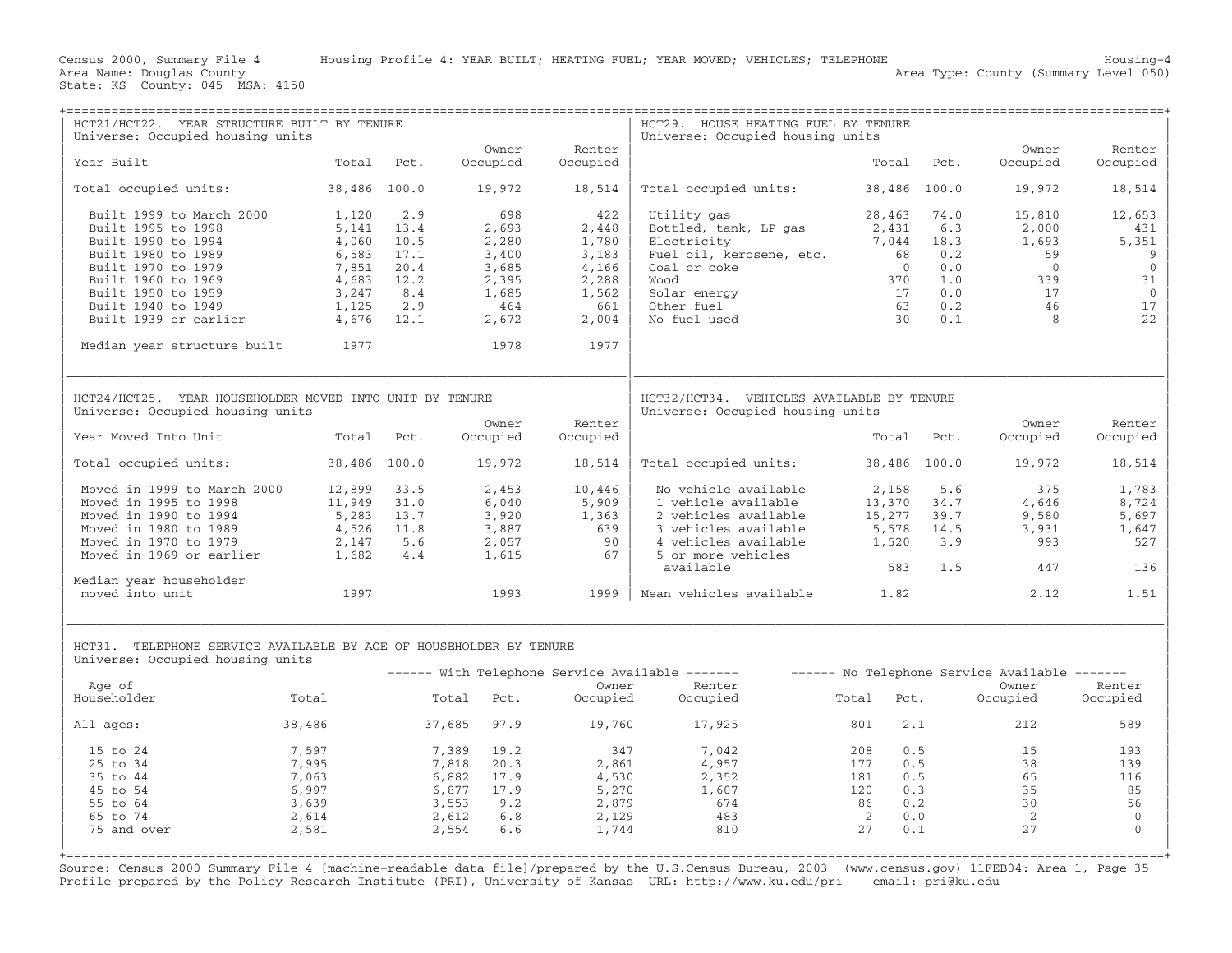| HCT35/HCT36.<br>HOUSEHOLD INCOME IN 1999 BY TENURE<br>Universe: Occupied housing units |          |       |          |          | HCT41.<br>PLUMBING FACILITIES BY TENURE<br>Universe: Occupied housing units |        |       |          |          |  |
|----------------------------------------------------------------------------------------|----------|-------|----------|----------|-----------------------------------------------------------------------------|--------|-------|----------|----------|--|
|                                                                                        |          |       |          |          |                                                                             |        |       | Owner    | Renter   |  |
|                                                                                        |          |       | Owner    | Renter   |                                                                             | Total  | Pct.  | Occupied | Occupied |  |
|                                                                                        | Total    | Pct.  | Occupied | Occupied |                                                                             |        |       |          |          |  |
|                                                                                        |          |       |          |          | Total occupied units:                                                       | 38,486 | 100.0 | 19,972   | 18,514   |  |
| Total occupied units:                                                                  | 38,486   | 100.0 | 19,972   | 18,514   | Complete plumbing                                                           |        |       |          |          |  |
| Less than $$5,000$                                                                     | 2,058    | 5.3   | 278      | 1,780    | facilities                                                                  | 38,377 | 99.7  | 19,914   | 18,463   |  |
| \$5,000 to \$9,999                                                                     | 2,588    | 6.7   | 397      | 2,191    | Lacking complete                                                            |        |       |          |          |  |
| \$10,000 to \$14,999                                                                   | 2,679    | 7.0   | 572      | 2,107    | plumbing facilities                                                         | 109    | 0.3   | 58       | 51       |  |
| \$15,000 to \$19,999                                                                   | 2,624    | 6.8   | 661      | 1,963    |                                                                             |        |       |          |          |  |
| \$20,000 to \$24,999                                                                   | 2,855    | 7.4   | 823      | 2,032    |                                                                             |        |       |          |          |  |
| \$25,000 to \$34,999                                                                   | 4,997    | 13.0  | 1,994    | 3,003    | $HCT43$ .<br>KITCHEN FACILITIES BY TENURE                                   |        |       |          |          |  |
| \$35,000 to \$49,999                                                                   | 6,429    | 16.7  | 3,662    | 2,767    | Universe: Occupied housing units                                            |        |       |          |          |  |
| \$50,000 to \$74,999                                                                   | 7,263    | 18.9  | 5,421    | 1,842    |                                                                             |        |       | Owner    | Renter   |  |
| \$75,000 to \$99,999                                                                   | 3,541    | 9.2   | 2,983    | 558      |                                                                             | Total  | Pct.  | Occupied | Occupied |  |
| \$100,000 to \$149,999                                                                 | 2,132    | 5.5   | 1,960    | 172      |                                                                             |        |       |          |          |  |
| \$150,000 or More                                                                      | 1,320    | 3.4   | 1,221    | 99       | Total occupied units:                                                       | 38,486 | 100.0 | 19,972   | 18,514   |  |
|                                                                                        |          |       |          |          | Complete kitchen                                                            |        |       |          |          |  |
| Median household income                                                                | \$37,584 |       | \$56,603 | \$22,837 | facilities                                                                  | 38,360 | 99.7  | 19,924   | 18,436   |  |
| Mean household income                                                                  | \$50,427 |       | \$70,401 | \$28,879 | Lacking complete                                                            |        |       |          |          |  |
|                                                                                        |          |       |          |          | kitchen facilities                                                          | 126    | 0.3   | 48       | 78       |  |
|                                                                                        |          |       |          |          |                                                                             |        |       |          |          |  |

## | | HCT89. POVERTY STATUS IN 1999 BY AGE OF HOUSEHOLDER BY TENURE Universe: Occupied housing units

| Age of      | $--$ All Occupied $--$<br>Housing Units |       | $---Total---$ |      | Income in 1999 Below Poverty Level<br>-Owner Occupied- |      | --------------<br>-Renter Occupied- |      | Income in 1999 At or Above Poverty Level | Owner    | Renter   |
|-------------|-----------------------------------------|-------|---------------|------|--------------------------------------------------------|------|-------------------------------------|------|------------------------------------------|----------|----------|
| Householder | Number                                  | Pct.  | Number        | Pct. | Number                                                 | Pct. | Number                              | Pct. | Total                                    | Occupied | Occupied |
| All ages:   | 38,486                                  | 100.0 | 6,655         | 17.3 | 871                                                    | 2.3  | 5,784                               | 15.0 | 31,831                                   | 19,101   | 12,730   |
| 15 to 24    | 7,597                                   | 19.7  | 3,950         | 10.3 | 103                                                    | 0.3  | 3,847                               | 10.0 | 3,647                                    | 259      | 3,388    |
| 25 to 34    | 7,995                                   | 20.8  | 1,028         | 2.7  | 163                                                    | 0.4  | 865                                 | 2.2  | 6,967                                    | 2,736    | 4,231    |
| 35 to 44    | 7,063                                   | 18.4  | 562           | 1.5  | 165                                                    | 0.4  | 397                                 | 1.0  | 6,501                                    | 4,430    | 2,071    |
| 45 to 54    | 6,997                                   | 18.2  | 433           | 1.1  | 113                                                    | 0.3  | 320                                 | 0.8  | 6,564                                    | 5,192    | 1,372    |
| 55 to 59    | 2,072                                   | 5.4   | 143           | 0.4  | 57                                                     | 0.1  | 86                                  | 0.2  | 1,929                                    | 1,556    | 373      |
| 60 to 64    | 1.567                                   | 4.1   | 82            | 0.2  | 34                                                     | 0.1  | 48                                  | 0.1  | 1,485                                    | 1,262    | 223      |
| 65 to 74    | 2,614                                   | 6.8   | 206           | 0.5  | 139                                                    | 0.4  | 67                                  | 0.2  | 2,408                                    | 1,992    | 416      |
| 75 to 84    | 2,021                                   | 5.3   | 192           | 0.5  | 82                                                     | 0.2  | 110                                 | 0.3  | 1,829                                    | 1,397    | 432      |
| 85 and over | 560                                     | 1.5   | 59            | 0.2  | 15                                                     | 0.0  | 44                                  | 0.1  | 501                                      | 277      | 224      |

| HCT90/HCT91. POVERTY STATUS IN 1999 BY RECEIPT OF PUBLIC ASSISTANCE INCOME & SOCIAL SECURITY INCOME IN 1999 | Universe: Occupied housing units

|                                                          | $--$ All Occupied $--$ |              |                   |             | $---$ Income in 1999 Below Poverty Level $---$ |              | Income in 1999 At/Above Poverty Level |                 |                   |  |
|----------------------------------------------------------|------------------------|--------------|-------------------|-------------|------------------------------------------------|--------------|---------------------------------------|-----------------|-------------------|--|
|                                                          | Housing Units          |              | $---$ Total $---$ |             | Owner                                          | Renter       |                                       | Owner           | Renter            |  |
|                                                          | Number                 | Pct.         | Number            | Pct.        | Occupied                                       | Occupied     | Total                                 | Occupied        | Occupied          |  |
| Total occupied units:                                    | 38,486 100.0           |              | 6,655             | 17.3        | 871                                            | 5,784        | 31,831                                | 19,101          | 12,730            |  |
| With public assistance income                            | 690                    | 1.8          | 297               | 0.8         | 34                                             | 263          | 393                                   | 131             | 262               |  |
| No public assistance income                              | 37,796                 | 98.2         | 6,358             | 16.5        | 837                                            | 5,521        | 31,438                                | 18,970          | 12,468            |  |
| With social security income<br>No social security income | 6,554<br>31,932        | 17.0<br>83.0 | 591<br>6,064      | 1.5<br>15.8 | 218<br>653                                     | 373<br>5,411 | 5,963<br>25,868                       | 4,436<br>14,665 | 1,527<br>$11,203$ |  |

| |

Source: Census 2000 Summary File 4 [machine−readable data file]/prepared by the U.S.Census Bureau, 2003 (www.census.gov) 11FEB04: Area 1, Page 36 Profile prepared by the Policy Research Institute (PRI), University of Kansas URL: http://www.ku.edu/pri email: pri@ku.edu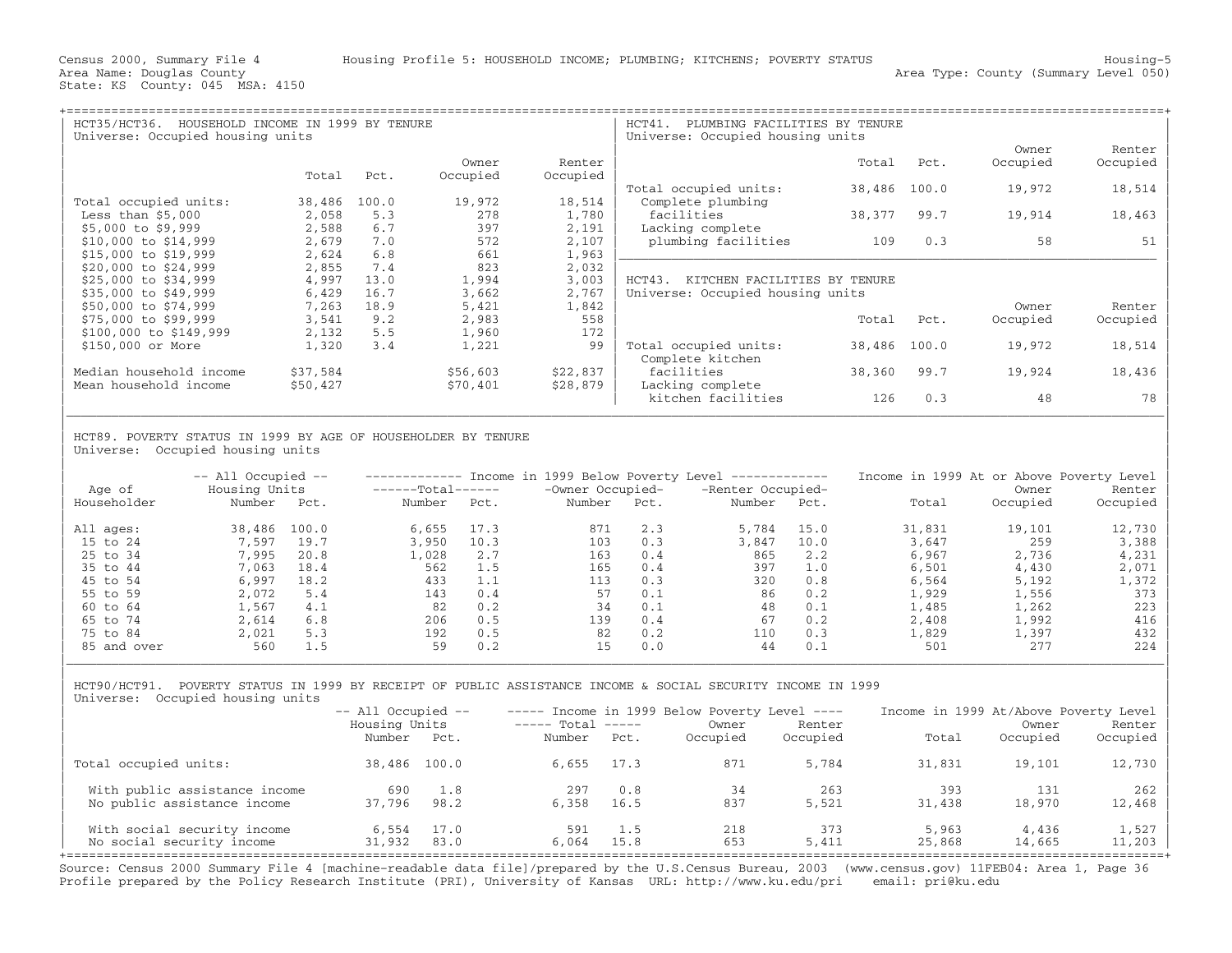Area Name: Douglas County (Summary Level 050) (Area Type: County (Summary Level 050)

+===================================================================================================================================================+

HCT46/HCT48/HCT50/HCT51/HCT52/HCT53. CONTRACT RENT; GROSS RENT | HCT44. KITCHEN FACILITIES BY MEALS INCLUDED IN RENT<br>| Universe: Specified renter-occupied housing units | Universe: Specified renter-occupied housing units p

|                   | - Contract Rent - |      | $---$ Gross Rent $---$ |       |                                                                    |        |       |                                                          |      | Number<br>Pct.    |         |
|-------------------|-------------------|------|------------------------|-------|--------------------------------------------------------------------|--------|-------|----------------------------------------------------------|------|-------------------|---------|
|                   | Number            | Pct. | Number                 | Pct.  |                                                                    |        |       |                                                          |      |                   |         |
|                   |                   |      |                        |       | Specified renter-occupied units:                                   |        |       |                                                          |      | 100.0<br>17,930   |         |
| Specified units:  | 18,344 100.0      |      | 18,344                 | 100.0 | Complete kitchen facilities:                                       |        |       |                                                          |      | 99.6<br>17,852    |         |
|                   |                   |      |                        |       | Meals included in rent                                             |        |       |                                                          |      | 1.2<br>215        |         |
| With cash rent:   | 17,930            | 97.7 | 17,930                 | 97.7  | No meals included in rent                                          |        |       |                                                          |      | 17,637<br>98.4    |         |
| Less than \$100   | 274               | 1.5  | 52                     | 0.3   | Lacking complete kitchen facilities:                               |        |       |                                                          |      | 0.4<br>78         |         |
| $$100 - $149$     | 280               | 1.5  | 137                    | 0.7   | Meals included in rent                                             |        |       |                                                          |      | 0.0<br>$\Omega$   |         |
| $$150 - $199$     | 427               | 2.3  | 297                    | 1.6   | No meals included in rent                                          |        |       |                                                          |      | 0.4<br>78         |         |
| $$200 - $249$     | 742               | 4.0  | 409                    | 2.2   |                                                                    |        |       |                                                          |      |                   |         |
| $$250 - $299$     | 730               | 4.0  | 376                    | 2.0   |                                                                    |        |       |                                                          |      |                   |         |
| $$300 - $349$     | 1,126             | 6.1  | 757                    | 4.1   | HCT45. AGE OF HOUSEHOLDER BY MEALS INCLUDED IN RENT                |        |       |                                                          |      |                   |         |
| $$350 - $399$     | 2,754             | 15.0 | 1,234                  | 6.7   | Universe:                                                          |        |       | Specified renter-occupied housing units paying cash rent |      |                   |         |
| $$400 - $449$     | 1,954             | 10.7 | 1,851                  | 10.1  |                                                                    |        |       |                                                          |      |                   |         |
| $$450 - $499$     | 2,106             | 11.5 | 1,788                  | 9.7   |                                                                    |        |       | - Meals Included -                                       |      | No Meals Included |         |
| $$500 - $549$     | 1,341             | 7.3  | 1,740                  | 9.5   | Age of                                                             |        |       | in Rent                                                  |      |                   | in Rent |
| $$550 - $599$     | 1,364             | 7.4  | 1,632                  | 8.9   | Householder                                                        | Total  | Pct.  | Number                                                   | Pct. | Number            | Pct.    |
| $$600 - $649$     | 1,209             | 6.6  | 1,297                  | 7.1   |                                                                    |        |       |                                                          |      |                   |         |
| $$650 - $699$     | 705               | 3.8  | 1,068                  | 5.8   | All ages:                                                          | 17,930 | 100.0 | 215                                                      | 1.2  | 17,715            | 98.8    |
| $$700 - $749$     | 672               | 3.7  | 1,056                  | 5.8   | 15 to 54                                                           | 16,097 | 89.8  | 77                                                       | 0.4  | 16,020            | 89.3    |
| \$750-\$799       | 671               | 3.7  | 831                    | 4.5   | 55 to 64                                                           | 670    | 3.7   | $\Omega$                                                 | 0.0  | 670               | 3.7     |
| \$800-\$899       | 711               | 3.9  | 1,337                  | 7.3   | 65 to 74                                                           | 415    | 2.3   | 13                                                       | 0.1  | 402               | 2.2     |
| \$900-\$999       | 374               | 2.0  | 792                    | 4.3   | 75 and over                                                        | 748    | 4.2   | 125                                                      | 0.7  | 623               | 3.5     |
| $$1,000 - $1,249$ | 338               | 1.8  | 945                    | 5.2   |                                                                    |        |       |                                                          |      |                   |         |
| $$1,250-$1,499$   | 57                | 0.3  | 194                    | 1.1   |                                                                    |        |       |                                                          |      |                   |         |
| $$1,500 - $1,999$ | 53                | 0.3  | 95                     | 0.5   | HCT45/HCT54. MEAN GROSS RENT BY MEALS INCLUDED IN RENT             |        |       |                                                          |      |                   |         |
| $$2.000$ or more  | 42                | 0.2  | 42                     | 0.2   | Universe: Specified renter-occupied housing units paying cash rent |        |       |                                                          |      |                   |         |
| No cash rent      | 414               | 2.3  | 414                    | 2.3   |                                                                    |        |       |                                                          |      |                   |         |
|                   |                   |      |                        |       | Specified renter-occupied units:                                   |        |       |                                                          |      | \$602             |         |
| Median rent       | \$466             |      | \$560                  |       | Meals included in rent                                             |        |       |                                                          |      | \$1,307           |         |
| Mean rent         | \$498             |      | \$602                  |       | No meals included in rent                                          |        |       |                                                          |      | \$594             |         |

| HCT57. GROSS RENT BY BEDROOMS |  |  |
|-------------------------------|--|--|

Universe: Specified renter-occupied housing units

|                  | $---$ Total  |      | $---$ None<br>$\qquad \qquad - - - - -$ |      | _______ 1 ______ |      | $------ 2$ |      | $---$ 3 or More $---$ |      |
|------------------|--------------|------|-----------------------------------------|------|------------------|------|------------|------|-----------------------|------|
|                  | Number       | Pct. | Number                                  | Pct. | Number           | Pct. | Number     | Pct. | Number                | Pct. |
| Specified units: | 18,344 100.0 |      | 1,072                                   | 5.8  | 4,963            | 27.1 | 7,484      | 40.8 | 4,825                 | 26.3 |
| With cash rent:  | 17,930       | 97.7 | 1,045                                   | 5.7  | 4,883            | 26.6 | 7,382      | 40.2 | 4,620                 | 25.2 |
| Less than \$200  | 486          | 2.6  | 46                                      | 0.3  | 263              | 1.4  | 164        | 0.9  | 13                    | 0.1  |
| \$200 to \$299   | 785          | 4.3  | 87                                      | 0.5  | 283              | 1.5  | 333        | 1.8  | 82                    | 0.4  |
| \$300 to \$499   | 5,630        | 30.7 | 725                                     | 4.0  | 2,548            | 13.9 | 1,719      | 9.4  | 638                   | 3.5  |
| \$500 to \$749   | 6,793        | 37.0 | 148                                     | 0.8  | 1,454            | 7.9  | 3,928      | 21.4 | 1,263                 | 6.9  |
| \$750 to \$999   | 2,960        | 16.1 | 32                                      | 0.2  | 185              | 1.0  | 1,073      | 5.8  | 1,670                 | 9.1  |
| $$1,000$ or More | 1,276        | 7.0  |                                         | 0.0  | 150              | 0.8  | 165        | 0.9  | 954                   | 5.2  |
| No cash rent     | 414          | 2.3  | 27                                      | 0.1  | 80               | 0.4  | 102        | 0.6  | 205                   | 1.1  |

|\_\_\_\_\_\_\_\_\_\_\_\_\_\_\_\_\_\_\_\_\_\_\_\_\_\_\_\_\_\_\_\_\_\_\_\_\_\_\_\_\_\_\_\_\_\_\_\_\_\_\_\_\_\_\_\_\_\_\_\_\_\_\_\_\_\_\_\_\_\_\_\_\_\_\_\_\_\_\_\_\_\_\_\_\_\_\_\_\_\_\_\_\_\_\_\_\_\_\_\_\_\_\_\_\_\_\_\_\_\_\_\_\_\_\_\_\_\_\_\_\_\_\_\_\_\_\_\_\_\_\_\_\_\_\_\_\_\_\_\_\_\_\_\_\_\_\_|

+===================================================================================================================================================+Source: Census 2000 Summary File 4 [machine−readable data file]/prepared by the U.S.Census Bureau, 2003 (www.census.gov) 11FEB04: Area 1, Page 37 Profile prepared by the Policy Research Institute (PRI), University of Kansas URL: http://www.ku.edu/pri email: pri@ku.edu

Universe: Specified renter−occupied housing units paying cash rent

|                      | - Contract Rent -        |               | <b>Contract Contract</b> | $---$ Gross Rent $---$  |               |                                      | Number       | Pct. |
|----------------------|--------------------------|---------------|--------------------------|-------------------------|---------------|--------------------------------------|--------------|------|
|                      | Number                   | Pct.          |                          | Number Pct.             |               |                                      |              |      |
|                      |                          |               |                          |                         |               | Specified renter-occupied units:     | 17,930 100.0 |      |
| Specified units:     | 18,344 100.0             |               |                          | 18,344 100.0            |               | Complete kitchen facilities:         | 17,852       | 99.6 |
|                      |                          |               |                          |                         |               | Meals included in rent               | 215          | 1.2  |
| With cash rent:      | 17,930                   | 97.7          |                          | 17,930                  | 97.7          | No meals included in rent            | 17,637       | 98.4 |
| Less than \$100      | 274                      | $\perp$ .5    |                          | 52                      | 0.3           | Lacking complete kitchen facilities: | 78           | 0.4  |
| \$100-\$149          | 280                      | 1.5           | $\sim$ $\sim$ $\sim$     | 137                     | 0.7           | Meals included in rent               |              | 0.0  |
| \$150-\$199          | 427                      |               |                          | 297                     | 1.6           | No meals included in rent            | 78           | 0.4  |
| $A \cap \cap \cap A$ | $\neg$ $\wedge$ $\wedge$ | $\sim$ $\sim$ |                          | $\Lambda$ $\cap$ $\cap$ | $\cap$ $\cap$ |                                      |              |      |

sing units paying cash rent

| Age of                                                       |                                       |                                    | - Meals Included -<br>in Rent      |                                 | No Meals Included                     | in Rent                           |
|--------------------------------------------------------------|---------------------------------------|------------------------------------|------------------------------------|---------------------------------|---------------------------------------|-----------------------------------|
| Householder                                                  | Total                                 | Pct.                               | Number                             | Pot.                            | Number                                | Pct.                              |
| All ages:<br>15 to 54<br>55 to 64<br>65 to 74<br>75 and over | 17,930<br>16,097<br>670<br>415<br>748 | 100.0<br>89.8<br>3.7<br>2.3<br>4.2 | 215<br>77<br>$\Omega$<br>13<br>125 | 1.2<br>0.4<br>0.0<br>0.1<br>0.7 | 17,715<br>16,020<br>670<br>402<br>623 | 98.8<br>89.3<br>3.7<br>2.2<br>3.5 |

|             |       |       | Specified renter-occupied units: | \$602   |
|-------------|-------|-------|----------------------------------|---------|
| Median rent | \$466 |       | Meals included in rent           | \$1,307 |
| Mean rent   | \$498 | \$602 | No meals included in rent        | \$594   |
|             |       |       |                                  |         |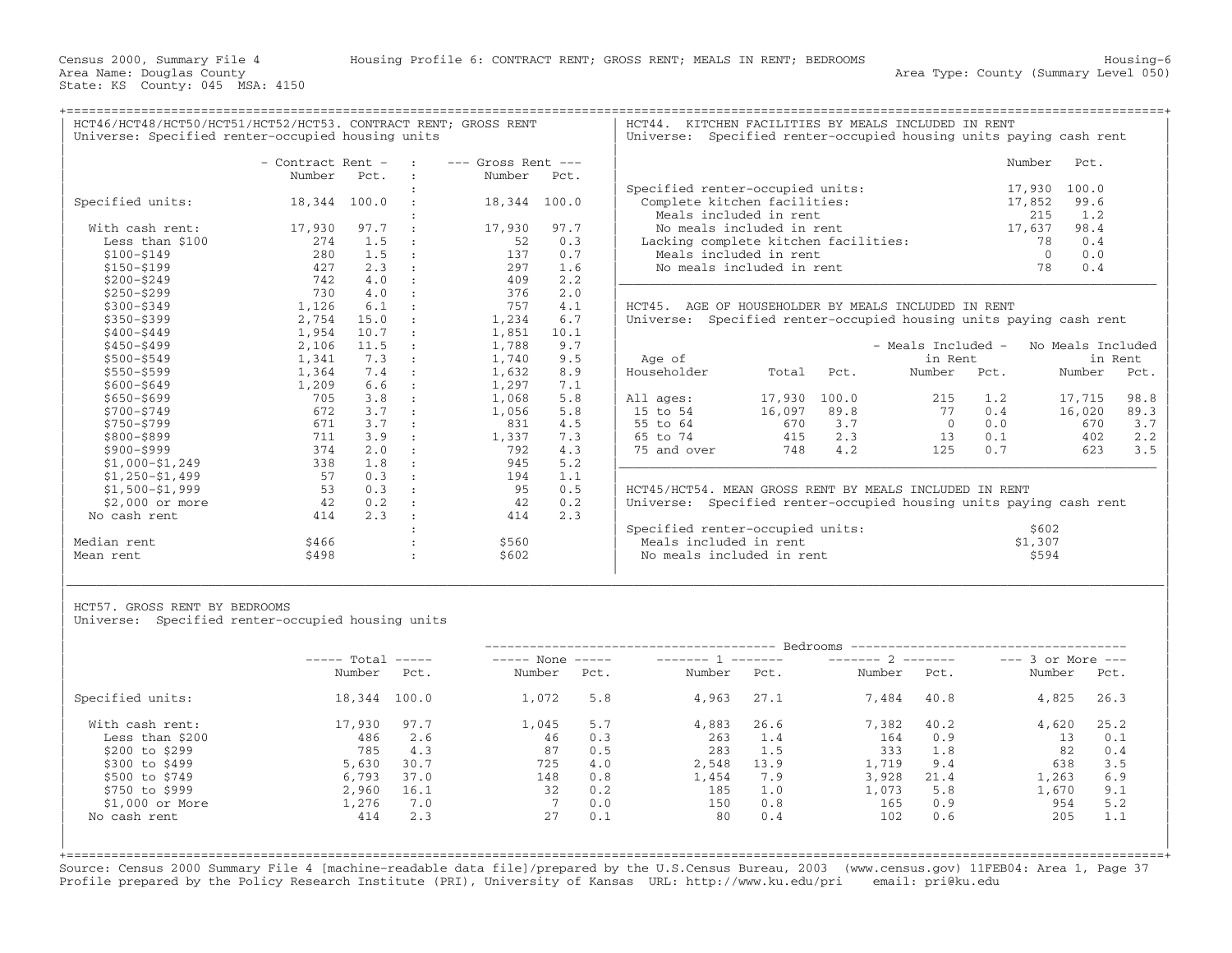State: KS County: 045 MSA: 4150

+===================================================================================================================================================+

HCT56. GROSS RENT BY HOUSEHOLD INCOME IN 1999 Universe: Specified renter-occupied housing units | | | | | All Specified −−−−−−−−−−−−−−−−−−−−−−−−−−−−−−−−− Household Income in 1999 −−−−−−−−−−−−−−−−−−−−−−−−−−−−−−−−−−− | | Renter−Occupied \$10,000 \$20,000 \$35,000 \$50,000 \$75,000 | | Housing Units Less than to to to to to \$100,000 | | Number Pct. \$10,000 \$19,999 \$34,999 \$49,999 \$74,999 \$99,999 or more | | | | Specified units: 18,344 100.0 3,954 4,059 4,998 2,725 1,798 546 264 | | | | With cash rent: 17,930 97.7 3,909 3,952 4,863 2,646 1,759 537 264 | | Less than \$100 52 0.3 30 9 13 0 0 0 0 | | \$100 to \$199 434 2.4 263 65 59 20 12 15 0 | | \$200 to \$299 785 4.3 311 195 168 76 35 0 0 | | \$300 to \$399 1,991 10.9 665 685 432 157 30 5 17 | | \$400 to \$499 3,639 19.8 1,044 1,043 1,004 352 131 36 29 | | \$500 to \$599 3,372 18.4 584 797 1,110 593 190 90 8 | | \$600 to \$699 2,365 12.9 351 484 757 466 240 60 7 | | \$700 to \$799 1,887 10.3 308 545 311 358 42 33 | | \$800 to \$899 1,337 7.3 158 317 259 109 43 | | \$900 to \$999 792 4.3 72 102 108 113 206 94 37 | | \$1,000 to \$1,249 945 5.2 91 95 223 207 208 51 70 | | \$1,250 to \$1,499 194 1.1 15 6 34 41 56 28 14 | | \$1,500 to \$1,999 95 0.5 7 13 33 7 28 7 0 | | \$2,000 or more 42 0.2 10 6 0 14 6 0 6 | | No cash rent 414 2.3 45 107 135 79 39 9 0 | | | |\_\_\_\_\_\_\_\_\_\_\_\_\_\_\_\_\_\_\_\_\_\_\_\_\_\_\_\_\_\_\_\_\_\_\_\_\_\_\_\_\_\_\_\_\_\_\_\_\_\_\_\_\_\_\_\_\_\_\_\_\_\_\_\_\_\_\_\_\_\_\_\_\_\_\_\_\_\_\_\_\_\_\_\_\_\_\_\_\_\_\_\_\_\_\_\_\_\_\_\_\_\_\_\_\_\_\_\_\_\_\_\_\_\_\_\_\_\_\_\_\_\_\_\_\_\_\_\_\_\_\_\_\_\_\_\_\_\_\_\_\_\_\_\_\_\_\_| | | | HCT59/HCT60. GROSS RENT AS A PERCENTAGE OF HOUSEHOLD INCOME IN 1999 | HCT55/HCT62. MEAN GROSS RENT BY UNITS IN STRUCTURE<br>Universe: Specified renter-occupied housing units | Universe: Specified renter-occupied housing units Universe: Specified renter−occupied housing units paying cash rent | | | | Percentage of | Specified renter−occupied units: \$602 | Number Pct. | Specified fencer occupied direct.<br>1. detached or attached \$759 1, detached or attached  $$759$ <br>2 to 4  $$599$  $\text{Special}$  renter-occupied units: 18,344 100.0  $\begin{array}{|l|l|} \hline 2 \text{ to } 4 \end{array}$  5 to 19  $\vert$  5 to 19  $\vert$  5 to 19  $\vert$  5 to 19  $\vert$  5 to 19  $\vert$  5 to 19  $\vert$  5 to 19  $\vert$  5 to 19  $\vert$  5 to 19  $\vert$  5 to 19  $\vert$  5 to 19  $\vert$  5 to 19  $\vert$  5 to 19  $\vert$  5 to 19  $\vert$  5 to 19  $\vert$  5 to 19  $\vert$  5 to 19  $\vert$  5 to 19 | Less than 10 percent 785 4.3 | 20 to 49 \$550 | | 10 to 14 percent 1,699 9.3 | 50 or more \$533 | | 15 to 19 percent 2,415 13.2 | Mobile home \$443 | | 20 to 24 percent 2,280 12.4 | Boat, RV, van, etc. \$222 | | 25 to 29 percent 1,780 9.7 | | | 30 to 34 percent 1,375 7.5 |\_\_\_\_\_\_\_\_\_\_\_\_\_\_\_\_\_\_\_\_\_\_\_\_\_\_\_\_\_\_\_\_\_\_\_\_\_\_\_\_\_\_\_\_\_\_\_\_\_\_\_\_\_\_\_\_\_\_\_\_\_\_\_\_\_\_\_\_\_\_\_\_\_\_\_ | | 35 to 39 percent 1,071 5.8 | | | 40 to 49 percent 1,433 7.8 | HCT58. INCLUSION OF UTILITIES IN RENT | | 50 percent or more 4,580 25.0 | Universe: Specified renter−occupied housing units | | Not computed 926 5.0 | Number Pct. | | | | | Median percentage of 1999 | Specified renter−occupied units: 18,344 100.0 | medial percentage of 1999<br>household income spent<br>on gross rent and the spent of the set of the set of the set of the spent of the spent of the spent of the spen | on gross rent 29.3% | Pay extra for one or more utilities 16,688 91.0 |  $\vert$  No extra payment for any utilities  $1,656$  9.0  $\vert$ | | |

+===================================================================================================================================================+Source: Census 2000 Summary File 4 [machine−readable data file]/prepared by the U.S.Census Bureau, 2003 (www.census.gov) 11FEB04: Area 1, Page 38 Profile prepared by the Policy Research Institute (PRI), University of Kansas URL: http://www.ku.edu/pri email: pri@ku.edu

| | | | |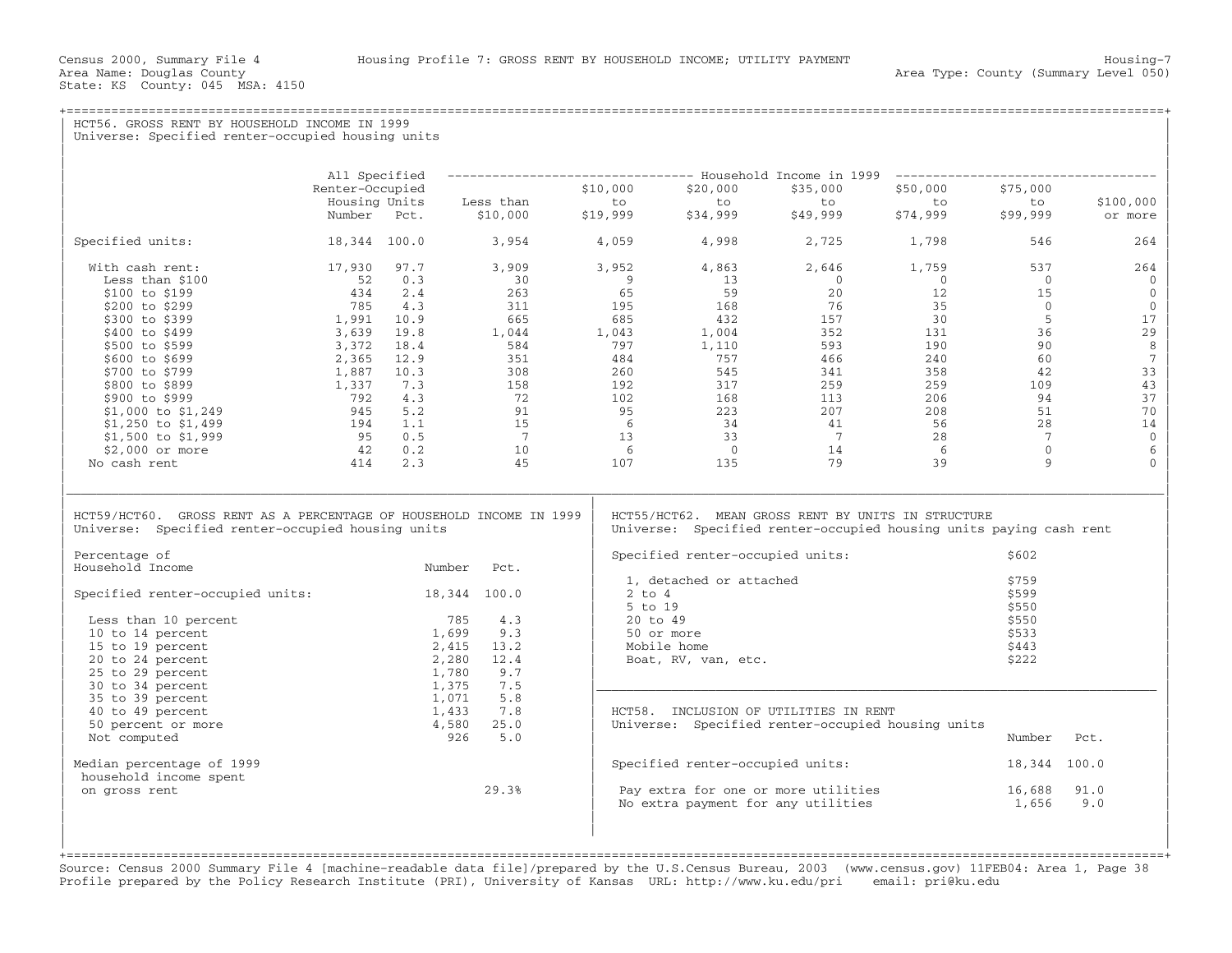| HCT61. GROSS RENT AS A PERCENTAGE OF HOUSEHOLD INCOME IN 1999 BY AGE OF HOUSEHOLDER                                                                                         |                                                                  |                           |                                                   |                                          |                                                |                                         |                                      |                                                                                                                   |                                                         |
|-----------------------------------------------------------------------------------------------------------------------------------------------------------------------------|------------------------------------------------------------------|---------------------------|---------------------------------------------------|------------------------------------------|------------------------------------------------|-----------------------------------------|--------------------------------------|-------------------------------------------------------------------------------------------------------------------|---------------------------------------------------------|
| Universe: Specified renter-occupied housing units                                                                                                                           |                                                                  |                           |                                                   |                                          |                                                |                                         |                                      |                                                                                                                   |                                                         |
| Percentage of                                                                                                                                                               | $---$ All Ages $---$                                             |                           |                                                   |                                          |                                                |                                         |                                      | ------------------------------------ Age of Householder -------------------------------                           |                                                         |
| Household Income                                                                                                                                                            | Number Pct.                                                      |                           |                                                   |                                          | 15 to 24  25 to 34  35 to 44  45 to 54         |                                         |                                      | 55 to 64 65 to 74                                                                                                 | 75 & over                                               |
| Specified units:                                                                                                                                                            | 18,344 100.0                                                     |                           | 7,224                                             | 5,083                                    | 2,414                                          | 1,656                                   | 696                                  | 461                                                                                                               | 810                                                     |
| Less than 20 percent                                                                                                                                                        | 4,899                                                            | 26.7                      | 1,056                                             | 1,713                                    | 1,008                                          | 626                                     | 257                                  | 101                                                                                                               | 138                                                     |
| 20 to 24 percent                                                                                                                                                            | 2,280                                                            | 12.4                      | 628                                               | 749                                      | 371                                            | 243                                     | 81                                   | 89                                                                                                                | 119                                                     |
| 25 to 29 percent                                                                                                                                                            | 1,780                                                            | 9.7                       | 602                                               | 581                                      | 252                                            | 134                                     | 79                                   | 46                                                                                                                | 86                                                      |
| 30 to 34 percent                                                                                                                                                            | 1,375                                                            | 7.5                       | 511                                               | 448                                      | 143                                            | 109                                     | 67                                   | 61                                                                                                                | 36                                                      |
| 35 percent or more                                                                                                                                                          | 7,084                                                            | 38.6                      | 4,000                                             | 1,432                                    | 599                                            | 422                                     | 179                                  | 118                                                                                                               | 334                                                     |
| Not computed                                                                                                                                                                | 926                                                              | 5.0                       | 427                                               | 160                                      | 41                                             | 122                                     | 33                                   | 46                                                                                                                | 97                                                      |
| Universe: Specified renter-occupied housing units<br>Percentage of<br>Household Income                                                                                      | All Specified<br>Renter-Occupied<br>Housing Units<br>Number Pct. |                           | 1, Detached<br>or Attached                        |                                          | 2 to 4 5 to 19                                 | 20 to 49                                |                                      | ------------------------------------ Units in Structure -------------------------------<br>50 or More Mobile Home | Van, etc.                                               |
| Specified units:                                                                                                                                                            | 18,344 100.0                                                     |                           | 5,416                                             | 4,825                                    | 4,783                                          | 1,264                                   | 1,620                                | 427                                                                                                               | 9                                                       |
|                                                                                                                                                                             |                                                                  |                           |                                                   |                                          |                                                |                                         |                                      |                                                                                                                   |                                                         |
| Less than 20 percent                                                                                                                                                        | 4,899 26.7                                                       |                           | 1,720                                             | 1,487                                    | 1,013                                          | 246                                     | 301                                  | 132                                                                                                               | $\Omega$                                                |
| 20 to 24 percent                                                                                                                                                            | 2,280 12.4                                                       |                           | 795                                               | 541                                      | 603                                            | 145                                     | 146                                  | 50                                                                                                                | $\mathbf{0}$                                            |
| 25 to 29 percent                                                                                                                                                            | 1,780                                                            | 9.7                       | 550                                               | 441                                      | 471                                            | 155                                     | 141                                  | 22                                                                                                                | $\mathbf{0}$                                            |
| 30 to 34 percent                                                                                                                                                            | 1,375                                                            | 7.5                       | 413                                               | 331                                      | 352                                            | 68                                      | 168                                  | 43                                                                                                                | $\mathbf{0}$                                            |
| 35 percent or more                                                                                                                                                          | 7,084                                                            | 38.6                      |                                                   | 1,904                                    | 2,095                                          | 557                                     | 798                                  | 151                                                                                                               | $\mathbf{Q}$                                            |
| Not computed                                                                                                                                                                | 926                                                              | 5.0                       | 1,570<br>368                                      | 121                                      | 249                                            | 93                                      | 66                                   | 29                                                                                                                |                                                         |
| HCT63. GROSS RENT AS A PERCENTAGE OF HOUSEHOLD INCOME IN 1999 BY HOUSEHOLD INCOME<br>Universe: Specified renter-occupied housing units<br>Percentage of<br>Household Income | All Specified<br>Renter-Occupied<br>Housing Units<br>Number Pct. |                           | Less than<br>\$10,000                             | \$10,000<br>to<br>\$19,999               | \$20,000<br>to to<br>\$34,999                  | \$35,000<br>to<br>\$49,999              | \$50,000<br>to<br>\$74,999           | -------------------------------- Household Income in 1999 -----------------------<br>\$75,000<br>to<br>\$99,999   | \$100,000<br>or more                                    |
| Specified units:                                                                                                                                                            | 18,344 100.0                                                     |                           | 3,954                                             | 4,059                                    | 4,998                                          | 2,725                                   | 1,798                                | 546                                                                                                               | 264                                                     |
| Less than 20 percent<br>20 to 24 percent<br>25 to 29 percent<br>30 to 34 percent<br>35 percent or more<br>Not computed                                                      | 4,899<br>2,280 12.4<br>1,780<br>1,375<br>7,084 38.6<br>926       | 26.7<br>9.7<br>7.5<br>5.0 | 75<br>72<br>$\frac{59}{85}$<br>85<br>3,119<br>544 | 130<br>211<br>389<br>487<br>2,735<br>107 | 1,030<br>1,042<br>1,002<br>675<br>1,101<br>148 | 1,499<br>657<br>261<br>116<br>113<br>79 | 1,399<br>263<br>69<br>12<br>16<br>39 | 502<br>35<br>$\bigcirc$<br>$\circ$<br>$\mathbf{0}$<br>9                                                           | 264<br>$\Omega$<br>$\Omega$<br>$\mathbf{0}$<br>$\Omega$ |

Source: Census 2000 Summary File 4 [machine−readable data file]/prepared by the U.S.Census Bureau, 2003 (www.census.gov) 11FEB04: Area 1, Page 39 Profile prepared by the Policy Research Institute (PRI), University of Kansas URL: http://www.ku.edu/pri email: pri@ku.edu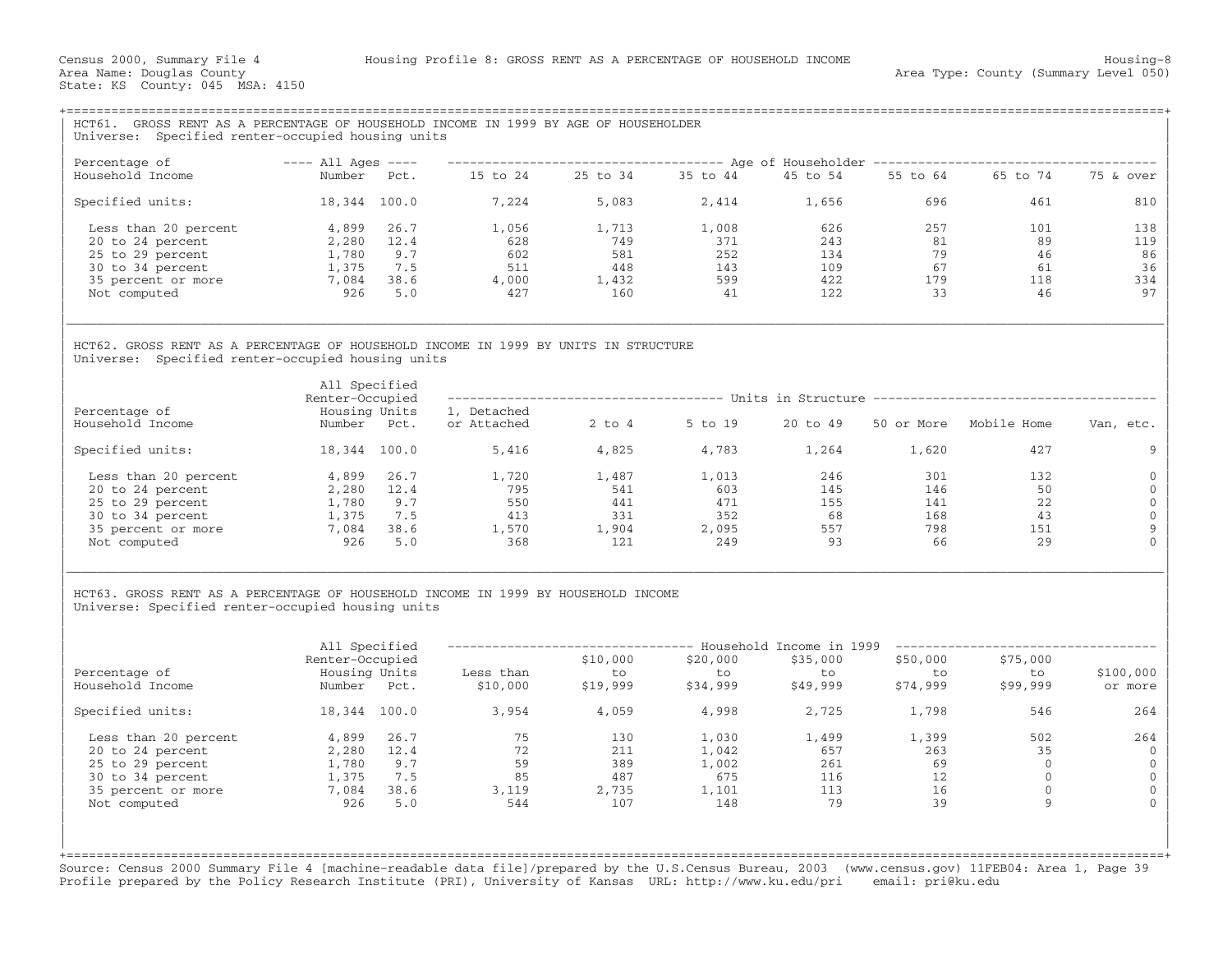| HCT64/HCT65/HCT66/HCT67. VALUE<br>Universe: Specified owner-occupied housing units |                       |              | HCT73/HCT75/HCT76/HCT77. MORTGAGE STATUS AND SELECTED MONTHLY OWNER COSTS<br>Universe: Specified owner-occupied housing units |           |            |                                  |                                  |                                                  |                |
|------------------------------------------------------------------------------------|-----------------------|--------------|-------------------------------------------------------------------------------------------------------------------------------|-----------|------------|----------------------------------|----------------------------------|--------------------------------------------------|----------------|
| Value                                                                              | Number                | Pct.         |                                                                                                                               |           |            | With a                           |                                  |                                                  | Without a      |
|                                                                                    |                       |              | Monthly Costs                                                                                                                 |           | Total      | Mortgage :                       |                                  | Monthly Costs                                    | Mortgage       |
| Specified units:                                                                   | 15,761                | 100.0        |                                                                                                                               |           |            |                                  |                                  |                                                  |                |
| Less than $$10,000$                                                                | 28                    | 0.2          | Specified units:                                                                                                              |           | 15,761     | 12,079                           |                                  | Total:                                           | 3,682          |
| $$10,000 - $14,999$                                                                | $\overline{0}$        | 0.0          | Less than \$200                                                                                                               |           | 323        | $7\phantom{.0}$                  | $\cdot$ :                        | Less than \$100                                  | 19             |
| $$15,000 - $19,999$                                                                | 11                    | 0.1          | \$200 to \$299                                                                                                                |           | 1,416      | 11                               | $\sim$ 1.                        | \$100 to \$149                                   | 93             |
| $$20,000 - $24,999$                                                                | 23                    | 0.1          | \$300 to \$399                                                                                                                |           | 1,257      | 92                               | $\sim$ 100                       | \$150 to \$199                                   | 204            |
| $$25,000 - $29,999$                                                                | 10                    | 0.1          | \$400 to \$499                                                                                                                |           | 791        | 362                              | $\sim 10$                        | \$200 to \$249                                   | 618            |
| $$30,000 - $34,999$                                                                | 73                    | 0.5          | \$500 to \$599                                                                                                                |           | 824        | 650 :                            |                                  | \$250 to \$299                                   | 787            |
| $$35,000 - $39,999$                                                                | 102                   | 0.6          | \$600 to \$699                                                                                                                |           | 1,016      | 936                              | $\sim$ :                         | \$300 to \$349                                   | 772            |
| $$40,000 - $49,999$                                                                | 241                   | 1.5          | \$700 to \$799                                                                                                                |           | 1,428      | 1,384                            | $\sim 100$                       | \$350 to \$399                                   | 393            |
| $$50,000 - $59,999$                                                                | 310                   | 2.0          | \$800 to \$899                                                                                                                |           | 1,589      | 1,549                            | $\cdot$ :                        | \$400 to \$499                                   | 429            |
| $$60,000 - $69,999$                                                                | 619                   | 3.9          | \$900 to \$999                                                                                                                |           | 1,375      | 1,375                            | $\sim$ 100                       | \$500 to \$599                                   | 174            |
| $$70,000 - $79,999$                                                                | 992                   | 6.3          | \$1,000 or more:                                                                                                              |           | 5,742      | 5,713 :                          |                                  | \$600 to \$699                                   | 80             |
| \$80,000-\$89,999                                                                  | 1,354                 | 8.6          | \$1,000 to \$1,249                                                                                                            |           | N/A        | 2,211                            | $\sim 20$                        | \$700 to \$799                                   | 44             |
| $$90,000 - $99,999$                                                                | 1,955<br>3,036        | 12.4<br>19.3 | \$1,250 to \$1,499                                                                                                            |           | N/A<br>N/A | 1,356<br>1,451                   | $\sim$ 100 $\sim$<br>$\sim 10^7$ | \$800 to \$899<br>\$900 to \$999                 | 40<br>$\Omega$ |
| $$100,000 - $124,999$<br>\$125,000-\$149,999                                       | 2,428                 | 15.4         | \$1,500 to \$1,999<br>\$2,000 to \$2,499                                                                                      |           | N/A        | 369                              | $\sim$ :                         | \$1,000 or more                                  | 29             |
| \$150,000-\$174,999                                                                | 1,341                 | 8.5          | \$2,500 to \$2,999                                                                                                            |           | N/A        | 185                              | $\cdot$                          |                                                  |                |
| \$175,000-\$199,999                                                                | 902                   | 5.7          | \$3,000 or more                                                                                                               |           | N/A        | 141                              | $\sim$ 1.                        |                                                  |                |
| $$200,000 - $249,999$                                                              | 1,161                 | 7.4          |                                                                                                                               |           |            |                                  |                                  |                                                  |                |
| $$250,000 - $299,999$                                                              | 580                   | 3.7          | Median monthly costs                                                                                                          |           | N/A        | \$976                            | $\cdot$                          |                                                  | \$308          |
| \$300,000-\$399,999                                                                | 337                   | 2.1          | Mean monthly costs                                                                                                            |           | \$942      | \$1,127                          | $\sim$ 10 $\pm$                  |                                                  | \$336          |
| $$400,000 - $499,999$                                                              | 108                   | 0.7          |                                                                                                                               |           |            |                                  |                                  |                                                  |                |
| $$500,000 - $749,999$                                                              | 87                    | 0.6          |                                                                                                                               |           |            |                                  |                                  |                                                  |                |
| \$750,000-\$999,999                                                                | 34                    | 0.2          |                                                                                                                               |           |            |                                  |                                  |                                                  |                |
| \$1,000,000 or more                                                                | 29                    | 0.2          |                                                                                                                               |           |            |                                  |                                  |                                                  |                |
|                                                                                    |                       |              | Mean value for                                                                                                                |           |            |                                  |                                  |                                                  |                |
| Lower value quartile<br>Median value                                               | \$90,900<br>\$117,800 |              | specified owner-occupied<br>housing units                                                                                     |           | \$140,902  | \$146,259                        |                                  |                                                  | \$123,328      |
| Upper value quartile                                                               | \$161,900             |              |                                                                                                                               |           |            |                                  |                                  |                                                  |                |
|                                                                                    |                       |              |                                                                                                                               |           |            |                                  |                                  |                                                  |                |
| HCT69/HCT81. MEAN VALUE BY AGE OF                                                  |                       |              | HCT70/HCT17. MEAN VALUE BY UNITS                                                                                              |           |            | HCT72. MORTGAGE STATUS           |                                  |                                                  |                |
| HOUSEHOLDER                                                                        |                       |              | IN STRUCTURE                                                                                                                  |           |            |                                  |                                  | Universe: Specified owner-occupied housing units |                |
| Universe: Specified owner-occupied<br>housing units                                |                       |              | Universe: Owner-occupied housing units                                                                                        |           |            |                                  |                                  |                                                  | 15,761         |
|                                                                                    |                       | Total units: |                                                                                                                               | \$139,075 |            | Specified units:                 |                                  |                                                  |                |
| All Ages:                                                                          | \$140,902             |              |                                                                                                                               |           |            |                                  |                                  | Housing units with a mortgage, contract          |                |
|                                                                                    |                       |              | 1, detached                                                                                                                   | \$151,191 |            | to purchase, or similar debt:    |                                  |                                                  | 12,079         |
| Householder 15 to 24                                                               | \$86,413              |              | 1, attached                                                                                                                   | \$108,803 |            |                                  |                                  | With either a second mortgage or home            |                |
| Householder 25 to 34                                                               | \$125,396             | $2^{\circ}$  |                                                                                                                               | \$102,035 |            | equity loan, but not both:       |                                  |                                                  | 2,520          |
| Householder 35 to 44                                                               | \$144,563             | $3$ or $4$   |                                                                                                                               | \$99,038  |            | Second mortgage only             |                                  |                                                  | 1,290          |
| Householder 45 to 54                                                               | \$159,836             | 5 or more    |                                                                                                                               | \$96,250  |            | Home equity loan only            |                                  |                                                  | 1,230          |
| Householder 55 to 64                                                               | \$141,070             |              | Mobile home                                                                                                                   | \$32,123  |            |                                  |                                  | Both second mortgage and home equity loan        | 47             |
| Householder 65 to 74                                                               | \$134,110             |              | Boat, RV, van, etc.                                                                                                           | \$35,952  |            |                                  |                                  | No second mortgage and no home equity loan       | 9,512          |
| Householder 75 and over                                                            | \$113,750             |              |                                                                                                                               |           |            |                                  |                                  |                                                  |                |
|                                                                                    |                       |              |                                                                                                                               |           |            | Housing units without a mortgage |                                  |                                                  | 3,682          |
|                                                                                    |                       |              |                                                                                                                               |           |            |                                  |                                  |                                                  |                |
|                                                                                    |                       |              |                                                                                                                               |           |            |                                  |                                  |                                                  |                |

Source: Census 2000 Summary File 4 [machine−readable data file]/prepared by the U.S.Census Bureau, 2003 (www.census.gov) 11FEB04: Area 1, Page 40 Profile prepared by the Policy Research Institute (PRI), University of Kansas URL: http://www.ku.edu/pri email: pri@ku.edu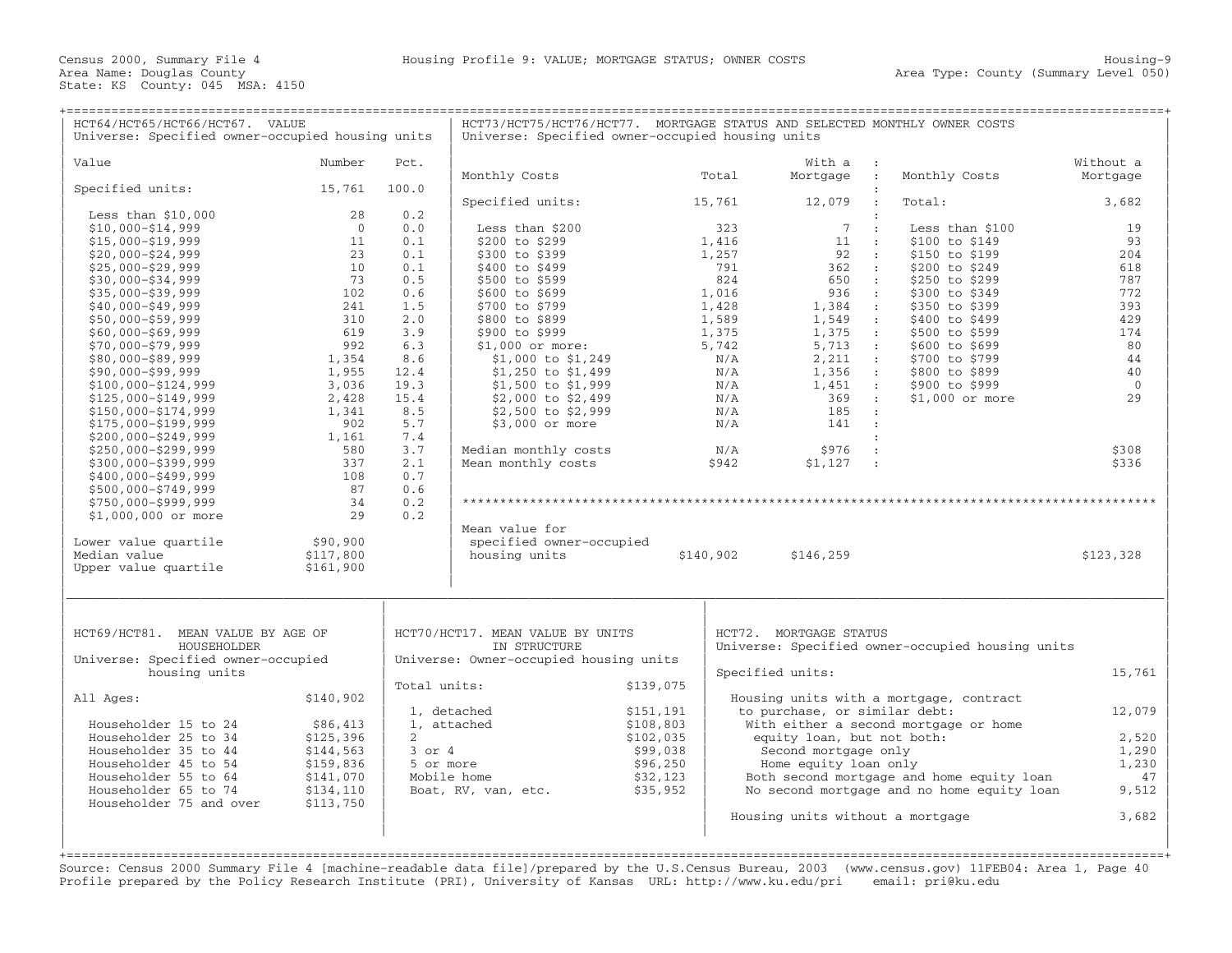| HCT71. VALUE BY HOUSEHOLD INCOME IN 1999<br>Universe: Specified owner-occupied housing units                                                                                                         |                                                                        |                                                               |                                                                                                                                                                                                                                                                 |                                                                                    |                                                                                          |                                                                            |                 |              |
|------------------------------------------------------------------------------------------------------------------------------------------------------------------------------------------------------|------------------------------------------------------------------------|---------------------------------------------------------------|-----------------------------------------------------------------------------------------------------------------------------------------------------------------------------------------------------------------------------------------------------------------|------------------------------------------------------------------------------------|------------------------------------------------------------------------------------------|----------------------------------------------------------------------------|-----------------|--------------|
|                                                                                                                                                                                                      | All Specified                                                          |                                                               | -------------------------------- Household Income in 1999 --------------------------                                                                                                                                                                            |                                                                                    |                                                                                          |                                                                            |                 |              |
|                                                                                                                                                                                                      | Owner-Occupied                                                         |                                                               | \$10,000                                                                                                                                                                                                                                                        | \$20,000                                                                           | \$35,000                                                                                 | \$50,000                                                                   | \$75,000        |              |
|                                                                                                                                                                                                      | Housing Units                                                          | Less than                                                     | to                                                                                                                                                                                                                                                              | to                                                                                 | to                                                                                       | to to                                                                      | to              | \$100,000    |
| Value                                                                                                                                                                                                | Number Pct.                                                            | \$10,000                                                      | \$19,999                                                                                                                                                                                                                                                        | \$34,999                                                                           | ں<br>\$49,999                                                                            | \$74,999                                                                   | \$99,999        | or more      |
| Specified units: 15,761 100.0                                                                                                                                                                        |                                                                        | 399                                                           | 820                                                                                                                                                                                                                                                             | 2,119 2,839 4,449 2,422                                                            |                                                                                          |                                                                            |                 | 2,713        |
| Less than $$10,000$                                                                                                                                                                                  | 28 0.2                                                                 |                                                               | $\begin{array}{cccc} 0 & 9 & 11 \\ 0 & 0 & 16 \\ 0 & 16 & 13 \\ 41 & 18 & 61 \\ 29 & 56 & 90 \\ 24 & 35 & 96 \\ 23 & 133 & 143 \\ 57 & 95 & 227 \\ 28 & 120 & 299 \\ 66 & 93 & 374 \\ 107 & 218 & 708 \\ 24 & 27 & 89 \\ 0 & 0 & 0 \\ 0 & 0 & 8 \\ \end{array}$ |                                                                                    | $0 \qquad \qquad$                                                                        | 5 <sup>5</sup>                                                             | $\overline{0}$  | 3            |
| \$10,000 to \$19,999                                                                                                                                                                                 | 11 0.1                                                                 |                                                               |                                                                                                                                                                                                                                                                 | $\begin{array}{ccc} 0 & 0 \\ 16 & 13 \\ 18 & 61 \\ 56 & 90 \\ 35 & 43 \end{array}$ | $\begin{array}{c} 6 \\ 2 \end{array}$                                                    | $5^{\circ}$                                                                | $\Omega$        | $\mathbf{0}$ |
| \$20,000 to \$29,999                                                                                                                                                                                 | 33 0.2                                                                 |                                                               |                                                                                                                                                                                                                                                                 |                                                                                    |                                                                                          | $\overline{2}$                                                             | $\Omega$        | $\mathbf{0}$ |
| \$30,000 to \$39,999                                                                                                                                                                                 | $175$ $1.1$                                                            |                                                               |                                                                                                                                                                                                                                                                 |                                                                                    |                                                                                          | $\begin{array}{ccc} 45 & 4 \\ 30 & 25 \\ 65 & 58 \\ 184 & 119 \end{array}$ | $6\overline{6}$ | $\mathbf{0}$ |
| \$40,000 to \$49,999                                                                                                                                                                                 | $241$ $1.5$<br>310 $2.0$                                               |                                                               |                                                                                                                                                                                                                                                                 |                                                                                    |                                                                                          |                                                                            | $\overline{0}$  | 11           |
| \$50,000 to \$59,999                                                                                                                                                                                 |                                                                        |                                                               |                                                                                                                                                                                                                                                                 |                                                                                    |                                                                                          | 58                                                                         | 30              | $\sqrt{2}$   |
| \$60,000 to \$69,999                                                                                                                                                                                 | 619 3.9                                                                |                                                               |                                                                                                                                                                                                                                                                 |                                                                                    |                                                                                          |                                                                            | 9               | 8            |
| \$70,000 to \$79,999                                                                                                                                                                                 | 992 6.3                                                                |                                                               |                                                                                                                                                                                                                                                                 |                                                                                    | 291                                                                                      | 237                                                                        | 52              | 33           |
| \$80,000 to \$89,999                                                                                                                                                                                 | ے وو<br>1,354<br>8.6                                                   |                                                               |                                                                                                                                                                                                                                                                 |                                                                                    |                                                                                          |                                                                            | 129             | 61           |
| \$90,000 to \$99,999                                                                                                                                                                                 | 1,955 12.4                                                             |                                                               |                                                                                                                                                                                                                                                                 |                                                                                    | $251$<br>$327$<br>$456$<br>$1,313$<br>$2,612$<br>$299$                                   |                                                                            | 173             | 164          |
| \$100,000 to \$199,999                                                                                                                                                                               | 7,707 48.9                                                             |                                                               |                                                                                                                                                                                                                                                                 |                                                                                    |                                                                                          |                                                                            | 1,516           | 1,233        |
|                                                                                                                                                                                                      | 1,741 11.0                                                             |                                                               |                                                                                                                                                                                                                                                                 |                                                                                    | 120                                                                                      | 299                                                                        | 397             | 785          |
|                                                                                                                                                                                                      |                                                                        |                                                               |                                                                                                                                                                                                                                                                 |                                                                                    | $\overline{0}$                                                                           | 51                                                                         | 90              | 304          |
| $\frac{200}{200}$ , $\frac{1}{200}$ , $\frac{299}{200}$ , $\frac{299}{200}$ , $\frac{999}{200}$<br>$\frac{445}{100}$<br>$\frac{2.8}{100}$<br>$\frac{1}{200}$<br>$\frac{445}{10}$<br>$\frac{2.8}{10}$ |                                                                        |                                                               |                                                                                                                                                                                                                                                                 |                                                                                    | $\Omega$                                                                                 | 13                                                                         | 20              | 109          |
| HCT79/HCT80. SELECTED MONTHLY OWNER COSTS AS A PERCENTAGE<br>Universe: Specified owner-occupied housing units<br>Percentage of                                                                       | OF HOUSEHOLD INCOME IN 1999 BY MORTGAGE STATUS<br>$---$ Total $---$    | With a                                                        | Without a                                                                                                                                                                                                                                                       |                                                                                    | HCT84/HCT85/HCT86. REAL ESTATE TAXES<br>Universe: Specified owner-occupied housing units |                                                                            | Number          | Pct.         |
| Household Income                                                                                                                                                                                     | Number Pct.                                                            | Mortgage                                                      | Mortgage                                                                                                                                                                                                                                                        |                                                                                    | Specified units:                                                                         |                                                                            | 15,761          | 100.0        |
| Specified units: 15,761 100.0                                                                                                                                                                        |                                                                        | 12,079                                                        | 3,682                                                                                                                                                                                                                                                           |                                                                                    | Less than \$200<br>\$200 to \$299                                                        |                                                                            | 190<br>70       | 1.2<br>0.4   |
| Less than 10 percent                                                                                                                                                                                 |                                                                        | 803                                                           | 2,194                                                                                                                                                                                                                                                           |                                                                                    | \$300 to \$399                                                                           |                                                                            | 210             | 1.3          |
| 10 to 14 percent                                                                                                                                                                                     | 2, 997 19.0<br>2, 715 17.2<br>3, 346 21.2<br>2, 474 15.7<br>1, 549 9.8 | 2,016                                                         | 699                                                                                                                                                                                                                                                             |                                                                                    | \$400 to \$599                                                                           |                                                                            | 902             | 5.7          |
| 15 to 19 percent                                                                                                                                                                                     |                                                                        | 2,979                                                         | 367                                                                                                                                                                                                                                                             |                                                                                    | \$600 to \$799                                                                           |                                                                            | 1,405           | 8.9          |
| 20 to 24 percent                                                                                                                                                                                     |                                                                        | 2,359                                                         | 115                                                                                                                                                                                                                                                             |                                                                                    | \$800 to \$999                                                                           |                                                                            | 2,271           | 14.4         |
| 25 to 29 percent                                                                                                                                                                                     |                                                                        | 1,430                                                         | 119                                                                                                                                                                                                                                                             |                                                                                    | \$1,000 to \$1,499                                                                       |                                                                            | 5,624           | 35.7         |
| 30 to 34 percent                                                                                                                                                                                     | $798$ 5.1<br>$489$ 3.1<br>$527$ 3.3<br>$759$ 4.8<br>$107$ 0.7          | 765                                                           | 33                                                                                                                                                                                                                                                              |                                                                                    | \$1,500 to \$1,999                                                                       |                                                                            | 2,263           | 14.4         |
| 35 to 39 percent                                                                                                                                                                                     |                                                                        | $\begin{array}{l} 765 \\ 471 \\ 492 \\ 709 \\ 55 \end{array}$ | 18                                                                                                                                                                                                                                                              |                                                                                    | \$2,000 to \$2,999                                                                       |                                                                            | 1,923           | 12.2         |
| 40 to 49 percent                                                                                                                                                                                     |                                                                        |                                                               | 35                                                                                                                                                                                                                                                              |                                                                                    | \$3,000 to \$3,999                                                                       |                                                                            | 581             | 3.7          |
| 50 percent or more                                                                                                                                                                                   |                                                                        |                                                               | 50                                                                                                                                                                                                                                                              |                                                                                    | \$4,000 to \$4,999                                                                       |                                                                            | 94              | 0.6          |
| Not computed                                                                                                                                                                                         |                                                                        |                                                               | 52                                                                                                                                                                                                                                                              |                                                                                    | \$5,000 to \$7,499                                                                       |                                                                            | 149             | 0.9          |
|                                                                                                                                                                                                      |                                                                        |                                                               |                                                                                                                                                                                                                                                                 |                                                                                    | \$7,500 to \$9,999                                                                       |                                                                            | 32              | 0.2          |
| Median percentage of                                                                                                                                                                                 |                                                                        |                                                               |                                                                                                                                                                                                                                                                 |                                                                                    | \$10,000 or more                                                                         |                                                                            | - 9             | 0.1          |
| 1999 household income                                                                                                                                                                                |                                                                        |                                                               |                                                                                                                                                                                                                                                                 |                                                                                    | No taxes paid                                                                            |                                                                            | 38              | 0.2          |
| spent on home ownership                                                                                                                                                                              | 18.2% 20.5%                                                            |                                                               | 9.9%                                                                                                                                                                                                                                                            |                                                                                    |                                                                                          |                                                                            |                 |              |
|                                                                                                                                                                                                      |                                                                        |                                                               |                                                                                                                                                                                                                                                                 |                                                                                    | Median Real Estate Taxes                                                                 |                                                                            | \$1,250         |              |
|                                                                                                                                                                                                      |                                                                        |                                                               |                                                                                                                                                                                                                                                                 |                                                                                    | Mean Real Estate Taxes                                                                   |                                                                            | \$1,397         |              |
|                                                                                                                                                                                                      |                                                                        |                                                               |                                                                                                                                                                                                                                                                 |                                                                                    |                                                                                          |                                                                            |                 |              |
|                                                                                                                                                                                                      |                                                                        |                                                               |                                                                                                                                                                                                                                                                 |                                                                                    |                                                                                          |                                                                            |                 |              |
|                                                                                                                                                                                                      |                                                                        |                                                               |                                                                                                                                                                                                                                                                 |                                                                                    |                                                                                          |                                                                            |                 |              |

+===================================================================================================================================================+Source: Census 2000 Summary File 4 [machine−readable data file]/prepared by the U.S.Census Bureau, 2003 (www.census.gov) 11FEB04: Area 1, Page 41 Profile prepared by the Policy Research Institute (PRI), University of Kansas URL: http://www.ku.edu/pri email: pri@ku.edu

| |